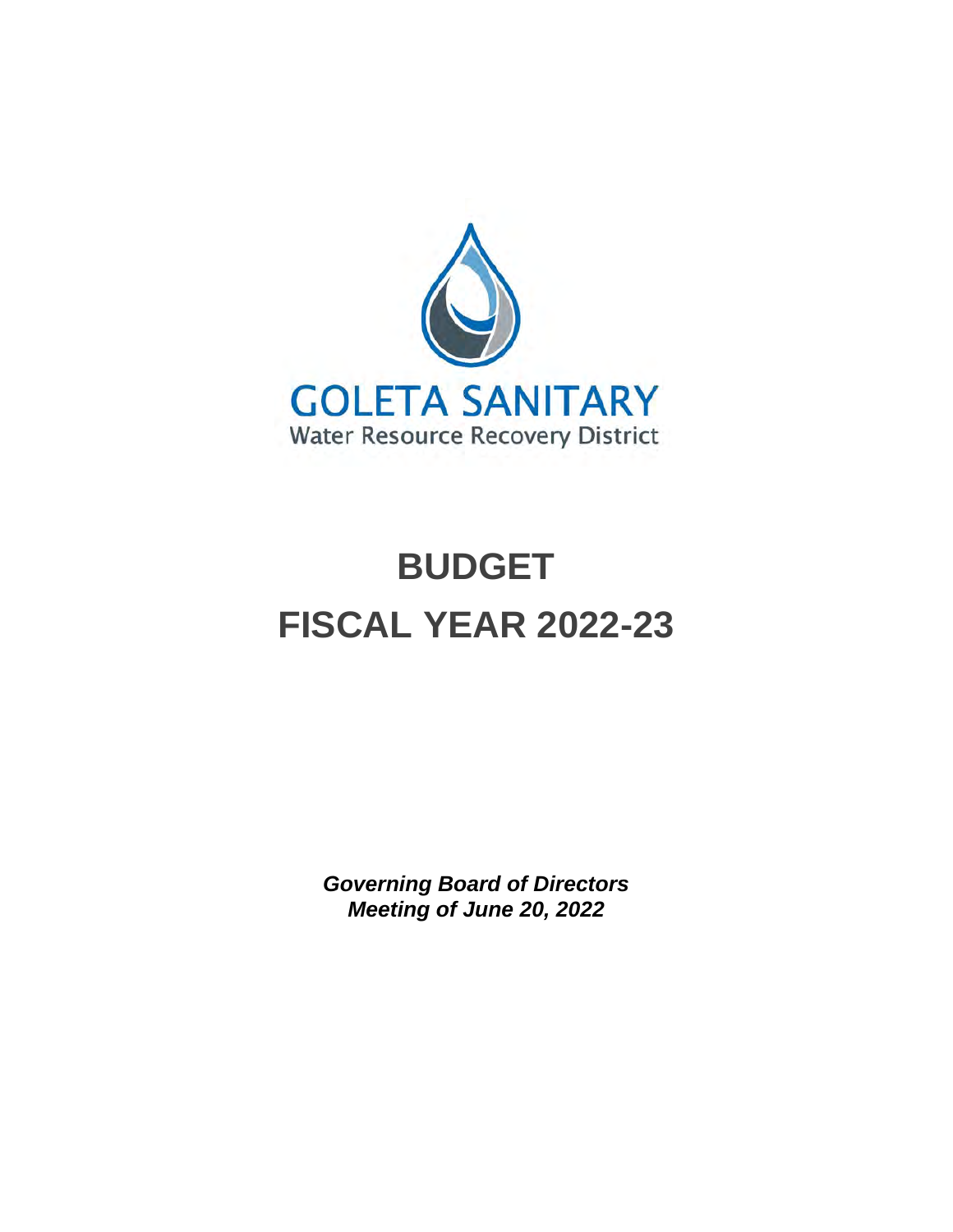## *BUDGET FOR FISCAL YEAR 2022-2023*

### *Approved by the Governing Board Regular Board Meeting June 20, 2022*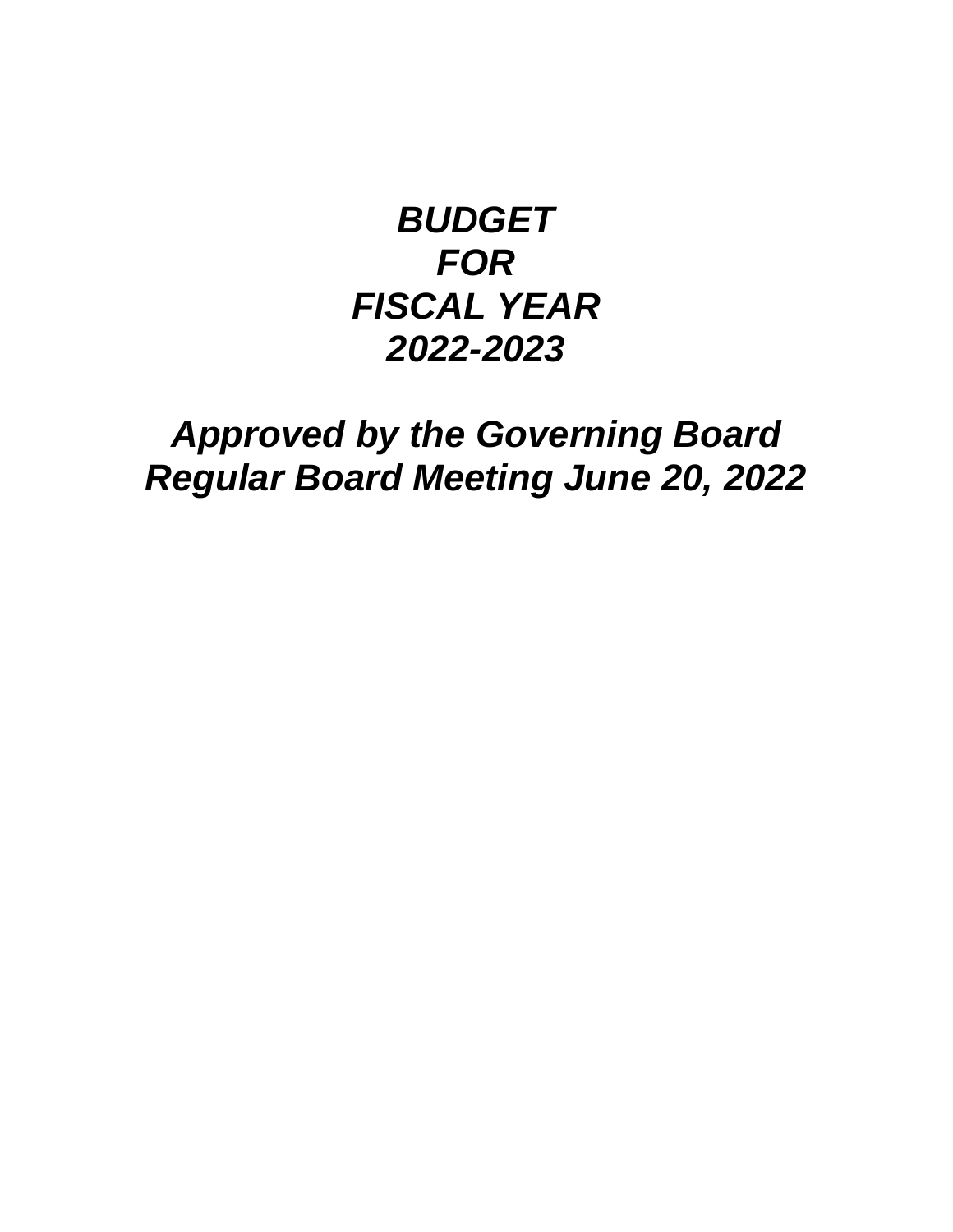### **GOLETA SANITARY DISTRICT BUDGET FISCAL YEAR 2022-23**

### TABLE OF CONTENTS

#### Description

#### Page No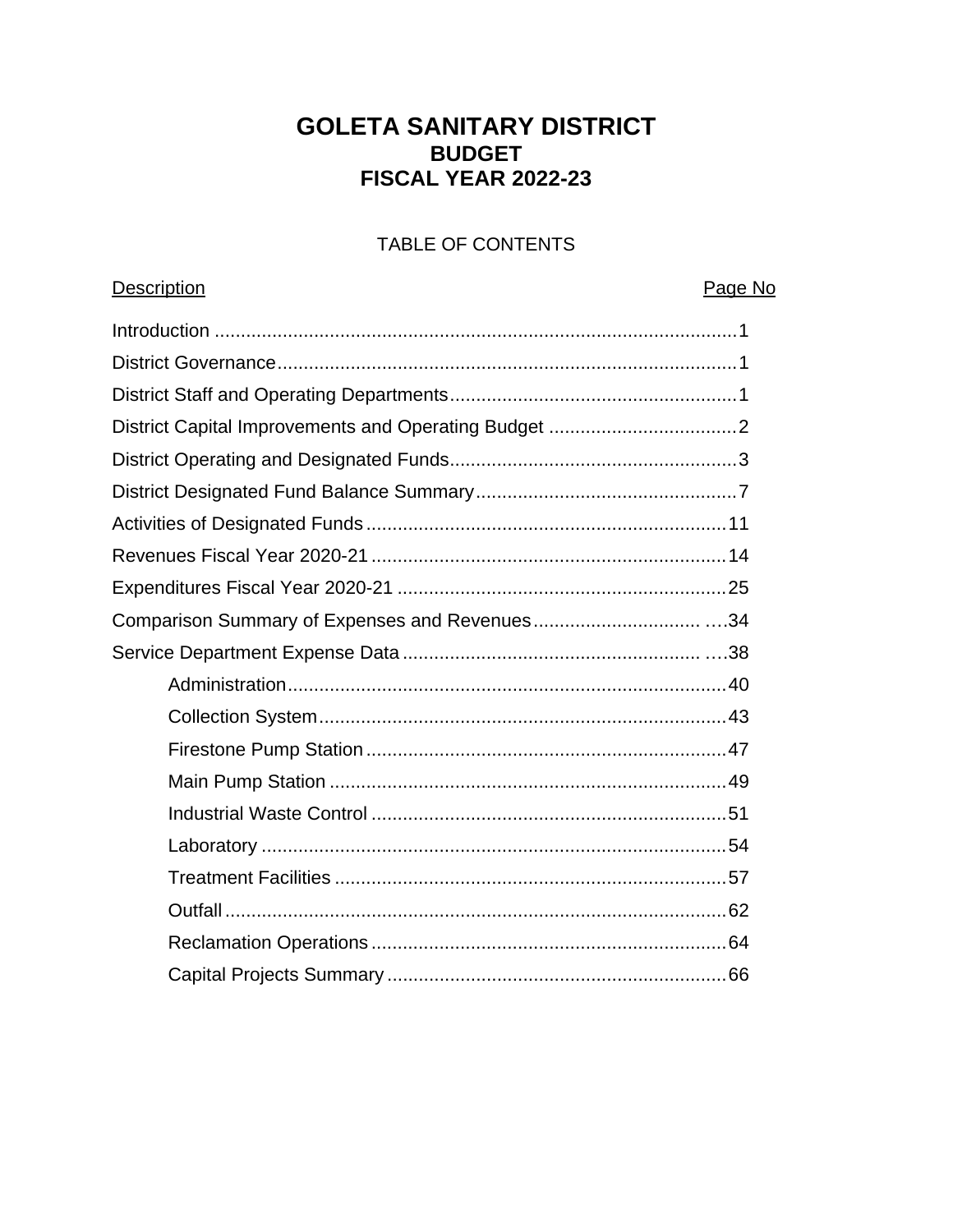### **GOLETA SANITARY DISTRICT**

### **Budget for Fiscal Year 2022-23**

#### **INTRODUCTION**

The Goleta Sanitary District (GSD) was formed in 1942 under the 1923 Sanitary District Act by petition of local residents to provide wastewater management services to the small community of Goleta in Santa Barbara County.

Throughout the past years, the District's boundaries have expanded by individual annexations of parcels to its original service area. At present, the District owns and operates approximately 132 miles of sewers that collect wastewater from its service area, which extends from the westerly boundary of the City of Santa Barbara to the City's Municipal Airport. In addition to its collection system, the District owns and operates a regional water resource recovery facility that serves approximately 80,000 residents in the Goleta Valley. Approximately half of this population is served under separate contractual agreements with four public agencies.

These contractual users' share the costs associated with the regional treatment and disposal of wastewater. The Operations and Maintenance (O&M) costs are shared based upon flow and billed on a monthly basis. In addition, the contractual users' share the costs associated with Capital Projects and those costs are shared based upon regional plant capacity rights as noted in the table below:

| <b>AGENCY</b>                          | <b>PLANT CAPACITY</b> | <b>OUTFALL CAPACITY</b> |  |  |
|----------------------------------------|-----------------------|-------------------------|--|--|
|                                        | <b>RIGHTS</b>         | <b>RIGHTS</b>           |  |  |
| <b>Goleta Sanitary District</b>        | 47.87%                | 55.81%                  |  |  |
| <b>Goleta West Sanitary District</b>   | 40.78%                | 35.00%                  |  |  |
| University of California Santa Barbara | 7.09%                 | 4.70%                   |  |  |
| City of Santa Barbara (Airport)        | 2.84%                 | 2.60%                   |  |  |
| County of Santa Barbara                | 1.42%                 | 1.89%                   |  |  |
| Total:                                 | 100.00%               | 100.00%                 |  |  |

Not all the contractual users utilize the District's Main Lift Station or the Firestone Lift Station and therefore do not share O&M or Capital costs associated with those facilities.

The District also owns and operates a water reclamation facility that produces recycled water for distribution in the Goleta Valley. Under an agreement with the Goleta Water District, the Goleta Sanitary District can produce up to 3 million gallons of recycled water per day for distribution by the Water District for landscape irrigation of the campus of the University of California at Santa Barbara (UCSB), as well as other parks and golf courses in western Goleta.

Treated wastewater not used for irrigation is discharged in the Pacific Ocean through a pipeline (outfall) that extends over one mile offshore to a depth of approximately 93 feet below the ocean surface.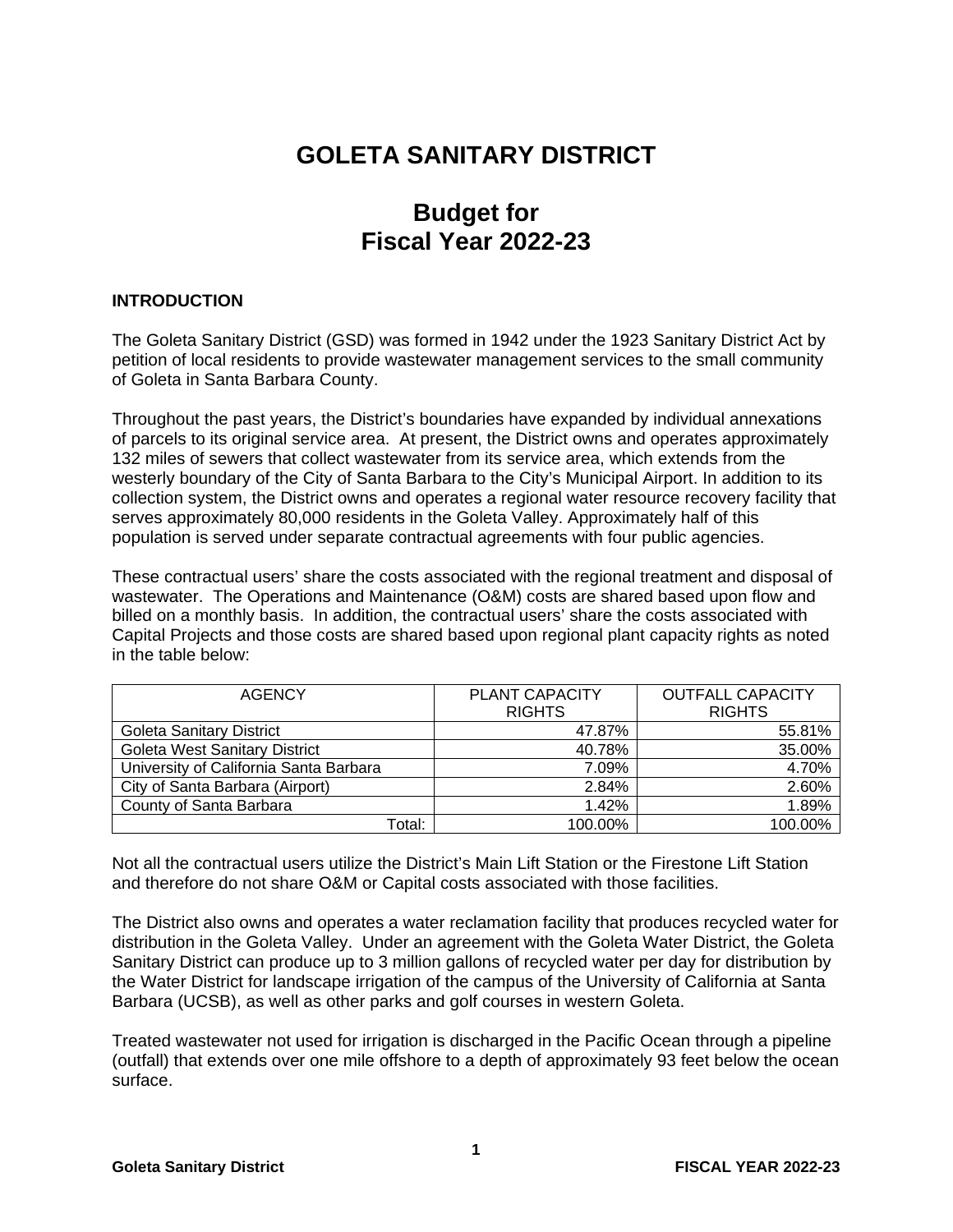#### **DISTRICT GOVERNANCE**

A five-member Governing Board of Directors elected at-large from the District's service area for a term of four years is commissioned to establish service policies. The Governing Board holds two regular monthly meetings to attend to the District's business. These meetings are held on the first and third Monday of every month at the District's Administration Building located at One William Moffett Place in Goleta.

#### **DISTRICT STAFF AND OPERATING DEPARTMENTS**

The District employs approximately 35 regular employees that work in four interrelated Departments. These departments are 1) Administration; 2) Collection System; 3) Operations and 4) Laboratory. Each department is managed by a manager who is responsible for the dayto-day operations of, and all employees associated with, the respective department. The 4 Department Managers report to the General Manager, who is responsible for the District's overall implementation of the service policies adopted by the Governing Board.

#### **DISTRICT CAPITAL IMPROVEMENTS AND OPERATIONS BUDGET**

The District's fiscal year (FY) is defined as a 12-month period starting on the first day of July and ending on the last day in June of the following calendar year. The District's budget is a financial planning document which defines the District's estimated expenditures and the estimated required revenues for the corresponding fiscal year. The District prepares an annual budget for consideration and adoption by the Board in June of the same year. The budget is prepared by the Finance Manager in conjunction with the General Manager. The draft budget is reviewed by the District's Finance Committee before its consideration and final adoption by the Governing Board.

The District's budget consists of three major sections for the fiscal year under consideration.

- **1. Existing District Designated Funds Activities and Balances**
- **2. Anticipated District Revenues**
- **3. Estimated District Expenditures**

Designated funds are pools of funds that the District has established for its operational needs. These funds are designated by formal Board resolutions for specific purposes, some of which are mandated by State and Federal statutes. These designated funds permit the District to mitigate extreme fluctuations in charges to its customers.

The revenue section of the District's budget contains estimated revenues that the District anticipates receiving in the upcoming fiscal year. Included in the revenues are the estimated funds to be received from user fees based on the existing fee structure of the District.

The expenditure section includes estimated expenditures for operations and maintenance of the District's facilities in the upcoming fiscal year. Additionally, the District includes in its budget expenditure section its planned capital improvement projects, as recommended by District staff for the upcoming fiscal year.

Following the determination of the estimated expenditures and revenues for the upcoming fiscal year, the District evaluates the need to revise its user fee structure, in conjunction with supplementing the budget with resources from designated capital improvement fund.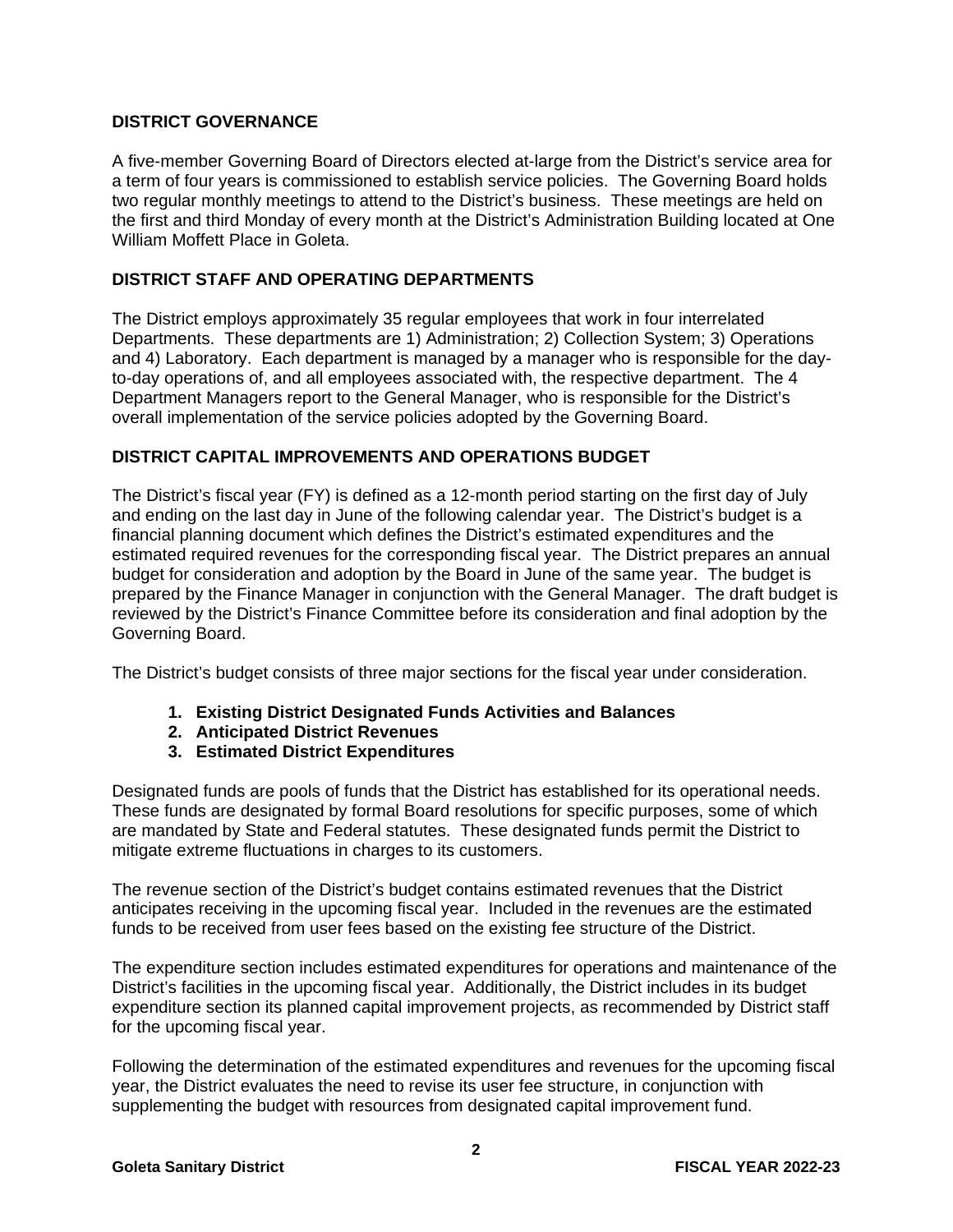The District anticipates the following total expenditures and revenues in FY22-23. Withdrawals from the District's designated funds for capital improvement projects are shown separately.

| <b>Estimated Expenditures without depreciation:</b> | \$21,865,950     |
|-----------------------------------------------------|------------------|
| *CalPERS UAL paydown:                               | \$3,400,000      |
| <b>Total Disbursements:</b>                         | \$25,265,950     |
| <b>Total Anticipated Revenues:</b>                  | \$22,350,009     |
| Total change in Fund balance:                       | $-$ \$ 2,915,941 |

#### **\*Unfunded Actuarial Pension Liabilities**

As is the case for most government entities that participate in a CalPERS retirement pension program, an actuarial study prepared by CalPERS has projected an unfunded accrued liability (UAL) within our pension program. Although not mandated, the District's Board of Directors decided to pay off the estimated UAL balance of \$3,400,000 in 2022, FY2022-23, through an interfund loan. This decision shortens the amortization schedule for payment of UAL from 23 years to 10 years and results in significant long-term savings for our rate payers. Payment on the interfund loan will begin in FY2023-24.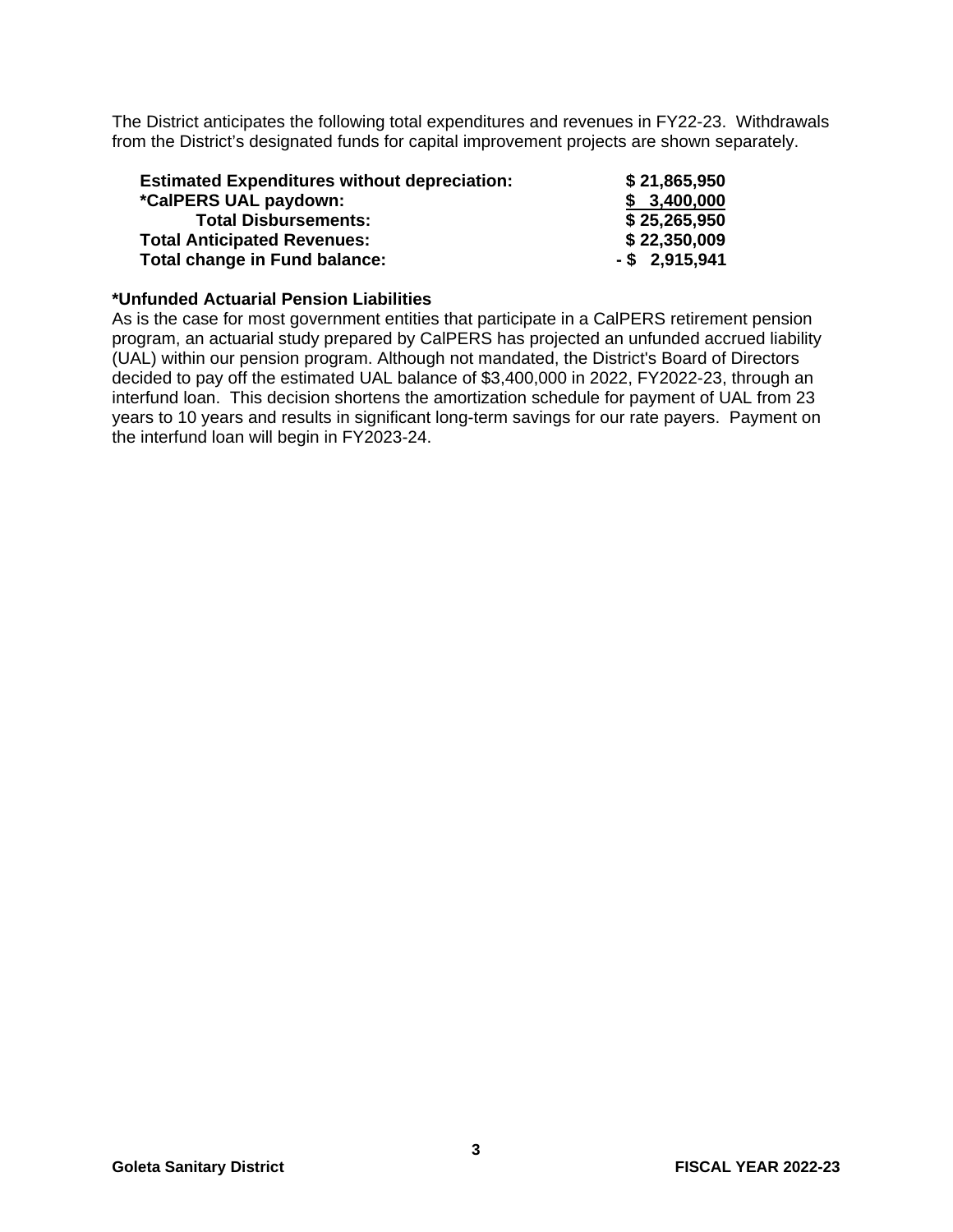### *DISTRICT OPERATING AND DESIGNATED FUNDS*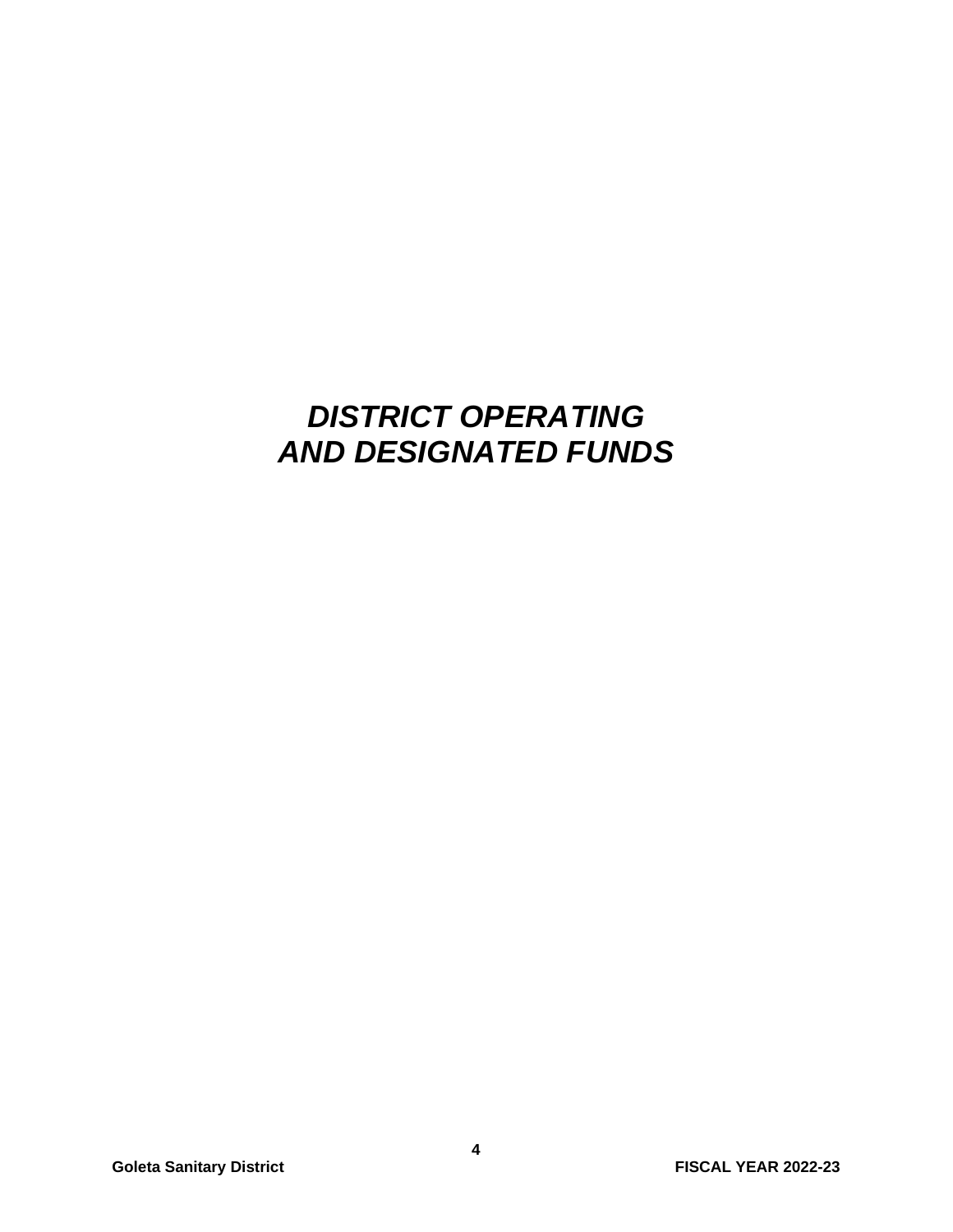#### **DISTRICT FUNDS**

The District established several funds in which revenues are deposited, and are sources for District expenditures including capital improvement projects. The established funds have been designated by the Governing Board through separate resolutions that specifically address the need and purpose of each fund. The main objective behind establishing these different funds is to address the District's service needs in a very responsible fiscal manner. A brief description of each of the current District funds follows.

#### **Running Expense Fund - 4640**

This fund was established to maintain a balance that would support eight months of operational expenses without receiving any revenue. Six of those eight months are in the new fiscal year, and the other two months fall in the preceding fiscal year. As such, the Running Expense Fund at the beginning of the fiscal year should have a balance sufficient for six months of operations and maintenance activities. This fund is very important to the operations since the District does not invoice for its services monthly, and therefore does not receive monthly revenues. Under the current method of sewer service charge collection, the District contracts with Santa Barbara County to collect its sewer service fees with property taxes. The District receives a majority of the sewer service fees from the County in two lump sum payments: one in April, and the other in December of each year. The payments are forwarded to the District soon after property tax collection deadlines. Therefore, it is essential to maintain an operating fund that would account for about six months of operating expenses to cover expenses between payment cycles.

As noted in the fund balance summary sheet, the Running Expense fund balance is anticipated to be \$11,393,628 as of June 30, 2022, after an interfund loan transfer to make a paydown of the CalPERS UAL balance. The District will periodically review the balance of this fund to ensure the balance is adequate to cover the period between July 2022 and December 2022.

#### **Plant Reserve Fund - 4645**

The District established a plant emergency reserve fund through a contractual agreement with other plant users. This fund is for addressing plant emergencies. The contracts among plant users specify that this fund must not exceed \$25,000. The balance of this fund as of June 30, 2022 is estimated to be \$35,897 which includes accrued interest for the past several years. The anticipated value by June 30, 2023 is \$36,417 (with interest) as noted in the designated fund balance summary sheet. Periodically, the amount over \$25,000 is used in conjunction with capital improvements of the treatment facilities.

#### **Capital Reserve Fund - 4650**

This fund was established to hold revenues from capacity and annexation fees. This reserve fund is mandated by legislation to account for capacity related improvement projects. The anticipated balance of this fund at the end of June 2023 is \$7,475,986 as noted in the fund balance summary sheet.

#### **Replacement Reserve Fund - 4655**

This fund is mandated by the State Water Resources Control Board (SWRCB) in its guidelines for development of Facilities Financial Plan and Revenue Program (FPRP). This mandate requires annual funding of the facilities' depreciation. The current budget funds the depreciation at nearly 100% of the District's share of its annual depreciation.

The fund is designated for the basic replacement of components of the existing facilities. The fund helps ensure that facilities are replaced and/or rehabilitated when needed to maximize their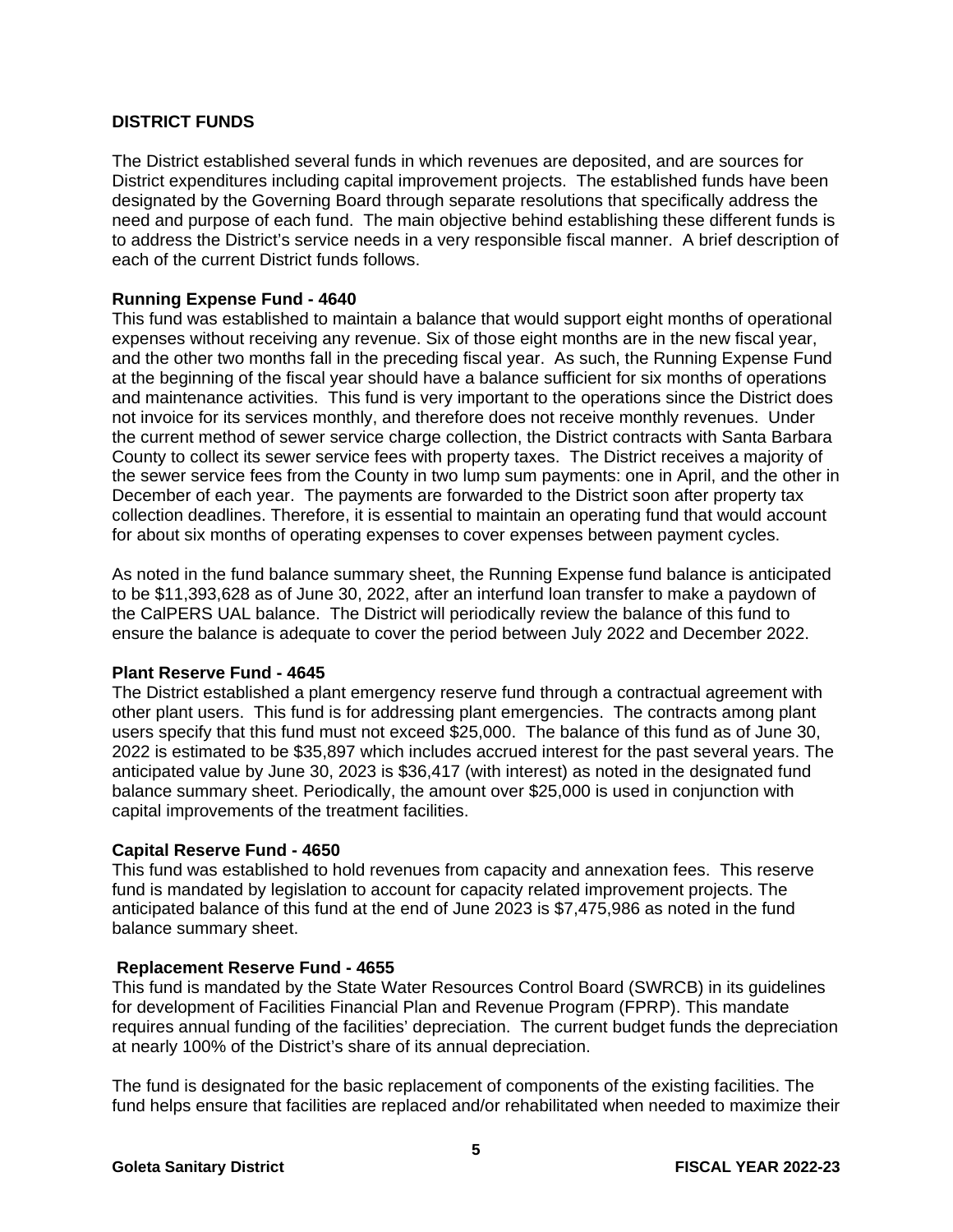useful life and minimize lifecycle costs. The anticipated balance of this fund at the end of June 2023 is \$16,584,785 as noted in the fund balance summary sheet.

#### **Retiree Health Insurance Sinking Fund – 4660**

The District provides medical insurance coverage for District employees upon retirement depending on the length of their service through the California Public Employees Retirement System (CalPERS) health program. In FY22-23 the annual contribution to this fund is approximately \$333,000, plus earned interest. The District periodically reviews this annual funding level to make sure that such fund balance is sufficient to meet its future obligation.

In 2009 and to comply with the Governmental Accounting Standard Board (GASB) Statement 45 requiring a separate trust fund for retiree benefits, the District joined the California Employees Retirement Benefit Trust (CERBT) fund administered by CalPERS to manage its retiree fund investments and to pay for the retiree's health insurance premium. The District annually transfers cash from its own Retiree Health Insurance Sinking fund to the CERBT fund that will subsequently be used for retiree insurance premium funding.

#### **Outfall Re-ballasting Fund – 4666**

This fund was originally set up to finance the Outfall Re-Ballasting Project. The loan balance was paid off in FY 2014-15 leaving the District essentially debt free since then.

#### **District Emergency Fund – 4675**

On May 7, 2007, the District's Governing Board established a separate fund designated as the "Emergency Fund" for the purpose of paying costs associated with emergency projects. Funding was provided by a transfer from the Replacement Reserve Fund in the amount of \$500,000. The anticipated balance of this fund at the end of June, 2023 is \$606,567 as noted in the fund balance summary sheet.

#### **Summary**

Enclosed in this budget are a summary table and associated pie and bar charts that show fund balances and distributions at the beginning and end of FY22-23. The total value of the District's funds are expected to decrease by \$2,915,941 by the end of FY22-23.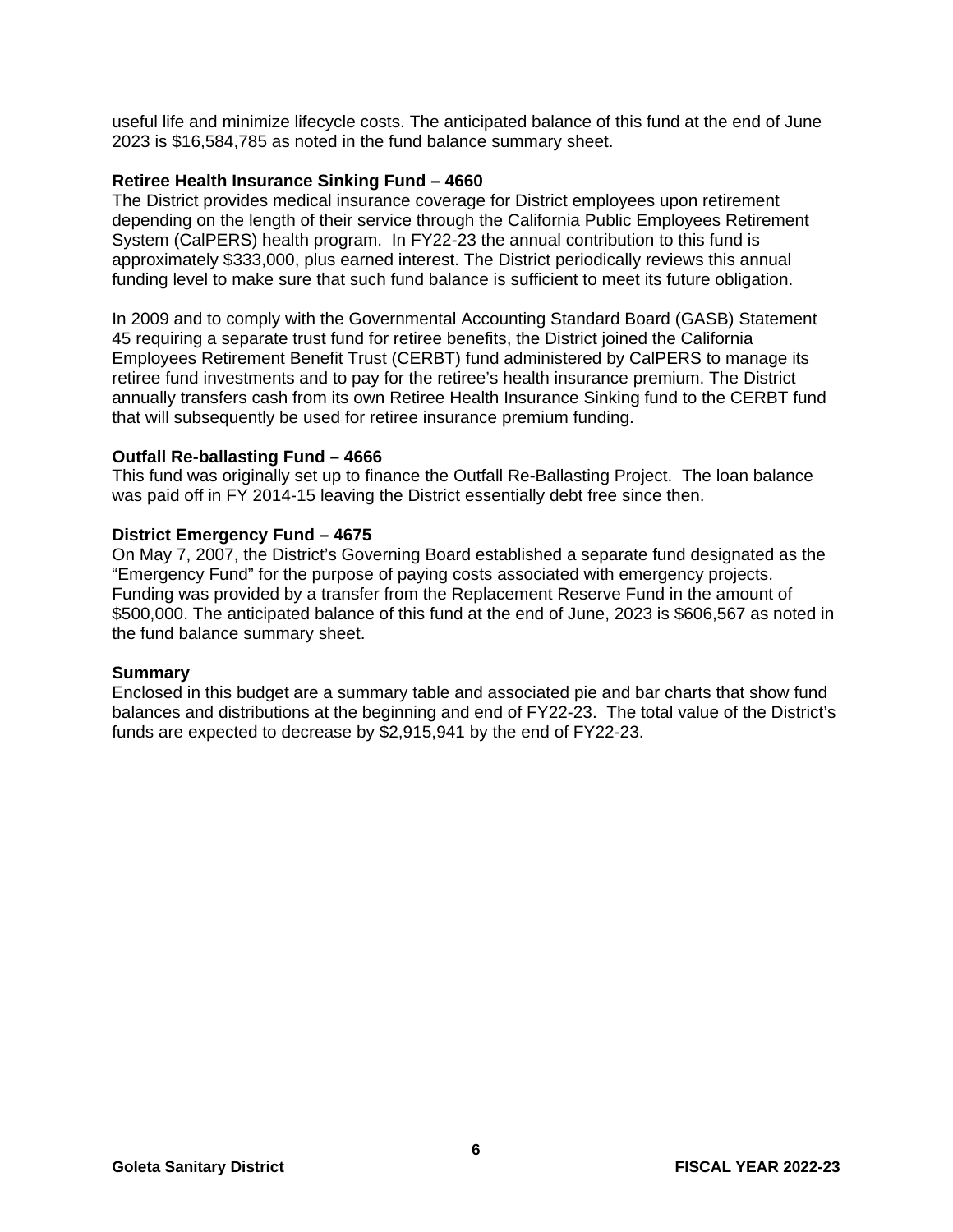#### *DESIGNATED FUND BALANCE SUMMARY*

|      |                                      | <b>Estimated Cash Balance</b> | <b>Percent</b>   |                        |              |
|------|--------------------------------------|-------------------------------|------------------|------------------------|--------------|
|      | <b>Fund No. and Name</b>             | 6/30/2022                     | 6/30/2023        | Change                 |              |
|      | 4640 Running Expense                 | \$<br>11,393,628 \$           | 7,651,303        | $-32.8\%$ <sup>a</sup> |              |
|      | 4645 Plant Reserve                   | \$<br>35,897                  | \$<br>36.417     | 1.4% $b$               |              |
|      | 4650 Capital Reserve                 | \$<br>5,530,973 \$            | 7,475,986        | 35.2% $\degree$        |              |
|      | 4655 Replacement Reserve             | \$<br>17,712,604              | \$<br>16,584,785 | $-6.4\%$ <sup>d</sup>  |              |
| 4660 | <b>Retiree Health Insurance Fund</b> | \$<br>۰                       | \$               | $0.0\%$                | e e          |
| 4675 | <b>District Emergency Fund</b>       | \$<br>597,898                 | \$<br>606,567    | 1.5%                   | $\mathsf{f}$ |
|      | TOTALS \$                            | 35,271,000                    | \$<br>32,355,059 | $-8.3%$                |              |

#### NOTES:

<sup>a</sup> Designated to meet the dry period for operations and maintenance costs for FY 2022-23,

the period between end of year and first Sewer Service Charge installment from the County.

**b** Designated for emergency repairs.

- <sup>c</sup> Designated for facilities capacity expansion.
- <sup>d</sup> Designated for facilities replacement projects.
- <sup>e</sup> Designated for retiree medical insurance, reimbursing retirees and contributions to CERBT, OPEB

f Designated for costs associated with emergency projects.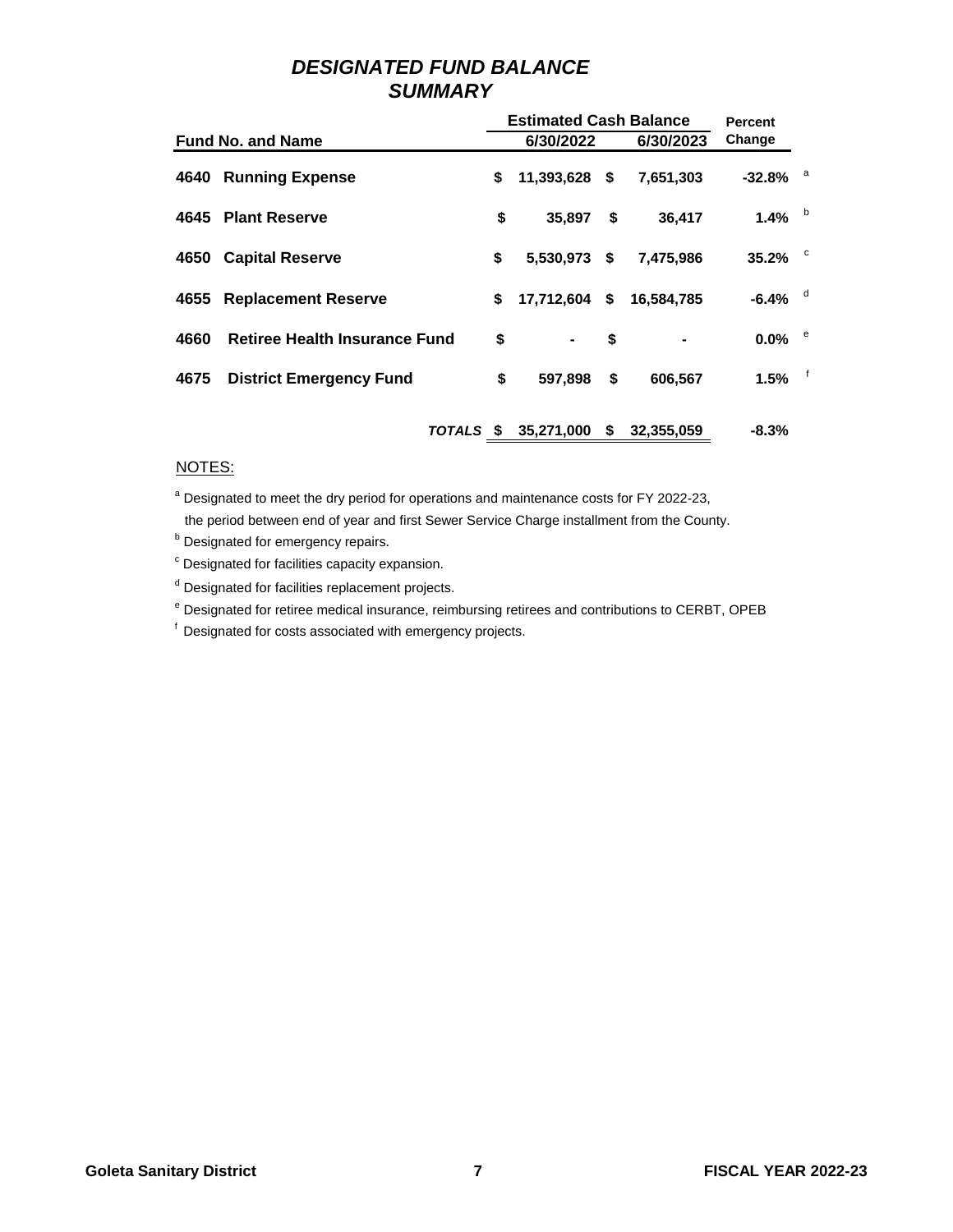## **Fund Balance June 30, 2022**

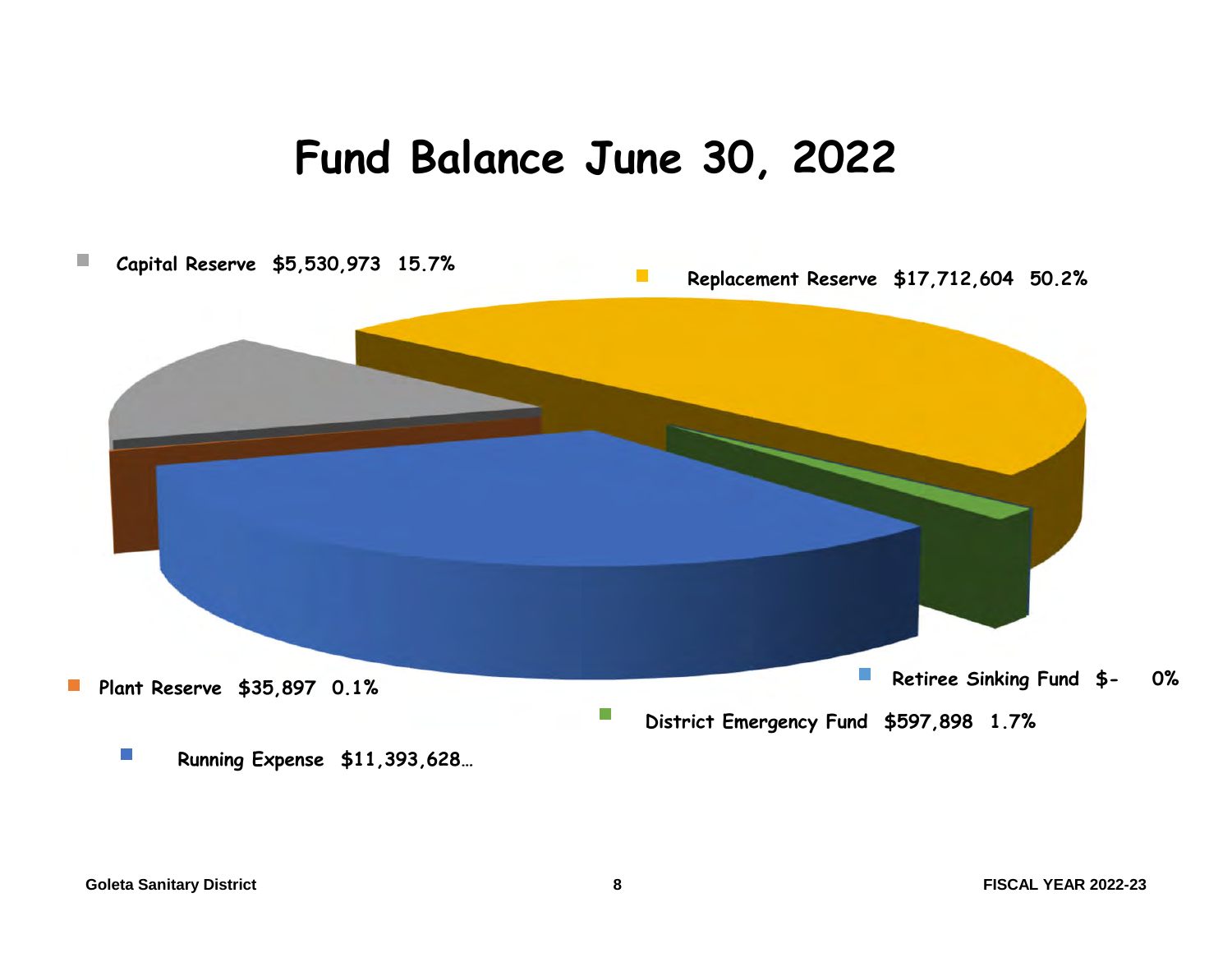## **Fund Balance June 30, 2023**

#### **Capital Reserve \$7,475,986 23.1% In the**



**District Emergency Fund \$606,567 1.9%**  $\mathbb{R}^3$ 

**Tale**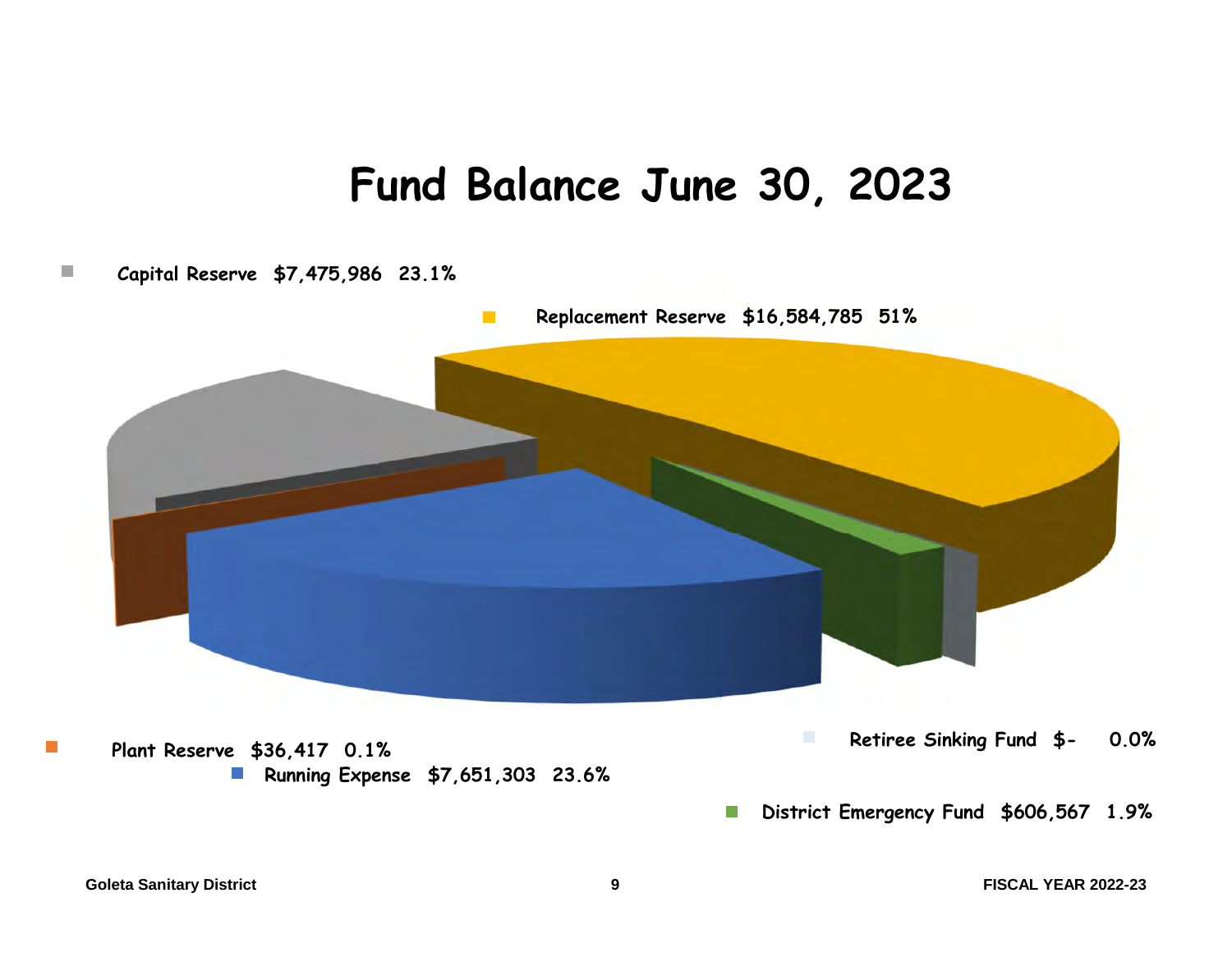## **Fund Balance June 30, 2022 and June 30, 2023**

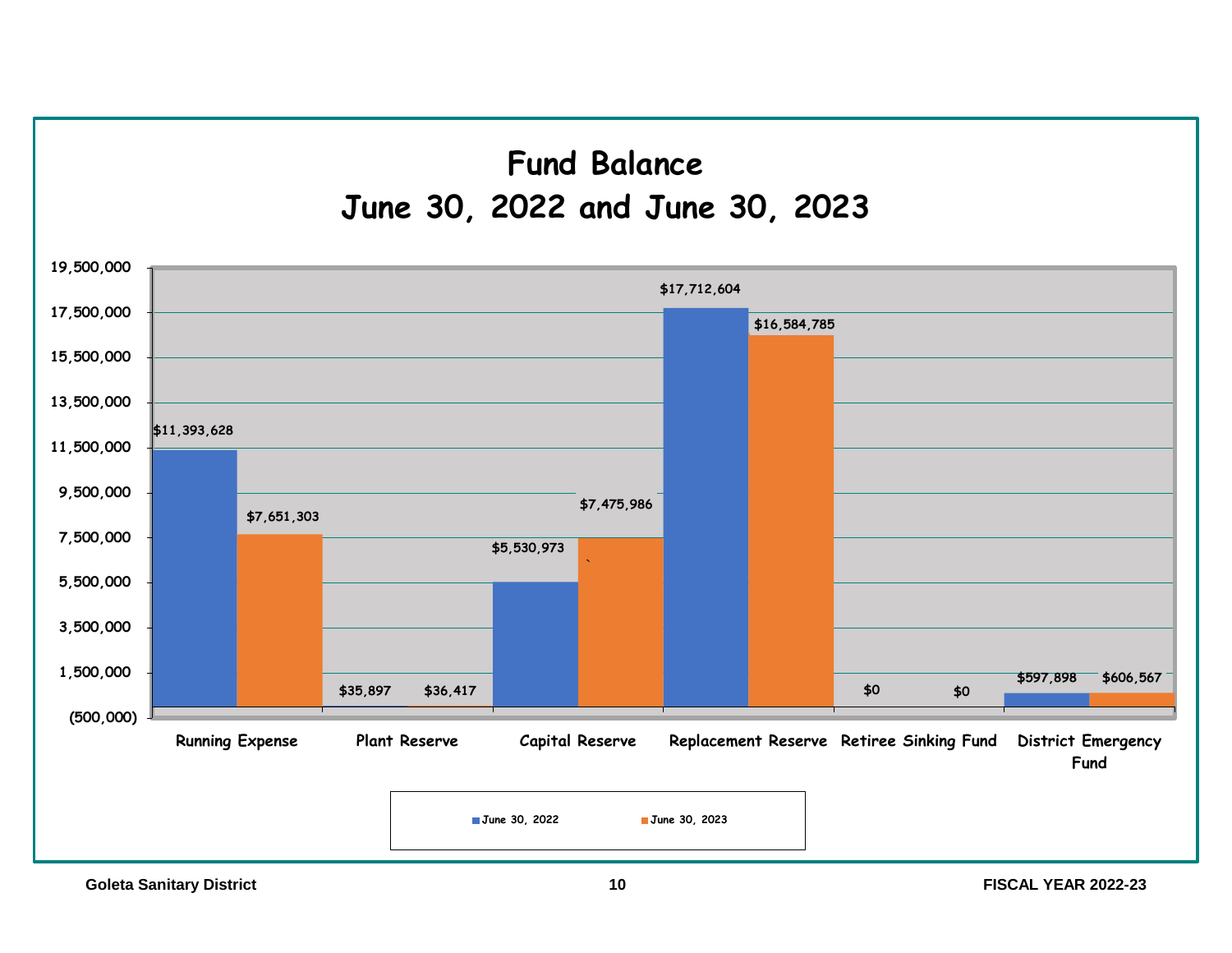#### **ACTIVITIES OF DISTRICT FUNDS**

The enclosed fund activity sheet shows the District's fund balances at the beginning and end of the fiscal year, as well as the activity of each fund during the year. Each fund's name and number are shown in the extreme two left columns, followed by the cash balance of the fund at the beginning of the year in the third column. The fourth and fifth columns designate the activity in terms of revenues and expenditures for each fund as demanded by the District's budget. The last column to the right of the sheet shows the anticipated ending balance of each fund at the end of the fiscal year. The main objective of the enclosed fund activity sheet is to provide a record of allocating revenues and expenditures to meet the District's operating objectives.

For FY22-23, the District anticipates a decrease from \$35,271,000 at the beginning of the year to \$32,355,059 at the end of the year based on the projected revenues and planned expenditures and loan drawdown requests. Enclosed in this budget is a fund activity tabulation and associated bar chart illustrating the activities of each of the District's designated funds in FY22-23.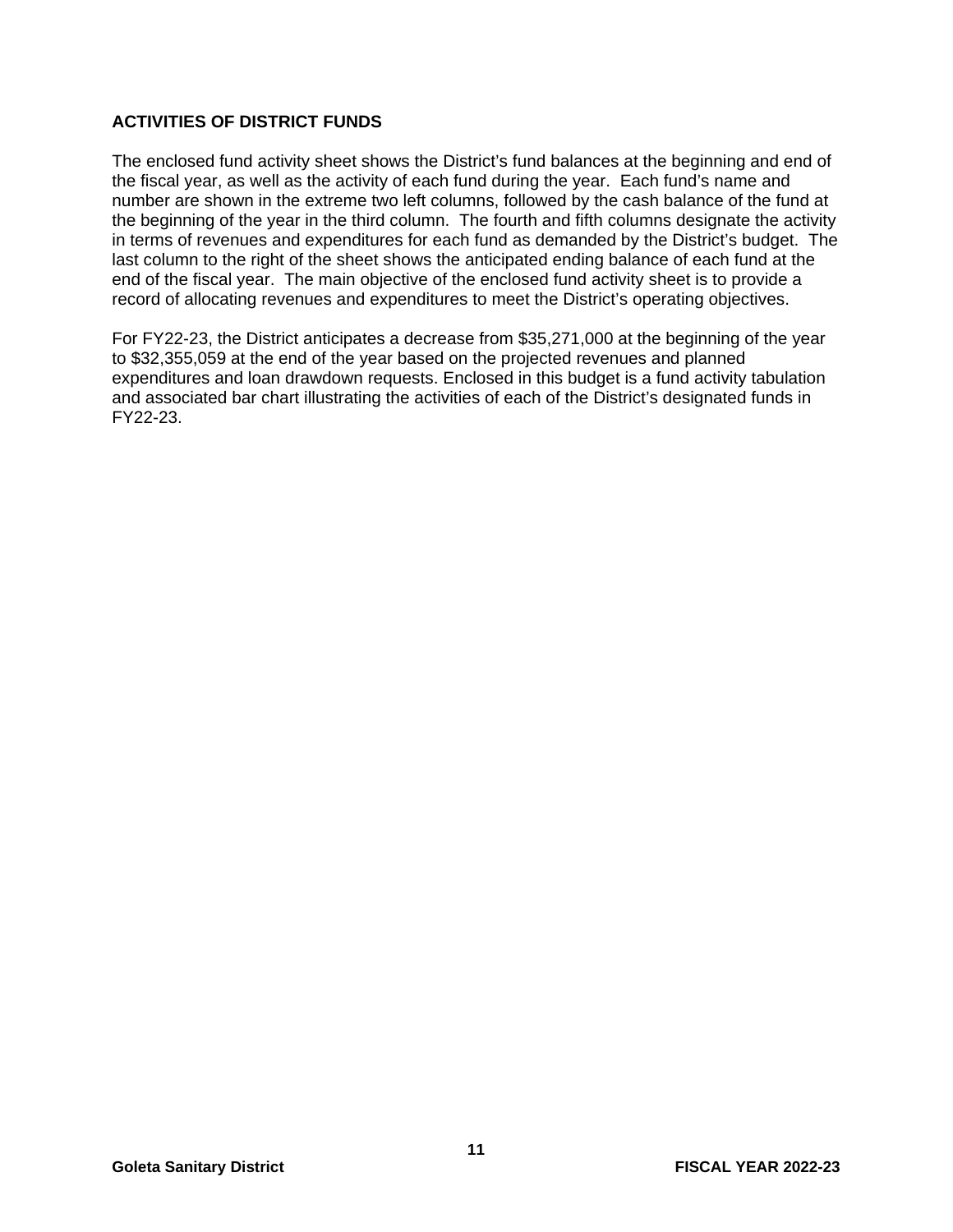### *FUND CASH ACTIVITY*

|     | <b>Fund No. and Name</b>                                                                                | <b>Estimated</b><br><b>Cash Balance</b><br>6/30/2022 | <b>Estimated Cash In-flow</b><br>2022-2023                               |                                                                  | <b>Estimated Cash Out-flow</b><br>2022-2023                                                                                   |                                                                   | <b>Estimated</b><br><b>Cash Balance</b><br>6/30/2023 |
|-----|---------------------------------------------------------------------------------------------------------|------------------------------------------------------|--------------------------------------------------------------------------|------------------------------------------------------------------|-------------------------------------------------------------------------------------------------------------------------------|-------------------------------------------------------------------|------------------------------------------------------|
| 640 | <b>Running Expense</b><br>Inter-Fund Loan PERS UAL<br>Adjusted 06/30/22 Estimate                        | \$8,993,628<br>\$2,400,000<br>\$11,393,628           | Interest<br>Revenue<br><b>RFOGA</b><br>GWD WWRec O&M<br>Admin Chg: WWRec | \$106,016<br>\$6,180,932<br>\$3,241,744<br>\$580,560<br>\$58,056 | O & M Expense<br>WWRec O & M Expense<br>PERS UAL Paydown                                                                      | \$9,929,073<br>\$580,560<br>\$3,400,000                           | \$7,651,303                                          |
|     | <b>Subtotal</b>                                                                                         |                                                      |                                                                          | \$10,167,308                                                     |                                                                                                                               | \$13,909,633                                                      |                                                      |
| 645 | <b>Plant Reserve</b><br><b>Subtotal</b>                                                                 | \$35,897                                             | Interest                                                                 | \$521<br>\$521                                                   |                                                                                                                               | \$0<br>\$0                                                        | \$36,417                                             |
| 650 | <b>Capital Reserve</b><br><b>Subtotal</b>                                                               | \$5,530,973                                          | Interest<br>Connection/Annex/RFOGA<br><b>BESP Loan Proceeds:</b>         | \$70,198<br>\$2,846,839<br>\$4,728,079<br>\$7,645,116            | <b>Plant Projects</b><br>Loan P&I installment<br><b>BESP Project</b>                                                          | \$500,000<br>\$472,025<br>\$4,728,079<br>$\overline{5,700,103}$   | \$7,475,986                                          |
| 655 | <b>Replacement Reserve</b><br>Inter-Fund Loan PERS UAL<br>Adjusted 06/30/22 Estimate<br><b>Subtotal</b> | \$20,112,604<br>$-$2,400,000$<br>\$17,712,604        | Interest<br>SSC/Prop. Tax/RFOGA<br>Inter-Fund Loan P&I                   | \$280,248<br>\$3,912,732<br>\$4,192,981                          | <b>Collection System Replacements</b><br>Administration, Outfall, WWRec<br><b>Plant Projects</b><br>Main Pump Station Project | \$504,935<br>\$231,303<br>\$596,008<br>\$3,988,554<br>\$5,320,800 | \$16,584,785                                         |
| 660 | <b>Retiree Health Insurance</b><br><b>Subtotal</b>                                                      | \$0                                                  | Interest<br>Revenue                                                      | \$2,414<br>\$333,000<br>\$335,414                                |                                                                                                                               | \$335,414<br>\$335,414                                            | \$0                                                  |
| 675 | <b>District Emergency Fund</b><br><b>Subtotal</b>                                                       | \$597,898                                            | Interest                                                                 | \$8,670<br>\$8,670                                               |                                                                                                                               | \$0<br>\$0                                                        | \$606,567                                            |
|     | <b>TOTALS</b>                                                                                           | \$35,271,000                                         |                                                                          |                                                                  |                                                                                                                               |                                                                   | \$32,355,059                                         |

*(Note: Depreciation Expense is a non-cash activity and does not reduce the fund balance)*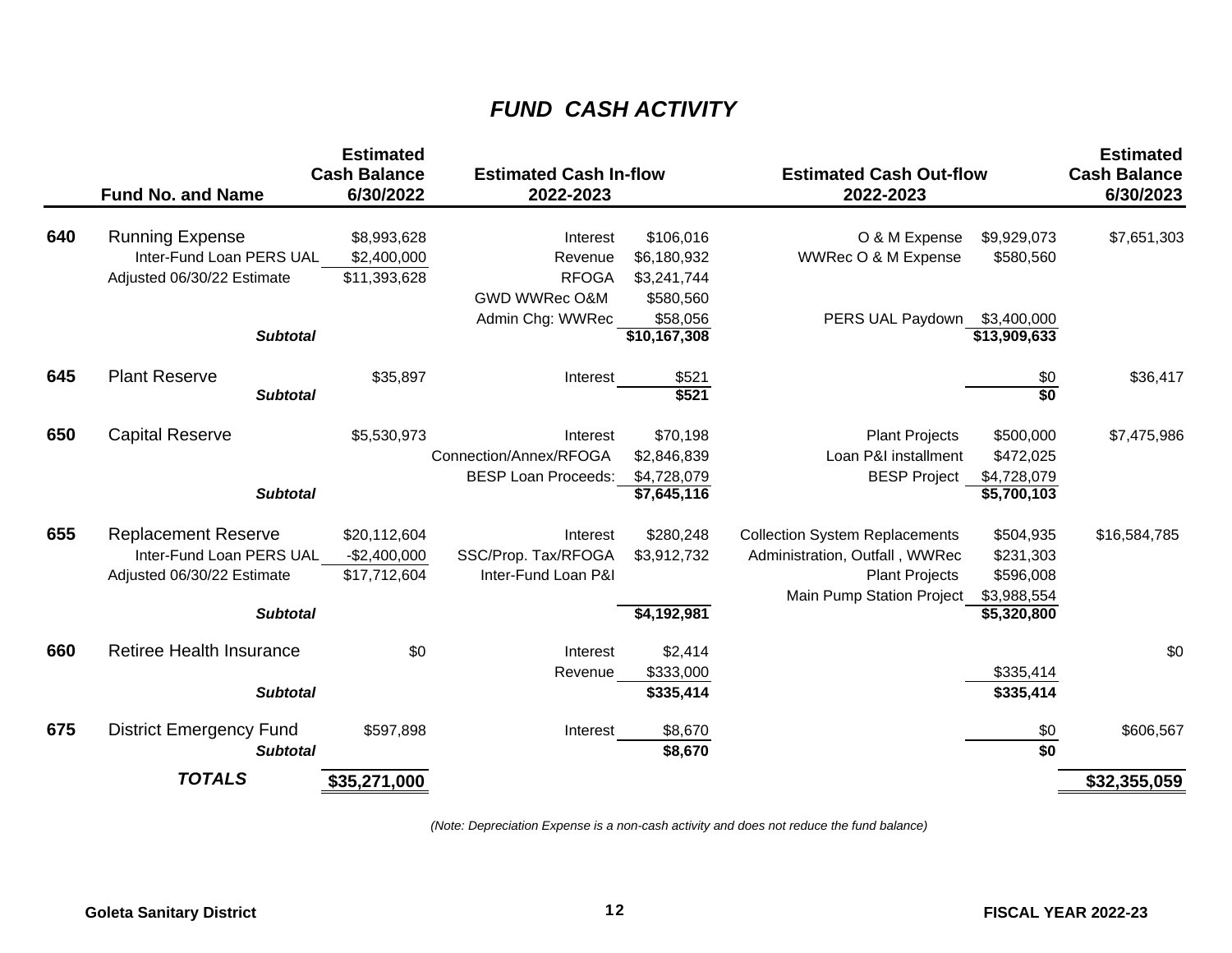### **Fund Activity June 2022-June 2023**

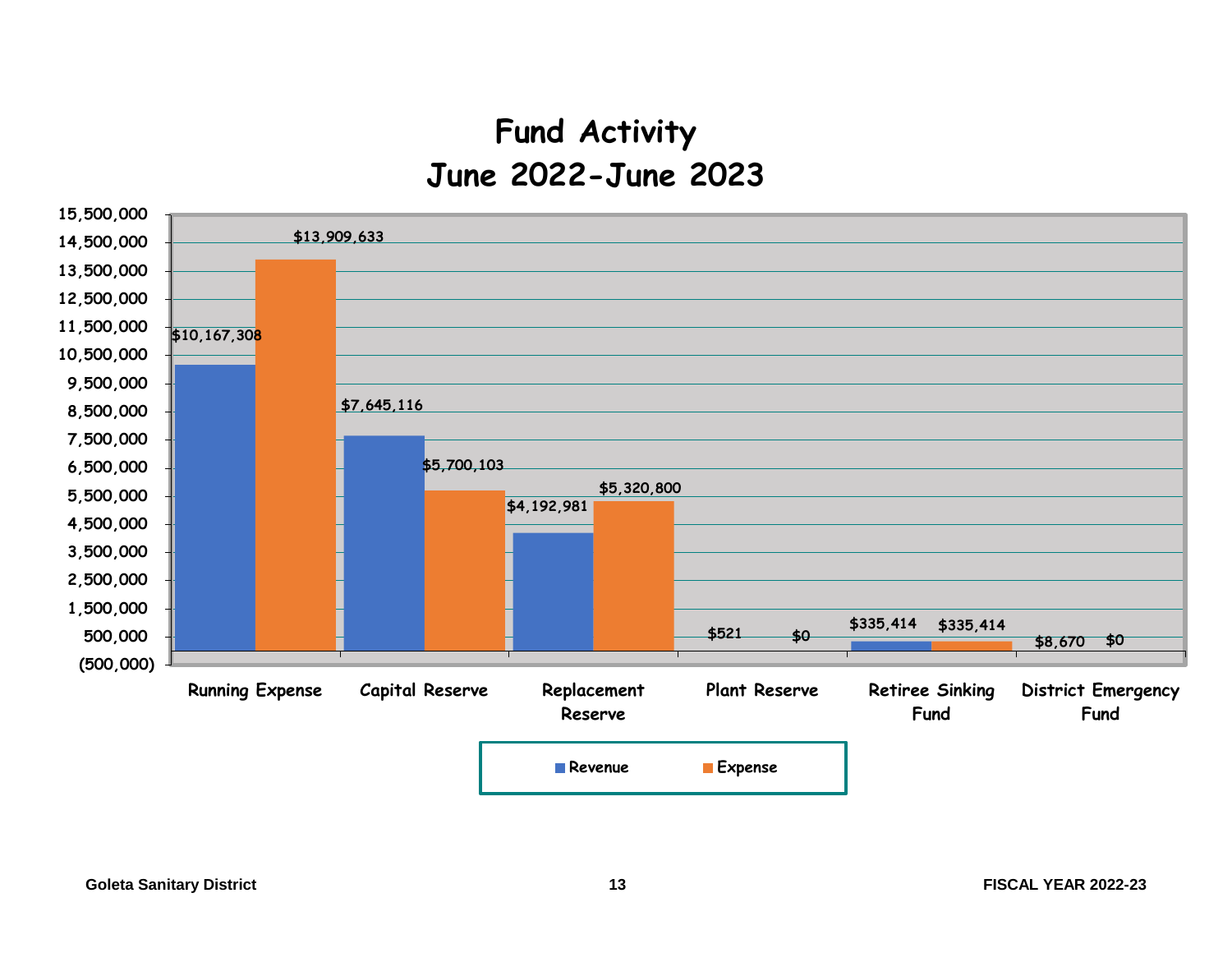### *REVENUES FISCAL YEAR 2022-23*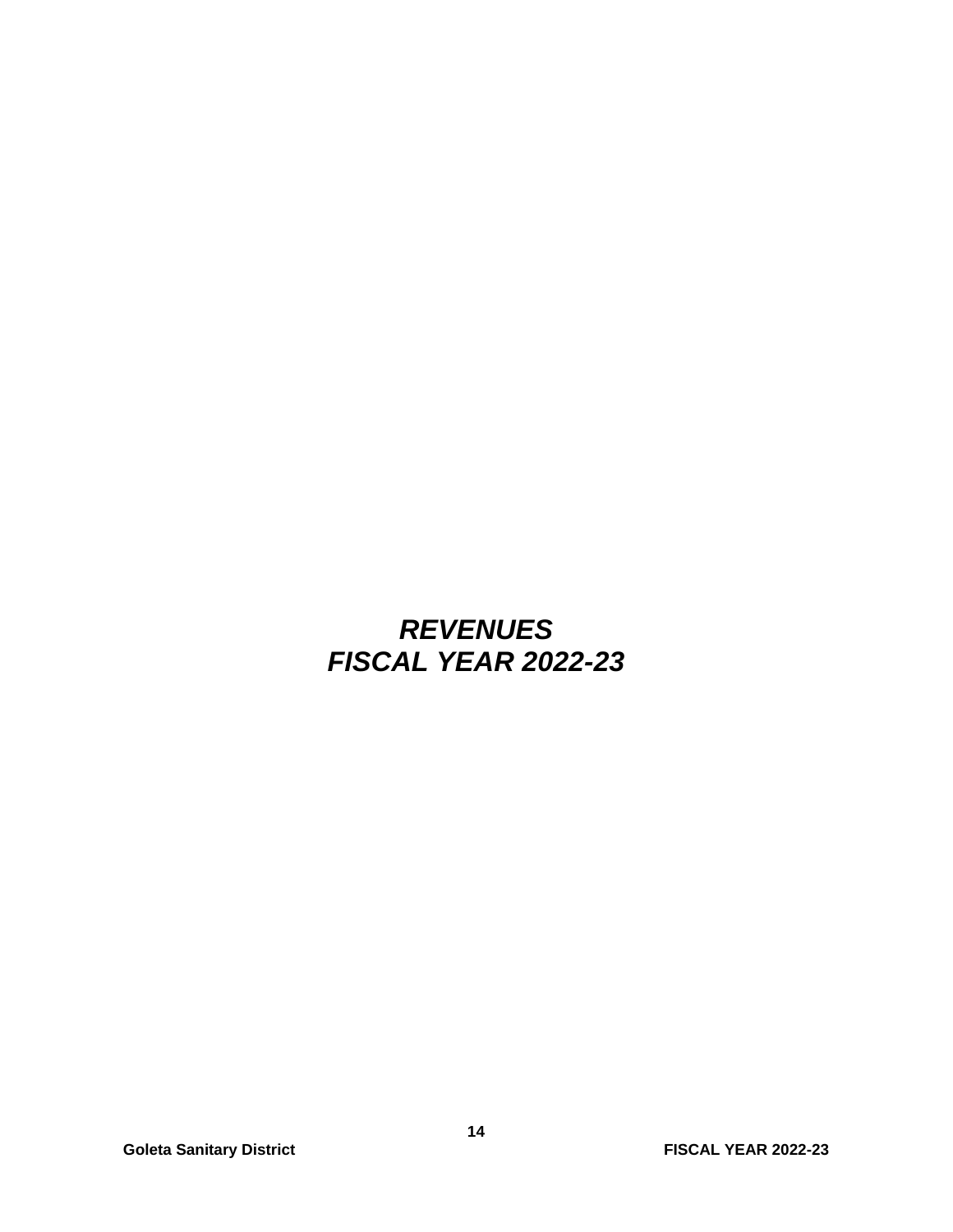#### **DISTRICT REVENUES FOR FISCAL YEAR 2022-23**

The District estimates FY 2022-23 revenues from several sources as outlined in the following table:

| <b>REVENUE SOURCES</b>              |                |         |
|-------------------------------------|----------------|---------|
| <b>Sewer Service Charges</b>        | 9,468,099<br>S | 42.37%  |
| From Other Government Agencies      | 7,317,423      | 32.74%  |
| Permit, Inspections and Fees        | 28,900         | 0.13%   |
| <b>Annexation and Capacity Fees</b> | 121.442        | 0.54%   |
| Property Taxes and related          | 183.000        | 0.82%   |
| Loan Proceeds                       | 4,728,079      | 21.15%  |
| Interest and Other Income           | 503,067        | 2.25%   |
|                                     | \$22,350,009   | 100.00% |

The District has grouped its revenues under the various funds utilized for the District's operations as discussed earlier in previous sections of this budget. These funds may change over time depending on the specific purpose of establishing the fund. Currently the District has allocated its various revenues to the following six funds.

- **1. Running Expense Fund**
- **2. Plant Reserve Fund**
- **3. Capital Reserve Fund**
- **4. Replacement Reserve Fund**
- **5. Retiree Health Insurance Fund**
- **6. District Emergency Fund**

#### **Running Expense Fund - 4640**

The running expense fund is where most of the operating revenues of the District are deposited when received. This fund has several accounts that hold the revenues from a variety of sources. The most significant revenues are the user fees or charges, as noted in this budget. Revenues from the various sources are accounted for under separate District internal accounts carrying different account numbers in order to track these revenues by their respective sources and allocate or designate them for their required and/or intended purposes. District revenues shown in the budget are estimates based on revenues from previous years, in addition to information associated with specific developments in the community. The running expense fund is used to fund the operations and maintenance activities of the District.

#### Sewer Service Charges – Account 3100

Sewer service charges (SSCs) may be described as the utility charge paid by the District's users for the services rendered by the District. These charges are very similar to telephone, gas, or electric charges invoiced monthly by the utilities to their customers. The District collects its sewer service charges, also known as users' fees, through the property tax collection process of the County. The District's annual SSCs are placed on the tax roll, and are separately shown on property tax statements mailed by the County to the District's users. The County forwards a majority of the SSC fees to the District twice annually, immediately following tax collection in December and April of each year.

The SSCs are based on a mathematical model, which calculates rates using various parameters associated with flows and types of wastewater. The SSC model is based on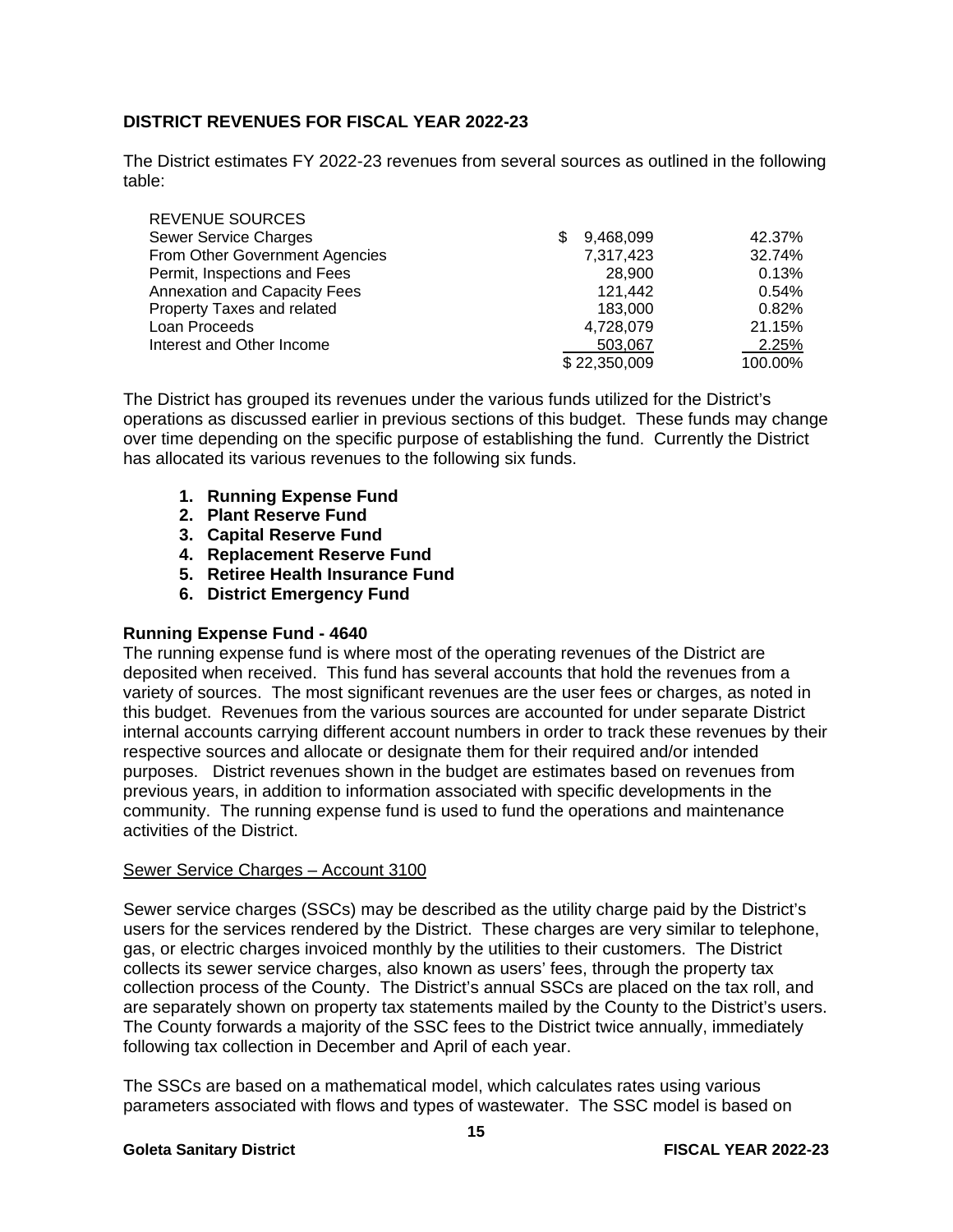guidelines established by the Federal and State governments in accordance with the Clean Water Act, which applies to agencies like the District, that received Federal and State grants for construction of wastewater treatment and disposal facilities. The District has classified its users into 28 categories used in calculating the user fees.

The District reviews its Sewer Service Charge (SSC) rate on an annual basis to ensure adequate revenues are being collected to cover the following costs:

- 1. **Operations and Maintenance (O&M):** Costs associated with providing for the collection, treatment, and disposal of wastewater for the District's customers and contract entities.
- 2. **Depreciation:** Costs associated with the replacement and/or repair of the District's existing assets.
- 3. **Capital Improvement Program:** Costs associated with planned improvements to the District collection and treatment facilities required to maintain the community's investment in the District's infrastructure.

The above cost components are listed in order of their importance. The most important and critical costs that the SSC revenue must cover is the ongoing Operations and Maintenance (O&M) costs. This component of the SSC revenue funds the District's Running Expense Fund #4640. If there isn't enough revenue collected through the District's adopted SSC rates to cover the ongoing O&M needs, the District will eventually not be able to provide sewer services to the community.

A review of the District's SSC rate has shown that the current rate is adequate to meet the District's current financial needs. As such, no change to the District's SSC rates are proposed for FY22-23. This is the third year that no change has been made to the SSC rate. The District's long term average annual increase in the O&M costs have been around 5% per year. However, recent improvements and efficiency efforts by staff have resulted in cost savings that have mitigated other increases in O&M costs for FY22-23, however current inflationary pressures will likely require a rate increase for FY23-24.

The District has been participating in a State-wide wastewater strength and loadings study that will provide updated information related to the generation of waste water from the various user categories, this study has been delayed due COVID-19. The District may have to engage in a new rate study before the statewide information is available.

A summary of the District's SSC rate allocation over the last few years is show in the following table.

| <b>SSC Rate Component</b>     | FY18-19     | FY19-20    | FY20-21    | FY21-22    | FY22-23    |
|-------------------------------|-------------|------------|------------|------------|------------|
| <b>Allocation</b>             | (\$/Mo/ERU) | (S/Mo/ERU) | (S/Mo/ERU) | (S/Mo/ERU) | (S/Mo/ERU) |
| Capital Reserve Fund          | \$2.06      | \$2.13     | \$5.00     | \$5.00     | \$5.00     |
| Replacement Reserve Fund      | \$ 8.17     | \$ 8.49    | \$8.74     | \$9.24     | \$9.11     |
| Operations & Maintenance Cost | \$32.33     | \$33.58    | \$30.46    | \$29.96    | \$30.09    |
| <b>Total SSC Rate</b>         | \$42.56     | \$44.20    | \$44.20    | \$44.20    | \$44.20    |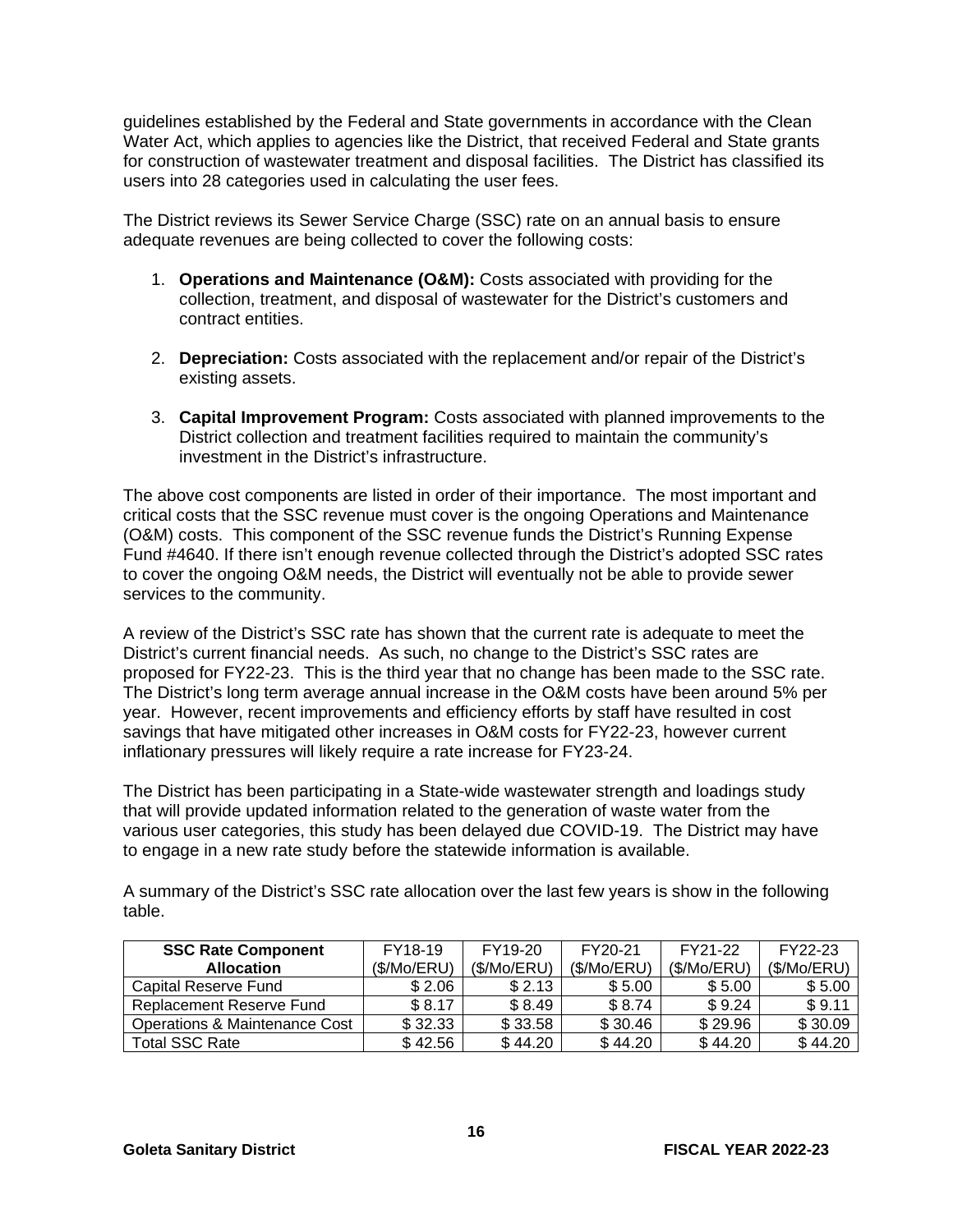This year a reallocation in the rate structure is proposed to take advantage of the short-term savings in O&M costs due to the implementation of several efficiency measures in 2020, in order to better match the proposed FY20-21 expenditure needs.

A comparison of the District's current monthly SSC rate with monthly SSC rates of other local agencies show that even with the recent CPI increases, the District's total service rate (including direct property tax payments) is still significantly less (37%) than the other local agencies average total service rate of **\$73.70** per month as shown in the following table:



#### Permit and Inspection Fees – Account 3120

Permit, Inspection, and Plan check fees are collected for issuing permits to connect to District facilities. Inspection fees are charges for the District's inspection of the construction of new developments connecting to the District's facilities. This estimated revenue is projected based on past history and knowledge of proposed developments in the upcoming year.

#### Administration Charges – Accounts 3140 and 3145

These revenues are charges levied on the District's contractual users for administrative costs associated with treatment, disposal and reclamation of wastewater. These charges are fixed percentages of the operating costs as defined in separate agreements with these users.

#### Treatment and Disposal Revenue – Account 3150

This revenue is the monthly expense charged to the District's contractual users in accordance with an agreement with the District for treatment and disposal of their respective wastewaters. The charge to each user is based on each user's percentage of the monthly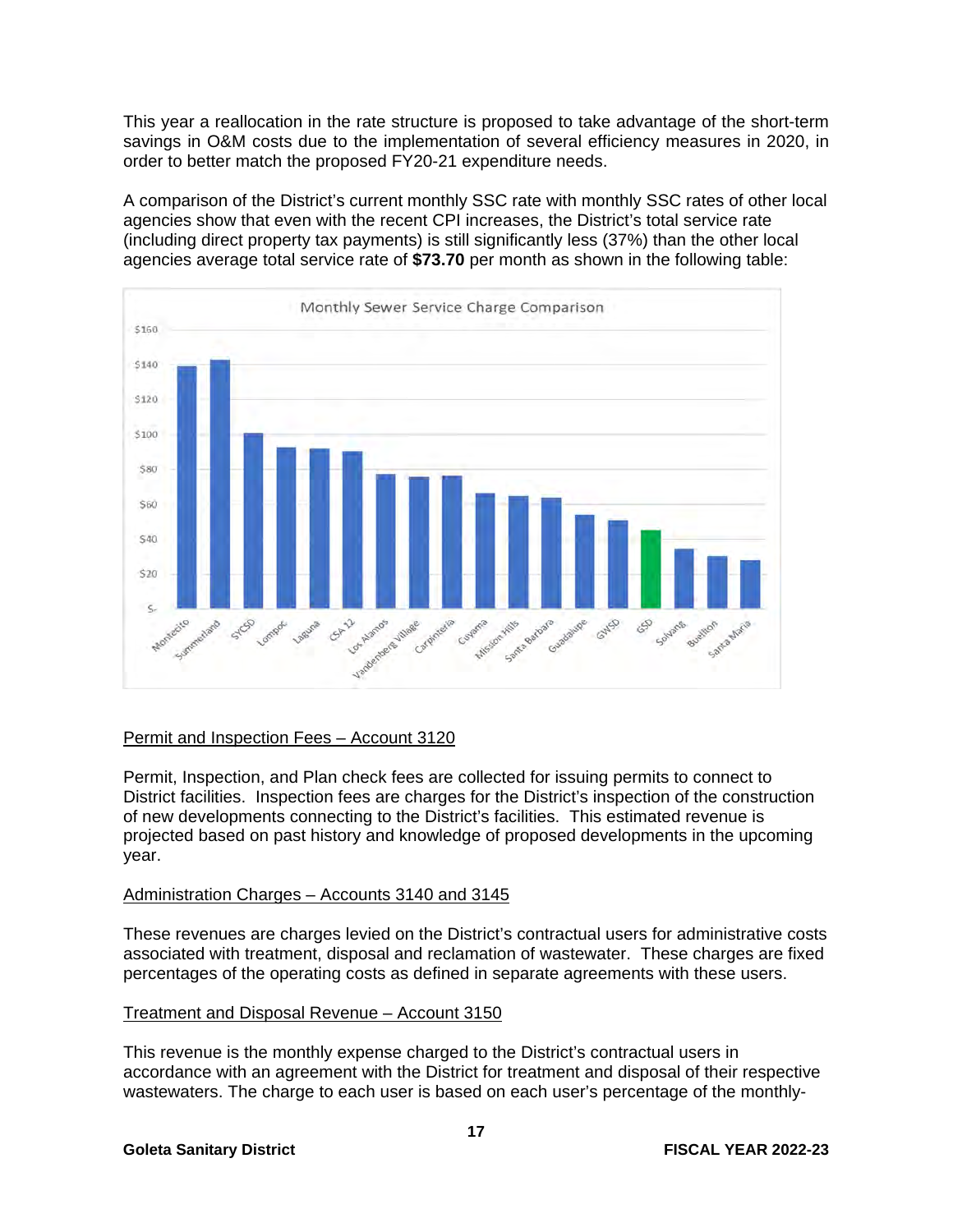metered flow into the plant applied to the total monthly expense of the treatment plant only. Fixed assets charged to the treatment plant are expensed to the contractual users based on their respective fixed capacity percentage allocations of the total treatment plant and outfall capacities as defined in the agreements between the District and its users.

#### Goleta Water District Reclamation O&M Cost Reimbursement – Account 3155

This revenue is the total estimated annual expense invoiced to the Goleta Water District for production of reclaimed water. Fixed assets purchased for the reclamation facility are included in this estimated revenue. This revenue was estimated based on the projected demand of reclaimed water as defined by the Goleta Water District.

#### Industrial Waste Control (IWC) Analysis Reimbursement – Account 3160

This revenue source is projected based on historical data, and accounts for reimbursements to the District by industries for costs of re-sampling their respective discharges to the District following violations of their respective permit limits.

#### Homeowners Exemption – Account 3170

Homeowners' exemption revenues are the District's share of the annual revenue received by the County from the State for tax exemptions offered to homeowners. This amount is usually estimated by Santa Barbara County, and does not vary greatly from year to year.

#### Annexation Processing – Account 3205

This estimated revenue is the administration fee charged for processing applications for annexations submitted to the District each year. The projected amount is based on an application fee of \$200 per application, and is estimated based on past history and knowledge of any known future annexations.

#### Revenue from Other Government Agencies (RFOGA) – Running Expense – Account 3240

This revenue is received from the Santa Barbara Municipal Airport and Santa Barbara County for their shares of the operations and maintenance of the Main Pump Station. The Airport is charged based upon flow. This revenue value also includes the direct cost charged to the Contract users' for their annual flow meter calibration.

#### Other Revenue-Running Expense – Account 3260

Other revenues account for all undesignated sources. Examples of these revenues would be reimbursements for travel from agencies on which members of Governing Board serve (CSDA and CSRMA), miscellaneous invoices to other agencies, and reimbursements for miscellaneous expenses. Projections of this revenue are based on historical data and are usually conservative.

#### *Total FY20-21 Estimated Running Expense Fund Revenue with interest is \$10,167,308.*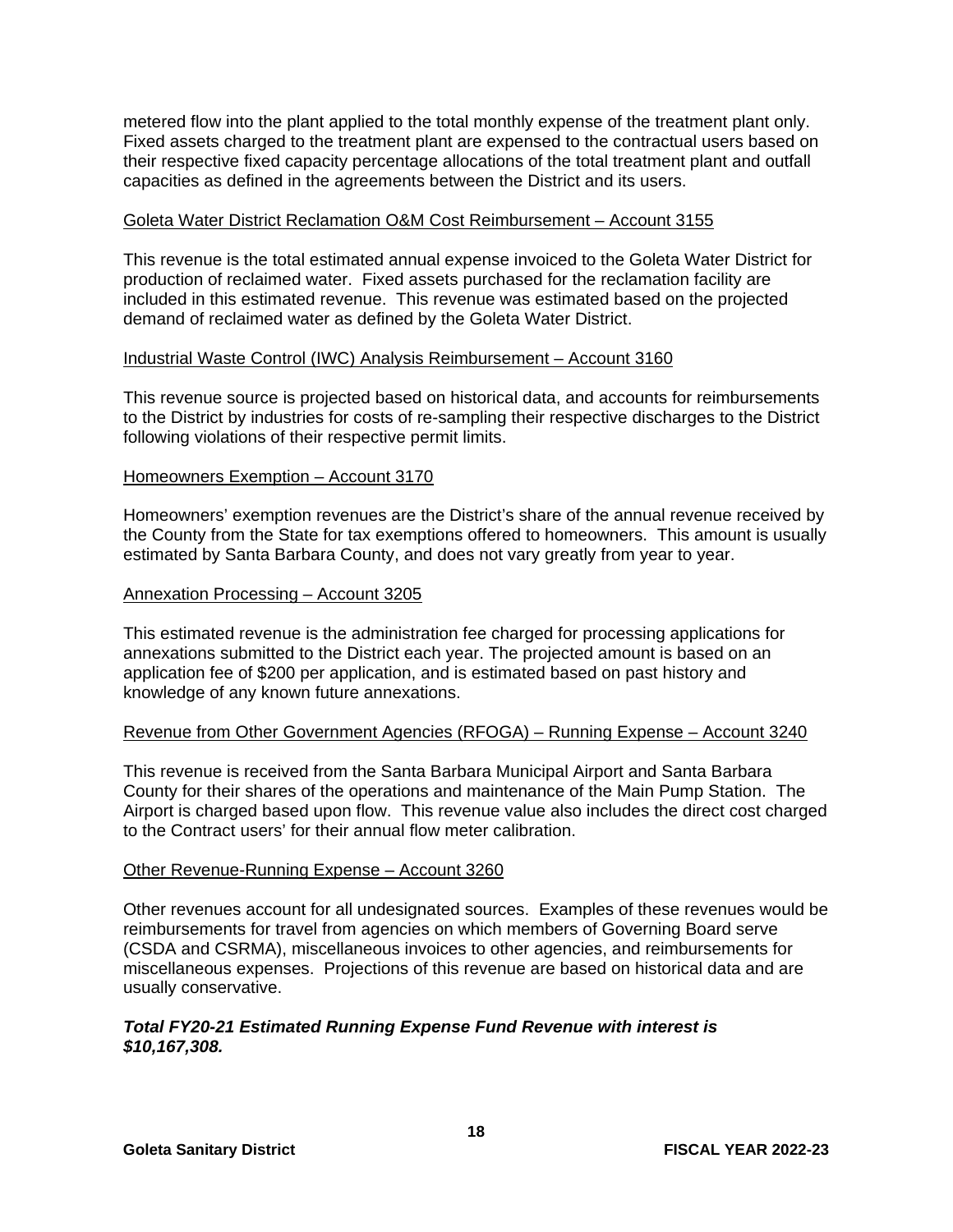#### **Capital Reserve Fund - 4650**

The Capital Reserve fund is the depository of funds allocated for expansion of the District's facilities to accommodate the community's growth. Funds collected from capacity and annexation fees are directed to this fund for capacity-related capital improvements.

#### Capacity Fees – Account 3130

Capacity Fees are generally understood to be the costs of buying a unit of capacity in the District's facilities. The simplest form of measuring capacity for the purpose of determining Capacity Fees is by equivalency to the capacity normally utilized by a normal single-family residence. A capacity unit is expressed as one equivalent residential unit (ERU). Therefore, the Capacity Fee is the cost of buying capacity units expressed in ERUs. The value of the Capacity Fee is normally the price of one ERU.

Since Capacity Fees are associated with capacity of service, they should be used for expansion of the existing facilities where capacity for serving additional growth in the community is required. In this respect, Capacity Fees are mandated by law to be kept in a separate fund designated by the District as the Capacity Reserve Fund.

Capacity Fee revenue estimates are based on historical data and estimates of growth and development anticipated in the fiscal year. The District Capacity Fee is \$2,421 per ERU for FY22-23.

#### Annexation Charges – Account 3200

Annexation to the District is the process of entering a land parcel into the service area of the District. The District's annexation fees were developed based on equity in maintenance of the District's facilities over a period of several years. The underlying assumption is that a new customer, when annexed to the District, would have to pay certain annexation charges to catch up with the operations and maintenance costs paid by existing customers for a certain defined period of time. These fees are clearly separate from Capacity Fees in that there is no overlap of both fee structures.

Currently the annexation charge revenue is based on a fee of \$2,242 per acre to be annexed. The District's annual projection of this revenue is based on historical data of the anticipated number of parcels to be annexed.

#### Loan Proceeds

Loan reimbursement requests are shown in this fund to offset expenditures associated with the Biosolids and Energy Strategic Plan improvements, estimated to be \$4,728,079.

#### *Total FY22-23 Estimated Revenue in the Capital Reserve Fund with interest is*  **\$7,645,116.**

#### **Replacement Reserve Fund – 4655**

The replacement reserve fund is designated to hold and disburse funds for the District's capital improvement projects that are needed to maintain the District's facilities. This fund does not hold nor disburse funds for major projects where capacity increases are required. The District annually deposits funds from sewer service charges into this fund to account for its facilities depreciation.

#### **Goleta Sanitary District FISCAL YEAR 2022-23**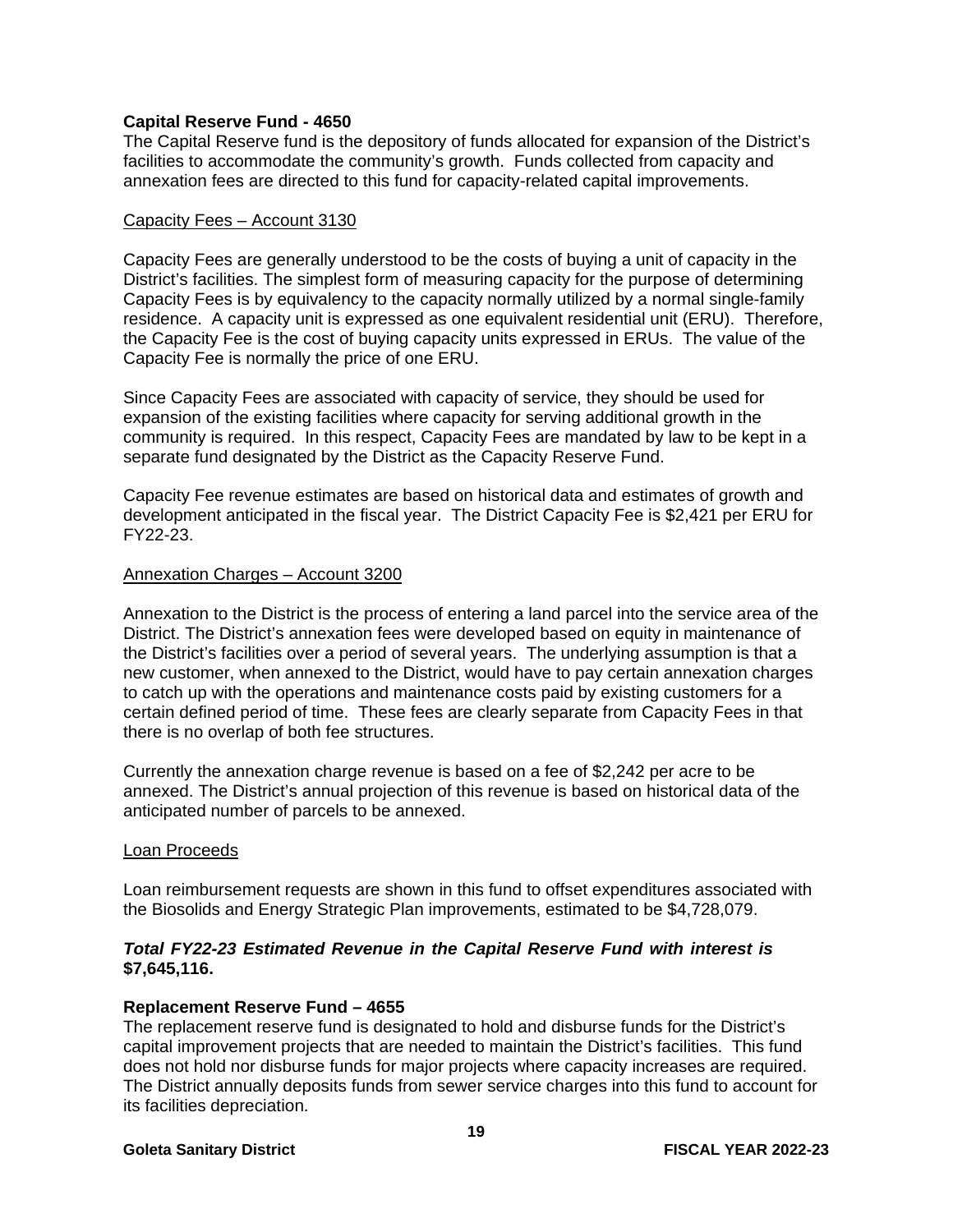#### Sewer Service Charges – Account 3100

Of the monthly \$44.20 anticipated SSC revenue per single-family dwelling for FY22-23, \$5.00, which amounts to \$1,071,052 in total revenue, will be deposited into the Replacement Reserve Fund 4655 for future capital improvement projects in addition to the District's portion of the annual depreciation value estimated to be \$1,951,457 in FY22-23. The total amount of sewer service charges expected to be received by the District and deposited into the replacement reserve fund in FY20-21 from these sources is \$3,022,509.

#### Property Tax – Account 3220

This revenue is the District's share of the property taxes collected by the County based on the District's percentage of property tax revenues to the County. The District's percentage is defined based on separate property tax negotiations during the process of property annexations to the District. Current annual property tax revenues to the District are predominantly based on the District's percentage in effect prior to Proposition 13. Property tax revenue is based on data submitted by Santa Barbara County. Because the District's budget is approved before the actual amount of property taxes is calculated, the amount shown is an estimate based on the previous year. The amount of property tax revenue received by the District does not vary considerably from year to year and is estimated to be \$182,500 in FY22-23.

#### RFOGA – Capital Projects – Account 3260

This revenue is received from the District's contractual users' for their share of the plant capital project expenditures. Each entity pays according to its capacity percentage entitlement as defined in the agreement between the District and these users. The total RFOGA revenue to the Replacement Reserve Fund for FY22-23 is \$707,723.

#### *Total FY21-22 Estimated Revenue in the Replacement Reserve Fund with interest is* **\$4,192,981***.*

#### **Retiree Health Insurance Fund – 4660**

The Retiree Health Insurance fund was established by the District in 2004. The District contributes annually into this fund for to cover the future medical insurance premiums for eligible District retirees. The District annually transfers cash from this fund to the CERBT fund as part of the required annual contribution required by GASB 45.

#### *FY21-22 Total deposit into the Retiree Health Insurance Fund with interest is \$***335,414***.*

#### Interest Earnings Account - 3230

Each of the District funds has an Interest Earning account and interest is accrued per fund based upon balances in the interest-bearing account. The interest calculation for each fund for this year is calculated based on an annual percentage of 1.45%.

#### *Total FY22-23 Estimated Interest Revenue is* **\$468,067***.*

#### **FY22-23 TOTAL ANTICIPATED DISTRICT REVENUE IS \$22,350,009.**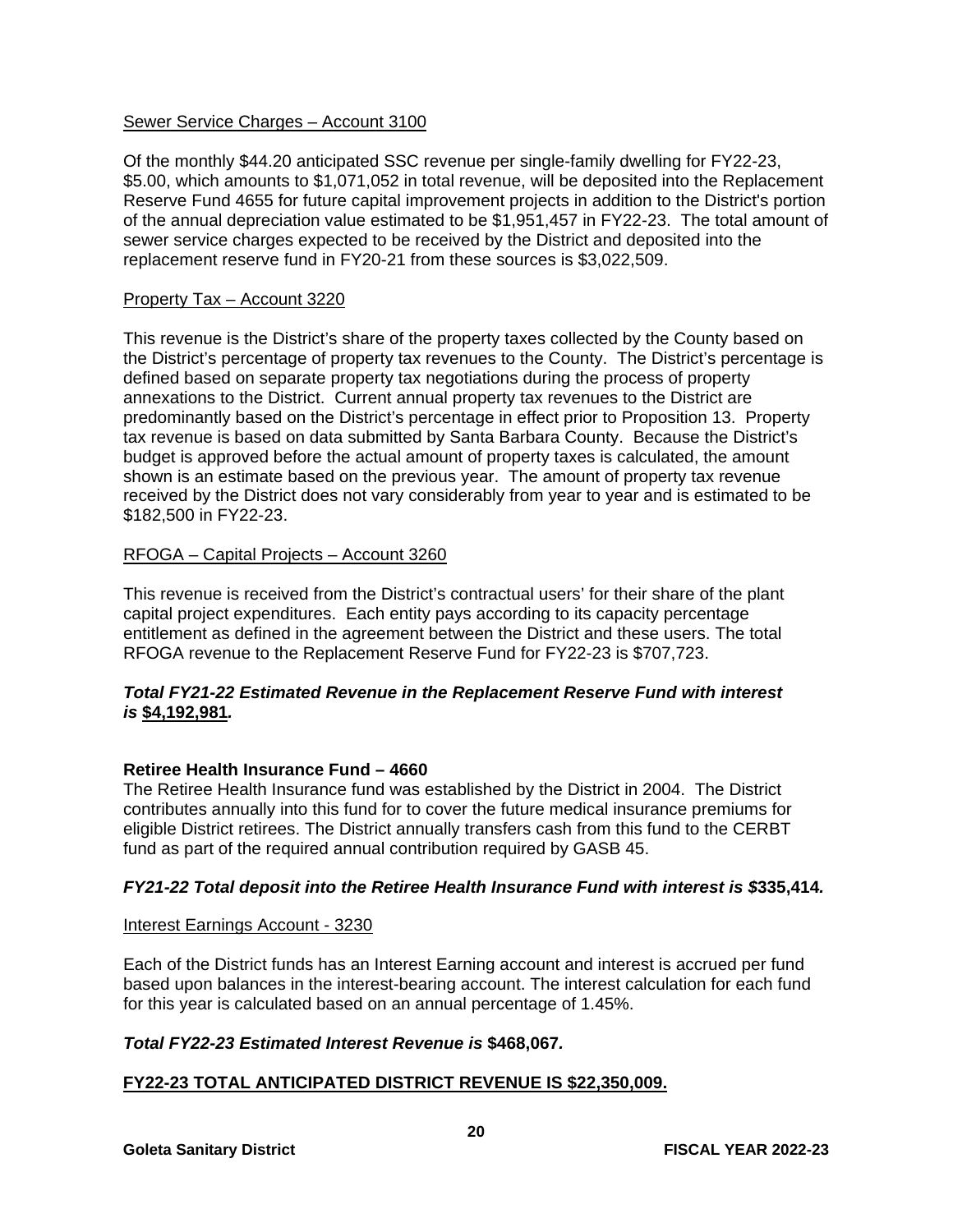#### *Fiscal Year 2022-2023 REVENUE*

| <b>Fund</b><br>Name and<br><b>Number</b> |              | <b>Acct</b> Revenue Classification                                                                                                          | <b>Budgeted</b><br><b>Revenue</b><br>2021-22 | Revenue<br>to date<br>6/3/2022 | Projected<br><b>Actual</b><br>2021-22 | Over(Under)<br><b>Budget</b><br>2021-22 | Revenue<br>Projection<br>2022-23 | %<br>Change<br>from FY<br>2021-22 | Change<br>from FY<br>2021-22 |
|------------------------------------------|--------------|---------------------------------------------------------------------------------------------------------------------------------------------|----------------------------------------------|--------------------------------|---------------------------------------|-----------------------------------------|----------------------------------|-----------------------------------|------------------------------|
| 4640                                     | 3100         | *Sewer Service Charges                                                                                                                      | \$5,966,372                                  | \$5,589,003                    | \$5,906,708                           | (\$59,664)                              | \$6,112,590                      | 2%                                | \$146,218                    |
| Running                                  | 3120         | Permits and Inspections                                                                                                                     | \$28,000                                     | \$33,370                       | \$40,044                              | \$12,044                                | \$28,000                         | 0%                                | \$0                          |
| <b>Expense</b>                           | 3140         | Admin Chgs - Treatment                                                                                                                      | \$167,054                                    | \$133,766                      | \$162,455                             | (\$4,598)                               | \$183,126                        | 10%                               | \$16,073                     |
|                                          | 3145         | Admin Chgs - Reclamation                                                                                                                    | \$45,237                                     | \$39,733                       | \$47,680                              | \$2,443                                 | \$58,056                         | 28%                               | \$12,819                     |
|                                          | 3150         | Treatment & Disposal Cost Reimb.                                                                                                            | \$2,789,178                                  | \$2,229,437                    | \$2,707,590                           | (\$81,588)                              | \$3,058,618                      | 10%                               | \$269,440                    |
|                                          | 3155         | GWD WWRec O&M Cost Reimb.                                                                                                                   | \$452,374                                    | \$397,331                      | \$476,797                             | \$24,423                                | \$580,560                        | 28%                               | \$128,186                    |
|                                          |              | 3160 IWC Analysis Reimbursement                                                                                                             | \$500                                        | \$0                            | \$0                                   | (\$500)                                 | \$500                            | 0%                                | \$0                          |
|                                          |              |                                                                                                                                             |                                              |                                |                                       |                                         |                                  |                                   |                              |
|                                          | 3170         | <b>Homeowners Exemption</b>                                                                                                                 | \$500                                        | \$653                          | \$500                                 | \$0                                     | \$500                            | 0%                                | \$0                          |
|                                          | 3205<br>3240 | Annexation Processing Fee<br>**RFOGA - Running Expense                                                                                      | \$400<br>\$2,310                             | \$800<br>\$6,234               | \$960<br>\$7,481                      | \$560<br>\$5,171                        | \$400<br>\$3,942                 | 0%<br>71%                         | \$0<br>\$1,632               |
|                                          |              | 3260/3301 Other Revenue - Running Exp.                                                                                                      | \$35,000                                     | \$235,036                      | \$235,036                             | \$200,036                               | \$35,000                         | 0%                                | \$0                          |
|                                          |              |                                                                                                                                             | \$9,486,925                                  | \$8,665,363                    | \$9,585,252                           | \$98,326                                | \$10,061,292                     | 6%                                | \$574,367                    |
|                                          |              | <b>Subtotal</b>                                                                                                                             |                                              |                                |                                       |                                         |                                  |                                   |                              |
| 4650                                     | 3130         | <b>Capacity Fees</b>                                                                                                                        | \$24,119                                     | \$196,432                      | \$201,000                             | \$176,882                               | \$95,412                         | 296%                              | \$71,294                     |
| <b>Capital</b>                           | 3200         | <b>Annexation Charges</b>                                                                                                                   | \$3,810                                      | \$11,095                       | \$11,095                              | \$7,285                                 | \$26,030                         | 583%                              | \$22,220                     |
| Reserve                                  | 3260         | **RFOGA - Capital Projects                                                                                                                  | \$608,618                                    | \$275,717                      | \$400,050                             | (\$208,568)                             | \$2,725,397                      | 348%                              | \$2,116,780                  |
|                                          | 1300         | Loan Proceeds                                                                                                                               | \$0                                          | \$0                            | \$975,466                             | \$975,466                               | \$4,728,079                      | +100%                             | \$4,728,079                  |
|                                          |              | <b>Subtotal</b>                                                                                                                             | \$636,546                                    | \$483,244                      | \$1,587,611                           | \$951,065                               | \$7,574,918                      | 1090%                             | \$6,938,371                  |
|                                          |              |                                                                                                                                             |                                              |                                |                                       |                                         |                                  |                                   |                              |
| 4655                                     | 3100         | *Sewer Service Charges                                                                                                                      | \$2,994,153                                  | \$2,794,033                    | \$2,964,212                           | (\$29,942)                              | \$3,022,509                      | 1%                                | \$28,356                     |
| Replacement 3220                         |              | Property Tax Revenue                                                                                                                        | \$171,000                                    | \$180,893                      | \$180,893                             | \$9,893                                 | \$182,500                        | 7%                                | \$11,500                     |
| Reserve                                  | 3260         | **RFOGA - Capital Projects                                                                                                                  | \$643,452                                    | \$74,090                       | \$104,000                             | (\$539,452)                             | \$707,723                        | 10%                               | \$64,271                     |
|                                          |              | <b>Subtotal</b>                                                                                                                             | 3,808,605                                    | \$3,049,016                    | \$3,249,105                           | $($ \$559,500)                          | $\sqrt{33,912,732}$              | 3%                                | \$104,127                    |
| 4660                                     | 3100         | *Sewer Service Charges                                                                                                                      | \$333.000                                    | \$333,000                      | \$333,000                             | \$0                                     | \$333,000                        | 0%                                | \$0                          |
| <b>Retirees Ins</b>                      |              | <b>Subtotal</b>                                                                                                                             | \$333,000                                    | \$333,000                      | \$333,000                             | \$0                                     | \$333,000                        | 0%                                | \$0                          |
| <b>All Funds</b>                         |              | <b>Interest Earnings</b>                                                                                                                    |                                              |                                |                                       |                                         |                                  |                                   |                              |
| 4640                                     | 3230         | Running Expense Fund                                                                                                                        | \$20,794                                     | \$22,273                       | \$25,573                              | \$4,780                                 | \$106,016                        | 410%                              | \$85,222                     |
| 4645                                     | 3230         | <b>Plant Reserve Fund</b>                                                                                                                   | \$107                                        | \$105                          | \$119                                 | \$12                                    | \$521                            | 385%                              | \$413                        |
| 4650                                     | 3230         | Capital Reserve Fund                                                                                                                        | \$13,819                                     | \$13,439                       | \$15,064                              | \$1,245                                 | \$70,198                         | 408%                              | \$56,380                     |
| 4655                                     | 3230         | Replacement Reserve Fund                                                                                                                    | \$49,478                                     | \$51,930                       | \$60,080                              | \$10,602                                | \$280,248                        | 466%                              | \$230,771                    |
| 4660                                     | 3230         | Retiree Health Insurance Fund                                                                                                               | \$249                                        | \$301                          | \$301                                 | \$51                                    | \$2,414                          | 868%                              | \$2,165                      |
| 4670                                     | 3230         | Plant Upgrading Fund                                                                                                                        | \$0                                          | \$0                            | \$0                                   | \$0                                     | \$0                              | 0%                                | \$0                          |
| 4675                                     | 3230         | <b>District Emergency Fund</b>                                                                                                              | \$1,788                                      | \$1,752                        | \$1,972                               | \$185                                   | \$8,670                          | 385%                              | \$6,882                      |
|                                          |              |                                                                                                                                             |                                              |                                |                                       |                                         |                                  |                                   |                              |
|                                          |              | <b>Subtotal</b>                                                                                                                             | \$86,235                                     | \$89,800                       | \$103,109                             | \$16,875                                | \$468,067                        | 443%                              | \$381,832                    |
|                                          |              | <b>Total Revenue</b>                                                                                                                        | \$14,351,311                                 |                                |                                       | \$506,765                               | \$22,350,009                     |                                   | 56% \$7,998,698              |
| accordingly.                             |              | *Sewer Service Charges are deposited directly to the respective funds.<br>Values shown under 2020-2021 Revenue Estimate have been pro-rated |                                              |                                |                                       |                                         |                                  |                                   |                              |
|                                          |              | <b>Total Sewer Service Charges:</b>                                                                                                         | \$9,293,525                                  | \$8,716,036                    | \$9,203,920                           |                                         | \$9,468,099                      | 1.88%                             | \$174,574                    |
|                                          |              |                                                                                                                                             |                                              |                                |                                       |                                         |                                  |                                   |                              |

\*\*RFOGA = Revenue From Other Gov't Agencies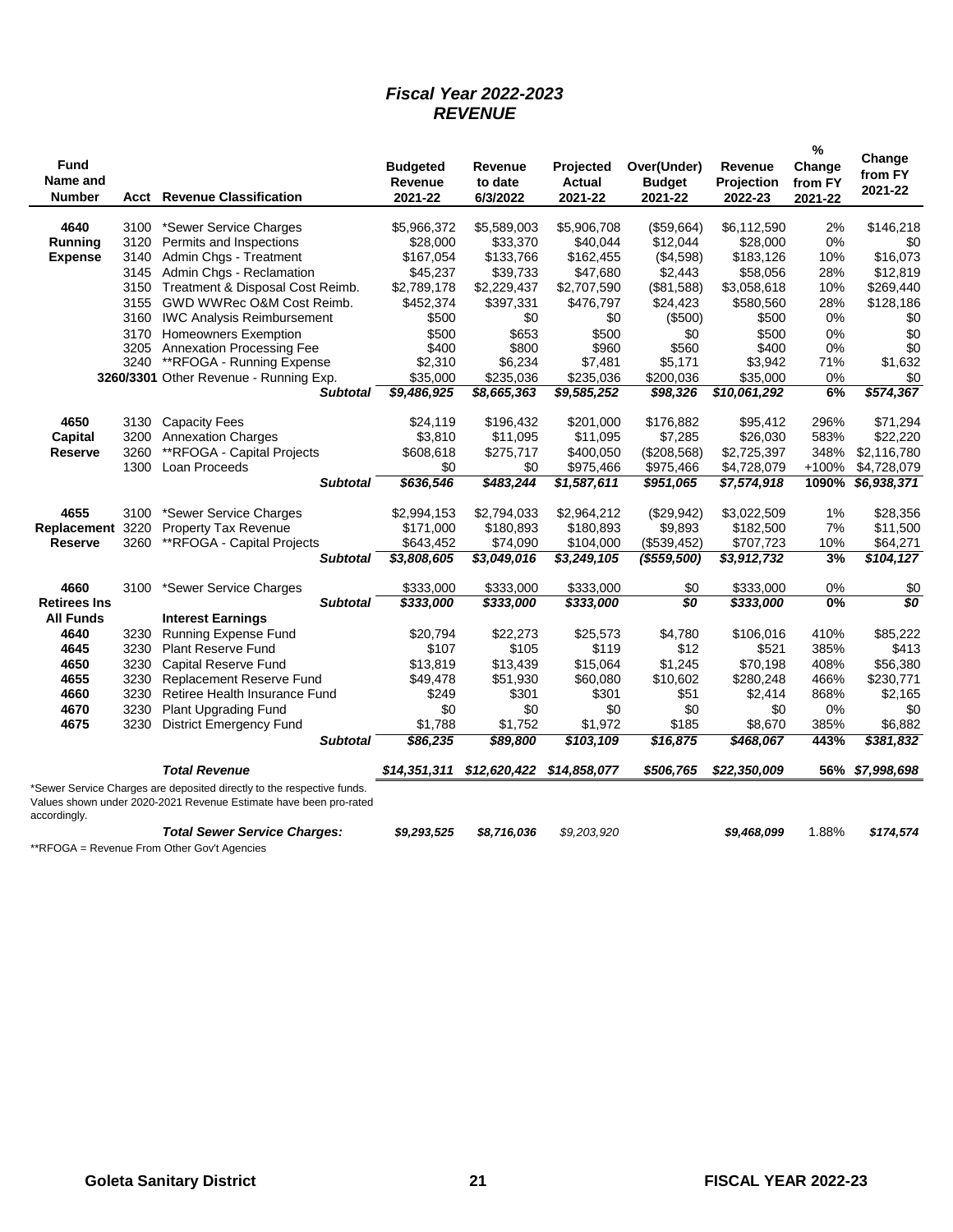## **Revenues by Source 2022-23**

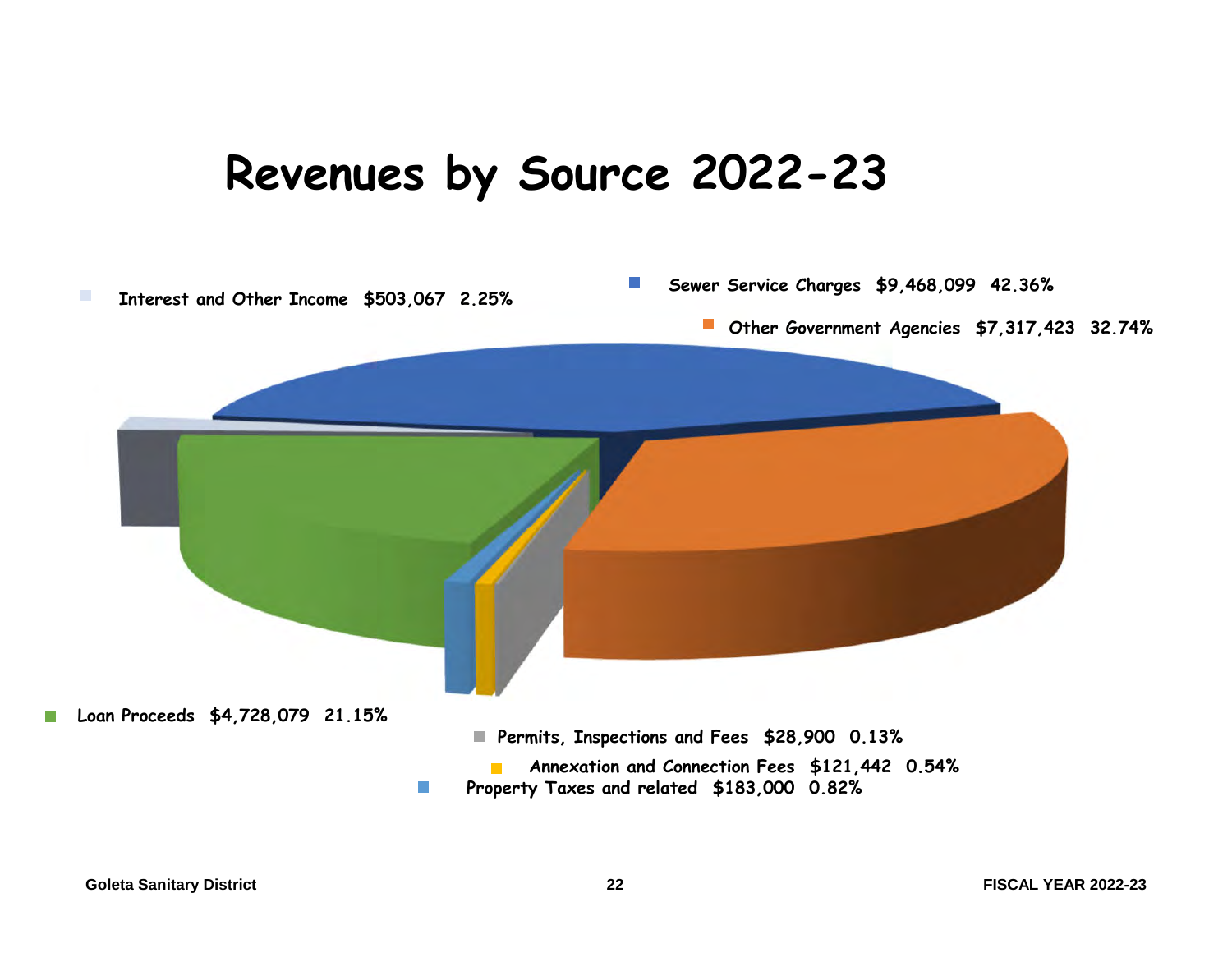## **Revenues by Fund 2022-23**

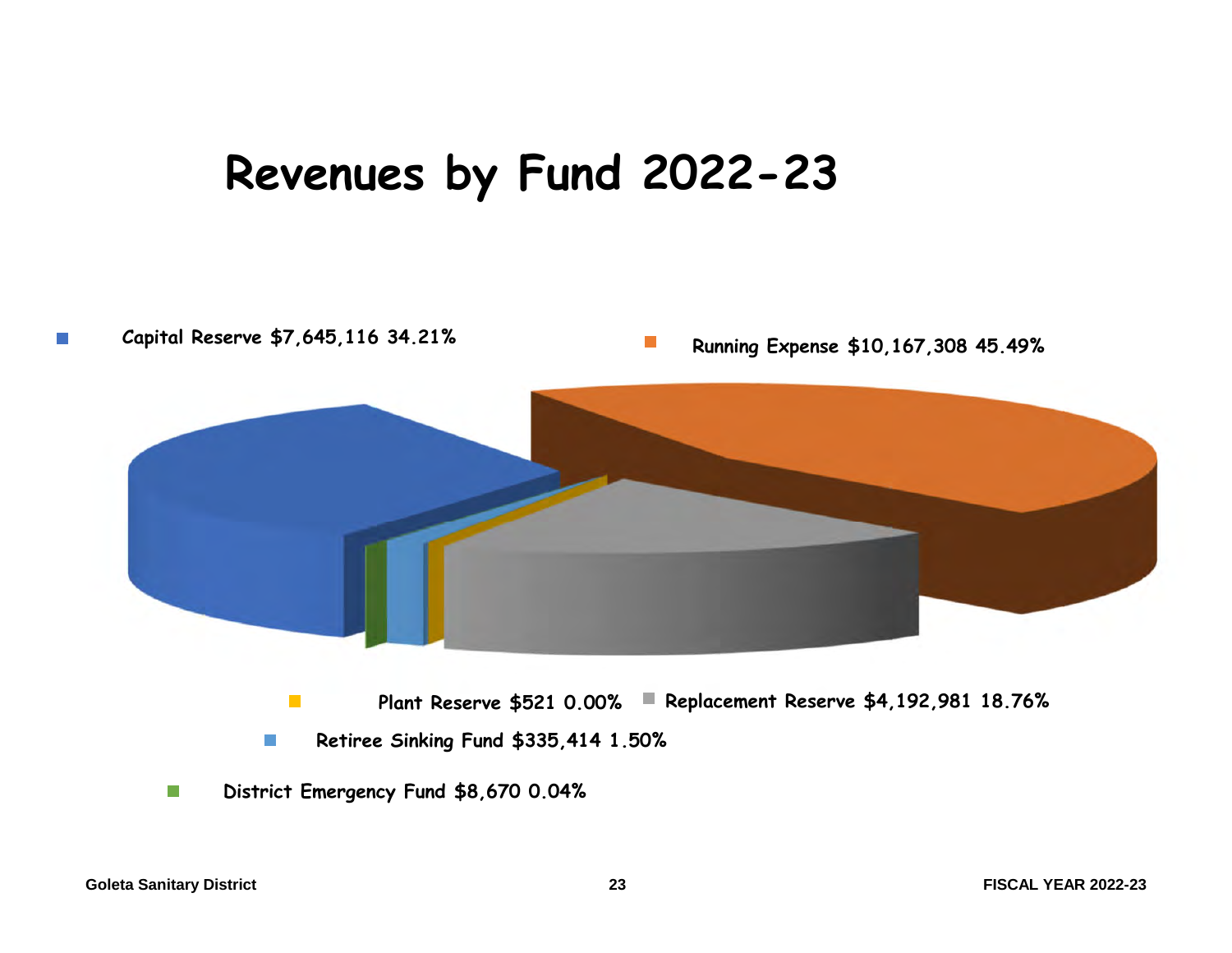## **Running Expense Revenues 2022-23**

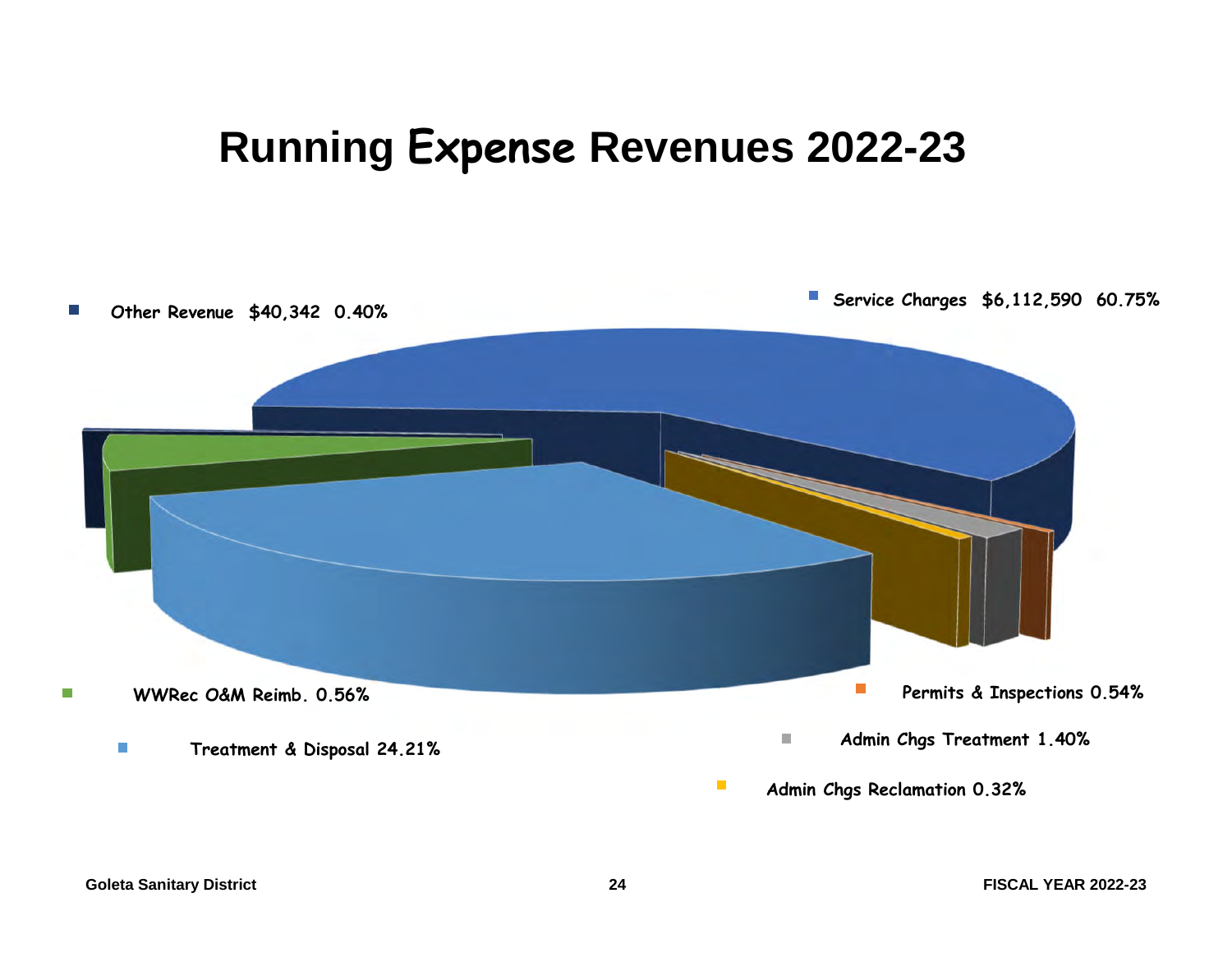### *EXPENDITURES FISCAL YEAR 2022-23*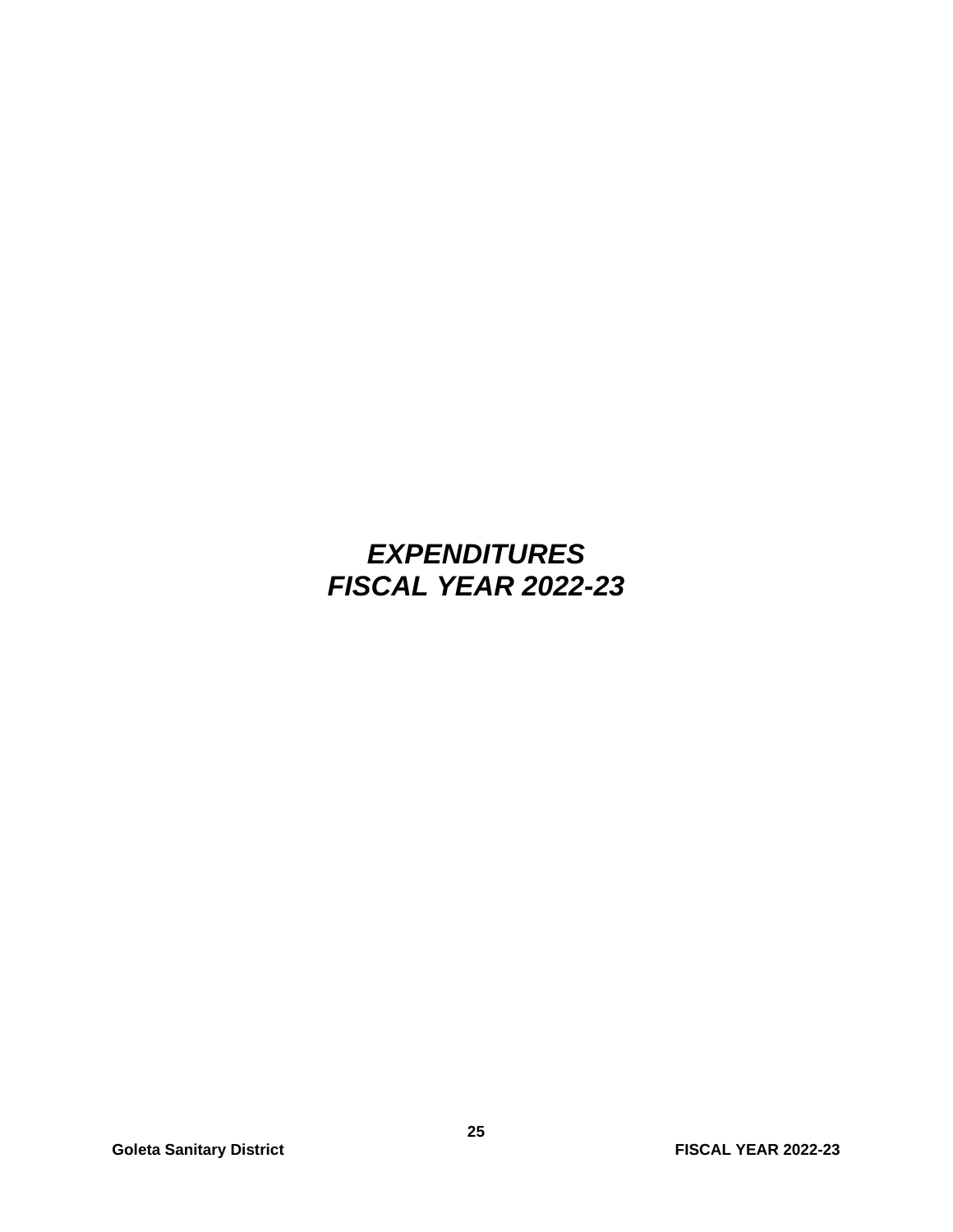#### **DISTRICT COMBINED EXPENDITURES IN FY22-23**

The combined expenditures for the District's operating departments are shown in a combined expenditure sheet with comparisons to the previous fiscal year's expenditures. The budget expenditures are shown under various categories such as personnel expenses, operating expenses, depreciation reserves funding, and capital outlay. The total operating and personnel expenses proposed for FY22-23 are anticipated to be above last year's budget by 5%. The capital outlay projects are anticipated to be about 66% more than last year's expenditures.

The main categories of expenditures in the combined budget with and without depreciation are as follows:

| <b>DESCRIPTION</b>                      | <b>EXPENDITURES</b> | % w/o Depr | % with Depr |
|-----------------------------------------|---------------------|------------|-------------|
| <b>Personnel Cost:</b>                  | \$<br>6,157,318     | 28%        | 24%         |
| <b>Operating Expenses:</b>              | \$<br>4,632,230     | 21%        | 18%         |
| Sub-Total:                              | \$10,789,547        | 49%        | 42%         |
| <b>Capital Outlay:</b>                  | \$<br>11,076,403    | 51%        | 43%         |
| <b>Total Expenses w/o depreciation:</b> | \$21,865,950        | 100%       | 85%         |
| <b>Depreciation Expense:</b>            | \$<br>3,638,572     |            | 15%         |
| <b>TOTAL EXPENDITURES:</b>              | \$25,504,522        |            | 100%        |

The enclosed graph shows the above distribution of expenditures for FY22-23.

The District has separated accounting of its expenses into seven separate service categories. These categories are mostly associated with specific service programs and/or facilities shared by separate groups of users. The main purpose of segregating expenses is to appropriately charge the customer base served by each program and/or facility. The District's seven service departments and corresponding customer base are described below.

#### **Administration Expenses**

All District users share these expenses. The District's contractual users pay, as administrative costs, a fixed percentage of their respective operating costs in the treatment and disposal facilities.

#### **Collection System**

All users in the Goleta Sanitary District's service area share the expenses associated with the collection system. The District's contractual users do not share in the cost of the collection system.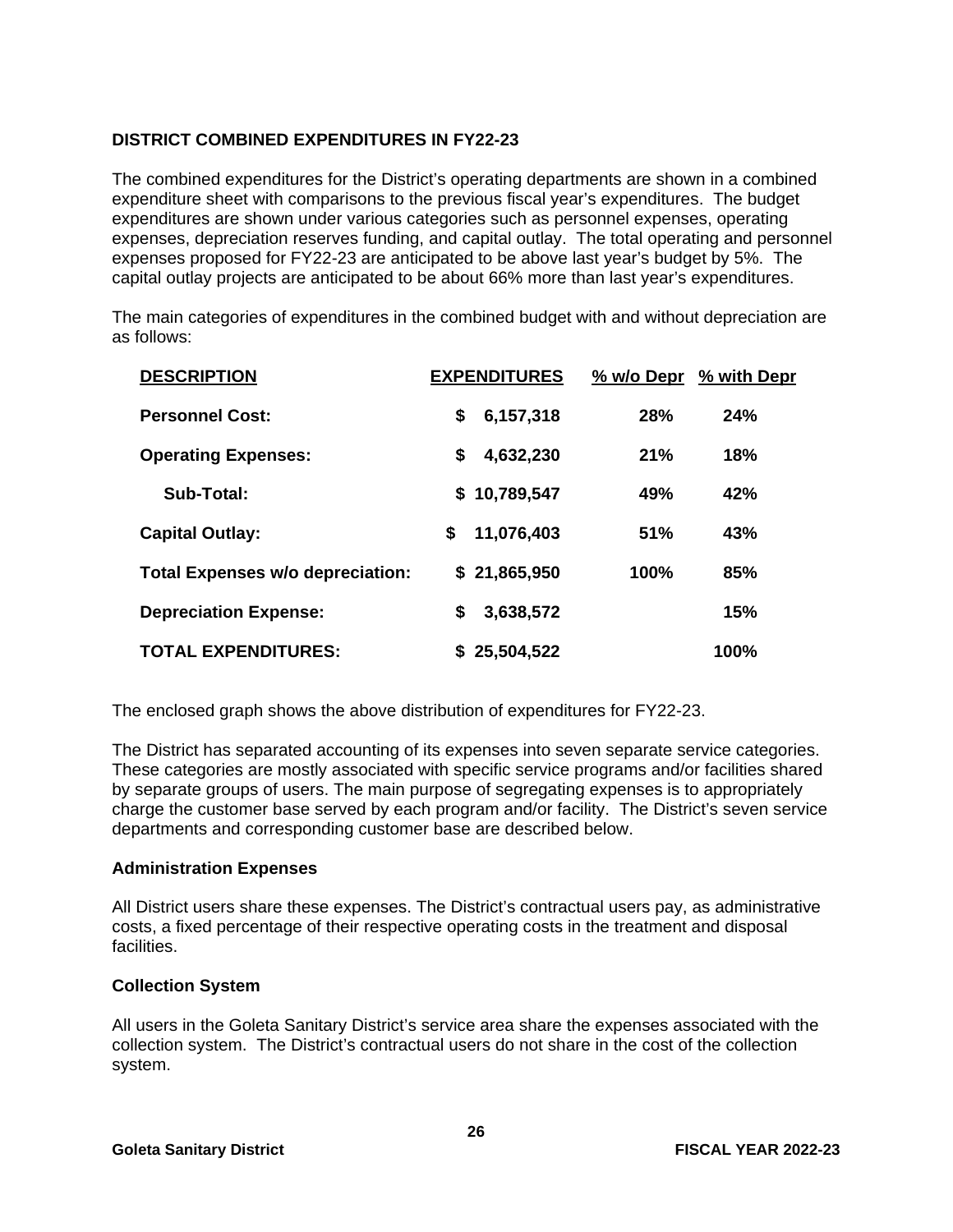#### **Main and Firestone Pump Stations**

All users in GSD's service area share the expenses associated with the main pump station. The Santa Barbara Municipal Airport and the County of Santa Barbara are the only contractual users of the District that share in this cost. All other contractual users do not use the main pump station. The District and the Airport only share the costs of the Firestone Pump Station in accordance with an agreement between the two agencies such that the Airport's share is based upon flow through the station**.** 

#### **Industrial Waste Control Program**

Similar to the collection system, the expenses associated with the Industrial Waste Control program are shared by all users in the Goleta Sanitary District's service area. The District's contractual users do not share in the cost of this program.

#### **Wastewater Treatment Facilities**

All District users share in the cost of the treatment of wastewater, including all contractual users. The contractual users share in the operating costs based on a corresponding percentage of their flows compared to the total flow into the treatment facilities. Fixed assets are charged based on the respective percentage of the treatment facilities' capacity allocation to each contractual user.

#### **Wastewater Disposal Outfall**

All District users share in the cost of wastewater disposal including all contractual users. The contractual users share in the operating costs and fixed assets based on the corresponding percentage of their outfall capacity allocation to each contractual user.

#### **Reclamation Facilities**

The operating costs, including a 10% administration cost, are invoiced to the Goleta Water District monthly. Fixed assets are invoiced without the administrative charge.

#### **Summary**

Enclosed in this budget is a graph showing the distribution of the expenditures by each of the service categories described above. Details of each category's proposed expenditures are also included in this budget with a narrative explanation of the purposes of these expenditures.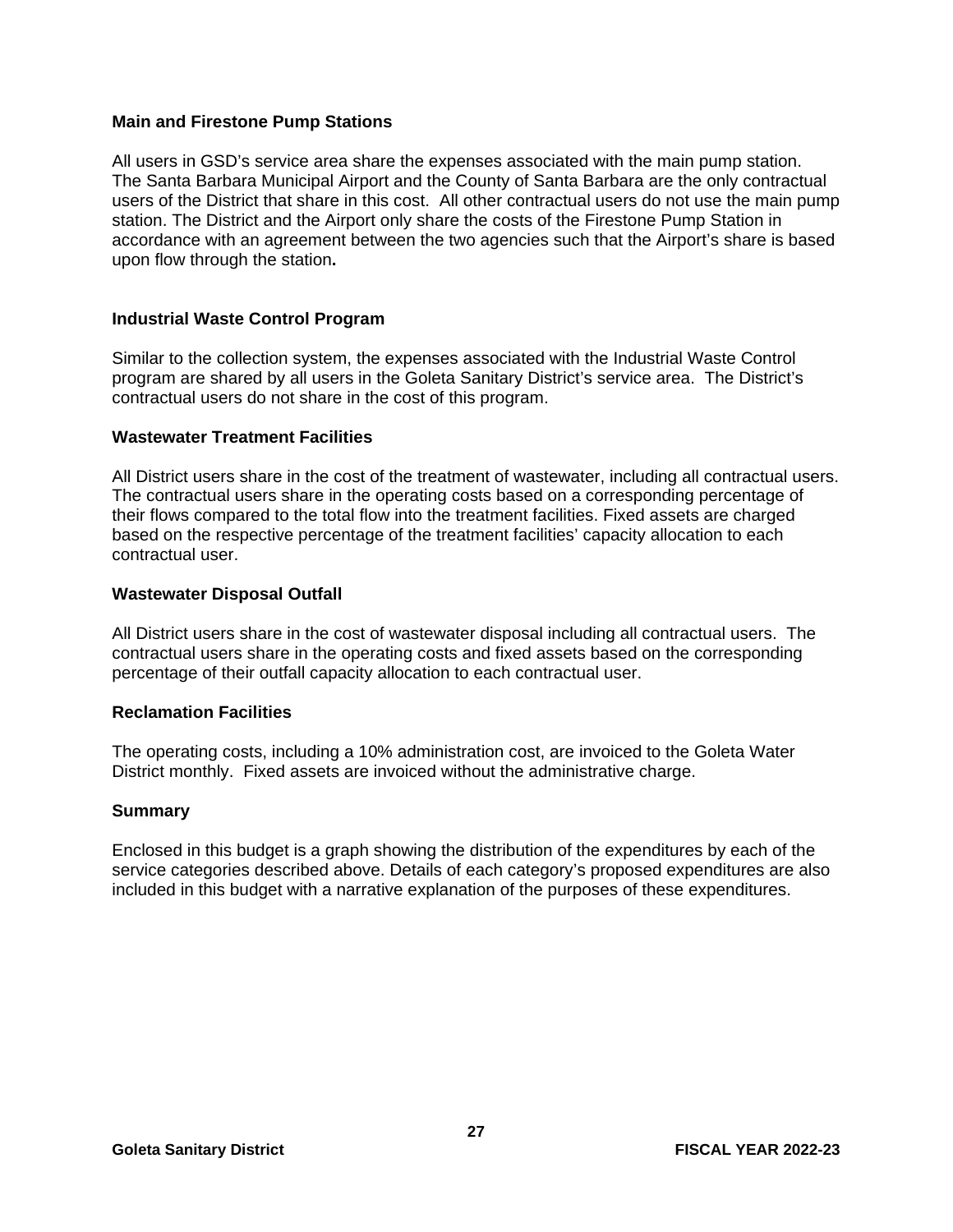#### *Fiscal Year 2022-2023 EXPENDITURES*

|                                                              |                 |                                      | Projected       | Under(Over)    | <b>Proposed</b> | Percent<br>Change |                      |
|--------------------------------------------------------------|-----------------|--------------------------------------|-----------------|----------------|-----------------|-------------------|----------------------|
|                                                              | <b>Budgeted</b> | To Date                              | <b>Actual</b>   | <b>Budget</b>  | <b>Budget</b>   | from last         | \$ Change<br>from FY |
| <b>Description</b>                                           | 2021-22         | 6/3/2022                             | 2021-22         | 2021-22        | 2022-23         | FY                | 2021-22              |
| <b>PERSONNEL</b>                                             |                 |                                      |                 |                |                 |                   |                      |
| <b>Basic Salaries</b>                                        | 3,333,836       | 2,883,876                            | 3,177,152       | 156,684        | 3,507,446       | 5%                | 173,611              |
| Overtime                                                     | 16,800          | 9,872                                | 10,877          | 5,923          | 16,800          | 0%                | $\Omega$             |
| Temporary                                                    | 28,700          | 6,415                                | 7,068           | 21,632         | 33,086          | 15%               | 4,386                |
| <b>Directors Fees</b>                                        | 81,000          | 39,150                               | 43,131          | 37,869         | 81,000          | 0%                | $\Omega$             |
| <b>Worker's Compensation</b>                                 | 70,525          | 70,636                               | 70,636          | (111)          | 77,700          | 10%               | 7,175                |
| Retirement                                                   | 828,831         | 768,819                              | 847,006         | (18, 175)      | 879,623         | 6%                | 50,792               |
| Active Employee Insurance-Health/Dental/Vision/Disability    | 843,613         | 806,817                              | 880,163         | (36, 550)      | 957,022         | 13%               | 113,410              |
| Retiree Health Insurance OPEB Funding                        | 333,000         | 333,997                              | 333,997         | (997)          | 335,414         | 1%                | 2,414                |
| <b>FICA</b>                                                  | 201,692         | 175,953                              | 193,848         | 7,844          | 211,658         | 5%                | 9,966                |
| Medicare                                                     | 49,000          | 41,150                               | 45,335          | 3,665          | 51,581          | 5%                | 2,581                |
| Unemployment Insurance                                       | 5,554           | 3,822                                | 4,211           | 1,343          | 5,987           | 8%                | 433                  |
| Subtotal                                                     | 5,792,550       | 5,140,508                            | 5,613,424       | 179,126        | 6,157,318       | 6%                | 364,768              |
| <b>OPERATING EXPENSES</b>                                    |                 |                                      |                 |                |                 |                   |                      |
| <b>Public Education</b>                                      | 75,000          | 35,276                               | 42,331          | 32,669         | 75,000          | 0%                | 0                    |
| Janitorial Service & Supplies                                | 49,360          | 42,105                               | 50,525          | (1, 165)       | 49,600          | 0%                | 240                  |
| Uniforms                                                     | 17,175          | 11,758                               | 15,030          | 2,145          | 17,175          | 0%                | $\mathbf 0$          |
| <b>Licenses &amp; Permits</b>                                | 108,517         | 97,745                               | 76,548          | 31,969         | 145,367         | 34%               | 36,850               |
| Freight & Postage                                            | 3,265           | 2,342                                | 3,104           | 161            | 3,265           | 0%                | 0<br>$\mathbf 0$     |
| Subscriptions<br>Vehicle Repairs & Maintenance               | 7,900<br>64,990 | 3,910<br>48,134                      | 5,521<br>62,259 | 2,379<br>2,731 | 7,900<br>66,286 | 0%<br>2%          | 1,296                |
| Liability & Property Insurance                               | 248,145         | 241,086                              | 241,084         | 7,061          | 306,208         | 23%               | 58,063               |
| Dues & Memberships                                           | 45,628          | 43,182                               | 45,330          | 298            | 45,628          | 0%                | 0                    |
| <b>Office Supplies</b>                                       | 16,900          | 7,729                                | 9,726           | 7,174          | 16,900          | 0%                | $\Omega$             |
| Analysis & Monitoring                                        | 155,100         | 43,316                               | 53,068          | 102,032        | 169,000         | 9%                | 13,900               |
| <b>Operating Supplies</b>                                    | 667,686         | 498,987                              | 672,169         | (4, 483)       | 651,415         | $-2%$             | (16, 271)            |
| <b>Attorney Fees</b>                                         | 99,000          | 63,985                               | 78,157          | 20,843         | 99,000          | 0%                | $\mathbf 0$          |
| Printing & Publications                                      | 8,058           | 494                                  | 2,596           | 5,462          | 8,058           | 0%                | $\mathbf 0$          |
| Repairs and Maintenance                                      | 478,892         | 349,674                              | 534,951         | (56,059)       | 488,892         | 2%                | 10,000               |
| Travel                                                       | 66,350          | 22,594                               | 53,569          | 12,781         | 66,350          | 0%                | $\Omega$             |
| Seminars, Conferences, Training, Employee Recognition        | 57,070          | 10,231                               | 41,971          | 15,100         | 57,570          | 1%                | 500                  |
| <b>Utilities</b>                                             | 620,105         | 667,576                              | 801,093         | (180, 988)     | 761,612         | 23%               | 141,508              |
| <b>Election Expense</b>                                      | 12,000          | 0                                    | 0               | 12,000         | 12,000          | 0%                | 0                    |
| Computer Service & Maintenance                               | 171,732         | 101,086                              | 143,058         | 28,674         | 192,725         | 12%               | 20,993               |
| Lease/Rentals                                                | 321,263         | 290,239                              | 89,094          | 232,169        | 189,263         | -41%              | (132,000)            |
| <b>Biosolids Hauling</b>                                     | 650,000         | 556,369                              | 650,000         | 0              | 654,810         | 1%                | 4,810                |
| <b>Professional Services</b>                                 | 517,955         | 250,209                              | 389,495         | 128,460        | 525,455         | 1%                | 7,500                |
| Other Expense                                                | 22,750          | (23, 269)                            | (23, 269)       | 46,019         | 22,750          | 0%                | $\mathbf 0$          |
| Subtotal                                                     | 4,484,841       | 3,364,757                            | 4,037,410       | 447,431        | 4,632,230       | 3%                | 147,389              |
| Total Personnel and Operating Expenses                       | 10,277,391      | 8,505,266                            | 9,650,834       | 626,557        | 10,789,547      | 5%                | 512,156              |
| <b>DEPRECIATION FUNDING</b>                                  |                 |                                      |                 |                |                 |                   |                      |
| <b>Replacement Reserve</b>                                   | 3,636,437       | 3,618,015                            | 3,624,993       | 11,444         | 3,638,572       | 0%                | 2,135                |
| Subtotal                                                     | 3,636,437       | 3,618,015                            | 3,624,993       | 11,444         | 3,638,572       | 0%                |                      |
| <b>CAPITAL OUTLAY</b>                                        |                 |                                      |                 |                |                 |                   |                      |
| Machinery and Equipment (Fund 640)                           | 52,500          | 50,547                               | 91,868          | (39, 368)      | 55,500          | 6%                | 3,000                |
| Capital Projects - Replacement Reserve Fund (4655)           | 5,179,351       | 406,291                              | 489,710         | 4,689,641      | 5,320,800       | 3%                | 141,449              |
| Capital Projects - Capital Reserve Fund (4650)               | 1,167,500       | 689,015                              | 800,100         | 367,400        | 5,228,079       | 348%              | 4,060,579            |
| <b>Debt Service</b>                                          | 0               | 0                                    | 0               | 0              | 472,025         | +100%             | 472,025              |
| Subtotal                                                     | 6,399,351       | 1,145,853                            | 1,381,679       | 5,017,672      | 11,076,403      | 73%               | 4,677,052            |
| Total Operating & Non-Operating w/o Depreciation             | 16,676,742      | \$9,651,119                          | \$11,032,513    | \$5,644,229    | 21,865,950      | 31%               | 5,189,208            |
| <b>Total Operating &amp; Non-Operating with Depreciation</b> |                 | 20,313,179 \$13,269,134 \$14,657,506 |                 |                | 25,504,522      | 26%               | 5,191,343            |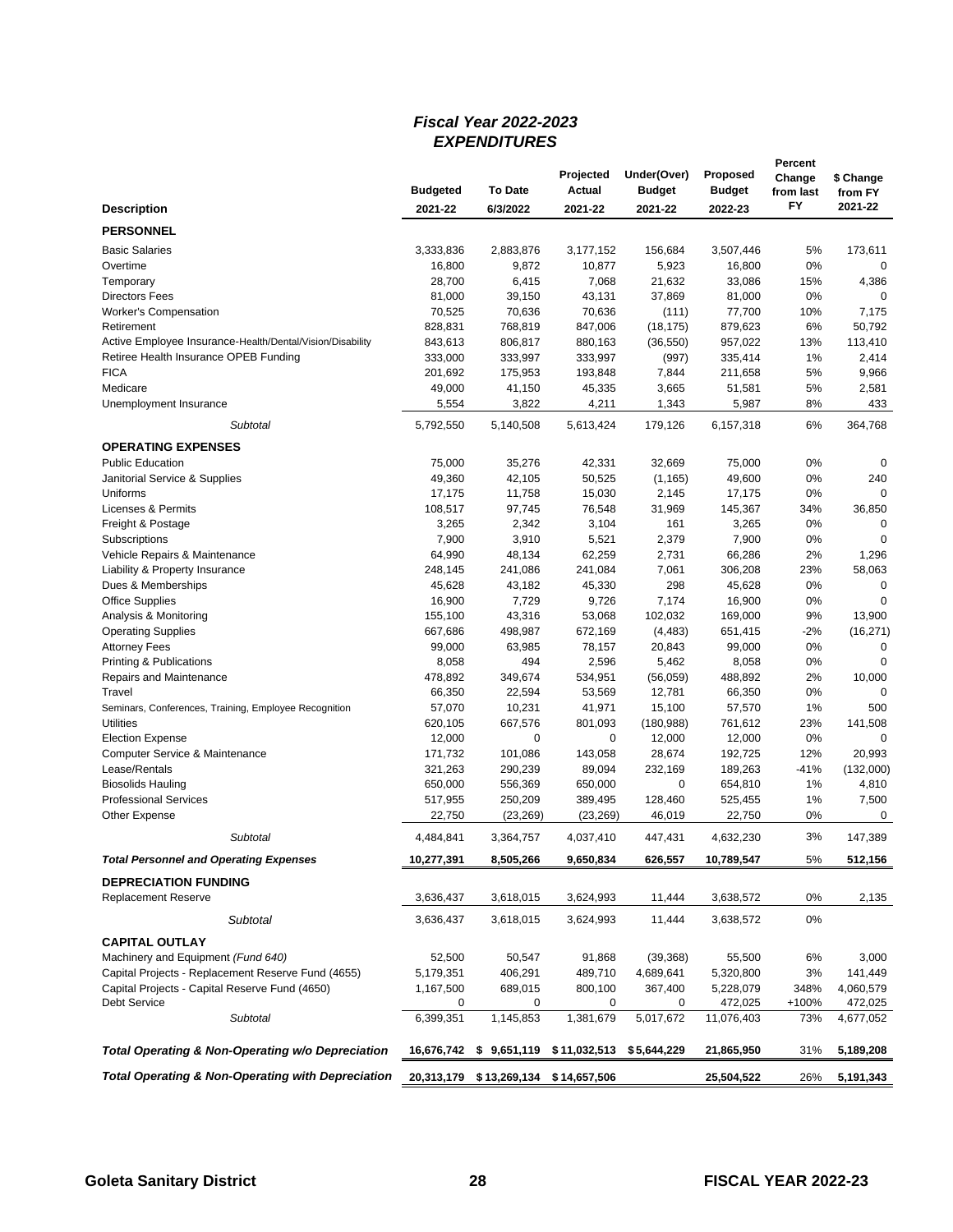## **District's Combined Expenditures**

**Without Depreciation**

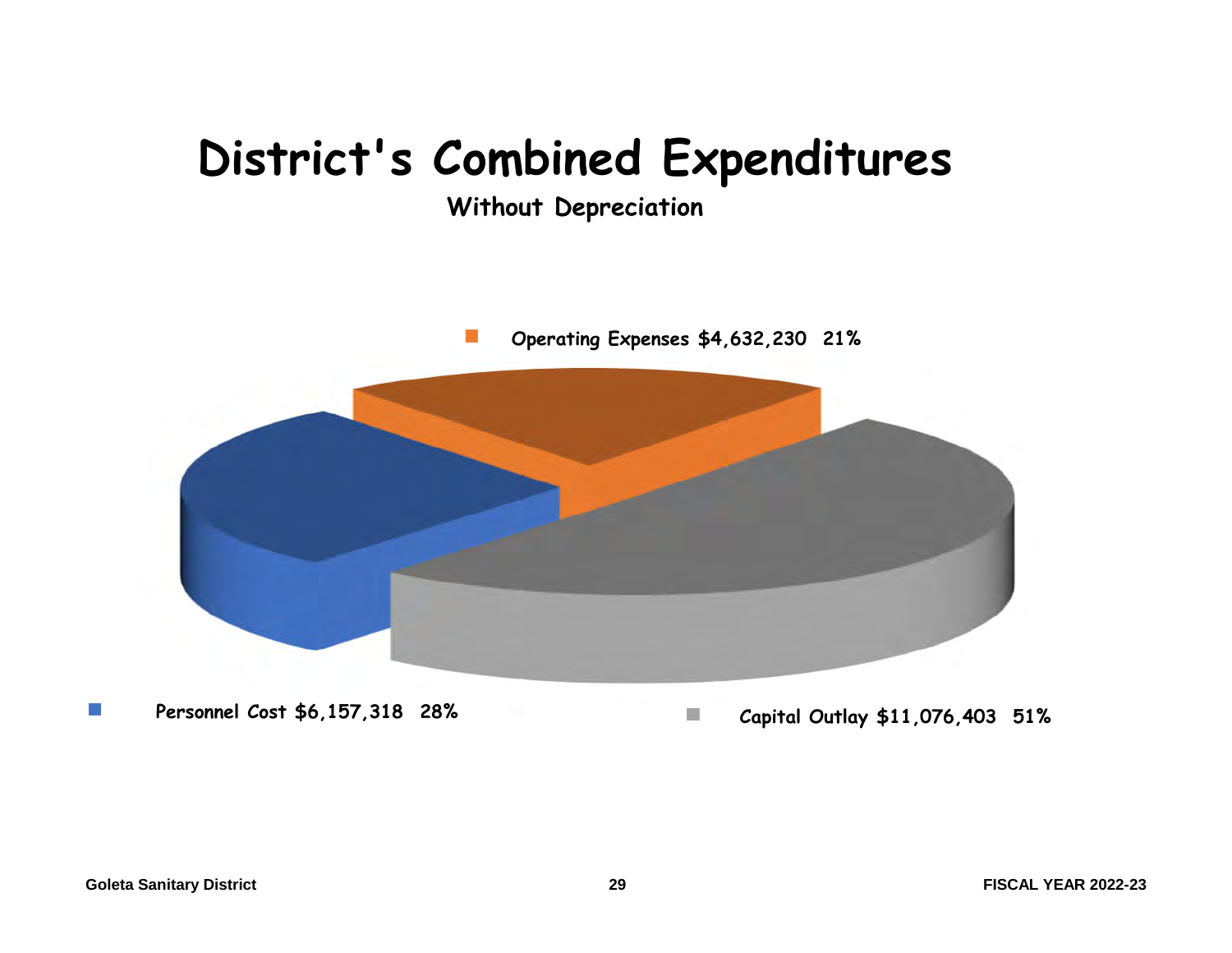## **Distribution of Operating Costs**

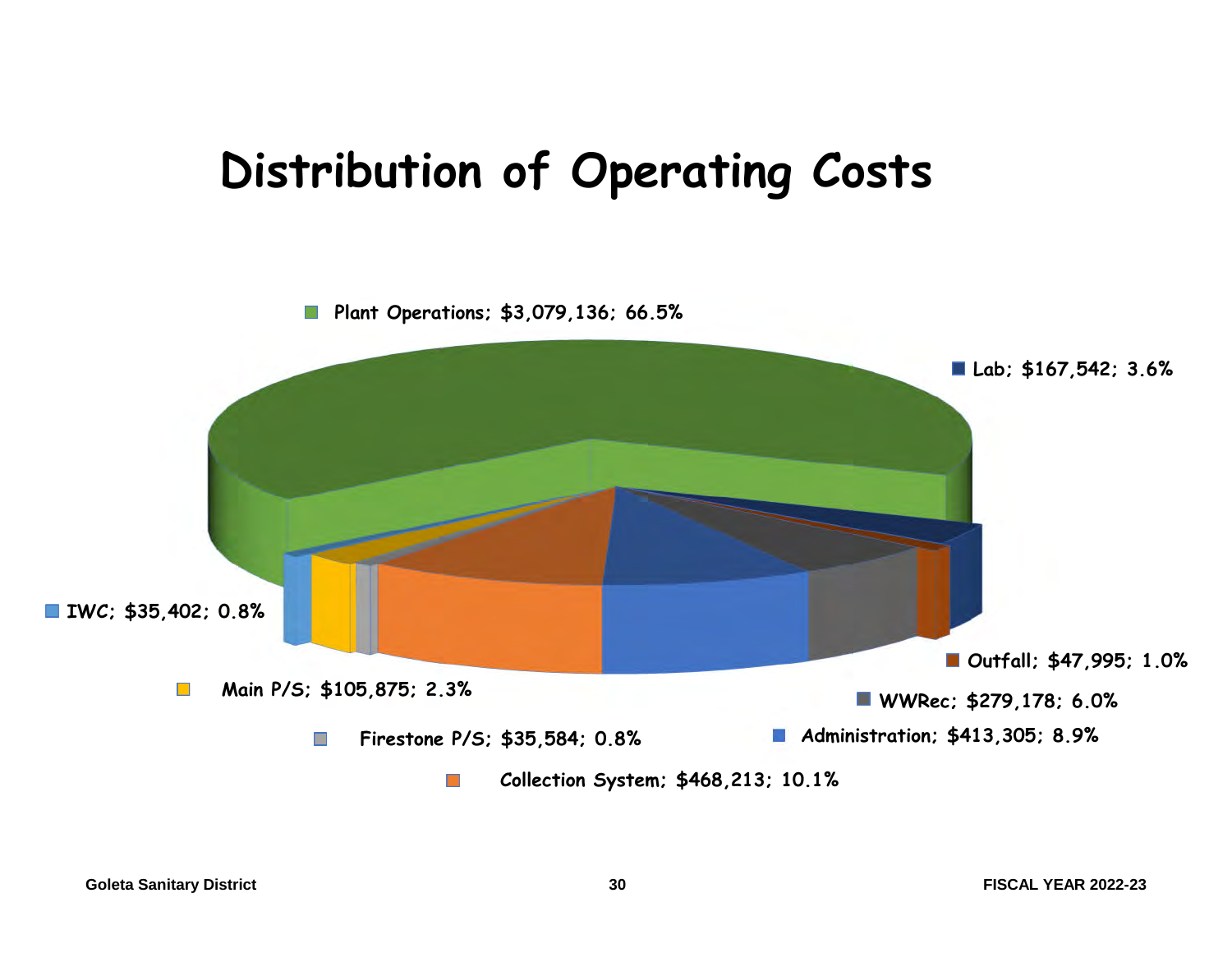## **Distribution of Personnel Cost**

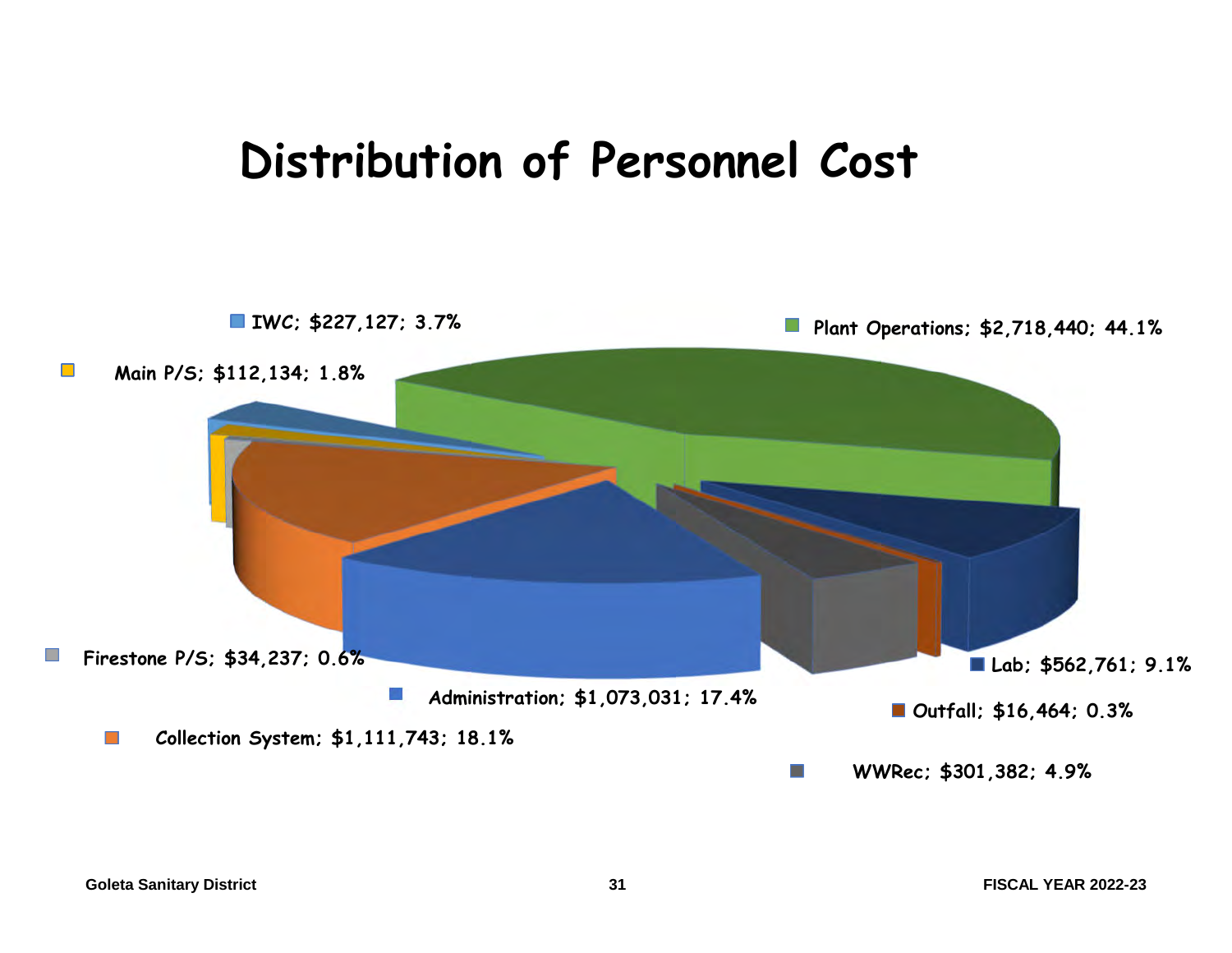# **Distribution of Personnel & Operating Costs**

**Plant Operations; \$5,797,576; 53.7%**

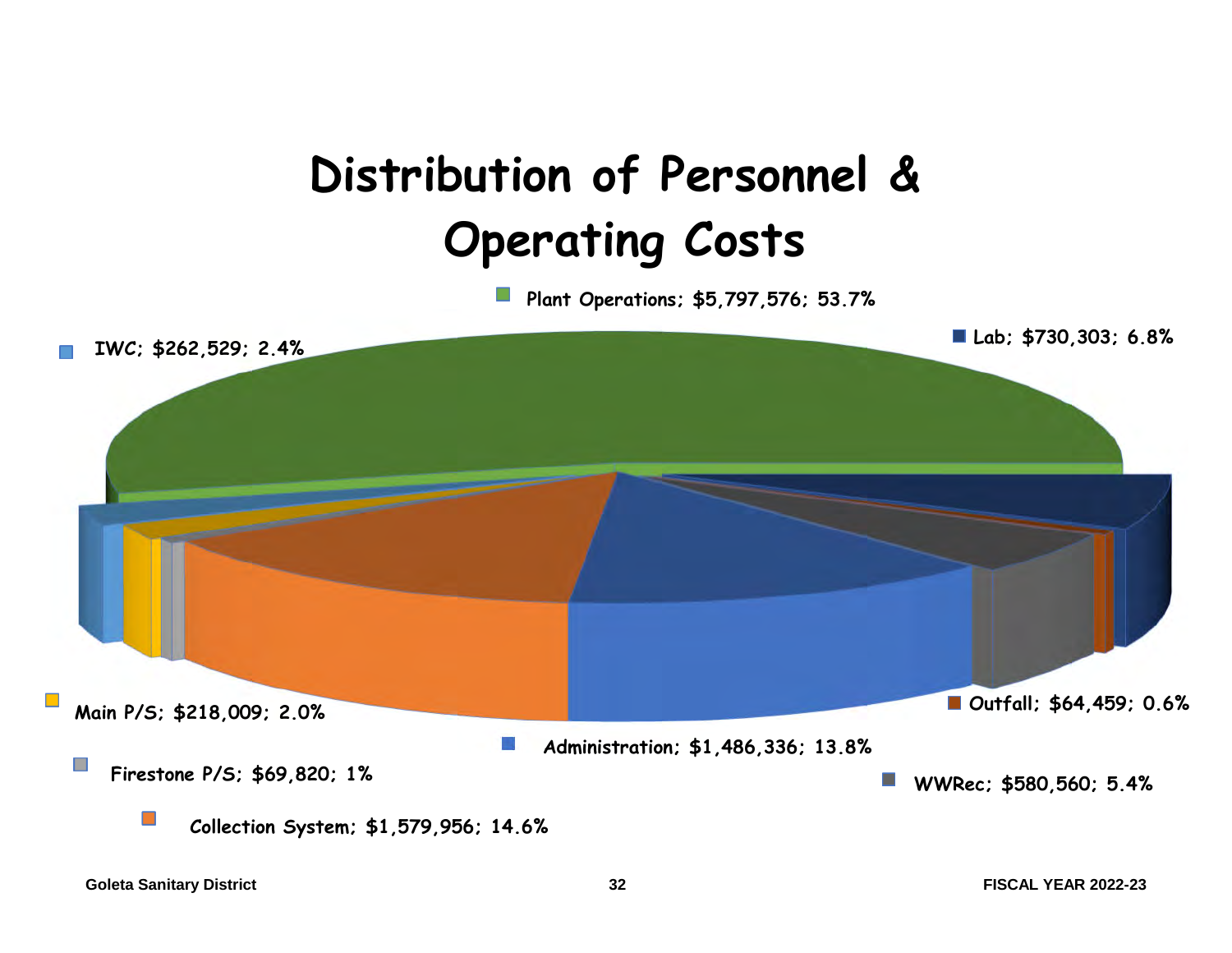### *COMPARISON SUMMARY OF EXPENSES AND REVENUES*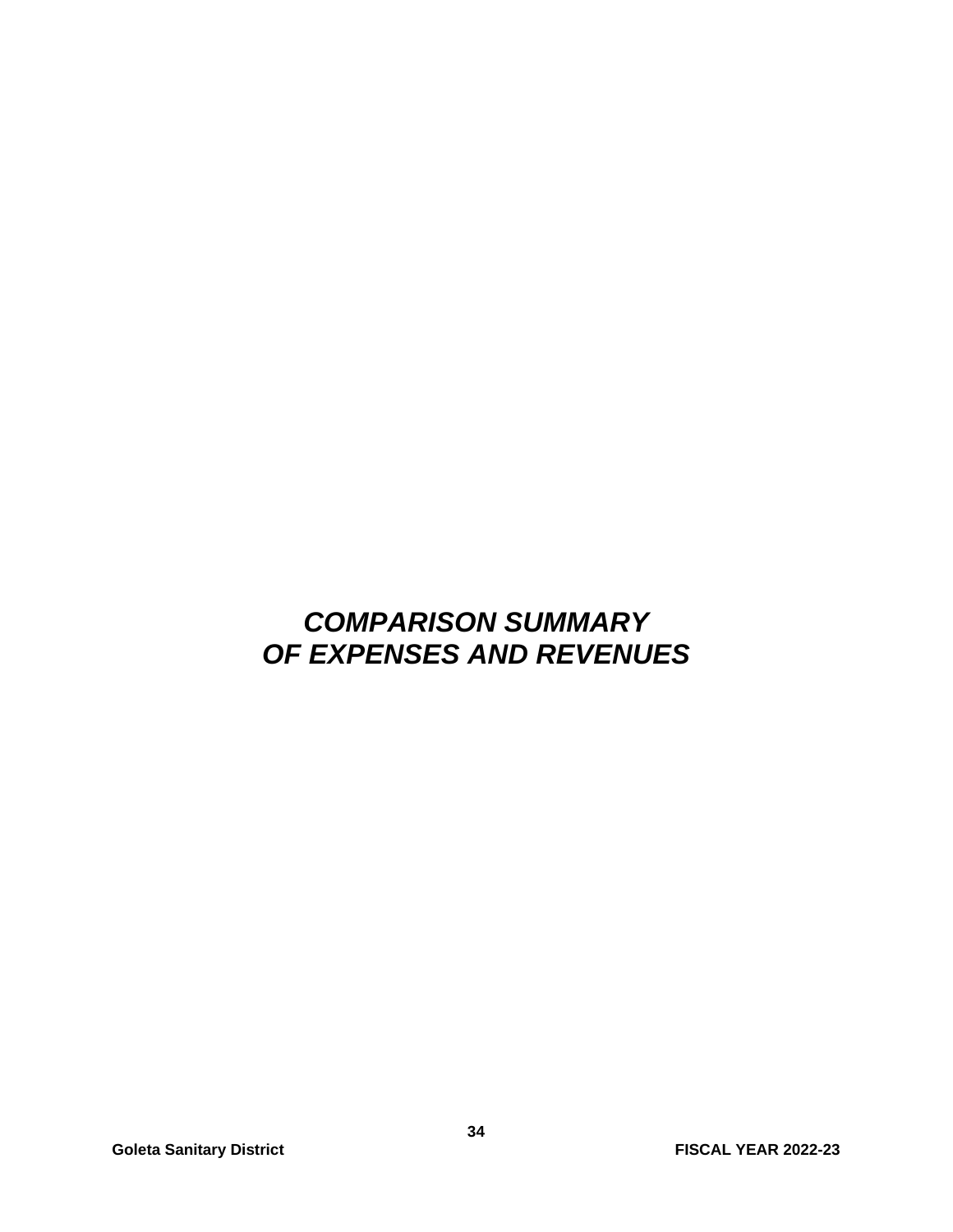#### **COMPARISON SUMMARY OF EXPENSES AND REVENUES**

The budget contains a summary of the anticipated expenses and revenues for FY22-23. This summary explains the relationship between expenses and revenues in such a manner that defines the sources of revenues to meet budgeted expenditures. The categories discussed below have been selected on where proposed expenditures are anticipated to occur.

- **Running Expenses and Revenues**
- **Reclamation Facilities Expenses and Revenues**
- **Debt Service Expenses and Revenues**
- **Capital Improvements Expenses and Revenues**

#### **Running Expense Fund**

The summary reflects the expected expenditures to operate the District.

#### *The total anticipated running expense expenditures in FY22-23 are \$9,929,073*

On the revenue side the total revenue projected for this fund includes most revenue sources described under the running expense revenue discussion except for revenues associated with the reclamation facilities. The revenues shown in this category are considered new funds collected annually from the District's users. As noted below, the expenses in this fund are projected to be slightly higher than the anticipated revenues.

#### *The total anticipated running expense revenue in FY22-23 are \$9,528,692*

#### **Reclamation Facilities**

The reclamation facilities are accounted for separately in this summary comparison, since the associated operations and maintenance costs are paid for separately by the Goleta Water District. As noted in the budget, the amount of revenue anticipated is higher than the anticipated expenses due to the 10 percent administration charge, which is charged to the Goleta Water District per an agreement between the two agencies.

#### *The total anticipated revenues for the reclamation facilities in FY22-23 are \$816,768*

#### *The total anticipated expenses for the reclamation facilities in FY22-23 are \$758,663*

#### **Debt Service**

The District has obtained a loan in the amount of \$14M for the design and construction of the Biosolids and Energy Strategic Plan improvement projects. The term of the loan is 20 years and the debt service for FY22-23 is a single payment of \$472,025.

#### **Capital Improvements**

This summary includes all the expenditures projected for capital improvements of the treatment plant and collection system. Depending on the type of project, the funds are segregated to reflect whether the capital improvement under consideration is a replacement project, a capacity expansion project, or both. On the revenue side sewer services charges are included which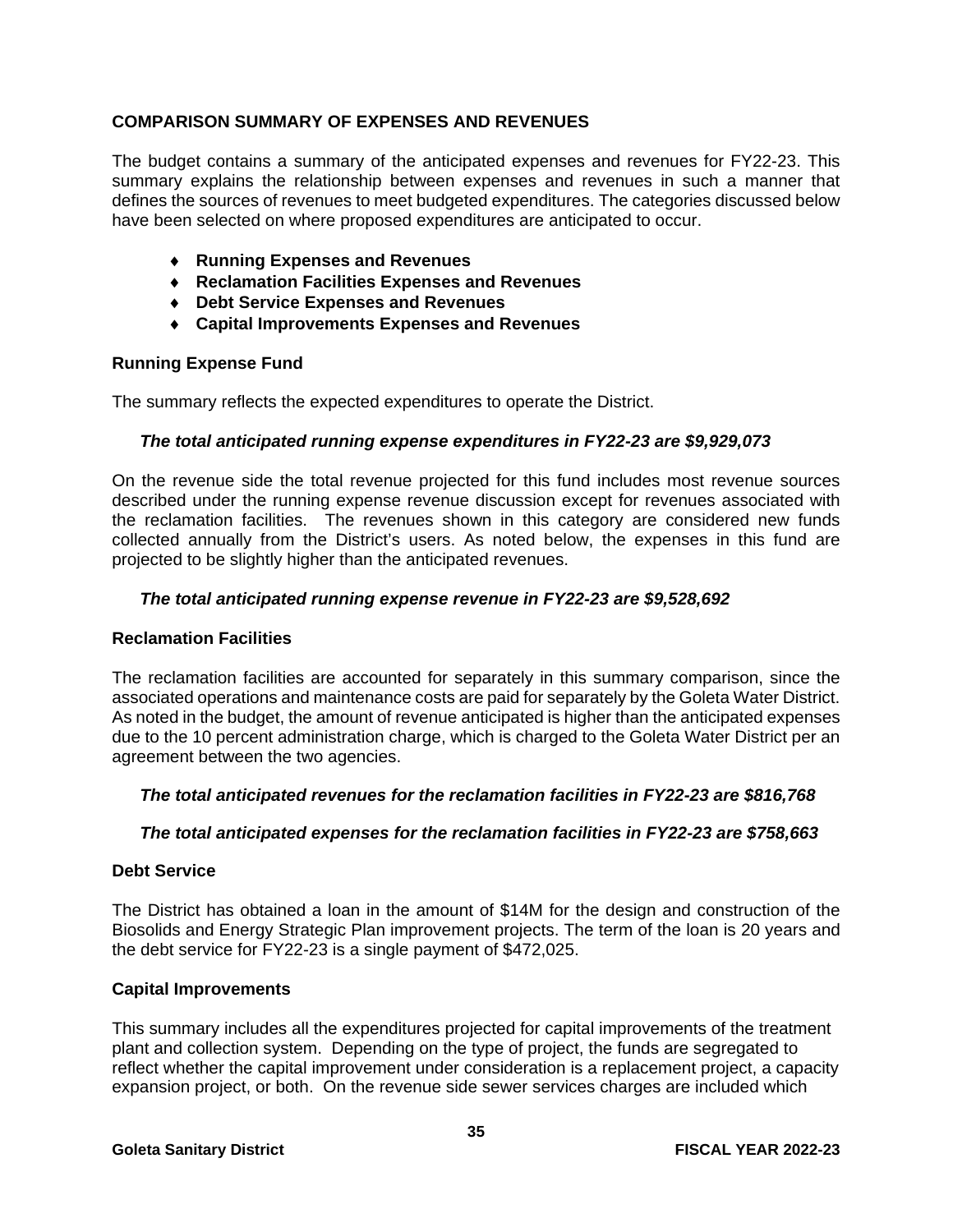fund the District's replacement reserve fund as well as revenues for the facilities upgrading project fund.

*The total anticipated expenses for capital improvements in FY22-23 are \$10,842,800* 

*The total anticipated depreciation expenses in FY22-23 are \$3,638,572* 

*The total anticipated revenue for capital improvements in FY22-23 is \$\$11,669,184* 

**THE TOTAL PLANNED EXPENDITURES FOR FY22-23** 

**INCLUDING DEPRECIATION ARE \$25,505,522** 

**WITHOUT DEPRECATION ARE \$21,865,950** 

**TOTAL DISBURSEMENTS, INCLUDING THE UAL PAYDOWN \$25,265,950** 

**THE TOTAL ESTIMATED REVENUE FOR FY22-23 IS \$22,350,009**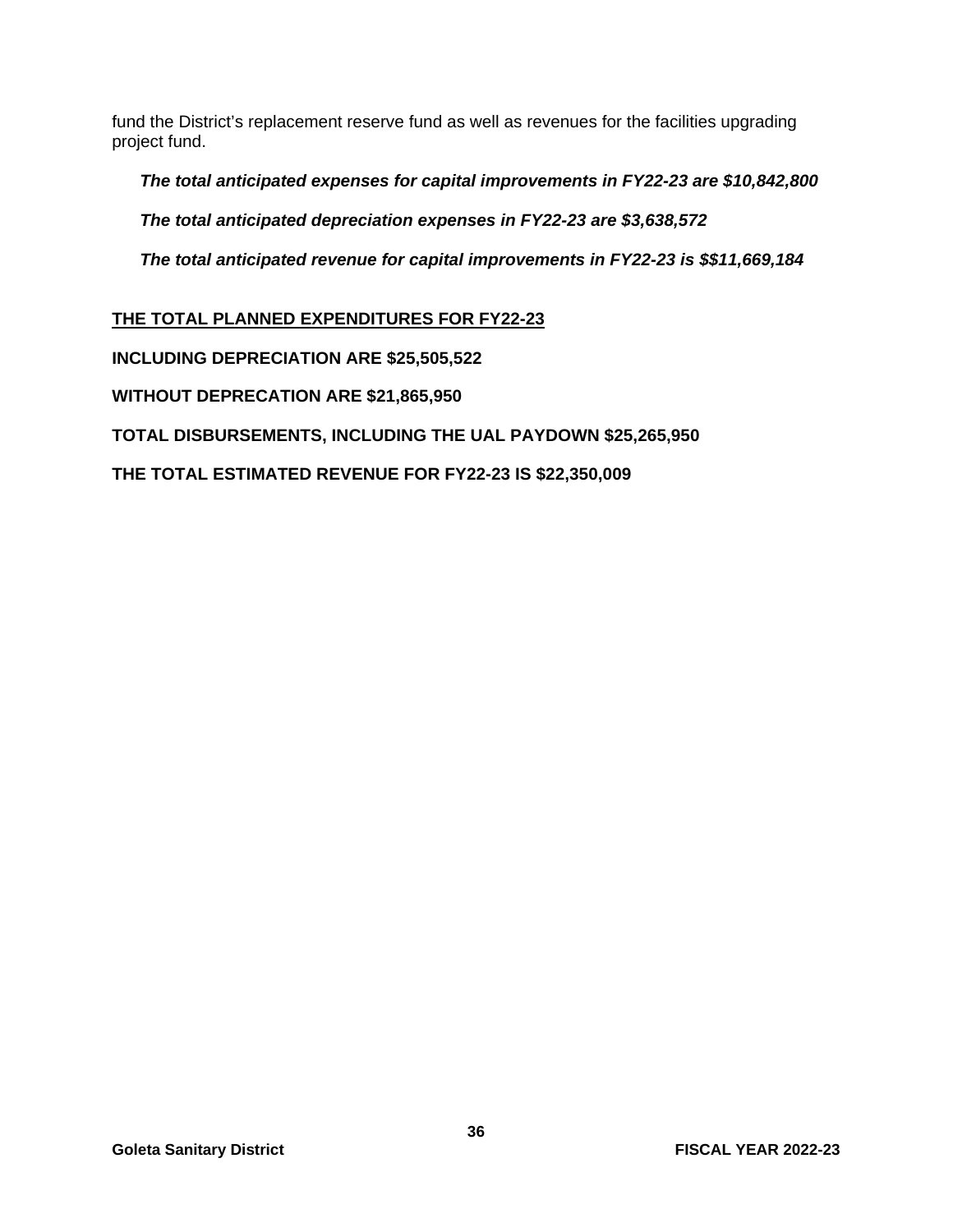#### *COMPARISON SUMMARY OF EXPENSES AND REVENUES*

*Fiscal Year 2022-2023*

| <b>EXPENDITURES</b>                                                                                                                                                                                                                                                                                                                                                                                                                                                            |                                                                                                                                                                               | <b>REVENUES</b>                                                                                                                                                                                                                                                                                                                                                                                                                                 |                                                                                                                                                                              |
|--------------------------------------------------------------------------------------------------------------------------------------------------------------------------------------------------------------------------------------------------------------------------------------------------------------------------------------------------------------------------------------------------------------------------------------------------------------------------------|-------------------------------------------------------------------------------------------------------------------------------------------------------------------------------|-------------------------------------------------------------------------------------------------------------------------------------------------------------------------------------------------------------------------------------------------------------------------------------------------------------------------------------------------------------------------------------------------------------------------------------------------|------------------------------------------------------------------------------------------------------------------------------------------------------------------------------|
| <b>RUNNING EXPENSE (4640)</b><br>Personnel<br><b>Operating Expense</b><br>Machinery and Equipment<br>Total                                                                                                                                                                                                                                                                                                                                                                     | \$5,520,522<br>4,353,051<br>55,500<br>\$9,929,073                                                                                                                             | <b>RUNNING EXPENSE (4640)</b><br>Sewer Service Charges<br>Permit and Inspection Fees<br>Administration Charges - Treatment<br>RFOGA - Treatment and Disposal<br><b>IWC Analysis Reimbursement</b>                                                                                                                                                                                                                                               | \$6,112,590<br>28,000<br>183,126<br>3,058,618<br>500                                                                                                                         |
| CalPERS UAL Paydown<br><b>Running Expense Fund Disbursements</b>                                                                                                                                                                                                                                                                                                                                                                                                               | \$3,400,000<br>\$13,329,073                                                                                                                                                   | Homeowners Property Tax Relief<br>Annexation Processing Fee<br>Payments from Other Governmental Agencies<br>Other Revenue<br>Interest                                                                                                                                                                                                                                                                                                           | 500<br>400<br>3,942<br>35,000<br>106,016                                                                                                                                     |
|                                                                                                                                                                                                                                                                                                                                                                                                                                                                                |                                                                                                                                                                               | <b>Total</b>                                                                                                                                                                                                                                                                                                                                                                                                                                    | \$9,528,692                                                                                                                                                                  |
| <b>RECLAMATION FACILITIES (4640 Dept. 47)</b><br>Personnel<br><b>Operating Expense</b><br>Machinery and Equipment<br><b>Capital Improvement Projects</b>                                                                                                                                                                                                                                                                                                                       | \$301,382<br>279,178<br>$\Omega$<br>178,103                                                                                                                                   | <b>RECLAMATION FACILITIES (4640 Dept. 47)</b><br>GWD Reimbursement of O&M Expenses<br>Administration Charges - Reclamation<br>RFOGA - Capital Projects (4655)                                                                                                                                                                                                                                                                                   | \$580,560<br>58,056<br>178,103                                                                                                                                               |
| Total                                                                                                                                                                                                                                                                                                                                                                                                                                                                          | \$758,663                                                                                                                                                                     | <b>Total</b>                                                                                                                                                                                                                                                                                                                                                                                                                                    | \$816,719                                                                                                                                                                    |
| <b>CAPITAL IMPROVEMENT</b><br>Capacity Reserve Fund (4650)<br><b>Other Capital Projects</b><br><b>BESP Plant Project</b><br>Debt Service<br>Sub-total<br>Replacement Reserve Fund (4655):<br>Administration<br>Firestone Pump Station<br><b>Pump Station Projects</b><br>Plant, Lab and IWC Projects<br>Sewer Line Projects<br><b>Outfall Projects</b><br>Sub-total<br>District Plant Reserve Fund (4645)<br>Sub-total<br>District Emergency Fund (4675)<br>Sub-total<br>Total | \$500,000<br>\$4,728,079<br>\$472,025<br>\$5,700,103<br>\$0<br>50,000<br>3,988,554<br>596,008<br>454,935<br>53,200<br>\$5,142,697<br>\$0<br>\$0<br>\$0<br>\$0<br>\$10,842,800 | <b>CAPITAL IMPROVEMENT</b><br>Capacity Reserve Fund (4650)<br>Connection/Annexation/RFOGA<br>Interest<br>Loan Proceeds (BESP)<br>Sub-total<br>Replacement Reserve Fund (4655)<br>Sewer Service Charges (\$/ERU+GSD Depr)<br>RFOGA - Capital Projects<br>Property Tax Revenue<br>Interest<br>Sub-total<br>District Plant Reserve Fund (4645)<br>Interest<br>Sub-total<br>District Emergency Fund (4675)<br>Interest<br>Sub-total<br><b>Total</b> | \$2,846,839<br>\$70,198<br>\$4,728,079<br>\$7,645,116<br>\$3,022,509<br>529,620<br>182,500<br>280,248<br>\$4,014,878<br>\$521<br>\$521<br>\$8,670<br>\$8,670<br>\$11,669,184 |
| <b>Depreciation</b>                                                                                                                                                                                                                                                                                                                                                                                                                                                            |                                                                                                                                                                               |                                                                                                                                                                                                                                                                                                                                                                                                                                                 |                                                                                                                                                                              |
| <b>Depreciation Expense</b>                                                                                                                                                                                                                                                                                                                                                                                                                                                    | \$3,638,572                                                                                                                                                                   |                                                                                                                                                                                                                                                                                                                                                                                                                                                 |                                                                                                                                                                              |
| Retiree Medical Insurance Retirement Fund (660)<br>Disbursements Directly to CERBT<br>Disbursements District Retirees and/or PERS<br>Total                                                                                                                                                                                                                                                                                                                                     | \$196,694<br>\$138,720<br>\$335,414                                                                                                                                           | Retiree Medical Insurance Retirement Fund (660)<br>Sewer Service Charges<br>Interest<br><b>Total</b>                                                                                                                                                                                                                                                                                                                                            | \$333,000<br>\$2,414<br>\$335,414                                                                                                                                            |
| <b>TOTAL EXPENSE WITHOUT DEPRECIATION:</b>                                                                                                                                                                                                                                                                                                                                                                                                                                     |                                                                                                                                                                               | \$21,865,950 TOTAL REVENUE:                                                                                                                                                                                                                                                                                                                                                                                                                     | $\overline{$22,350,009}$                                                                                                                                                     |
| <b>TOTAL EXPENSE WITH DEPRECIATION:</b><br>CalPERS UAL Paydown<br>TOTAL DISBURSEMENTS WITHOUT DEPRECIATION:                                                                                                                                                                                                                                                                                                                                                                    | \$25,504,522<br>\$3,400,000<br>\$25,265,950                                                                                                                                   |                                                                                                                                                                                                                                                                                                                                                                                                                                                 |                                                                                                                                                                              |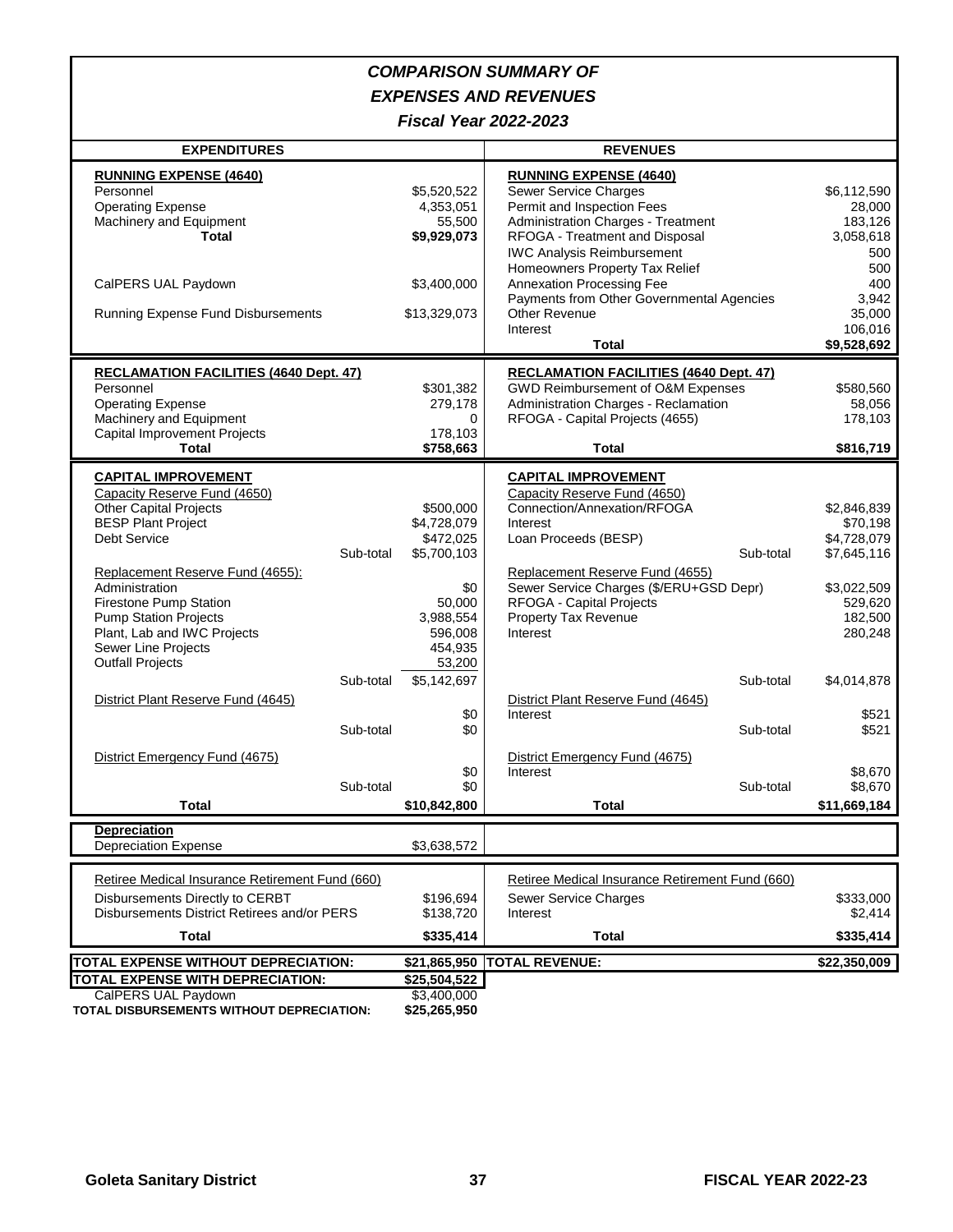### *SERVICE CATEGORY EXPENSE DATA*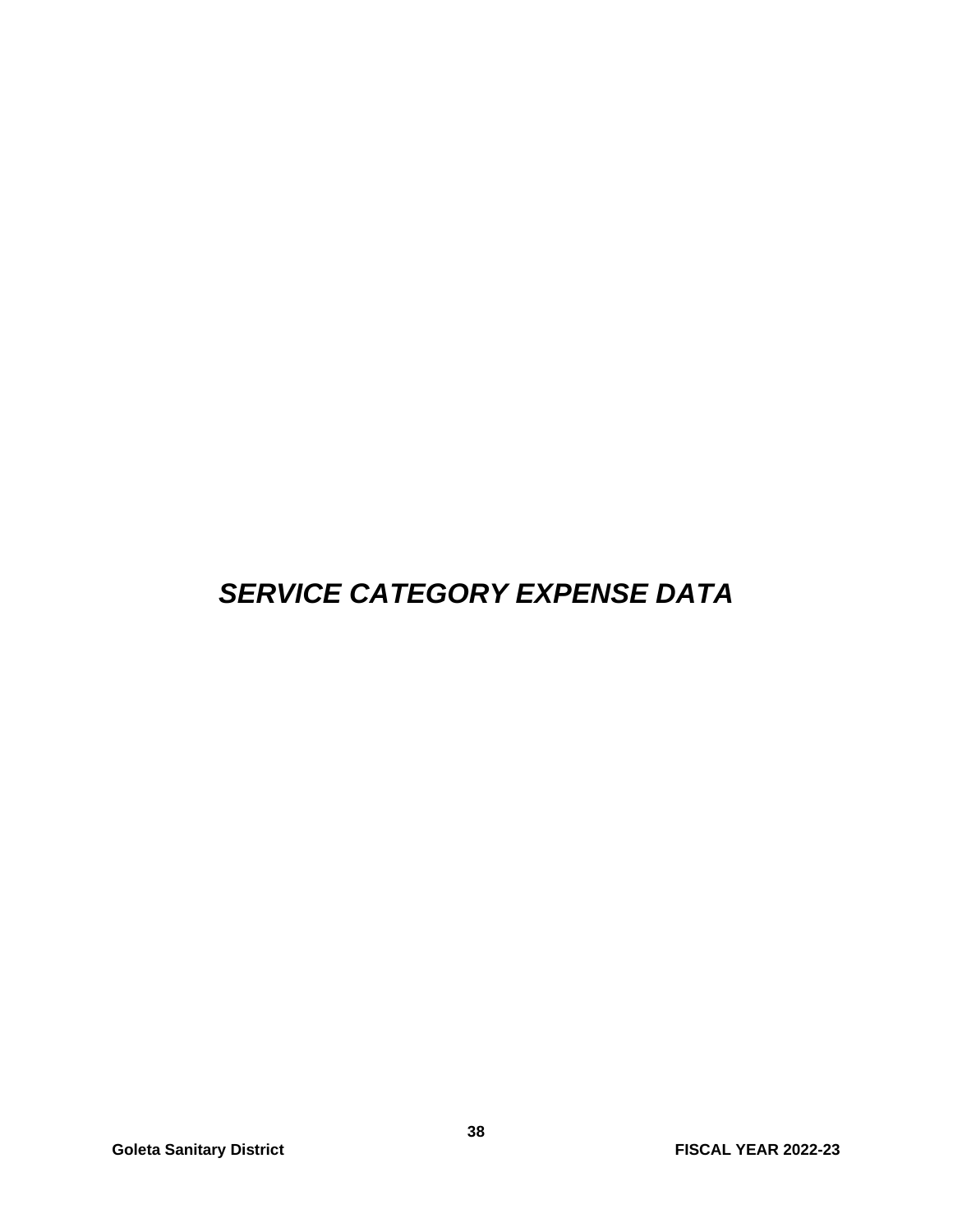#### *ADMINISTRATION*

|                                                              |                 |                | Projected   | Under(Over)   | Proposed      | Percent<br>Change | \$ Change   |
|--------------------------------------------------------------|-----------------|----------------|-------------|---------------|---------------|-------------------|-------------|
|                                                              | <b>Budgeted</b> | <b>To Date</b> | Actual      | <b>Budget</b> | <b>Budget</b> | from last         | from FY     |
| <b>Description</b>                                           | 2021-22         | 6/3/2022       | 2021-22     | 2021-22       | 2022-23       | FY                | 2021-22     |
| <b>PERSONNEL</b>                                             |                 |                |             |               |               |                   |             |
| <b>Basic Salaries</b>                                        | 544,852         | 503,514        | 554,719     | (9,867)       | 579,817       | 6%                | 34,966      |
| Overtime                                                     | 100             | 11             | 12          | 88            | 100           | 0%                | $\mathbf 0$ |
| Temporary                                                    | 2,727           | 714            | 786         | 1,941         | 3,143         | 15%               | 417         |
| Directors Compensation                                       | 81,000          | 39,150         | 43,131      | 37,869        | 81,000        | 0%                | $\mathbf 0$ |
| <b>Workers' Compensation</b>                                 | 11,526          | 11,544         | 11,544      | (18)          | 12,845        | 11%               | 1,319       |
| Retirement                                                   | 129,450         | 124,759        | 137,446     | (7,996)       | 140,943       | 9%                | 11,493      |
| Active Employee Insurance-Health/Dental/Vision/Disability    | 137,872         | 111,437        | 121,567     | 16,305        | 158,206       | 15%               | 20,333      |
| Retiree Health Insurance OPEB Funding                        | 54,422          | 54,585         | 54,585      | (163)         | 55,447        | 2%                | 1,025       |
| <b>FICA</b>                                                  | 30,427          | 29,988         | 33,038      | (2,611)       | 32,134        | 6%                | 1,707       |
| Medicare                                                     | 7,941           | 7,013          | 7,727       | 214           | 8,454         | 6%                | 513         |
| Unemployment Insurance                                       | 865             | 569            | 626         | 239           | 941           | 9%                | 76          |
| Subtotal                                                     | 1,001,183       | 883,284        | 965,181     | 36,001        | 1,073,031     | 7%                | 71,848      |
| <b>OPERATING EXPENSES</b>                                    |                 |                |             |               |               |                   |             |
| <b>Public Education</b>                                      | 13,875          | 6,702          | 8,043       | 5,832         | 13,875        | 0%                | $\mathbf 0$ |
| Janitorial Service & Supplies                                | 6,100           | 5,613          | 6,735       | (635)         | 6,100         | 0%                | $\mathbf 0$ |
| Uniforms                                                     | 0               | 0              | 0           | $\mathbf 0$   | 0             | 0%                | 0           |
| Licenses & Permits                                           | 0               | $\mathbf 0$    | $\mathbf 0$ | $\mathbf 0$   | 0             | 0%                | $\mathbf 0$ |
| Freight & Postage                                            | 400             | 96             | 115         | 285           | 400           | 0%                | $\mathbf 0$ |
| Subscriptions                                                | 900             | 60             | 900         | 0             | 900           | 0%                | $\mathbf 0$ |
| Vehicle Repairs & Maintenance                                | 4,000           | 0              | 1,000       | 3,000         | 4,000         | 0%                | $\mathbf 0$ |
| Liability & Property Insurance                               | 11,730          | 11,900         | 11,900      | (170)         | 5,410         | $-54%$            | (6, 320)    |
| Dues & Memberships                                           | 32,000          | 32,157         | 32,000      | 0             | 32,000        | 0%                | $\mathbf 0$ |
| <b>Office Supplies</b>                                       | 6,000           | 2,676          | 3,211       | 2,789         | 6,000         | 0%                | $\mathbf 0$ |
| Analysis & Monitoring                                        | 0               | 0              | 0           | 0             | 0             | 0%                | $\mathbf 0$ |
| <b>Operating Supplies</b>                                    | 400             | 876            | 400         | $\mathbf 0$   | 400           | 0%                | $\mathbf 0$ |
| <b>Attorney Fees</b>                                         | 64,200          | 37,735         | 50,314      | 13,886        | 64,200        | 0%                | $\mathbf 0$ |
| <b>Printing &amp; Publications</b>                           | 2,500           | 51             | 1,875       | 625           | 2,500         | 0%                | $\mathbf 0$ |
| Repairs and Maintenance                                      | 7,000           | 44             | 3,500       | 3,500         | 7,000         | 0%                | $\mathbf 0$ |
| Travel                                                       | 38,000          | 12,819         | 36,000      | 2,000         | 38,000        | 0%                | $\mathbf 0$ |
| Seminars, Conferences, Training, Employee Recognition        | 20,000          | 4,823          | 18,000      | 2,000         | 20,000        | 0%                | $\mathbf 0$ |
| <b>Utilities</b>                                             | 15,520          | 14,933         | 17,919      | (2, 399)      | 15,520        | 0%                | 0           |
| <b>Election Expense</b>                                      | 12,000          | 0              | 0           | 12,000        | 12,000        | 0%                | $\mathbf 0$ |
| Computer Service & Maintenance                               | 30,000          | 5,355          | 6,425       | 23,575        | 30,000        | 0%                | $\mathbf 0$ |
| Lease/Rentals                                                | 1,000           | 501            | 750         | 250           | 1,000         | 0%                | 0           |
| <b>Consulting Services</b>                                   | 0               | 0              | 0           | $\mathbf 0$   | 0             | 0%                | $\mathbf 0$ |
| <b>Biosolids Hauling</b>                                     | 0               | 0              | 0           | $\mathbf 0$   | $\mathbf 0$   | 0%                | 0           |
| <b>Professional Services</b>                                 | 134,000         | 73,729         | 50,000      | 84,000        | 134,000       | 0%                | $\mathbf 0$ |
| Other Expense                                                | 20,000          | 6,331          | 6,331       | 13,669        | 20,000        | 0%                | $\mathbf 0$ |
| Subtotal                                                     | 419,625         | 216,402        | 255,418     | 164,207       | 413,305       | $-2%$             | (6, 320)    |
| <b>Total Personnel and Operating Expenses</b>                | 1,420,808       | 1.099.685      | 1.220.600   | 200.208       | 1,486,336     | 5%                | 65.528      |
| <b>DEPRECIATION FUNDING</b>                                  |                 |                |             |               |               |                   |             |
| <b>Replacement Reserve</b>                                   | 61,500          | 56,338         | 56,338      | 5,162         | 57,400        | $-7%$             | (4, 100)    |
| Subtotal                                                     | 61,500          | 56,338         | 56,338      | 5,162         | 57,400        | $-7%$             |             |
| <b>CAPITAL OUTLAY</b>                                        |                 |                |             |               |               |                   |             |
| Machinery and Equipment                                      | 10,000          | 0              | 0           | 10,000        | 10,000        | 0%                | 0           |
| Capital Projects - Replacement Reserve Fund (4655)           | 0               |                | 0           | 0             | 0             | 0%                | 0           |
| Capital Projects - Capital Reserve Fund (4650)               |                 |                | 0           | $\mathbf 0$   |               | 0%                | $\mathbf 0$ |
| Debt Service                                                 | 0               |                | 0           | 0             | 0             |                   |             |
| Subtotal                                                     | 0<br>10,000     | 0              | 0           | 10,000        | 0<br>10,000   | 0%<br>0%          | 0<br>0      |
| Total Operating & Non-Operating w/o Depreciation             | 1,430,808       | 1,099,685      |             | 210,208       |               | 5%                |             |
|                                                              |                 |                | 1,220,600   |               | 1,496,336     |                   | 65,528      |
| <b>Total Operating &amp; Non-Operating with Depreciation</b> | 1,492,308       | 1,156,024      | 1,276,938   |               | 1,553,736     | 4%                | 61,428      |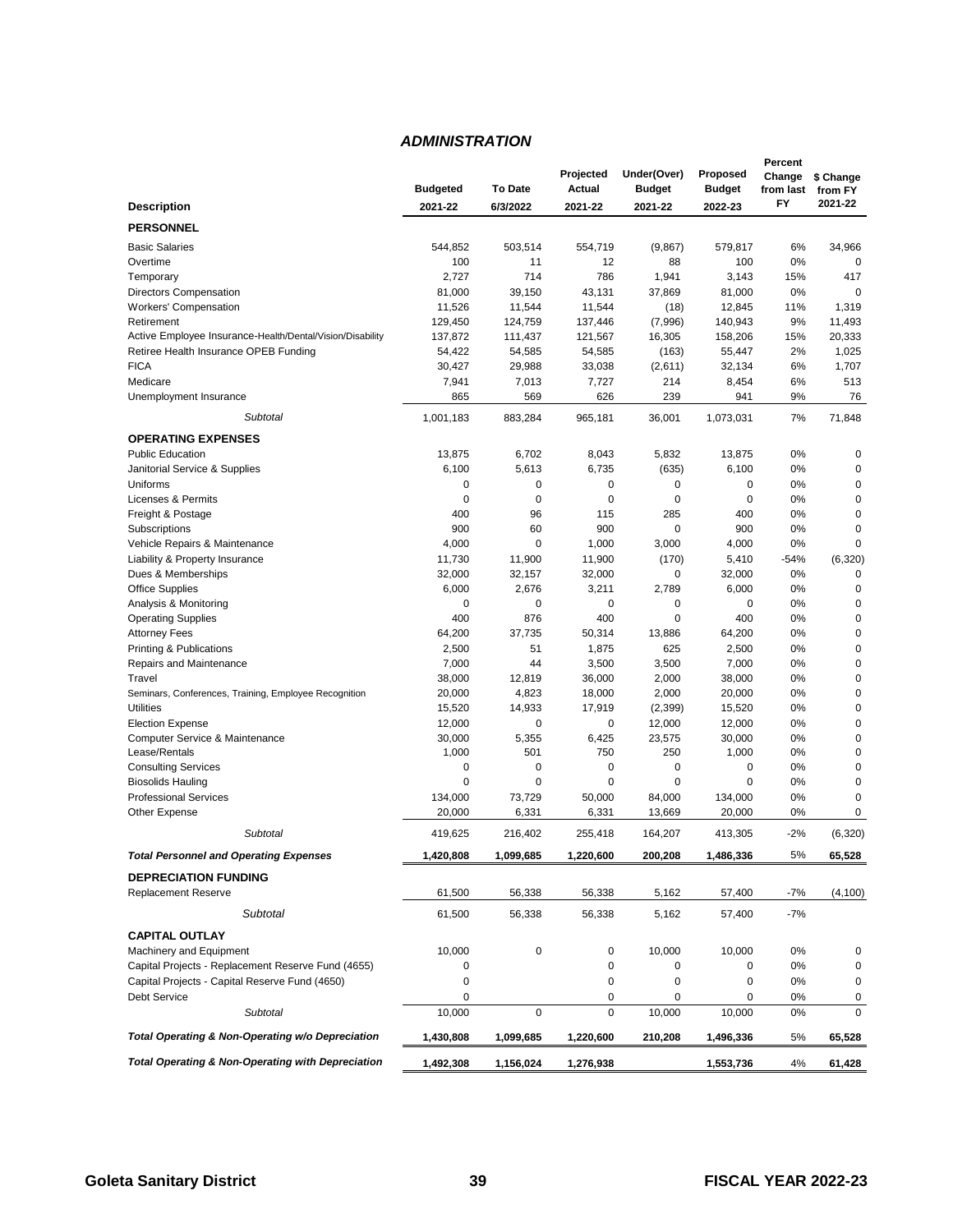#### **ADMINISTRATION**

#### I. **Personnel:**

This account has been based on projected labor needs that are anticipated for administrative duties, which provides for six positions.

- 1 General Manager/District Engineer
- 0 Assistant General Manager/Assistant District Engineer
- 1 Finance and Human Resources Manager
- 1 Management Analyst
- 1 Administrative Supervisor
- 1 Accounting Technician
- 1 Administration Assistant
- 1 Outreach Intern (Temp. prorated to all departments)

#### II. **Operating Expenses:**

A. *Public Education* 

This account provides for expenses incurred to inform the public about the District.

- B. *Vehicle Repairs and Maintenance Expense* This account provides for fuel and the maintenance and operation of the vehicles used for administration.
- C. *Liability & Property Insurance* This account provides for allocation of the insurance coverage applicable to the administration department.
- D *Dues and Memberships*

This account provides for memberships in various organizations such as CASA, CSDA, SBCSDA, WEF, CWEA, SCAP, etc.

E. *Office Supplies*

This account provides for office supplies such as letterhead, copy paper, postage, office machine and computer supplies, etc.

F *Attorney Fees*

This account provides for legal counsel to handle the District's legal matters as well as to research, prepare for and attend Governing Board meetings.

- G. *Printing and Publication* This account provides for various publications of legal notices and recruitment ads.
- H. *Repairs and Maintenance*  This account provides for general repair and maintenance of the administration building.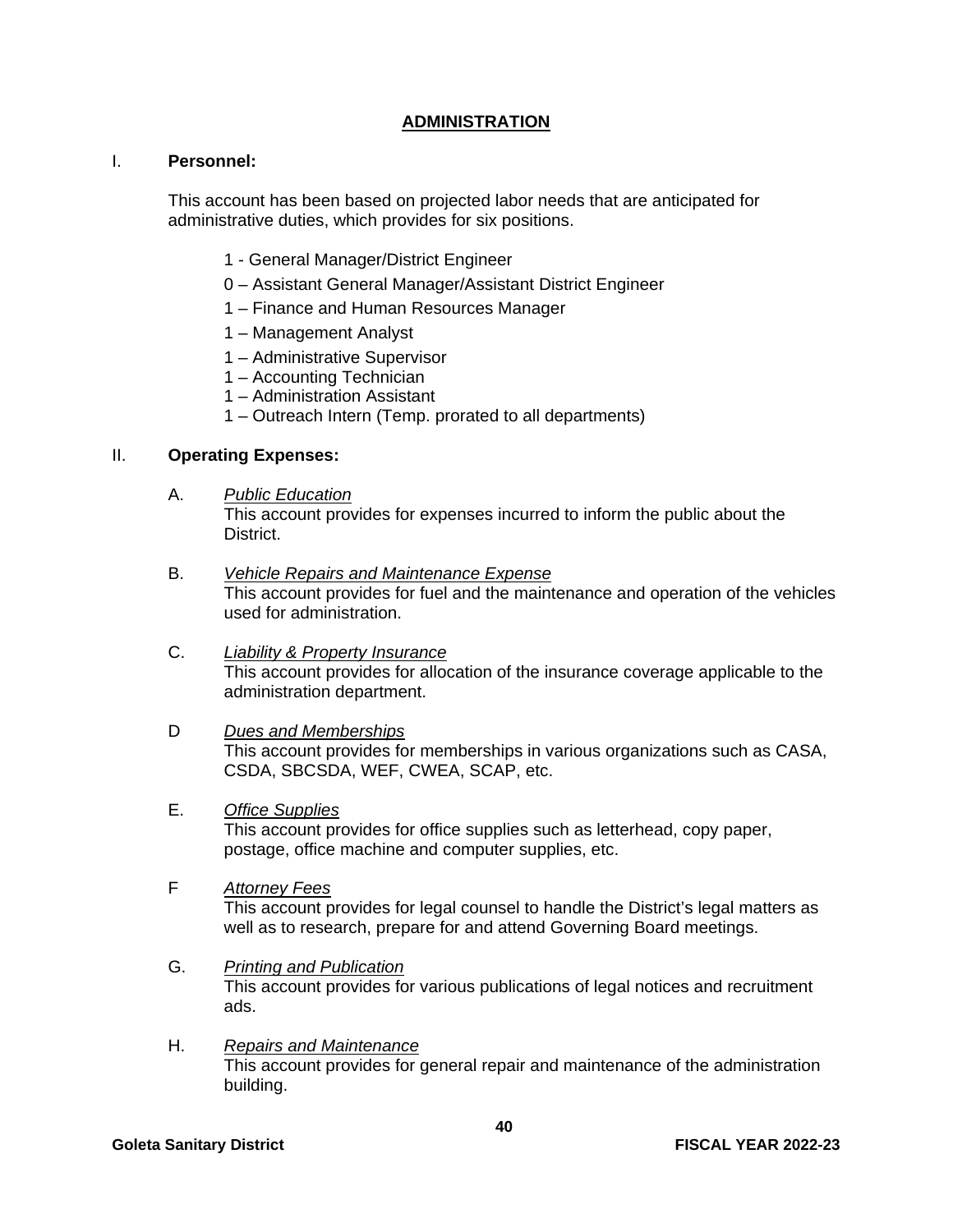I. *Travel* 

This account provides for travel by administrative staff and Board Members to attend meetings and conventions on behalf of the District.

#### J. *Seminars, Conferences, Training and Employee Recognition*

 This account provides for fees paid in order for District staff and Board Members to attend seminars and conventions such as CASA, CWEA, CSDA, SWRCB, Regional Board hearings, training as well as the Employee Recognition Program.

K. *Utilities*

This account provides for utilities used in the administration building, such as telephone, electricity, and water.

- L. *Computer Service and Maintenance* This account provides for installation, repairs, and service on the administrative staff's computers, servers and software.
- M. *Lease/Rentals* This account provides for a leased copier.

#### N. *Professional Services*

This account provides for other miscellaneous professional services not mentioned above such as audit services, strategic planning efforts and implementation and various rate / financial model updates.

P. *Other Expense* This account provides for SBLAFCO dues, bank fees and other expenses.

#### III. **Capital Outlay:**

A. *Machinery and Equipment* This account provides for purchase of furniture and equipment for use in the administration department.

| Miscellaneous Furniture, Fixtures and Equipment | \$10,000 |
|-------------------------------------------------|----------|
|-------------------------------------------------|----------|

B. *Capital Projects* This account provides for the construction of capital improvement projects for the administrative facilities

 Administration Building Office Space Improvements was completed in early FY21-22.

#### **Total Capital Projects \$ 10,000**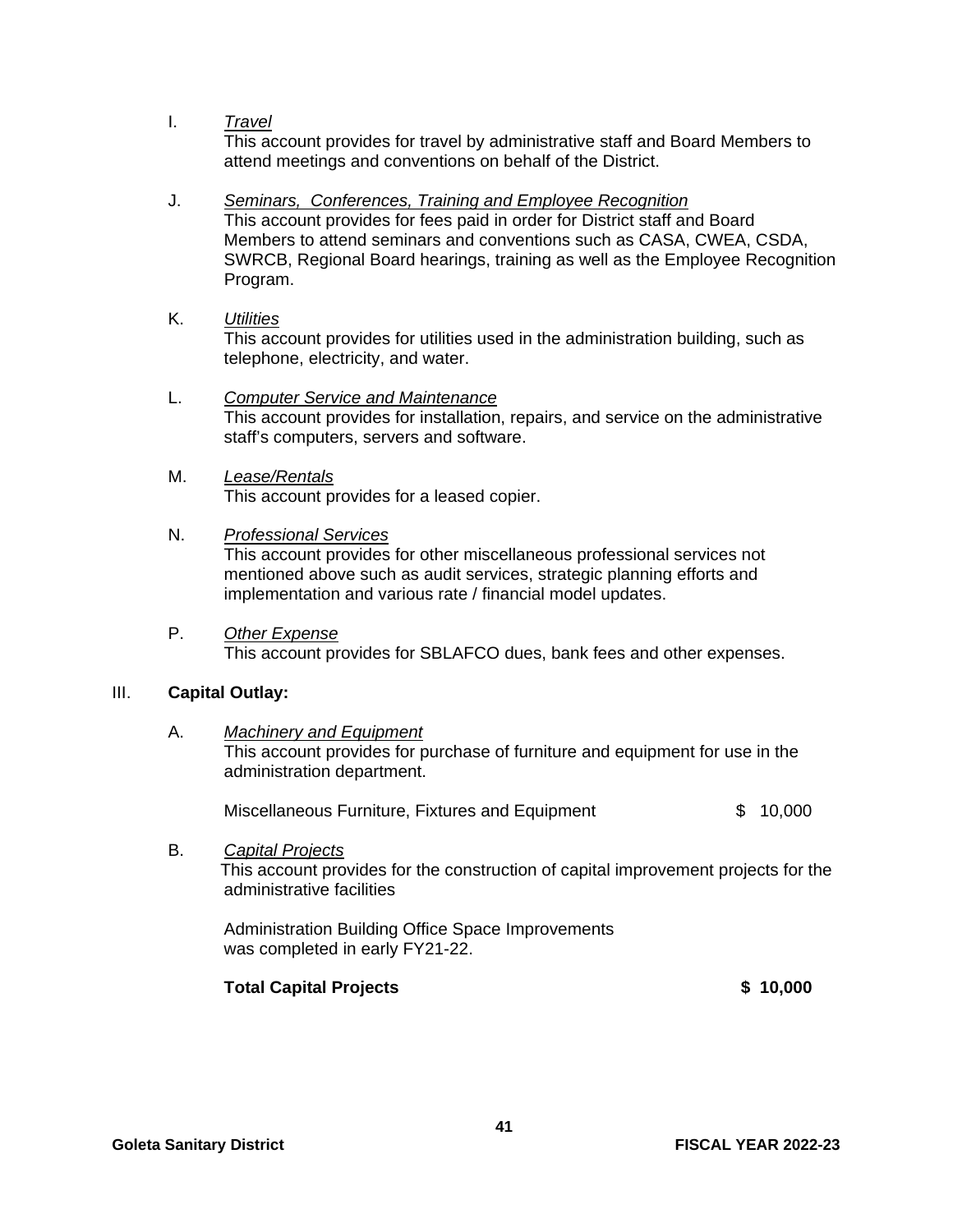#### *COLLECTION SYSTEM*

|                                                              |                 |                | Projected   | Under(Over)   | Proposed      | Percent<br>Change | \$ Change   |
|--------------------------------------------------------------|-----------------|----------------|-------------|---------------|---------------|-------------------|-------------|
|                                                              | <b>Budgeted</b> | <b>To Date</b> | Actual      | <b>Budget</b> | <b>Budget</b> | from last         | from FY     |
| <b>Description</b>                                           | 2021-22         | 6/3/2022       | 2021-22     | 2021-22       | 2022-23       | FY                | 2021-22     |
| <b>PERSONNEL</b>                                             |                 |                |             |               |               |                   |             |
| <b>Basic Salaries</b>                                        | 612,594         | 542,719        | 597,911     | 14,683        | 657,010       | 7%                | 44,416      |
| Overtime                                                     | 2,000           | 89             | 98          | 1,902         | 2,000         | 0%                | 0           |
| Temporary                                                    | 2,296           | 601            | 662         | 1,634         | 2,647         | 15%               | 351         |
| <b>Directors Compensation</b>                                | $\mathbf 0$     | $\mathbf 0$    | $\mathbf 0$ | $\mathbf 0$   | $\mathbf 0$   | 0%                | $\mathbf 0$ |
| <b>Workers' Compensation</b>                                 | 12,959          | 12,979         | 12,979      | (20)          | 14,555        | 12%               | 1,596       |
| Retirement                                                   | 130,825         | 125,832        | 138,629     | (7, 804)      | 142,738       | 9%                | 11,913      |
| Active Employee Insurance-Health/Dental/Vision/Disability    | 155,014         | 195,253        | 213,004     | (57, 990)     | 179,268       | 16%               | 24,254      |
| Retiree Health Insurance OPEB Funding                        | 61,189          | 61,373         | 61,373      | (184)         | 62,829        | 3%                | 1,640       |
| <b>FICA</b>                                                  | 37,362          | 33,130         | 36,499      | 863           | 40,055        | 7%                | 2,694       |
| Medicare                                                     | 8,945           | 7,748          | 8,536       | 409           | 9,594         | 7%                | 649         |
| Unemployment Insurance                                       | 972             | 793            | 874         | 98            | 1,047         | 8%                | 74          |
| Subtotal                                                     | 1,024,156       | 980,517        | 1,070,565   | (46, 408)     | 1,111,743     | 9%                | 87,587      |
| <b>OPERATING EXPENSES</b>                                    |                 |                |             |               |               |                   |             |
| <b>Public Education</b>                                      | 12,000          | 5,644          | 6,773       | 5,227         | 12,000        | 0%                | 0           |
| Janitorial Service & Supplies                                | 13,300          | 10,707         | 12,849      | 451           | 13,300        | 0%                | 0           |
| Uniforms                                                     | 3,675           | 2,846          | 3,415       | 260           | 3,675         | 0%                | 0           |
| Licenses & Permits                                           | 4,100           | 0              | 0           | 4,100         | 4,100         | 0%                | 0           |
| Freight & Postage                                            | 600             | 1,270          | 1,524       | (924)         | 600           | 0%                | 0           |
| Subscriptions                                                | 1,100           | 963            | 1,155       | (55)          | 1,100         | 0%                | $\mathbf 0$ |
| Vehicle Repairs & Maintenance                                | 45,000          | 38,341         | 46,009      | (1,009)       | 45,000        | 0%                | $\Omega$    |
| Liability & Property Insurance                               | 53,400          | 55,527         | 55,527      | (2, 127)      | 72,620        | 36%               | 19,220      |
| Dues & Memberships                                           | 2,858           | 2,655          | 3,186       | (328)         | 2,858         | 0%                | 0           |
| <b>Office Supplies</b>                                       | 2,700           | 964            | 1,157       | 1,543         | 2,700         | 0%                | $\mathbf 0$ |
| Analysis & Monitoring                                        | 1,000           | 0              | $\mathbf 0$ | 1,000         | 1,000         | 0%                | 0           |
| <b>Operating Supplies</b>                                    | 8,000           | 6,126          | 7,351       | 649           | 8,000         | 0%                | 0           |
| <b>Attorney Fees</b>                                         | 8,600           | 2,732          | 3,278       | 5,322         | 8,600         | 0%                | $\mathbf 0$ |
| Printing & Publications                                      | 800             | 101            | 121         | 679           | 800           | 0%                | 0           |
| Repairs and Maintenance                                      | 85,000          | 40,663         | 85,000      | $\mathbf 0$   | 85,000        | 0%                | 0           |
| Travel                                                       | 9,400           | 3,519          | 7,050       | 2,350         | 9,400         | 0%                | $\mathbf 0$ |
| Seminars, Conferences and Training                           | 12,770          | 4,056          | 9,578       | 3,193         | 12,770        | 0%                | 0           |
| <b>Utilities</b>                                             | 17,100          | 16,756         | 20,107      | (3,007)       | 19,490        | 14%               | 2,390       |
| <b>Election Expense</b>                                      | 0               | 0              | 0           | 0             | 0             | 0%                | $\mathbf 0$ |
| Computer Service & Maintenance                               | 41,850          | 38,274         | 45,928      | (4,078)       | 42,250        | 1%                | 400         |
| Lease/Rentals                                                | 1,500           | 905            | 1,086       | 414           | 1,500         | 0%                | $\mathbf 0$ |
| <b>Biosolids Hauling</b>                                     | 0               | 0              | 0           | $\mathbf 0$   | $\mathbf 0$   | 0%                | $\mathbf 0$ |
| <b>Professional Services</b>                                 | 117,950         | 56,515         | 67,819      | 50,131        | 120,450       | 2%                | 2,500       |
| Other Expense                                                | 1,000           | (6, 466)       | (6, 466)    | 7,466         | 1,000         | 0%                | 0           |
| Subtotal                                                     | 443,703         | 282,098        | 372,447     | 71,256        | 468,213       | 6%                | 24,510      |
| <b>Total Personnel and Operating Expenses</b>                | 1,467,859       | 1,262,615      | 1,443,012   | 24,848        | 1,579,956     | 8%                | 112,097     |
| <b>DEPRECIATION FUNDING</b>                                  |                 |                |             |               |               |                   |             |
| <b>Replacement Reserve</b>                                   | 696,166         | 692,732        | 693,032     | 3,134         | 697,200       | 0%                | 1,034       |
| Subtotal                                                     | 696,166         | 692,732        | 693,032     | 3,134         | 697,200       | 0%                |             |
| <b>CAPITAL OUTLAY</b>                                        |                 |                |             |               |               |                   |             |
| Machinery and Equipment                                      | 33,000          | 10,285         | 42,107      | (9, 107)      | 33,000        | 0%                | 0           |
| Capital Projects - Replacement Reserve Fund (4655)           | 756,881         | 129,605        | 160,000     | 596,881       | 454,935       | $-40%$            | (301, 945)  |
| Capital Projects - Capital Reserve Fund (4650)               | 0               | 0              | 0           | 0             | 0             | 0%                | 0           |
| <b>Debt Service</b>                                          | 0               | 0              | 0           | $\pmb{0}$     | 0             | 0%                | 0           |
| <b>Subtotal</b>                                              | 789,881         | 139,890        | 202,107     | 587,774       | 487,935       | $-38%$            | (301, 945)  |
| Total Operating & Non-Operating w/o Depreciation             | 2,257,740       | 1,402,505      | 1,645,118   | 612,622       | 2,067,892     | -8%               | (189, 848)  |
| <b>Total Operating &amp; Non-Operating with Depreciation</b> | 2,953,906       | 2,095,237      | 2,338,150   |               | 2,765,092     | $-6%$             |             |
|                                                              |                 |                |             |               |               |                   | (188,814)   |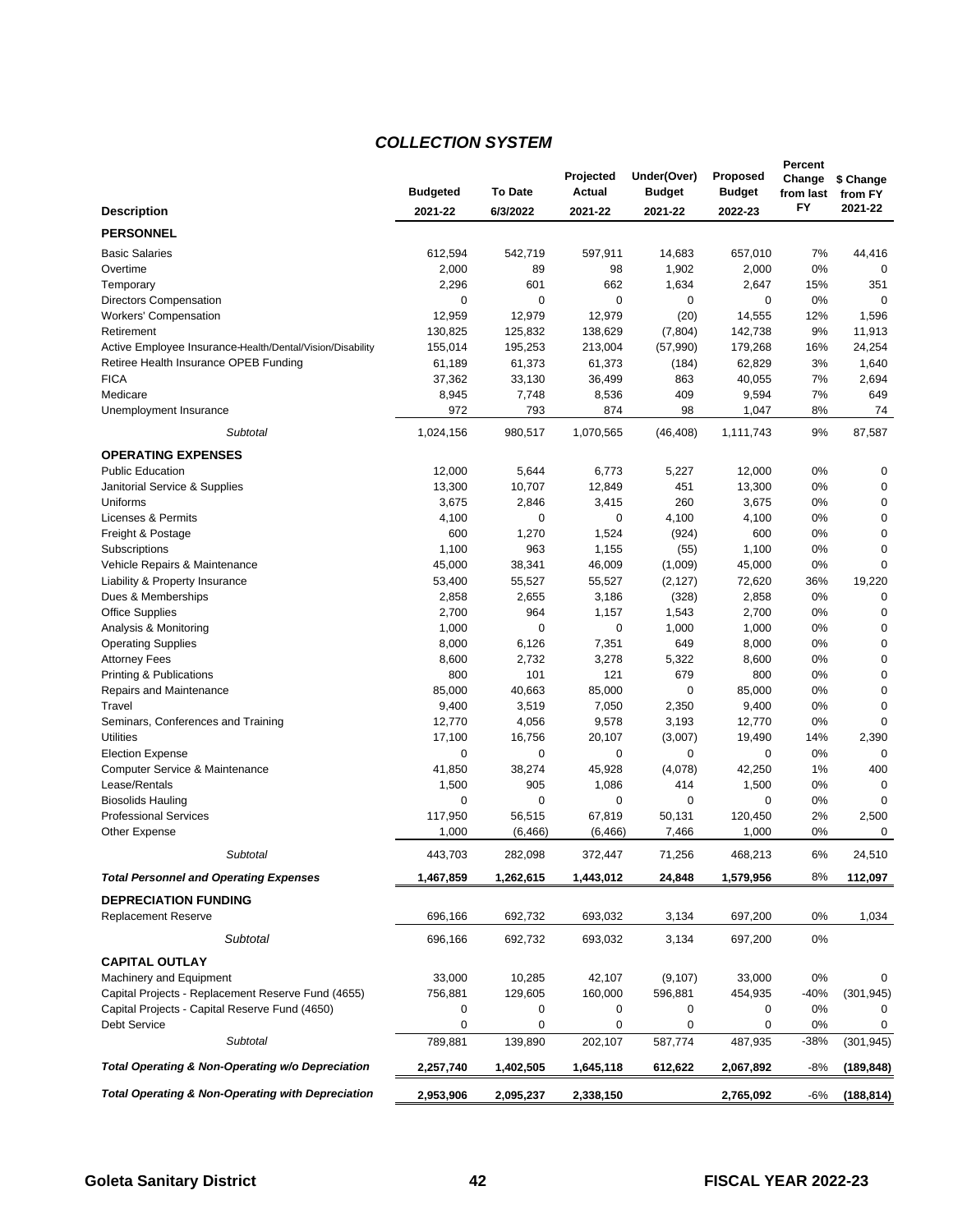#### **COLLECTION SYSTEM**

#### I. **Personnel:**

This account has been based on projected labor needs that are anticipated for proper and efficient sewer line maintenance. The projections for labor requirements have been based on past experience and modified for projected efforts. The following seven are the personnel included in this area.

- 1 Collections Maintenance Manager
- 1 Collections Maintenance Supervisor (Tech III)
- 2 Collections Maintenance Technician II
- 3 Collections Maintenance Technician I

Projections for overtime have been made to provide for emergency response required during non-working hours and holidays.

#### II. **Operating Expenses:**

A. *Public Education* 

This account provides for the collection system share of expenses incurred in order to inform the public about the District.

#### B. *Vehicle Repairs and Maintenance*

This account provides for fuel and the maintenance and operation of the vehicles used to maintain the sewer collection system. This includes the large commercial trucks.

#### C. *Liability & Property Insurance*

This account provides for the allocation of insurance costs that are associated with the collection system department.

#### D. *Dues and Memberships*

This account provides for costs associated with certifications, CWEA/WEF membership, and Class B licenses.

E. *Office Supplies*

This account provides for codebooks and office, computer, and map room supplies.

#### F. *Operating Supplies*

This account provides for the purchase of chemicals, safety equipment, calibration supplies, employee boot allowances, employee uniforms and supplies for special events.

#### G. *Attorney Fees*

This account provides for legal counsel for matters pertaining specifically to the collection system such as legal research or personnel matters.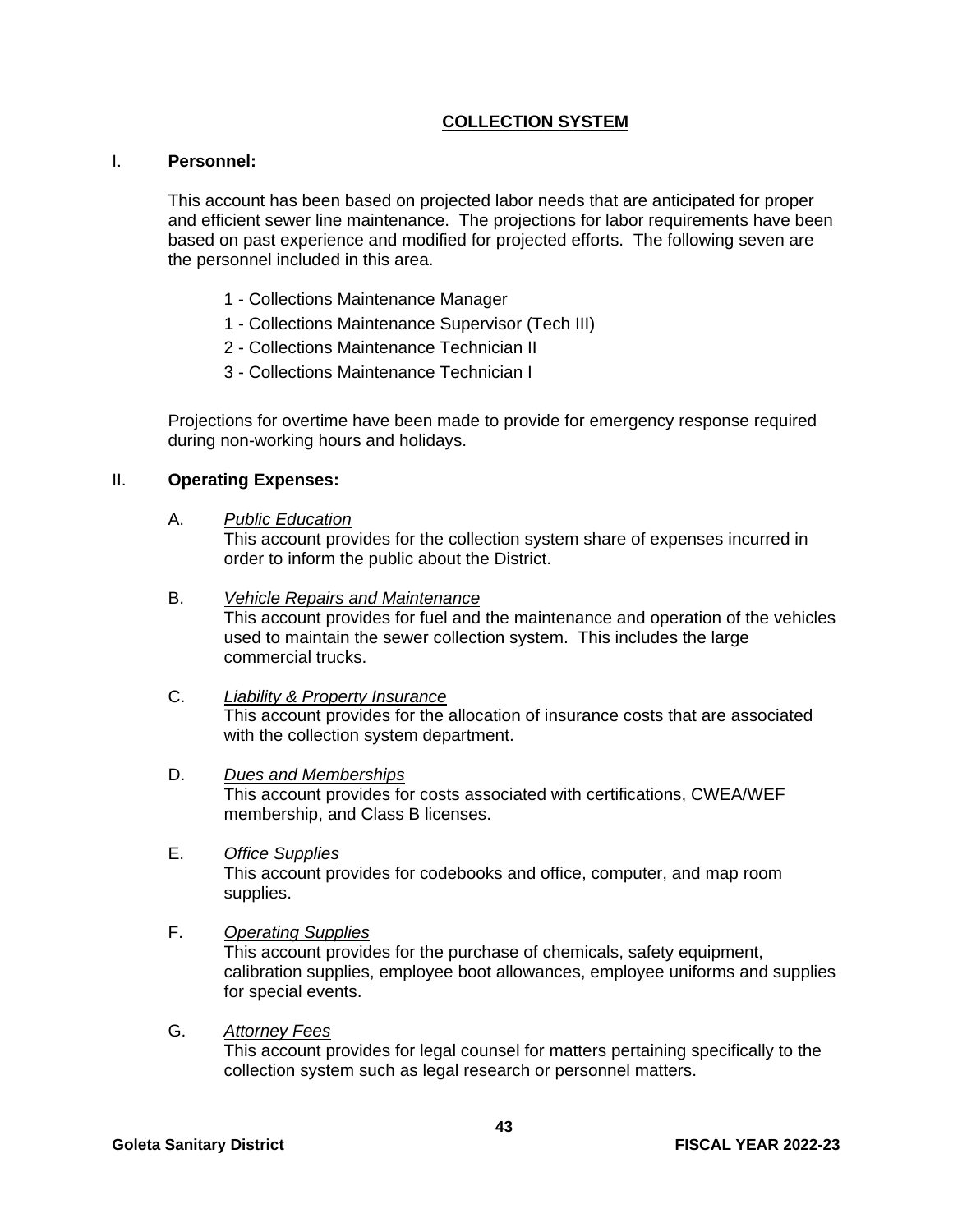#### H. *Printing and Publication*

This account provides for miscellaneous legal notices as required.

#### I. *Repair and Maintenance*

This account provides for routine repair and maintenance of the sewer line system and related facilities, including manhole rising relative to the Santa Barbara County chip seal and overlay program. In addition, this account provides for root control services. This account also provides for numerous repairs of various sewer lines and rental of necessary equipment.

#### J. *Travel*

This account provides for travel to attend traffic safety/defensive driving courses, training conferences and relative education courses.

#### K. *Seminar and Conference Registration*

This account provides for fees paid in order for collection system staff to attend conferences and seminars such as those hosted by CWEA.

L. *Utilities*

This account provides for power costs associated with the two lift stations within the sewage collection system, in addition to other proportionate costs for telephone service, mobile radios, pager service and drinking water.

#### M. *Computer Service and Maintenance*

This account provides for computer software assistance, GIS, Lucity and Parcel Data Base system maintenance.

#### N. *Professional Services*

This account provides for other miscellaneous professional services not mentioned above including but not limited to Collection System Master Plan updates, CPR/first aid training, Innoyze hydraulic model update, Sewer System Maintenance Plan (SSMP) updates and continuation of a competency-based training program.

#### O. *Replacement Reserve*

As a result of the revenue program that has been prepared in accordance with Clean Water Grant guidelines, the annual replacement reserve allocation of \$696,166 will be added to the replacement reserve fund for adequate replacement of the collection system facilities.

#### III. **Capital Outlay:**

#### A. *Machinery and Equipment*

Machinery and Equipment costs funded from Sewer Service Charge Revenue for FY 2022-23 include the following budgeted items:

| _                            | $\cdots$ |
|------------------------------|----------|
| Smart covers and flow meters | 15,000   |
| Manhole covers and frames    | \$18,000 |

#### **Total Machinery and Equipment \$ 33,000**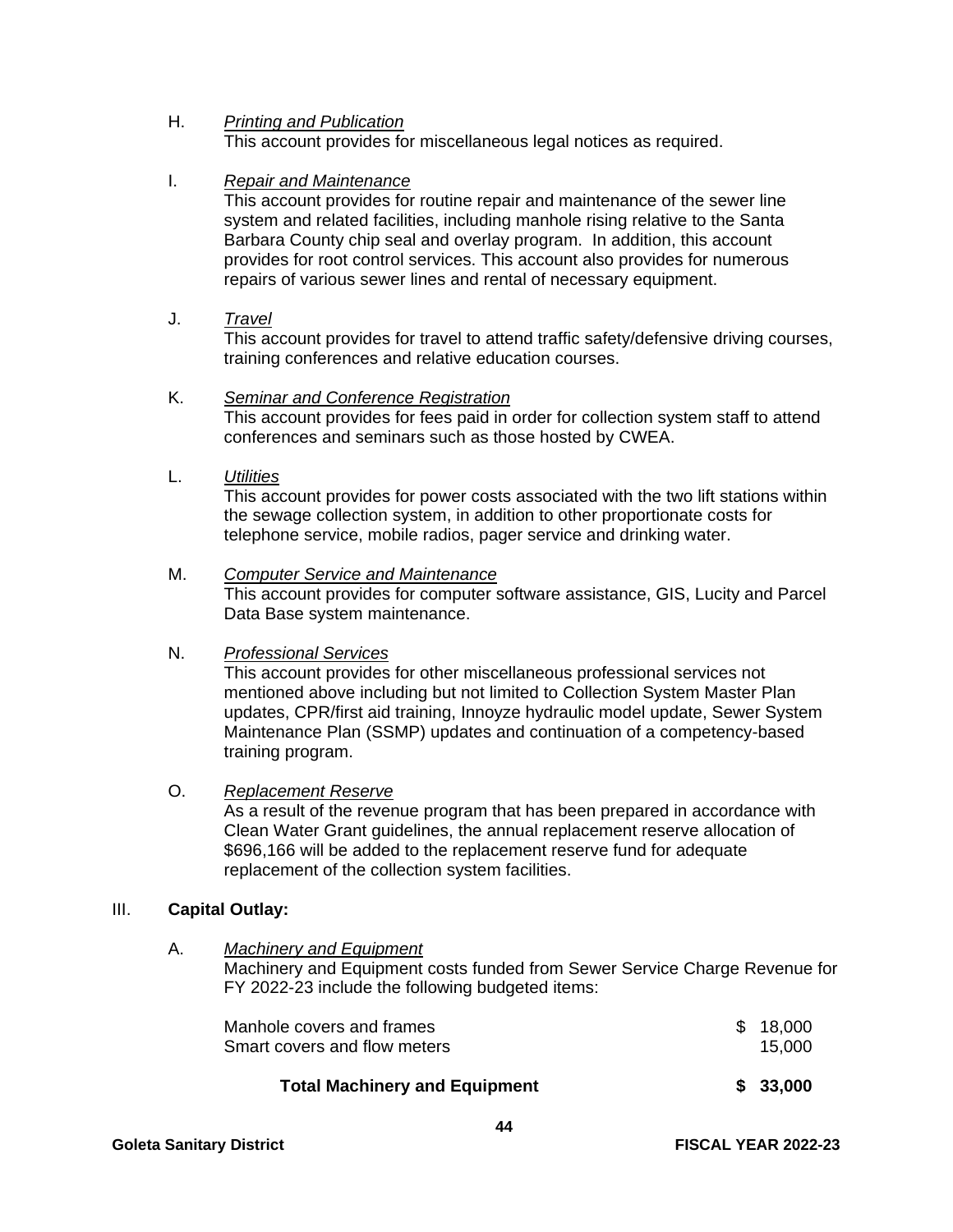#### B. *Capital Projects*

This account provides for the construction of capital improvement projects for the collection system facilities.

1. The following projects are budgeted for FY 2022-23 and funded from replacement reserve fund #4655.

| a. Manhole Raising Program                                                                               | 20,000    |
|----------------------------------------------------------------------------------------------------------|-----------|
| 2. The following projects are budgeted for FY 2021-22 and funded from<br>replacement reserve fund #4655. |           |
| a. GSD 2021 Lines CIP projects                                                                           | \$434,935 |
| <b>Fund 4655 Total</b>                                                                                   | \$454,935 |
| <b>Total Capital Projects</b>                                                                            | \$487,935 |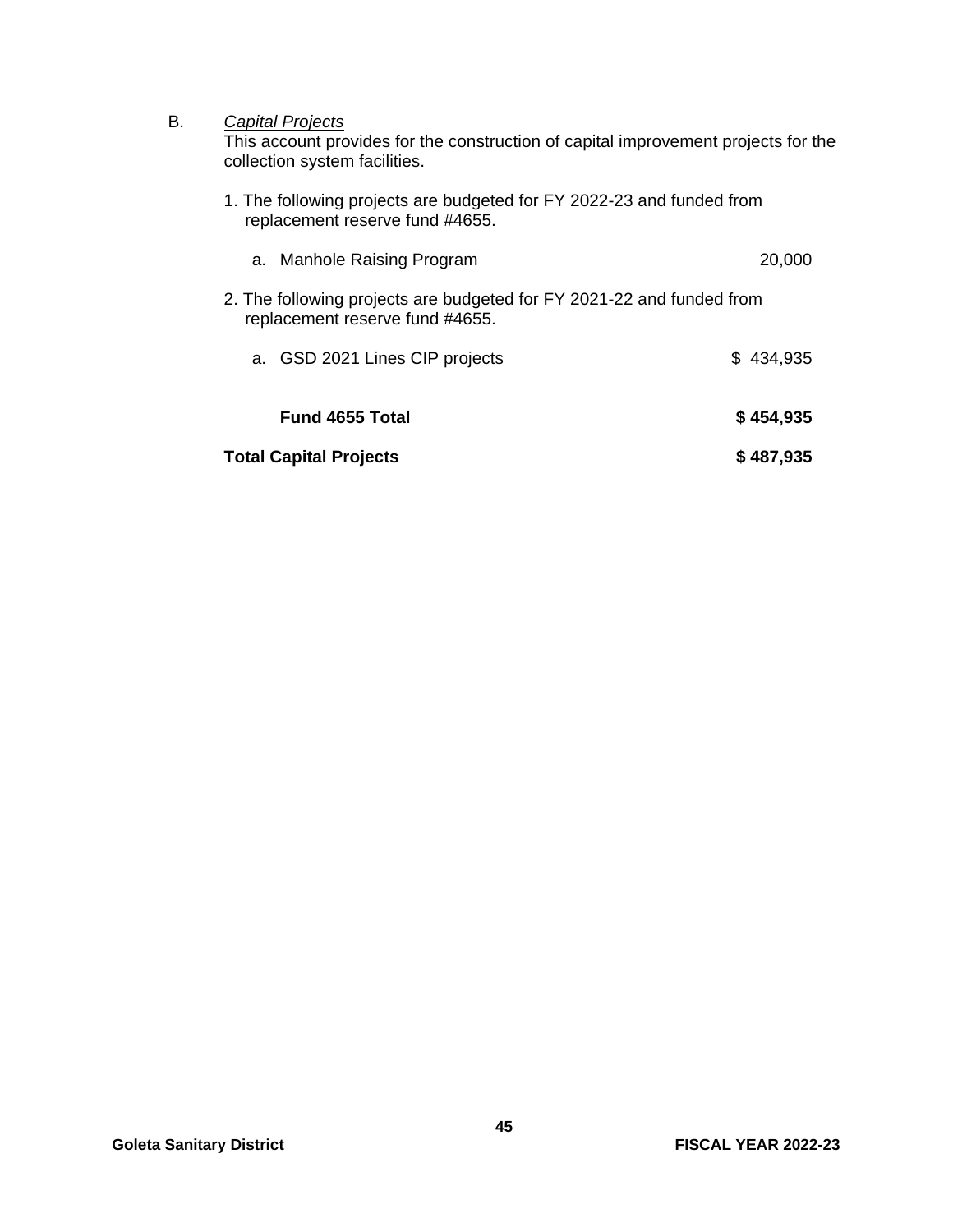#### *FIRESTONE PUMP STATION*

|                                                                 |                 |                      | Projected    | Under(Over)        | Proposed      | Percent<br>Change | \$ Change               |
|-----------------------------------------------------------------|-----------------|----------------------|--------------|--------------------|---------------|-------------------|-------------------------|
|                                                                 | <b>Budgeted</b> | <b>To Date</b>       | Actual       | <b>Budget</b>      | <b>Budget</b> | from last         | from FY                 |
| <b>Description</b>                                              | 2021-22         | 6/3/2022             | 2021-22      | 2021-22            | 2022-23       | FY                | 2021-22                 |
| <b>PERSONNEL</b>                                                |                 |                      |              |                    |               |                   |                         |
| <b>Basic Salaries</b>                                           | 17,878          | 16,561               | 18,245       | (367)              | 20,261        | 13%               | 2,383                   |
| Overtime                                                        | 100             | $\mathbf 0$          | 0            | 100                | 100           | 0%                | $\mathbf 0$             |
| Temporary                                                       | 144             | 38                   | 42           | 102                | 165           | 15%               | 22                      |
| <b>Directors Compensation</b>                                   | 0               | $\mathbf 0$          | 0            | 0                  | $\mathbf 0$   | 0%                | $\mathbf 0$             |
| <b>Workers' Compensation</b>                                    | 378             | 379                  | 379          | (1)                | 449           | 19%               | 71                      |
| Retirement                                                      | 3,786           | 3,678                | 4,052        | (266)              | 4,272         | 13%               | 486                     |
| Active Employee Insurance-Health/Dental/Vision/Disability       | 4,524           | 4,861                | 5,303        | (779)              | 5,528         | 22%               | 1,004                   |
| Retiree Health Insurance OPEB Funding                           | 1,786           | 1,791                | 1,791        | (6)                | 1,938         | 9%                | 152                     |
| <b>FICA</b>                                                     | 1,049           | 968                  | 1,066        | (17)               | 1,191         | 14%               | 142                     |
| Medicare                                                        | 263             | 226                  | 249          | 14                 | 298           | 13%               | 35                      |
| Unemployment Insurance                                          | 28              | 32                   | 35           | (7)                | 34            | 20%               | 6                       |
| Subtotal                                                        | 29,936          | 28,533               | 31,162       | (1,226)            | 34,237        | 14%               | 4,301                   |
| <b>OPERATING EXPENSES</b>                                       |                 |                      |              |                    |               |                   |                         |
| <b>Public Education</b>                                         | 750             | 353                  | 423          | 327                | 750           | 0%                | $\mathbf 0$             |
| Janitorial Service & Supplies                                   | 0               | $\pmb{0}$            | 0            | 0                  | 0             | 0%                | $\mathbf 0$             |
| Uniforms                                                        | 0               | $\mathbf 0$          | 0            | $\mathbf 0$        | $\mathbf 0$   | 0%                | $\mathbf 0$             |
| Licenses & Permits                                              | 500             | 830                  | 830          | (330)              | 500           | 0%                | $\mathbf 0$             |
| Freight & Postage                                               | 15              | 0                    | 15           | 0                  | 15            | 0%                | $\mathbf 0$             |
| Subscriptions                                                   | 0               | 0                    | 0            | 0                  | 0             | 0%                | $\mathbf 0$<br>$\Omega$ |
| Vehicle Repairs & Maintenance<br>Liability & Property Insurance | 600<br>5,520    | $\mathbf 0$<br>5,186 | 600<br>5,186 | $\mathbf 0$<br>334 | 600<br>7,600  | 0%<br>38%         | 2,080                   |
| Dues & Memberships                                              | 0               | 0                    | 0            | 0                  | 0             | 0%                | 0                       |
| <b>Office Supplies</b>                                          | 0               | $\mathbf 0$          | 0            | 0                  | 0             | 0%                | $\mathbf 0$             |
| Analysis & Monitoring                                           | 100             | 646                  | 776          | (676)              | 100           | 0%                | $\mathbf 0$             |
| <b>Operating Supplies</b>                                       | 1,000           | $\mathbf 0$          | 0            | 1,000              | 1,000         | 0%                | $\mathbf 0$             |
| <b>Attorney Fees</b>                                            | 300             | 65                   | 78           | 222                | 300           | 0%                | $\mathbf 0$             |
| Printing & Publications                                         | 20              | 0                    | 0            | 20                 | 20            | 0%                | $\mathbf 0$             |
| Repairs and Maintenance                                         | 20,000          | 3,376                | 4,051        | 15,949             | 20,000        | 0%                | $\mathbf 0$             |
| Travel                                                          | 0               | 0                    | 0            | 0                  | 0             | 0%                | $\mathbf 0$             |
| Seminars, Conferences and Training                              | 0               | $\mathbf 0$          | 0            | $\mathbf 0$        | 0             | 0%                | $\mathbf 0$             |
| <b>Utilities</b>                                                | 4,200           | 5,135                | 6,162        | (1,962)            | 4,599         | 9%                | 399                     |
| <b>Election Expense</b>                                         | 0               | 0                    | 0            | 0                  | 0             | 0%                | $\mathbf 0$             |
| Computer Service & Maintenance                                  | 0               | $\mathbf 0$          | 0            | 0                  | 0             | 0%                | $\mathbf 0$             |
| Lease/Rentals                                                   | 100             | 45                   | 54           | 46                 | 100           | 0%                | $\mathbf 0$             |
| <b>Consulting Services</b>                                      | 0               | 0                    | 0            | 0                  | 0             | 0%                | $\mathbf 0$             |
| <b>Biosolids Hauling</b>                                        | 0               | 0                    | 0            | $\mathbf 0$        | 0             | 0%                | $\mathbf 0$             |
| <b>Professional Services</b>                                    | 0               | 7,640                | 9,168        | (9, 168)           | 0             | 0%                | $\mathbf 0$             |
| Other Expense                                                   | 0               | 0                    | 0            | 0                  | 0             | 0%                | 0                       |
| Subtotal                                                        | 33,105          | 23,275               | 27,343       | 5,761              | 35,584        | 7%                | 2,479                   |
| <b>Total Personnel and Operating Expenses</b>                   | 63,041          | 51,808               | 58,506       | 4,535              | 69,820        | 11%               | 6,780                   |
| <b>DEPRECIATION FUNDING</b>                                     |                 |                      |              |                    |               |                   |                         |
| <b>Replacement Reserve</b>                                      | 84,546          | 84,546               | 84,546       | 0                  | 84,546        | 0%                | 0                       |
| Subtotal                                                        | 84,546          | 84,546               | 84,546       | 0                  | 84,546        | 0%                |                         |
| <b>CAPITAL OUTLAY</b>                                           |                 |                      |              |                    |               |                   |                         |
| Machinery and Equipment                                         | 0               | 0                    | 0            | 0                  | 0             | 0%                | 0                       |
| Capital Projects - Replacement Reserve Fund (4655)              | 50,000          | 0                    | 0            | 50,000             | 50,000        | 0%                | $\mathbf 0$             |
| Capital Projects - Capital Reserve Fund (4650)                  | 0               | 0                    | 0            | 0                  | 0             | 0%                | 0                       |
| Debt Service                                                    | 0               | 0                    | 0            | 0                  | 0             | 0%                | 0                       |
| <b>Subtotal</b>                                                 | 50,000          | $\mathbf 0$          | $\mathbf 0$  | 50,000             | 50,000        | 0%                | $\Omega$                |
| Total Operating & Non-Operating w/o Depreciation                | 113,041         | 51,808               | 58,506       | 54,535             | 119,820       | 6%                | 6,780                   |
| <b>Total Operating &amp; Non-Operating with Depreciation</b>    | 197,587         | 136,354              | 143,051      |                    | 204,366       | 3%                | 6,780                   |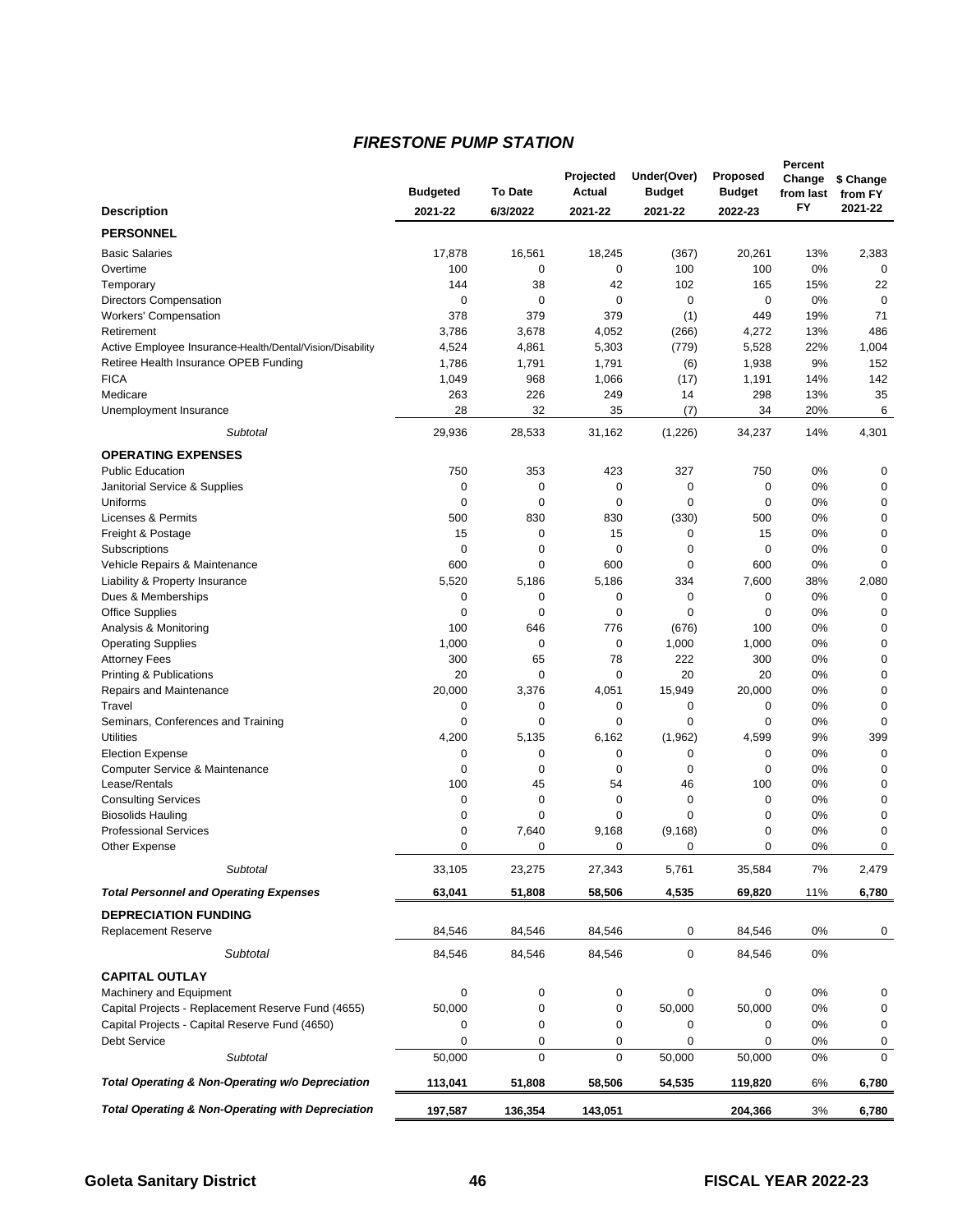#### **FIRESTONE PUMP STATION**

#### I. **Personnel:**

This account has been projected based on labor requirements anticipated for the operation of the Firestone pump station. The projections for labor requirements have been based on past experience and modified for projected efforts.

#### II. **Operating Expenses:**

The major operating expenses which are budgeted in this area provide for the utilities account and the repair and maintenance account.

#### A. *Utilities*

This account provides for power costs and telephone service associated with the Firestone pump station.

#### B. *Repair and Maintenance*

This account provides for the purchase of spare parts and continual work required in the repair and maintenance of the pump station.

#### III. **Replacement Reserve**

As a result of the revenue program, which has been prepared in accordance with Clean Water Grant guidelines, the annual replacement reserve allocation for the Firestone pump station is included in the Wastewater Treatment Facilities replacement reserve fund. This will provide adequate funding for replacement of the pump station facilities

#### IV. **Capital Outlay:**

#### A**.** *Machinery and Equipment* This account provides for the purchase of equipment for the Firestone pump station.

#### B. *Capital Projects*

This account provides for the construction of capital improvement projects for the Firestone pump station facilities.

1. The following projects are budgeted for FY 2021-22 and funded from replacement reserve fund #4655.

| a. | Jocky Pump to regulate flow | \$50,000 |
|----|-----------------------------|----------|
|    |                             |          |

#### **Total 655 Fund Capital Projects \$ 50,000**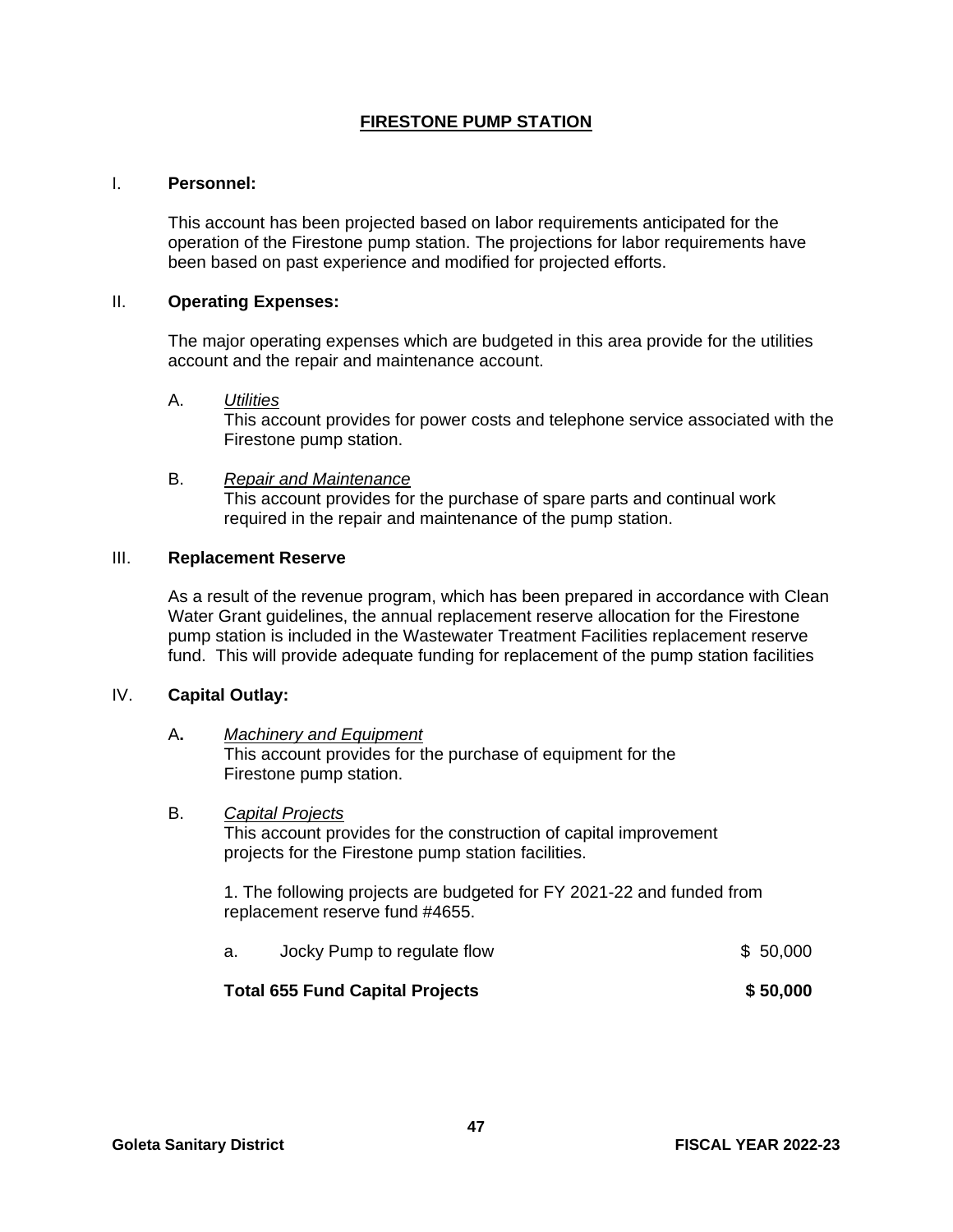#### *MAIN PUMP STATION*

|                                                                         |                  |                 | Projected       | Under(Over)      | <b>Proposed</b>    | Percent<br>Change | \$ Change        |
|-------------------------------------------------------------------------|------------------|-----------------|-----------------|------------------|--------------------|-------------------|------------------|
|                                                                         | <b>Budgeted</b>  | <b>To Date</b>  | Actual          | <b>Budget</b>    | <b>Budget</b>      | from last         | from FY          |
| <b>Description</b>                                                      | 2021-22          | 6/3/2022        | 2021-22         | 2021-22          | 2022-23            | FY                | 2021-22          |
| <b>PERSONNEL</b>                                                        |                  |                 |                 |                  |                    |                   |                  |
| <b>Basic Salaries</b>                                                   | 59,882           | 72,629          | 80,015          | (20, 133)        | 65,492             | 9%                | 5,610            |
| Overtime                                                                | 300              | 402             | 443             | (143)            | 300                | 0%                | 0                |
| Temporary                                                               | 144              | 38              | 42              | 102              | 165                | 15%               | 22               |
| <b>Directors Compensation</b>                                           | 0                | $\mathbf 0$     | 0               | $\mathbf 0$      | $\mathbf 0$        | 0%                | $\mathbf 0$      |
| Workers' Compensation                                                   | 1,267            | 1,269           | 1,269           | (2)              | 1,451              | 15%               | 184              |
| Retirement<br>Active Employee Insurance-Health/Dental/Vision/Disability | 14,404           | 16,528          | 18,209          | (3,805)          | 15,602             | 8%                | 1,198            |
| Retiree Health Insurance OPEB Funding                                   | 15,153<br>5,981  | 13,235<br>5,999 | 14,438<br>5,999 | 715              | 17,870<br>6,263    | 18%<br>5%         | 2,717<br>282     |
| <b>FICA</b>                                                             | 3,600            | 4,457           | 4,910           | (18)<br>(1,310)  | 3,932              | 9%                | 331              |
| Medicare                                                                | 875              | 1,042           | 1,148           | (273)            | 956                | 9%                | 82               |
| Unemployment Insurance                                                  | 95               | 88              | 97              | (2)              | 102                | 8%                | 7                |
| Subtotal                                                                | 101,701          | 115,686         | 126,570         | (24, 869)        | 112,134            | 10%               | 10,433           |
| <b>OPERATING EXPENSES</b>                                               |                  |                 |                 |                  |                    |                   |                  |
| <b>Public Education</b>                                                 | 750              | 353             | 423             | 327              | 750                | 0%                | 0                |
| Janitorial Service & Supplies                                           | 100              | 66              | 79              | 21               | 100                | 0%                | 0                |
| Uniforms                                                                | 0                | 0               | 0               | 0                | $\mathbf 0$        | 0%                | 0                |
| <b>Licenses &amp; Permits</b>                                           | $\mathbf 0$      | $\mathbf 0$     | 0               | 0                | $\mathbf 0$        | 0%                | $\mathbf 0$      |
| Freight & Postage                                                       | 100              | 24              | 100             | 0                | 100                | 0%                | 0                |
| Subscriptions                                                           | 0                | 0               | 0               | 0                | $\mathbf 0$        | 0%                | 0                |
| Vehicle Repairs & Maintenance                                           | 200              | $\mathbf 0$     | 0               | 200              | 200                | 0%                | $\mathbf 0$      |
| Liability & Property Insurance                                          | 5,210            | 4,897           | 4,897           | 313              | 7,200              | 38%               | 1,990            |
| Dues & Memberships                                                      | 100              | 0               | 100             | 0                | 100                | 0%                | 0                |
| Office Supplies                                                         | 200<br>0         | 36<br>0         | 200             | $\mathbf 0$<br>0 | 200<br>$\mathbf 0$ | 0%<br>0%          | 0<br>$\mathbf 0$ |
| Analysis & Monitoring                                                   | 250              | 111             | 0<br>250        | 0                | 250                | 0%                | 0                |
| <b>Operating Supplies</b><br><b>Attorney Fees</b>                       | 400              | 4,595           | 400             | 0                | 400                | 0%                | 0                |
| Printing & Publications                                                 | 50               | 0               | 0               | 50               | 50                 | 0%                | 0                |
| Repairs and Maintenance                                                 | 20,000           | 6,945           | 20,000          | 0                | 20,000             | 0%                | $\mathbf 0$      |
| Travel                                                                  | 100              | 0               | 0               | 100              | 100                | 0%                | 0                |
| Seminars, Conferences and Training                                      | 0                | 0               | 0               | 0                | 0                  | 0%                | $\mathbf 0$      |
| <b>Utilities</b>                                                        | 65,000           | 58,527          | 70,233          | (5,233)          | 71,175             | 10%               | 6,175            |
| <b>Election Expense</b>                                                 | 0                | 0               | 0               | 0                | $\mathbf 0$        | 0%                | 0                |
| Computer Service & Maintenance                                          | 4,000            | 664             | 1,200           | 2,800            | 4,000              | 0%                | 0                |
| Lease/Rentals                                                           | 250              | 134             | 161             | 89               | 250                | 0%                | $\mathbf 0$      |
| <b>Consulting Services</b>                                              | 0                | 0               | 0               | 0                | 0                  | 0%                | 0                |
| <b>Biosolids Hauling</b>                                                | 0                | 0               | 0               | 0                | $\mathbf 0$        | 0%                | 0                |
| <b>Professional Services</b><br>Other Expense                           | 1,000<br>0       | 215<br>0        | 258<br>0        | 742<br>0         | 1,000<br>0         | 0%<br>0%          | 0<br>0           |
|                                                                         |                  |                 |                 |                  |                    |                   |                  |
| Subtotal                                                                | 97,710           | 76,566          | 98,301          | (591)            | 105,875            | 8%                | 8,165            |
| <b>Total Personnel and Operating Expenses</b>                           | 199,411          | 192,253         | 224,871         | (25, 460)        | 218,009            | 9%                | 18,598           |
| <b>DEPRECIATION FUNDING</b>                                             |                  |                 |                 |                  |                    |                   |                  |
| <b>Replacement Reserve</b>                                              | 0                | 0               | 0               | 0                | 0                  | 0%                | 0                |
| <b>Subtotal</b>                                                         | $\boldsymbol{0}$ | 0               | 0               | $\mathbf 0$      | $\mathbf 0$        | 0%                |                  |
| <b>CAPITAL OUTLAY</b>                                                   |                  |                 |                 |                  |                    |                   |                  |
| Machinery and Equipment                                                 | 0                | 0               | 0               | 0                | 0                  | 0%                | 0                |
| Capital Projects - Replacement Reserve Fund (4655)                      | 3,417,492        | 112,452         | 122,245         | 3,295,247        | 3,988,554          | 17%               | 571,062          |
| Capital Projects - Capital Reserve Fund (4650)                          | 0                | 0               | 0               | 0                | 0                  | 0%                | 0                |
| <b>Debt Service</b>                                                     | 0                | 0               | 0               | 0                | 0                  | 0%                | 0                |
| Subtotal                                                                | 3,417,492        | 112,452         | 122,245         | 3,295,247        | 3,988,554          | 17%               | 571,062          |
| Total Operating & Non-Operating w/o Depreciation                        | 3,616,902        | 304,705         | 347,116         | 3,269,786        | 4,206,562          | 16%               | 589,660          |
| <b>Total Operating &amp; Non-Operating with Depreciation</b>            | 3,616,902        | 304,705         | 347,116         |                  | 4,206,562          | 16%               | 589,660          |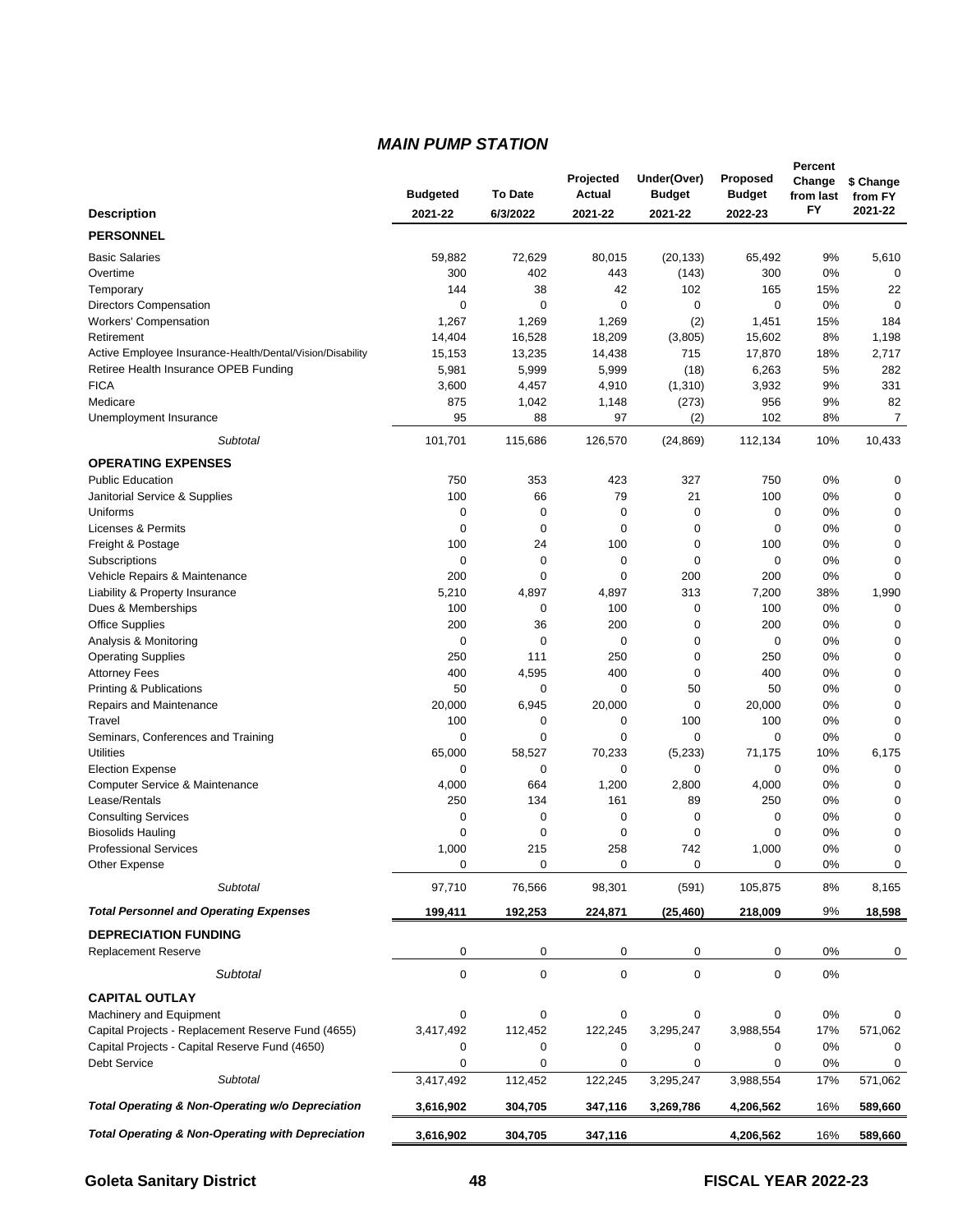#### **MAIN PUMP STATION**

#### I. **Personnel:**

This account has been projected based on labor requirements anticipated for the operation of the District's pump station. This budget projection and allocation of personnel will be closely monitored and adjusted as necessary.

#### II. **Operating Expenses:**

The major operating expenses which are budgeted in this area provide for the utilities account and the repair and maintenance account.

A. *Utilities*

This account provides for power costs associated with the plant pump station.

B. *Repair and Maintenance* This account provides for the purchase of spare parts and continual work required in the repair and maintenance of the facility and the maintenance of the odor reduction tower (ORT).

#### III. **Replacement Reserve**

As a result of the revenue program, which has been prepared in accordance with Clean Water Grant guidelines, the annual replacement reserve allocation for the pump station is included in the Wastewater Treatment Facilities replacement reserve fund. This will provide adequate funding for replacement of the pump station facilities

#### IV. **Capital Outlay:**

#### A**.** *Machinery and Equipment* This account provides for the purchase of equipment for the plant pump station.

#### B. *Capital Projects*

This account provides for the construction of capital improvement projects for the plant pump station facilities.

1. The following project is budgeted for Fiscal Year 2022-23 and funded from replacement reserve fund #4655.

| 2019 Lift Station Rehabilitation Construction Management | \$456,072 |
|----------------------------------------------------------|-----------|
| 2019 Lift Station Rehabilitation Project additional      | 237,235   |

2. The following projects were budgeted in prior Fiscal Years and funded from replacement reserve fund #4655.

| <b>Total Capital Projects</b>                       | \$3,988,554 |
|-----------------------------------------------------|-------------|
| 2019 Lift Station Rehabilitation Project additional | \$3,295,246 |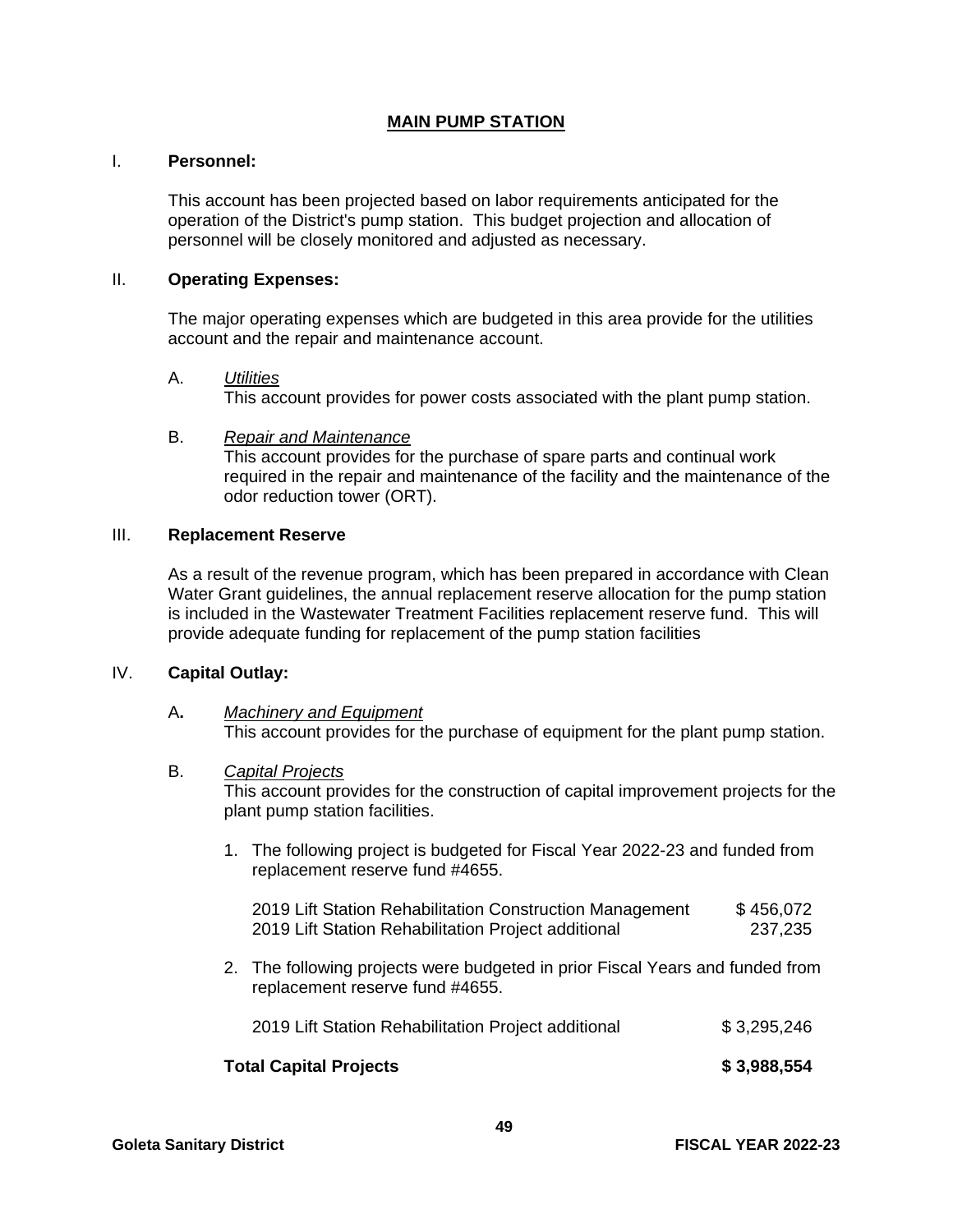#### *INDUSTRIAL WASTE CONTROL*

|                                                                                                    |                 |                 | Projected        | Under(Over)          | Proposed        | Percent<br>Change | \$ Change    |
|----------------------------------------------------------------------------------------------------|-----------------|-----------------|------------------|----------------------|-----------------|-------------------|--------------|
|                                                                                                    | <b>Budgeted</b> | <b>To Date</b>  | Actual           | <b>Budget</b>        | <b>Budget</b>   | from last         | from FY      |
| <b>Description</b>                                                                                 | 2021-22         | 6/3/2022        | 2021-22          | 2021-22              | 2022-23         | FY                | 2021-22      |
| <b>PERSONNEL</b>                                                                                   |                 |                 |                  |                      |                 |                   |              |
| <b>Basic Salaries</b>                                                                              | 108,058         | 95,280          | 104,969          | 3,089                | 115,700         | 7%                | 7,642        |
| Overtime                                                                                           | 200             | 0               | 0                | 200                  | 200             | 0%                | $\mathbf 0$  |
| Temporary                                                                                          | 15,785          | 376             | 414              | 15,371               | 18,197          | 15%               | 2,412        |
| <b>Directors Compensation</b>                                                                      | 0               | $\mathbf 0$     | 0                | 0                    | 0               | 0%                |              |
| <b>Workers' Compensation</b>                                                                       | 2,286           | 2,289           | 2,289            | (3)                  | 2,563           | 12%               | 277          |
| Retirement                                                                                         | 33,964          | 31,134          | 34,300           | (336)                | 37,156          | 9%                | 3,192        |
| Active Employee Insurance-Health/Dental/Vision/Disability<br>Retiree Health Insurance OPEB Funding | 27,344          | 26,719          | 29,148           | (1,804)              | 31,569          | 15%               | 4,226<br>271 |
| <b>FICA</b>                                                                                        | 10,793<br>7,565 | 10,825<br>5,876 | 10,825<br>6,474  | (32)<br>1,091        | 11,064<br>8,177 | 3%<br>8%          | 612          |
| Medicare                                                                                           | 1,799           | 1,374           | 1,514            | 285                  | 1,944           | 8%                | 146          |
| Unemployment Insurance                                                                             | 319             | 124             | 137              | 182                  | 557             | 75%               | 238          |
| Subtotal                                                                                           | 208,112         | 173,997         | 190,070          | 18,042               | 227,127         | 9%                | 19,015       |
| <b>OPERATING EXPENSES</b>                                                                          |                 |                 |                  |                      |                 |                   |              |
| <b>Public Education</b>                                                                            | 7,500           | 3,528           | 4,233            | 3,267                | 7,500           | 0%                | 0            |
| Janitorial Service & Supplies                                                                      | 1,100           | 885             | 1,062            | 38                   | 1,100           | 0%                | 0            |
| Uniforms                                                                                           | 500             | 458             | 550              | (50)                 | 500             | 0%                | 0            |
| Licenses & Permits                                                                                 | 0               | 0               | 0                | 0                    | 0               | 0%                | $\mathbf 0$  |
| Freight & Postage                                                                                  | 100             | 24              | 29               | 71                   | 100             | 0%                | $\mathbf 0$  |
| Subscriptions                                                                                      | 450             | 206             | 248              | 202                  | 450             | 0%                | 0            |
| Vehicle Repairs & Maintenance                                                                      | 1,000           | 1,027           | 800              | 200                  | 1,000           | 0%                | $\Omega$     |
| Liability & Property Insurance                                                                     | 3,160           | 3,120           | 3,120            | 40                   | 570             | $-82%$            | (2,590)      |
| Dues & Memberships                                                                                 | 600             | 480             | 576              | 24                   | 600             | 0%                | 0            |
| <b>Office Supplies</b>                                                                             | 1,100           | 509             | 650              | 450                  | 1,100           | 0%                | 0            |
| Analysis & Monitoring                                                                              | 9,000           | 383             | 460              | 8,540                | 9,000           | 0%                | $\mathbf 0$  |
| <b>Operating Supplies</b>                                                                          | 1,000           | 271             | 362              | 638                  | 1,000           | 0%                | 0            |
| <b>Attorney Fees</b>                                                                               | 3,400           | 3,769           | 4,112            | (712)                | 3,400           | 0%                | 0            |
| <b>Printing &amp; Publications</b>                                                                 | 500             | 142             | 100              | 400                  | 500             | 0%                | $\mathbf 0$  |
| Repairs and Maintenance                                                                            | 3,000           | 0               | 3,400            | (400)                | 3,000           | 0%                | 0            |
| Travel                                                                                             | 1,500           | 1,689           | 1,500            | 0                    | 1,500           | 0%                | $\mathbf 0$  |
| Seminars, Conferences and Training                                                                 | 1,400           | 99              | 132              | 1,268                | 1,400           | 0%                | $\mathbf 0$  |
| <b>Utilities</b>                                                                                   | 1,125           | 491             | 589              | 536                  | 1,232           | 10%               | 107          |
| <b>Election Expense</b>                                                                            | 0               | 0               | 0                | 0                    | 0               | 0%                | 0            |
| Computer Service & Maintenance                                                                     | 1,000           | (460)           | 600              | 400                  | 1,000           | 0%                | 0            |
| Lease/Rentals                                                                                      | 300             | 305             | 407              | (107)                | 300             | 0%                | $\mathbf 0$  |
| <b>Consulting Services</b>                                                                         | 0               | 0               | 0                | 0                    | 0               | 0%                | 0            |
| <b>Biosolids Hauling</b>                                                                           | 0               | 0               | 0                | 0                    | 0               | 0%                | 0            |
| <b>Professional Services</b>                                                                       | 0               | 657<br>(4,684)  | 0<br>(4,684)     | $\mathbf 0$<br>4,834 | 0               | 0%                | 0            |
| Other Expense                                                                                      | 150             |                 |                  |                      | 150             | 0%                | 0            |
| <b>Subtotal</b>                                                                                    | 37,885          | 12,900          | 18,246           | 19,639               | 35,402          | $-7%$             | (2, 483)     |
| <b>Total Personnel and Operating Expenses</b>                                                      | 245,997         | 186,898         | 208,316          | 37,681               | 262,529         | 7%                | 16,532       |
| <b>DEPRECIATION FUNDING</b>                                                                        |                 |                 |                  |                      |                 |                   |              |
| <b>Replacement Reserve</b>                                                                         | 0               | 0               | 1,678            | (1,678)              | 4,026           | $+100%$           | 4,026        |
| Subtotal                                                                                           | 0               | $\pmb{0}$       | $\boldsymbol{0}$ | 0                    | 0               | 0%                |              |
| <b>CAPITAL OUTLAY</b>                                                                              |                 |                 |                  |                      |                 |                   |              |
| Machinery and Equipment                                                                            | 0               | 40,262          | 40,262           | (40, 262)            | 0               | 0%                | 0            |
| Capital Projects - Replacement Reserve Fund (4655)                                                 | 10,000          | 0               | 0                | 10,000               | 0               | $-100%$           | (10,000)     |
| Capital Projects - Capital Reserve Fund (4650)                                                     | 0               | 0               | 0                | 0                    | 0               | 0%                | 0            |
| <b>Debt Service</b>                                                                                | 0               | 0               | 0                | 0                    | 0               | 0%                | 0            |
| Subtotal                                                                                           | 10,000          | 40,262          | 40,262           | (30, 262)            | $\Omega$        | $-100%$           | (10,000)     |
| Total Operating & Non-Operating w/o Depreciation                                                   | 255,997         | 227,159         | 248,578          | 7,419                | 262,529         | 3%                | 6,532        |
| <b>Total Operating &amp; Non-Operating with Depreciation</b>                                       | 255,997         | 227,159         | 248,578          |                      | 262,529         |                   | 6,532        |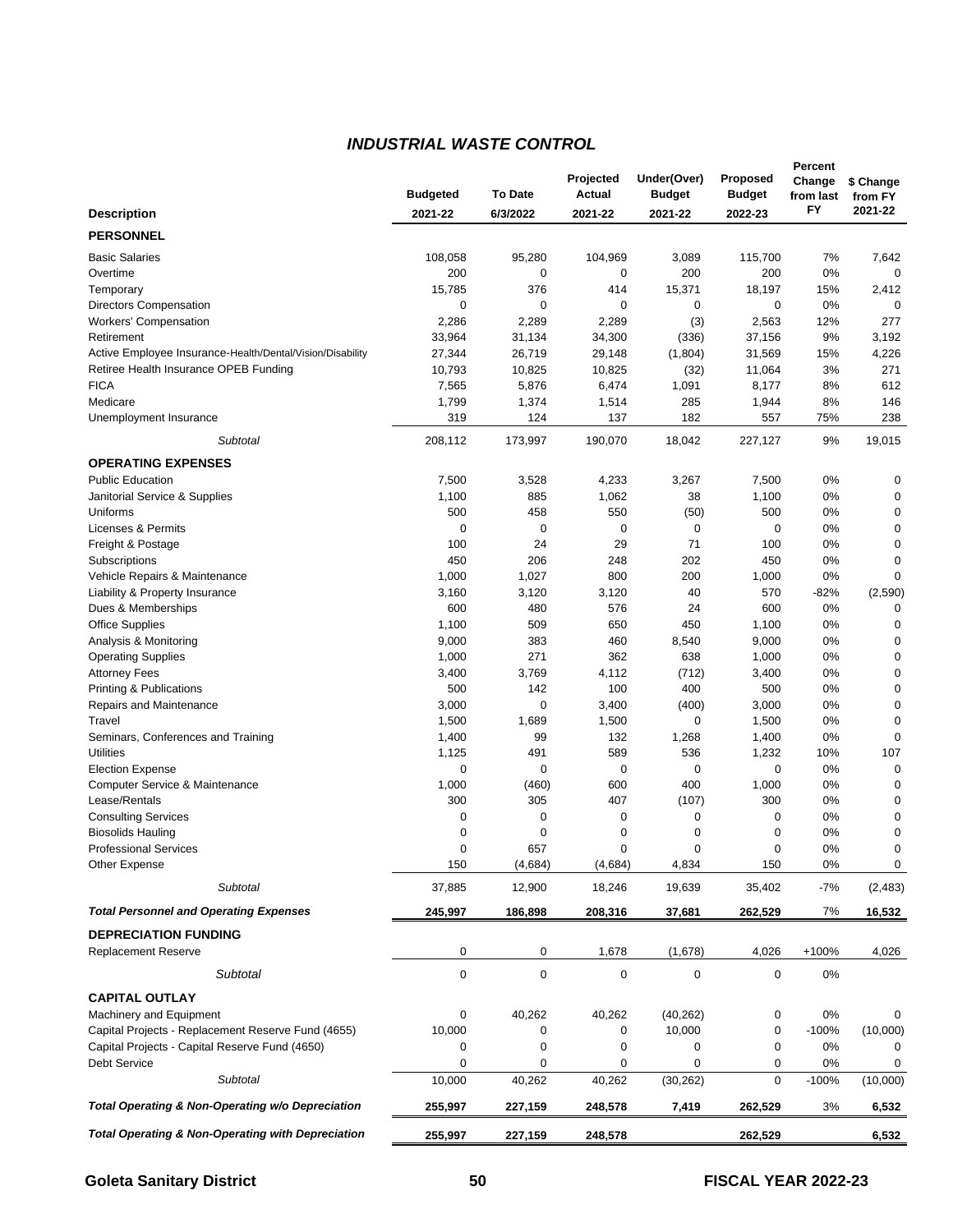#### **INDUSTRIAL WASTE CONTROL**

#### I. **Personnel:**

This account has been based on projected labor needs that are anticipated for implementation of the expanded Industrial Waste Control Program, which now includes permitting, inspecting, and monitoring restaurants.

This account provides for three positions as follows:

- 1 Industrial Waste Control Officer
- 1 Intern (Temporary part-time)

#### II. **Operating Expenses:**

- A. *Vehicle Repairs and maintenance* This account provides for fuel and the maintenance and operation of the vehicles used for Industrial Waste Control Program operations.
- B. *Dues and Memberships* This account provides for CWEA membership and for fees associated with the CWEA technical certification program.
- C. *Office Supplies*

This account provides for office supplies such as folders, binders, pens, paper, etc. It also provides for purchase of necessary regulatory books, manuals, handbooks, subscriptions, etc.

#### D. *Operating Supplies*

This account provides for the purchase of equipment and supplies necessary for program implementation.

#### E. *Attorney Fees*

This account provides for District counsel legal services.

F. *Printing and Publication*

This account provides for publication of legal notices for significant noncompliance, in addition to outside printing of Industrial Waste Control Program material such as educational newsletters.

#### G. *Repair and Maintenance*

This account provides for general repair and maintenance of Industrial Waste Control Program equipment, and for the purchase of tools and materials for inhouse maintenance.

H. *Travel*

This account provides for travel to seminars and conferences related to the Industrial Waste Control Program.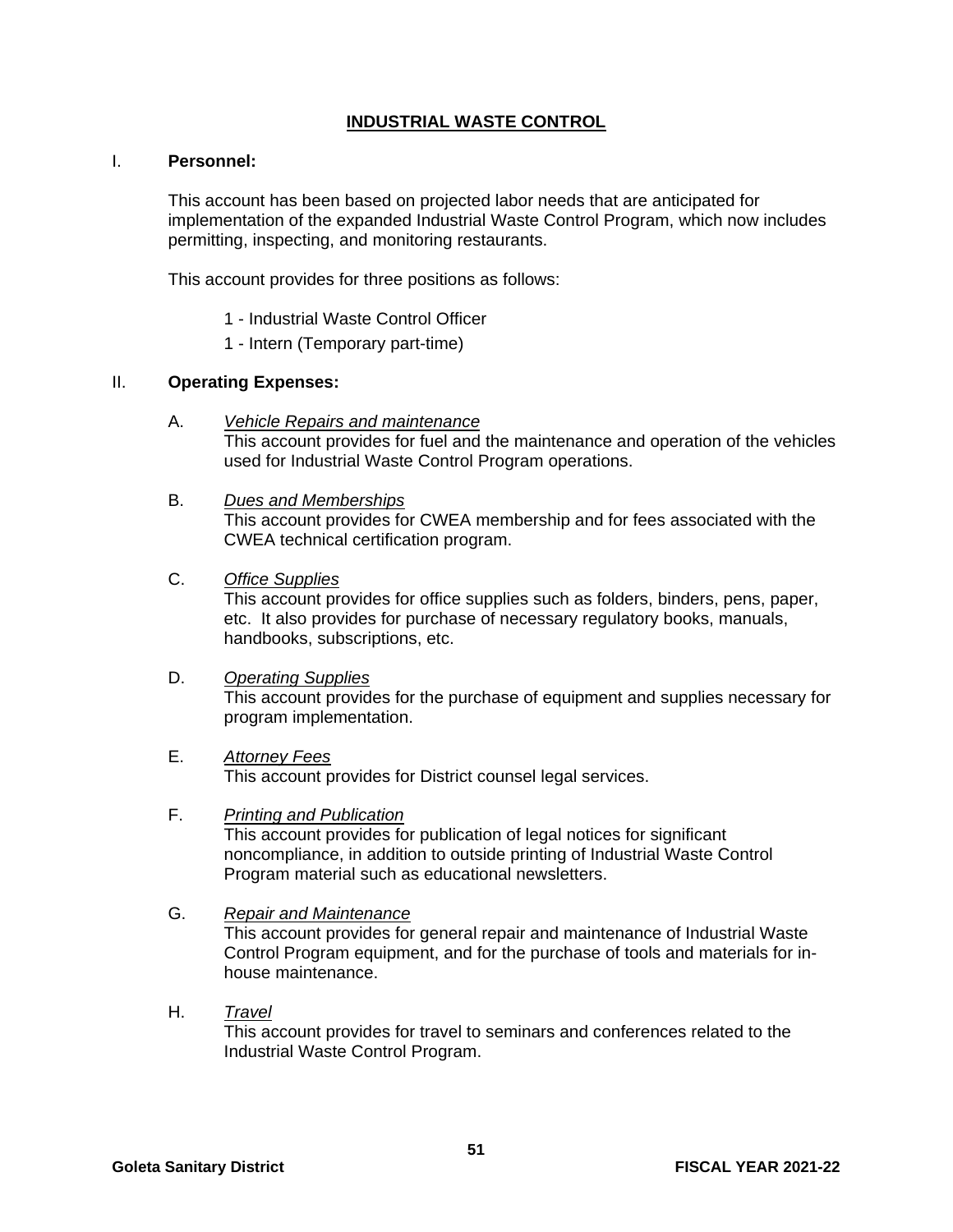I. Consulting Services - This account provides for special project consulting services such as local limit development and updates for industrial dischargers.

#### III. **Capital Outlay:**

#### A. *Machinery and Equipment*

This account provides for purchase of equipment used for the IWC program. The IWC Truck and equipment was delivered during FY21-22.

#### B. *Capital Projects*

This account provides for the construction of capital improvement projects for the IWC program. The rehabilitation of the Old-lab facility has been on hold for a number of years and remains on hold for the foreseeable future and has been removed until such time as the work will be performed.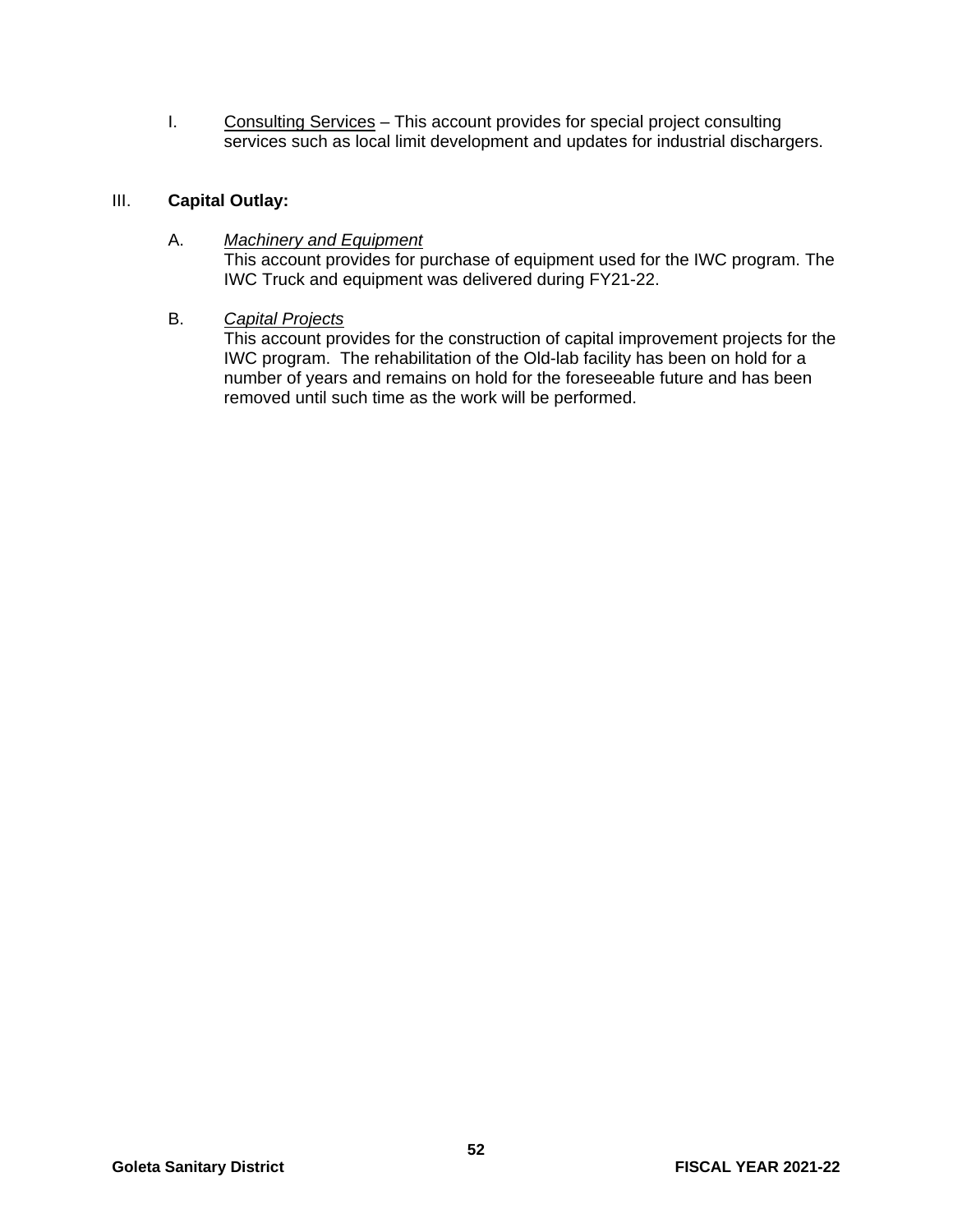#### *LABORATORY*

|                                                              |                 |             | Projected     | Under(Over)   | <b>Proposed</b> | Percent<br>Change | \$ Change   |
|--------------------------------------------------------------|-----------------|-------------|---------------|---------------|-----------------|-------------------|-------------|
|                                                              | <b>Budgeted</b> | To Date     | <b>Actual</b> | <b>Budget</b> | <b>Budget</b>   | from last         | from FY     |
| <b>Description</b>                                           | 2021-22         | 6/3/2022    | 2021-22       | 2021-22       | 2022-23         | FY                | 2021-22     |
| <b>PERSONNEL</b>                                             |                 |             |               |               |                 |                   |             |
| <b>Basic Salaries</b>                                        | 294,779         | 262,366     | 289,048       | 5,731         | 308,753         | 5%                | 13,975      |
| Overtime                                                     | 3,000           | 1,674       | 1,845         | 1,155         | 3,000           | 0%                | 0           |
| Temporary                                                    | 718             | 188         | 207           | 511           | 827             | 15%               | 110         |
| <b>Directors Compensation</b>                                | 0               | $\mathbf 0$ | 0             | $\mathbf 0$   | 0               | 0%                | $\mathbf 0$ |
| <b>Workers' Compensation</b>                                 | 6,236           | 6,246       | 6,246         | (10)          | 6,840           | 10%               | 604         |
| Retirement                                                   | 96,642          | 88,660      | 97,677        | (1,035)       | 105,348         | 9%                | 8,706       |
| Active Employee Insurance-Health/Dental/Vision/Disability    | 74,592          | 89,389      | 97,515        | (22, 923)     | 84,245          | 13%               | 9,652       |
| Retiree Health Insurance OPEB Funding                        | 29,444          | 29,533      | 29,533        | (89)          | 29,526          | 0%                | 82          |
| <b>FICA</b>                                                  | 18,358          | 16,298      | 17,955        | 403           | 19,207          | 5%                | 850         |
| Medicare                                                     | 4,328           | 3,812       | 4,199         | 129           | 4,532           | 5%                | 204         |
| Unemployment Insurance                                       | 468             | 350         | 385           | 83            | 483             | 3%                | 15          |
| Subtotal                                                     | 528,564         | 498,515     | 544,610       | (16, 045)     | 562,761         | 6%                | 34,197      |
| <b>OPERATING EXPENSES</b>                                    |                 |             |               |               |                 |                   |             |
| <b>Public Education</b>                                      | 4,000           | 1,764       | 2,117         | 1,883         | 4,000           | 0%                | 0           |
| Janitorial Service & Supplies                                | 3,800           | 3,395       | 4,074         | (274)         | 3,800           | 0%                | $\mathbf 0$ |
| Uniforms                                                     | 1,820           | 1,559       | 1,871         | (51)          | 1,820           | 0%                | $\Omega$    |
| Licenses & Permits                                           | 13,735          | 4,538       | 5,445         | 8,290         | 10,585          | -23%              | (3, 150)    |
| Freight & Postage                                            | 750             | 330         | 396           | 354           | 750             | 0%                | $\mathbf 0$ |
| Subscriptions                                                | 850             | 412         | 495           | 355           | 850             | 0%                | $\mathbf 0$ |
| Vehicle Repairs & Maintenance                                | 240             | $\mathbf 0$ | 0             | 240           | 240             | 0%                | $\mathbf 0$ |
| Liability & Property Insurance                               | 10,110          | 9,503       | 9,503         | 607           | 1,680           | $-83%$            | (8, 430)    |
| Dues & Memberships                                           | 3,070           | 2,147       | 2,576         | 494           | 3,070           | 0%                | 0           |
| <b>Office Supplies</b>                                       | 800             | 276         | 332           | 468           | 800             | 0%                | $\mathbf 0$ |
| Analysis & Monitoring                                        | 50,000          | 23,099      | 27,719        | 22,281        | 50,000          | 0%                | $\mathbf 0$ |
| <b>Operating Supplies</b>                                    | 48,200          | 34,622      | 41,547        | 6,653         | 48,200          | 0%                | $\mathbf 0$ |
| <b>Attorney Fees</b>                                         | 2,400           | 518         | 622           | 1,778         | 2,400           | 0%                | 0           |
| Printing & Publications                                      | 490             | $\mathbf 0$ | 0             | 490           | 490             | 0%                | $\mathbf 0$ |
| Repairs and Maintenance                                      | 6,622           | 0           | 0             | 6,622         | 6,622           | 0%                | $\mathbf 0$ |
| Travel                                                       | 4,000           | 99          | 119           | 3,881         | 4,000           | 0%                | $\mathbf 0$ |
| Seminars, Conferences and Training                           | 2,200           | 301         | 361           | 1,839         | 2,700           | 23%               | 500         |
| <b>Utilities</b>                                             | 7,960           | 7,652       | 9,183         | (1,223)       | 8,800           | 11%               | 840         |
| <b>Election Expense</b>                                      | 0               | $\pmb{0}$   | 0             | 0             | 0               | 0%                | $\mathbf 0$ |
| Computer Service & Maintenance                               | 3,990           | 329         | 395           | 3,595         | 5,130           | 29%               | 1,140       |
| Lease/Rentals                                                | 700             | 495         | 593           | 107           | 700             | 0%                | 0           |
| <b>Consulting Services</b>                                   | 0               | 0           | 0             | 0             | 0               | 0%                | 0           |
| <b>Biosolids Hauling</b>                                     | 0               | 0           | 0             | 0             | 0               | 0%                | 0           |
| <b>Professional Services</b>                                 | 10,705          | 4,479       | 5,375         | 5,330         | 10,705          | 0%                | 0           |
| Other Expense                                                | 200             | (2, 141)    | (2, 141)      | 2,341         | 200             | 0%                | 0           |
| Subtotal                                                     | 176,642         | 93,377      | 110,582       | 66,060        | 167,542         | -5%               | (9,100)     |
| <b>Total Personnel and Operating Expenses</b>                | 705,206         | 591,892     | 655,191       | 50,015        | 730,303         | 4%                | 25,097      |
| <b>DEPRECIATION FUNDING</b>                                  |                 |             |               |               |                 |                   |             |
| <b>Replacement Reserve</b>                                   | 0               | 0           | 0             | 0             | 0               | 0%                | 0           |
| Subtotal                                                     | $\pmb{0}$       | 0           | 0             | 0             | 0               | 0%                |             |
| <b>CAPITAL OUTLAY</b>                                        |                 |             |               |               |                 |                   |             |
| Machinery and Equipment                                      | 9,500           | 0           | 9,500         | 0             | 12,500          | 32%               | 3,000       |
| Capital Projects - Replacement Reserve Fund (4655)           | 40,000          | 0           | 0             | 40,000        | 160,000         | 300%              | 120,000     |
| Capital Projects - Capital Reserve Fund (4650)               | 0               | 0           | 0             | 0             | 0               | 0%                | 0           |
| <b>Debt Service</b>                                          | 0               | 0           | 0             | 0             | 0               | $0\%$             | 0           |
| Subtotal                                                     | 49,500          | $\mathbf 0$ | 9,500         | 40,000        | 172,500         | 248%              | 123,000     |
| Total Operating & Non-Operating w/o Depreciation             | 754,706         | 591,892     | 664,691       | 90,015        | 902,803         | 20%               | 148,097     |
| <b>Total Operating &amp; Non-Operating with Depreciation</b> | 754,706         | 591,892     | 664,691       |               | 902,803         | 20%               | 148,097     |

**FISCAL YEAR 2022-23**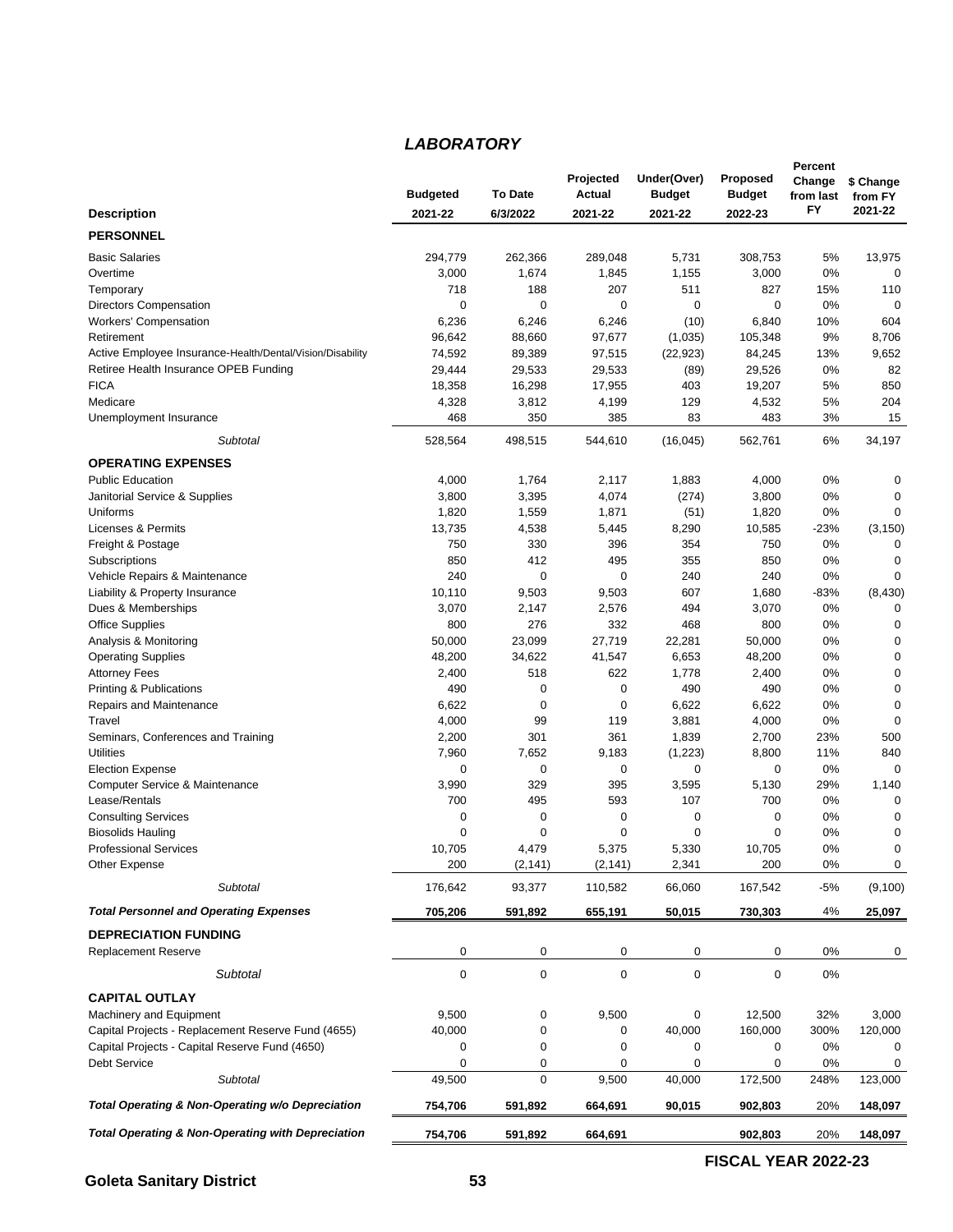#### **LABORATORY**

#### I. **Personnel:**

This account has been based on projected labor needs that are anticipated for proper plant operations and reporting program requirements. The following three personnel are included in this area.

- 1 Technical Services/Lab Manager
- 0 Lab Analyst II
- 2 Lab Analyst I

#### II. **Operating Expense:**

 In prior fiscal years the Laboratory was a cost center under the Treatment Plant Department and beginning last fiscal year aa additional department was created with its own departmental budget. The prior year values are included on the summary page for this department.

- A. *Vehicle Repairs and Maintenance* This account provides for fuel and the maintenance and operation of vehicles used for laboratory operations.
- B. *Liability & Property Insurance* This account provides for the allocation of the insurance coverage applicable to the lab operations and facilities.
- C. *Analysis & Monitoring*  This account provides for outside professional services such as laboratory analysis and ocean monitoring.

| OEC/ABC Labs, Bioassay, Ocean monitoring | \$45,000 |
|------------------------------------------|----------|
| Outside Laboratories                     | 5,000    |

#### **Total Analysis & Monitoring \$ 50,000**

D. *Operating Supplies*

This account provides for the purchase of laboratory supplies, and other related items as follows:

| <b>Laboratory Supplies</b>                    | \$20,000 |
|-----------------------------------------------|----------|
| <b>Safety Equipment</b>                       | 2,500    |
| <b>Bacteriological Analysis Supplies</b>      | 12,000   |
| Lab DI water                                  | 4,000    |
| <b>Other Miscellaneous Operating Supplies</b> | 9,700    |
|                                               |          |

#### **Total Operating Supplies**  $$ 48,200$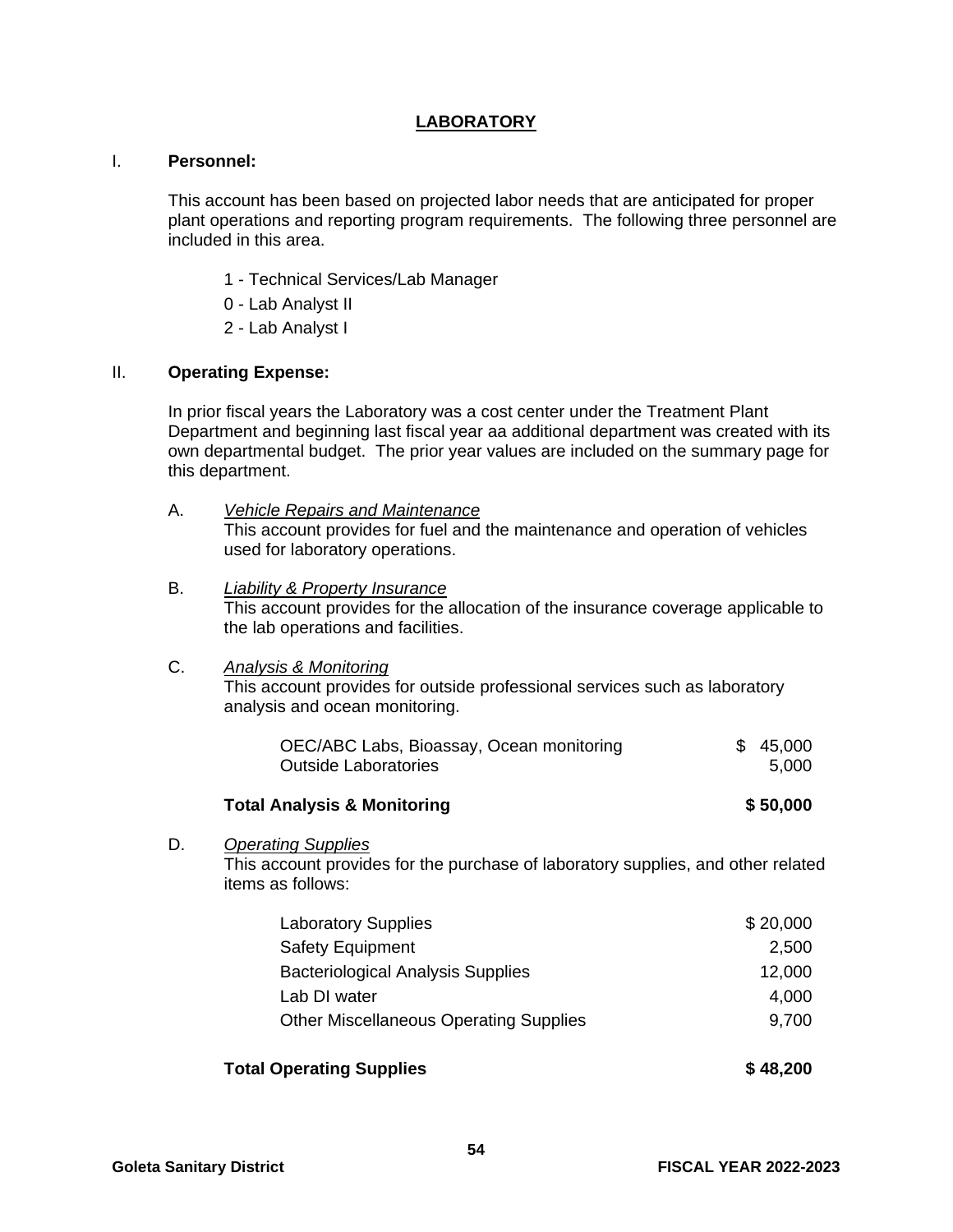- E. *Printing and Publication*  This account provides for miscellaneous legal notices as required.
- F. *Professional Services* This account provides for the other professional services not included in other line items.
- G. *Seminar and Conference Registration* This account provides for registration and attendance at training conferences and seminars such as those hosted by CWEA for assigned plant personnel.

#### H. *Utilities*

This account provides for utilities used in the lab facilities, with electric power being the major cost factor.

#### III. **Capital Outlay:**

A. *Machinery and Equipment*  This account provides for the purchase of equipment for use in the Treatment Plant.

24 Hour Refrigerated Composite Sampler **\$ 12,500** 

#### B. *Capital Projects*

This account provides for the construction of capital improvement projects for the Lab.

1. The following project is budgeted for Fiscal Year 2022-23 and funded form replacement reserve fund #4655.

| <b>HVAC Air Scrubber additional</b> | \$120,000 |
|-------------------------------------|-----------|
|-------------------------------------|-----------|

2. The following project is budgeted for Fiscal Year 2020-21 and funded form replacement reserve fund #4655.

| <b>HVAC Air Scrubber</b>      | \$40,000  |
|-------------------------------|-----------|
| <b>Total Capital Projects</b> | \$160,000 |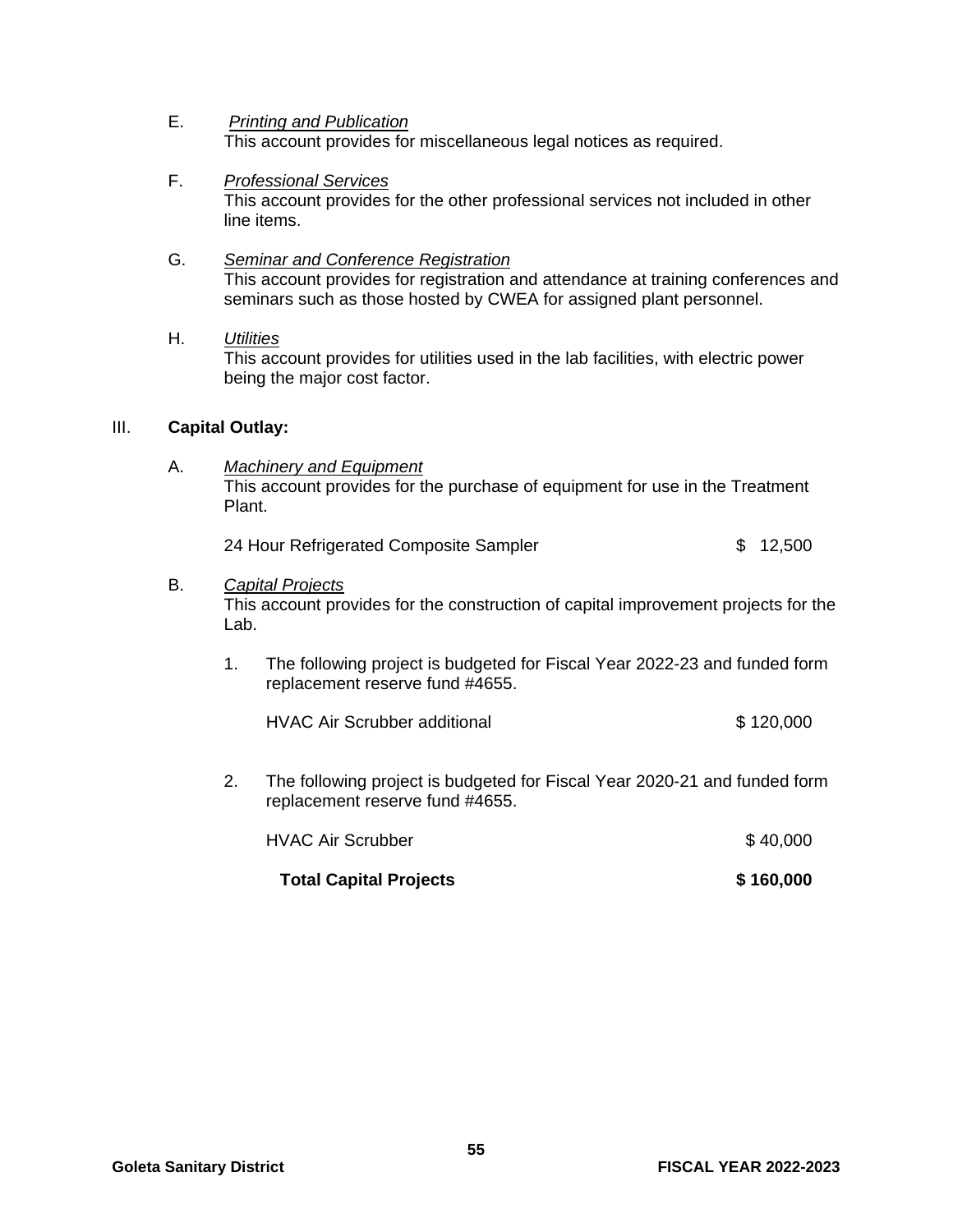#### *PLANT*

|                                                                                                    |                    |                        | Projected             | Under(Over)            | Proposed               | Percent<br>Change | \$ Change         |
|----------------------------------------------------------------------------------------------------|--------------------|------------------------|-----------------------|------------------------|------------------------|-------------------|-------------------|
|                                                                                                    | <b>Budgeted</b>    | <b>To Date</b>         | Actual                | <b>Budget</b>          | <b>Budget</b>          | from last<br>FY   | from FY           |
| <b>Description</b>                                                                                 | 2021-22            | 6/3/2022               | 2021-22               | 2021-22                | 2022-23                |                   | 2021-22           |
| <b>PERSONNEL</b>                                                                                   |                    |                        |                       |                        |                        |                   |                   |
| <b>Basic Salaries</b>                                                                              | 1,535,741          | 1,250,310              | 1,377,460             | 158,281                | 1,577,809              | 3%                | 42,068            |
| Overtime                                                                                           | 9,000              | 6,821                  | 7,515                 | 1,485                  | 9,000                  | 0%                | 0                 |
| Temporary                                                                                          | 5,453              | 4,086                  | 4,501                 | 952                    | 6,286                  | 15%               | 833               |
| Directors Compensation                                                                             | 0                  | $\mathbf 0$            | 0                     | $\mathbf 0$            | $\mathbf 0$            | 0%                | $\mathbf 0$       |
| <b>Workers' Compensation</b>                                                                       | 32,488             | 32,539                 | 32,539                | (51)                   | 34,953                 | 8%                | 2.465             |
| Retirement                                                                                         | 376,969<br>388,612 | 340,580                | 375,215               | 1,754                  | 387,710                | 3%<br>11%         | 10,741            |
| Active Employee Insurance-Health/Dental/Vision/Disability<br>Retiree Health Insurance OPEB Funding | 153,397            | 333,438<br>153,857     | 363,750<br>153,857    | 24,862<br>(459)        | 430,512<br>150,885     | $-2%$             | 41,900<br>(2,513) |
| <b>FICA</b>                                                                                        | 93,403             | 76,493                 | 84,272                | 9,131                  | 95,672                 | 2%                | 2,269             |
| Medicare                                                                                           | 22,478             | 17,890                 | 19,709                | 2,769                  | 23,100                 | 3%                | 622               |
| Unemployment Insurance                                                                             | 2,552              | 1,652                  | 1,820                 | 732                    | 2,513                  | $-2%$             | (40)              |
| Subtotal                                                                                           | 2,620,094          | 2,217,664              | 2,420,638             | 199,456                | 2,718,440              | 4%                | 98,346            |
| <b>OPERATING EXPENSES</b>                                                                          |                    |                        |                       |                        |                        |                   |                   |
| <b>Public Education</b>                                                                            | 29,000             | 13,405                 | 16,086                | 12,914                 | 29,000                 | 0%                | 0                 |
| Janitorial Service & Supplies                                                                      | 23,500             | 20,018                 | 24,021                | (521)                  | 23,500                 | 0%                | $\mathbf 0$       |
| Uniforms                                                                                           | 11,180             | 6,895                  | 9,194                 | 1,986                  | 11,180                 | 0%                | $\mathbf 0$       |
| Licenses & Permits                                                                                 | 88,682             | 92,150                 | 70,000                | 18,682                 | 128,682                | 45%               | 40,000            |
| Freight & Postage                                                                                  | 1,100              | 542                    | 800                   | 300                    | 1,100                  | 0%                | 0                 |
| Subscriptions                                                                                      | 4,600              | 2,269                  | 2,723                 | 1,877                  | 4,600                  | 0%                | $\Omega$          |
| Vehicle Repairs & Maintenance                                                                      | 13,750             | 8,766                  | 13,750                | $\mathbf 0$            | 15,046                 | 9%                | 1,296             |
| Liability & Property Insurance                                                                     | 143,485            | 136,362                | 136,362               | 7,123                  | 163,928                | 14%               | 20,443            |
| Dues & Memberships                                                                                 | 6,900              | 5,743                  | 6,892                 | 8                      | 6,900                  | 0%                | 0                 |
| <b>Office Supplies</b>                                                                             | 5,900              | 3,196                  | 4,036                 | 1,864                  | 5,900                  | 0%                | $\mathbf 0$       |
| Analysis & Monitoring                                                                              | 86,000             | 17,223                 | 21,755                | 64,245                 | 98,900                 | 15%               | 12,900            |
| <b>Operating Supplies</b>                                                                          | 580,761            | 446,445                | 595,259               | (14, 498)              | 564,490                | $-3%$             | (16, 271)         |
| <b>Attorney Fees</b>                                                                               | 17,100             | 14,009                 | 18,679                | (1,579)                | 17,100                 | 0%                | 0                 |
| <b>Printing &amp; Publications</b>                                                                 | 3,500              | 200                    | 500                   | 3,000                  | 3,500                  | 0%                | $\mathbf 0$       |
| Repairs and Maintenance                                                                            | 300,000            | 230,298                | 335,000               | (35,000)               | 310,000                | 3%                | 10,000            |
| Travel                                                                                             | 13,000             | 4,468                  | 8,900                 | 4,100                  | 13,000                 | 0%                | $\Omega$          |
| Seminars, Conferences and Training                                                                 | 20,600             | 952                    | 13,900                | 6,700                  | 20,600                 | 0%                | $\Omega$          |
| <b>Utilities</b>                                                                                   | 416,600            | 478,457                | 574,149               | (157, 549)             | 539,400                | 29%               | 122,800           |
| <b>Election Expense</b>                                                                            | 0                  | $\mathbf 0$            | 0                     | $\mathbf 0$            | 0                      | 0%                | $\Omega$          |
| Computer Service & Maintenance<br>Lease/Rentals                                                    | 89,347             | 56,542                 | 88,000                | 1,347                  | 108,800                | 22%               | 19,453            |
| <b>Consulting Services</b>                                                                         | 317,000<br>0       | 281,814<br>$\mathbf 0$ | 78,000<br>$\mathbf 0$ | 239,000<br>$\mathbf 0$ | 125,000<br>$\mathbf 0$ | $-61%$<br>0%      | (192,000)<br>0    |
| <b>Biosolids Hauling</b>                                                                           | 650,000            | 556,369                | 650,000               | $\mathbf 0$            | 654,810                | 1%                | 4,810             |
| <b>Professional Services</b>                                                                       | 228,300            | 50,098                 | 200,000               | 28,300                 | 233,300                | 2%                | 5,000             |
| Other Expense                                                                                      | 400                | (16, 309)              | (16, 309)             | 16,709                 | 400                    | 0%                | 0                 |
| Subtotal                                                                                           | 3,050,705          | 2,409,912              | 2,851,697             | 199,008                | 3,079,136              | 1%                | 28,431            |
| <b>Total Personnel and Operating Expenses</b>                                                      | 5,670,798          | 4,627,575              | 5,272,334             | 398,464                | 5,797,576              | 2%                | 126,777           |
| <b>DEPRECIATION FUNDING</b>                                                                        |                    |                        |                       |                        |                        |                   |                   |
| <b>Replacement Reserve</b>                                                                         | 2,264,670          | 2,257,615              | 2,262,615             | 2,055                  | 2,268,615              | 0%                | 3,945             |
| Subtotal                                                                                           | 2,264,670          | 2,257,615              | 2,262,615             | 2,055                  | 2,268,615              | 0%                |                   |
| <b>CAPITAL OUTLAY</b>                                                                              |                    |                        |                       |                        |                        |                   |                   |
| Machinery and Equipment                                                                            | 0                  | 0                      | 0                     | $\pmb{0}$              | 0                      | 0%                | 0                 |
| Capital Projects - Replacement Reserve Fund (4655)                                                 | 537,573            | 144,352                | 184,465               | 353,107                | 436,008                | $-19%$            | (101, 565)        |
| Capital Projects - Capital Reserve Fund (4650)                                                     | 1,167,500          | 689,015                | 800,100               | 367,400                | 5,228,079              | 348%              | 4,060,579         |
| Debt Service                                                                                       | 0                  | 0                      | 0                     | 0                      | 472,025                | +100%             | 472,025           |
| Subtotal                                                                                           | 1,705,073          | 833,367                | 984,566               | 720,507                | 6,136,111              |                   | 260% 4,431,039    |
| Total Operating & Non-Operating w/o Depreciation                                                   | 7,375,871          | 5,460,943              | 6,256,900             | 1,118,971              | 11,933,687             | 62%               | 4,557,816         |
| <b>Total Operating &amp; Non-Operating with Depreciation</b>                                       | 9,640,541          | 7,718,558              | 8,519,515             |                        | 14,202,302             |                   | 47% 4,561,761     |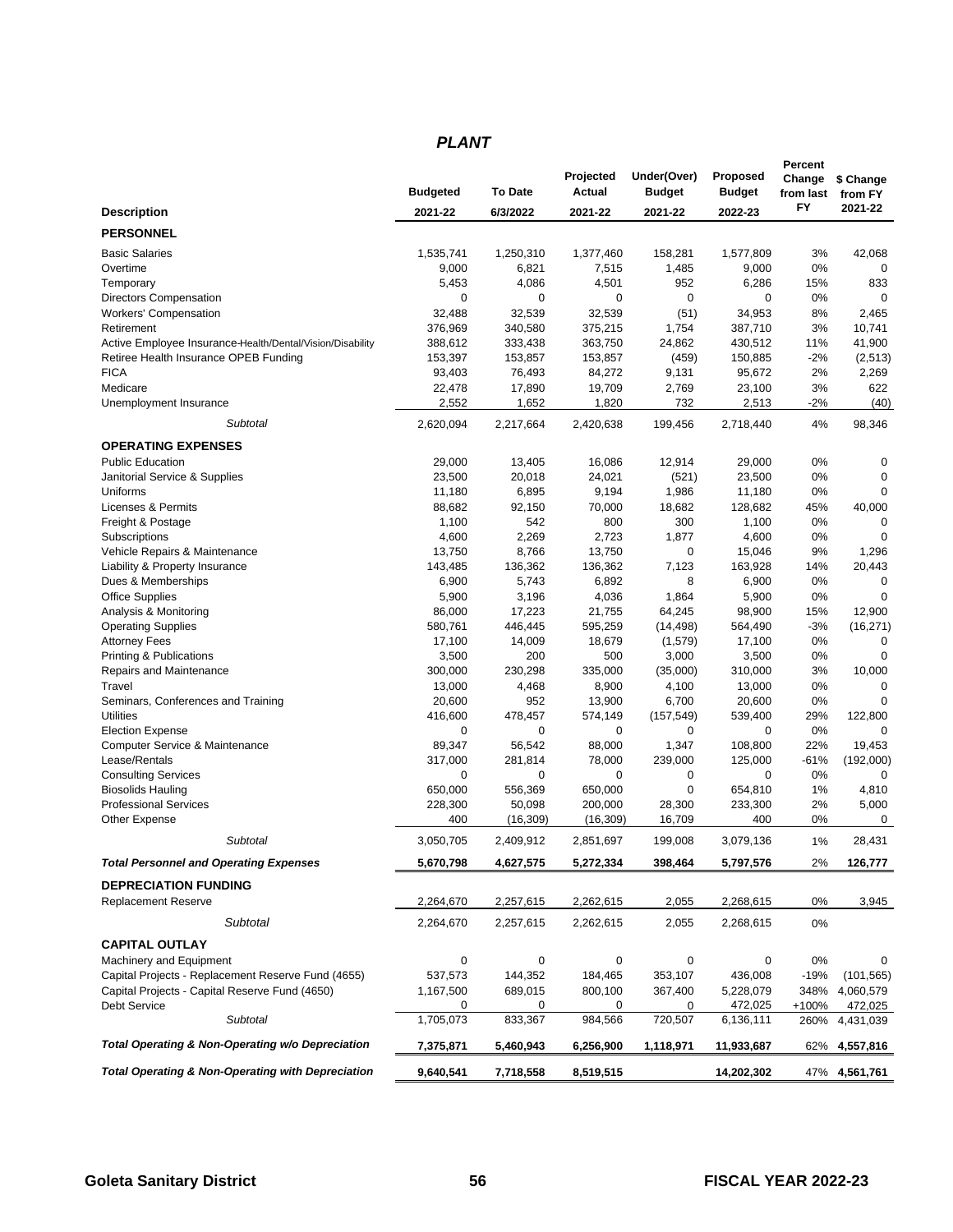#### **PLANT**

#### I. **Personnel:**

This account has been based on projected labor needs that are anticipated for proper plant operations and reporting program requirements. The following 19 personnel are included in this area.

- 1 Plant Operations Manager
- 1 Treatment Plant Operations Supervisor
- 1 Senior Operator (Grade IV)
- 1 Senior Project Engineer
- 1 Safety & Regulatory Compliance Manager
- 4 Treatment Plant Operator Grade III
- 1 Treatment Plant Operator Grade II
- 1 Treatment Plant Operator Grade I
- 1 Treatment Plant Operator in Training (OIT-III)
- 1 Facility Maintenance Supervisor
- 1 Instrumentation Technician
- 1 Maintenance Technician III
- 1 Electrician
- 1 Maintenance Technician II
- 1 Maintenance Technician I
- 2 Maintenance Workers

Projections for overtime have been made to provide for emergency response required during non-working hours and holidays. In addition, temporary help has been budgeted to implement approved maintenance and repair programs.

#### II. **Operating Expense:**

A. *Vehicle Repairs and Maintenance* This account provides for fuel and the maintenance and operation of vehicles used for plant operations.

#### B. *Liability & Property Insurance* This account provides for the allocation of the insurance coverage applicable to the treatment facilities.

#### C. *Analysis & Monitoring*  This account provides for outside professional services such as laboratory analysis and ocean monitoring. Annual Flow and Gas meter Calibration **\$ 13,800**  Investigation Analysis and outside labs 74,692 APCD Annual Source Testing / Certification 10,408

#### **Total Analysis & Monitoring \$ 98,900**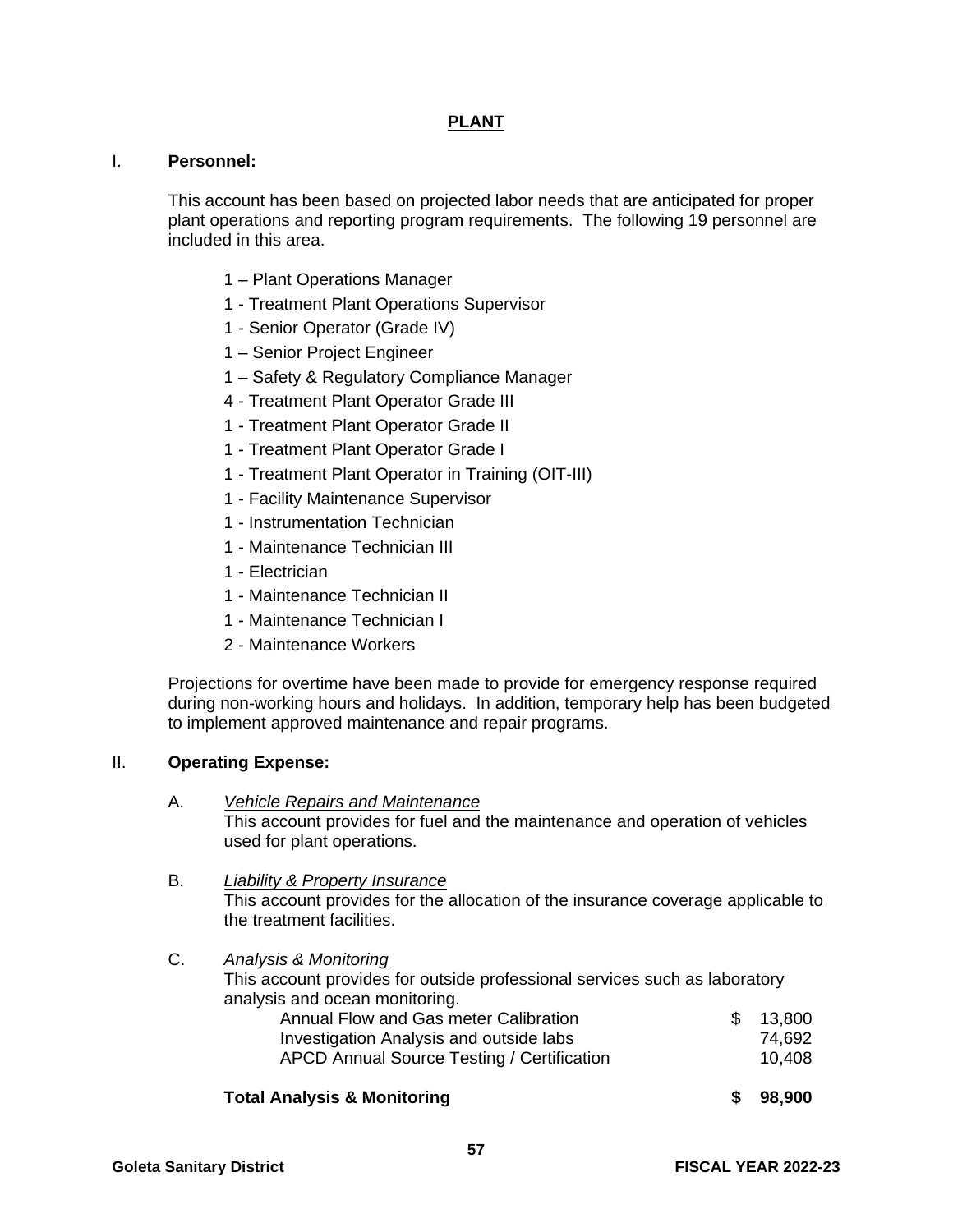#### D. *Operating Supplies*

This account provides for the purchase of chemicals for the plant operations, uniforms, laboratory supplies, and other related items as follows:

| Sodium Hypochlorite                          | \$70,000 |
|----------------------------------------------|----------|
| Sodium Bisulfite                             | 50,000   |
| <b>Ferric Chloride</b>                       | 100,000  |
| Polymer for Sludge Dewatering and thickening | 230,000  |
| Grease, Oils, Lubrication                    | 6,000    |
| <b>Generator/Tractor Diesel Fuel</b>         | 25,000   |
| Herbicides/Lawn Products                     | 2,500    |
| Solvents/Degreasers/Make-up Water Inhibitors | 600      |
| <b>Boiler Chemical Inhibitors</b>            | 4,500    |
| Boiler water softener tanks                  | 5,000    |
| Deodorizers/Grit Dumpster at head works      | 1,500    |
| <b>Safety Boot Allowance</b>                 | 4,790    |
| Safety Equipment and fall protection         | 15,000   |
| <b>Welding Gases and supplies</b>            | 3,500    |
| H2S Gas Detector Tubes (Draeger Tubes)       | 1,700    |
| Bio-augmentation                             | 36,000   |
| Fuel/Oil/Propane                             | 8,400    |
|                                              |          |

#### Total Operating Supplies **8 564,490**

E. *Printing and Publication* 

This account provides for miscellaneous legal notices as required.

#### F. *Repairs and Maintenance*

This account provides for the general repair and maintenance of the plant facilities as outlined below:

| Area Signs and Pipe Identification Signs     | \$<br>5,000 |
|----------------------------------------------|-------------|
| Pipe and Fittings                            | 50,000      |
| Steel                                        | 15,000      |
| <b>Flow Meter Parts</b>                      | 15,000      |
| <b>Paint Supplies</b>                        | 15,000      |
| <b>Mower Parts</b>                           | 2,000       |
| <b>Miscellaneous Parts</b>                   | 15,000      |
| <b>Electrical Parts/Equipment</b>            | 20,000      |
| <b>Safety Equipment Repairs</b>              | 8,000       |
| <b>O&amp;M Cleaning supplies</b>             | 1,500       |
| Waste Oil                                    | 1,500       |
| Landscape Supplies                           | 6,000       |
| Heavy Equip. Repair (Tractors/Loaders)       | 15,000      |
| Repair Services/Machine Shop                 | 6,000       |
| Misc. Pumps, Process Equip. Mechanical Parts | 50,000      |
| <b>Dredge Repairs</b>                        | 8,000       |
| <b>Outside Contractor Repairs</b>            | 15,000      |
| Tree removal & chipping                      | 8,000       |
| <b>Flygt Parts for RAS Station</b>           | 18,000      |
| Vogelsang WSS Pump Spare wear parts          | 8,000       |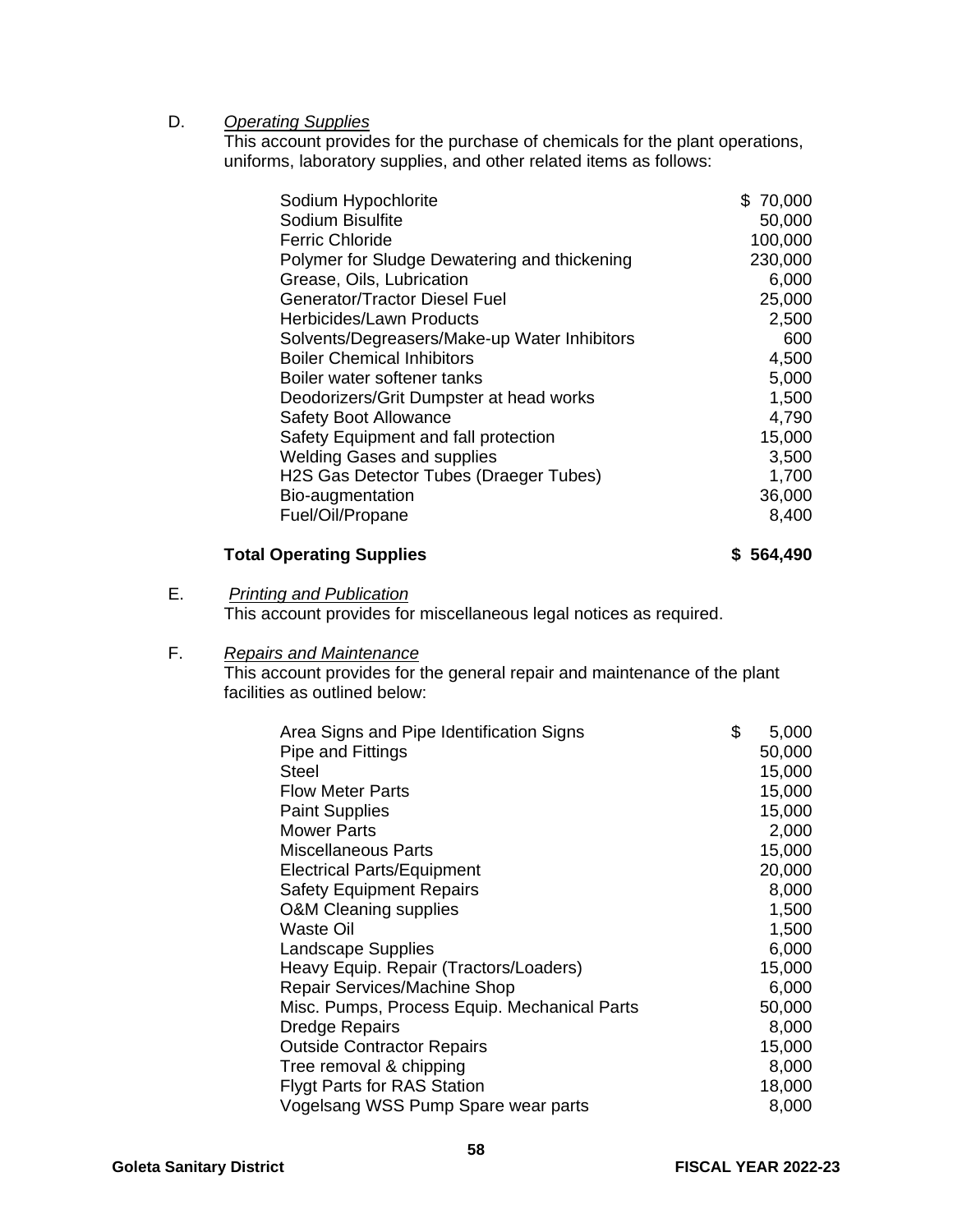| <b>Huber Thickener Parts</b>         | 8.000  |
|--------------------------------------|--------|
| <b>Generac Generator Spare Parts</b> | 20,000 |

#### **Total Repairs and Maintenance: \$ 310,000**

#### G. *Seminar and Conference Registration*

This account provides for registration and attendance at training conferences and seminars such as those hosted by CWEA for assigned plant personnel.

#### H. *Utilities*

This account provides for utilities used in the treatment facilities, with electric power being the major cost factor.

I. *Biosolids Hauling* This account provides for Biosolids disposal and hauling **\$ 654,810**

#### J. *Professional Services*

 This account provides for other professional services not included in other line items such as emergency generator service; Boiler Maintenance; Competency Based Training, SDS Management; Engineering Services; Cathodic Protection Study; Plant Model; Lucity Training and Instruction; Health physicals and testing.

#### K. *Replacement Reserve*

As a result of the revenue program that has been prepared in accordance with Clean Water Grant guidelines, the annual replacement reserve allocation of \$1,084,206 will be added to the replacement reserve fund for adequate replacement of all the wastewater treatment facilities.

#### III. **Capital Outlay:**

#### A. *Machinery and Equipment*

This account provides for the purchase of equipment for use in the Treatment Plant.

#### B. *Capital Projects*

This account provides for the construction of capital improvement projects for the treatment facilities.

| 1. The following projects are budgeted for FY 2022-23 and funded from<br>replacement reserve fund #4650. |     |           |
|----------------------------------------------------------------------------------------------------------|-----|-----------|
| Biosolids & Energy Strategic Plan Design                                                                 |     |           |
| Phase 1 additional                                                                                       | \$. | 58,079    |
| Biosolids & Energy Strategic Phase 1 Construction                                                        |     | 3,000,000 |
| Biosolids & Energy Strategic Phase 1 Construction Management                                             |     | 400,000   |
| Biosolids & Energy Strategic Phase 2 Design                                                              |     | 1,120,000 |

2. The following projects are budgeted for FY 2021-22 and funded from replacement reserve fund #4650.

 Biosolids & Energy Strategic Plan Design Regulatory requirements 150,000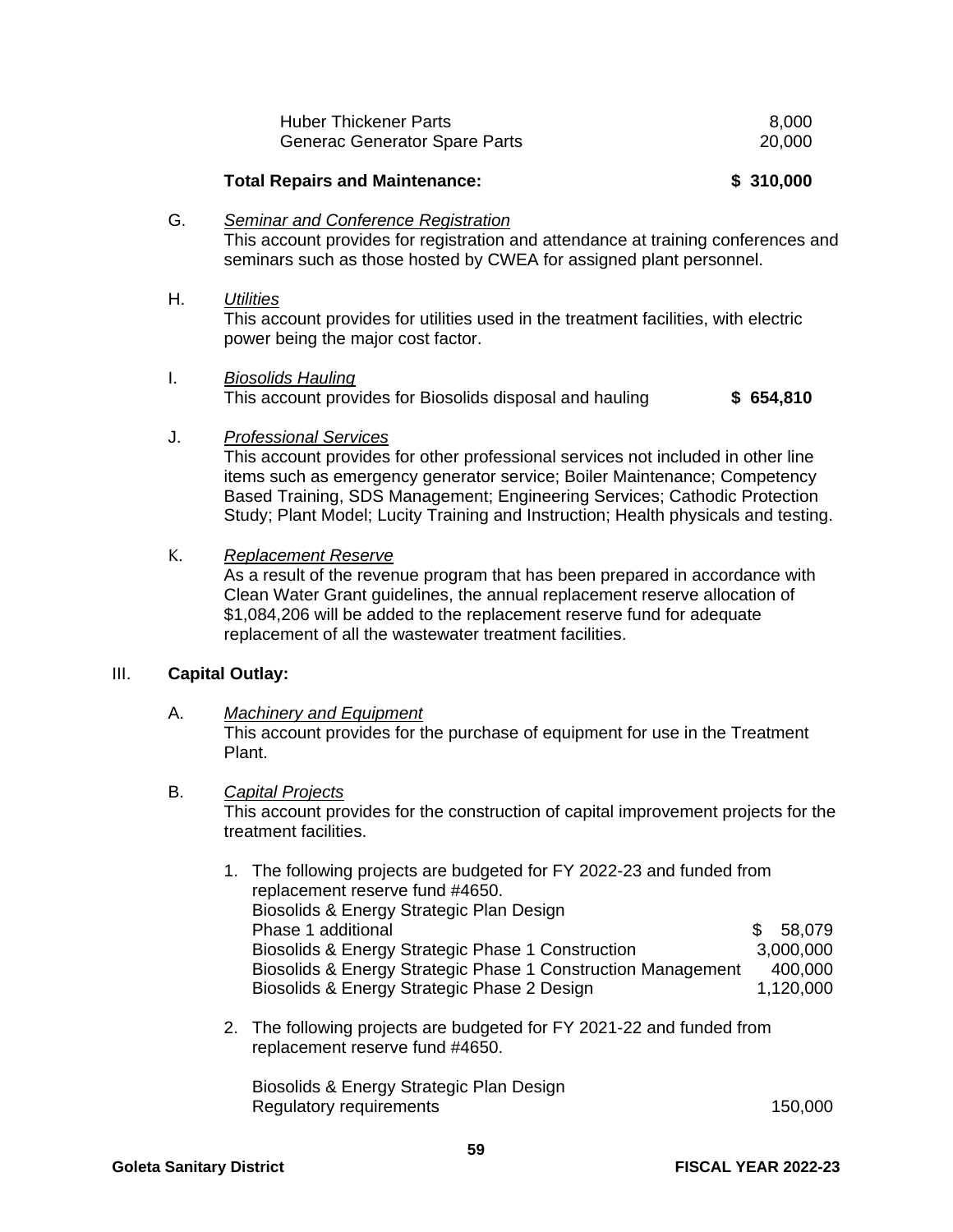|              | <b>Total Capital Projects</b>                                                                                                                                                                                                                                       | \$6,136,111                                                                       |
|--------------|---------------------------------------------------------------------------------------------------------------------------------------------------------------------------------------------------------------------------------------------------------------------|-----------------------------------------------------------------------------------|
| Loan payment |                                                                                                                                                                                                                                                                     | \$<br>472,025                                                                     |
|              | Fund 4655 Total                                                                                                                                                                                                                                                     | \$<br>436,008                                                                     |
|              | <b>SS Air Valves at Headworks</b><br><b>Hypochlorite Feed Piping</b>                                                                                                                                                                                                | \$<br>35,304<br>10,000                                                            |
|              | 4. The following projects were budgeted for FY 2018-19 and funded from<br>replacement reserve fund #4655.                                                                                                                                                           |                                                                                   |
|              | <b>Solids Building Transfer Pumps</b><br>Hypochlorite Feed Pipe Additional<br><b>Replacement Pump</b>                                                                                                                                                               | 60,000<br>25,000<br>25,000                                                        |
| 3.           | The following projects are budgeted for FY 2020-21 and funded from<br>replacement reserve fund #4655.                                                                                                                                                               |                                                                                   |
|              | SS Air Valves on HW additional<br>Solids Building Polymer Blend Unit<br>Hoffman Blower Motor 50 hp<br>PM Building AHU Replacement<br>Wemco Grit Pump CCW<br>Solids Conveyor Motor/Gearbox 5620<br>Solids Conveyor Motor/Gearbox 5610<br>Air Relief Valves Plantwide | \$<br>25,000<br>10,000<br>10,000<br>50,000<br>35,000<br>20,000<br>5,704<br>25,000 |
| 2.           | The following projects are budgeted for FY 2021-22 and funded from<br>replacement reserve fund #4655                                                                                                                                                                |                                                                                   |
|              | 1. The following projects are budgeted for FY 2022-23 and funded from<br>replacement reserve fund #4655.<br>Chemical Storage Discharge Pump<br><b>Vehicle Lift</b><br>Fire System Isolation Valve replacement                                                       | \$<br>40,000<br>40,000<br>20,000                                                  |
|              | <b>Fund 4650 Total</b>                                                                                                                                                                                                                                              | \$5,228,079                                                                       |
|              | 3. The following projects are budgeted for FY 2020-21 and funded from<br>replacement reserve fund #4650.<br>Advanced Water Treatment Plant Preliminary Engineering                                                                                                  | \$<br>250,000                                                                     |
|              | <b>Biosolids Reduction Sludge Treatment (Lystek)</b>                                                                                                                                                                                                                | 250,000                                                                           |
|              |                                                                                                                                                                                                                                                                     |                                                                                   |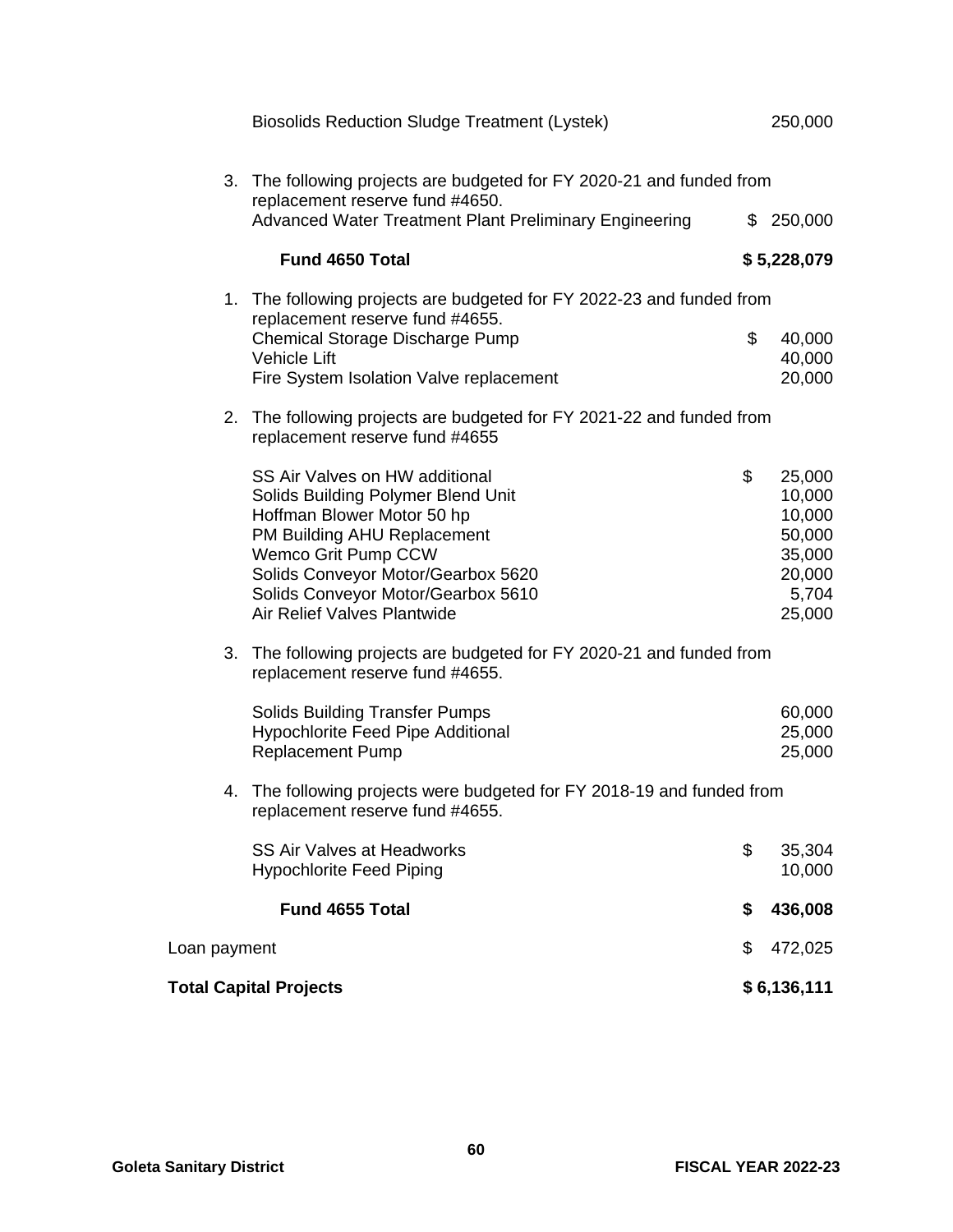#### *OUTFALL*

|                                                              |                 |                  | Projected     | Under(Over)   | <b>Proposed</b> | Percent<br>Change | \$ Change        |
|--------------------------------------------------------------|-----------------|------------------|---------------|---------------|-----------------|-------------------|------------------|
|                                                              | <b>Budgeted</b> | To Date          | <b>Actual</b> | <b>Budget</b> | <b>Budget</b>   | from last         | from FY          |
| <b>Description</b>                                           | 2021-22         | 6/3/2022         | 2021-22       | 2021-22       | 2022-23         | FY                | 2021-22          |
| <b>PERSONNEL</b>                                             |                 |                  |               |               |                 |                   |                  |
| <b>Basic Salaries</b>                                        | 6,440           | 2,953            | 3,254         | 3,186         | 9,775           | 52%               | 3,335            |
| Overtime                                                     | 0               | 0                | 0             | 0             | 0               | 0%                | $\mathbf 0$      |
| Temporary                                                    | 287             | 75               | 83            | 204           | 331             | 15%               | 44               |
| <b>Directors Compensation</b>                                | 0               | $\mathbf 0$      | 0             | $\mathbf 0$   | $\mathbf 0$     | 0%                | $\mathbf 0$      |
| <b>Workers' Compensation</b>                                 | 136             | 136              | 136           | 0             | 217             | 59%               | 80               |
| Retirement                                                   | 855             | 734              | 809           | 46            | 1,785           | 109%              | 930              |
| Active Employee Insurance-Health/Dental/Vision/Disability    | 1,630           | 614              | 670           | 960           | 2,667           | 64%               | 1,037            |
| Retiree Health Insurance OPEB Funding                        | 643             | 645              | 645           | (2)           | 935             | 45%               | 292              |
| <b>FICA</b>                                                  | 380             | 158              | 175           | 205           | 586             | 54%               | 206              |
| Medicare                                                     | 98              | 37               | 41            | 57            | 147             | 50%               | 49               |
| Unemployment Insurance                                       | 10              | 5                | 5             | 5             | 22              | 112%              | 11               |
| Subtotal                                                     | 10,479          | 5,359            | 5,818         | 4,661         | 16,464          | 57%               | 5,985            |
| <b>OPERATING EXPENSES</b>                                    |                 |                  |               |               |                 |                   |                  |
| <b>Public Education</b>                                      | 1,125           | 706              | 847           | 278           | 1,125           | 0%                | 0                |
| Janitorial Service & Supplies                                | 60              | 44               | 53            | 7             | 60              | 0%                | 0                |
| Uniforms                                                     | 0               | 0                | $\mathbf 0$   | $\mathbf 0$   | 0               | 0%                | 0                |
| Licenses & Permits                                           | 0               | $\mathbf 0$      | 0             | 0             | 0               | 0%                | $\mathbf 0$      |
| Freight & Postage                                            | 50              | 16               | 25            | 25            | 50              | 0%                | 0                |
| Subscriptions                                                | 0               | $\mathbf 0$      | 0             | 0             | 0               | 0%                | $\mathbf 0$      |
| Vehicle Repairs & Maintenance                                | 100             | $\mathbf 0$      | $\mathbf 0$   | 100           | 100             | 0%                | $\mathbf 0$      |
| Liability & Property Insurance                               | 2,610           | 2,449            | 2,449         | 161           | 9,130           | 250%              | 6,520            |
| Dues & Memberships                                           | 0               | 0                | 0             | 0             | 0               | 0%                | $\mathbf 0$      |
| <b>Office Supplies</b>                                       | 100             | 36               | 60            | 40            | 100             | 0%                | 0                |
| Analysis & Monitoring                                        | 8,000           | 0                | 0             | 8,000         | 8,000           | 0%                | $\mathbf 0$      |
| <b>Operating Supplies</b>                                    | 75              | 0                | 0             | 75            | 75              | 0%                | 0                |
| <b>Attorney Fees</b>                                         | 1,300           | 281              | 337           | 963           | 1,300           | 0%                | 0                |
| Printing & Publications                                      | 48              | $\mathbf 0$      | 0             | 48            | 48              | 0%                | $\mathbf 0$      |
| Repairs and Maintenance                                      | 2,000           | 15               | 2,000         | 0             | 2,000           | 0%                | 0                |
| Travel                                                       | 150<br>0        | $\mathbf 0$<br>0 | 0<br>0        | 150<br>0      | 150<br>0        | 0%<br>0%          | 0<br>$\mathbf 0$ |
| Seminars, Conferences and Training<br><b>Utilities</b>       | 600             | 104              | 125           | 475           | 657             | 10%               | 57               |
| <b>Election Expense</b>                                      | 0               | 0                | 0             | 0             | 0               | 0%                | $\mathbf 0$      |
| Computer Service & Maintenance                               | 0               | 0                | 0             | 0             | 0               | 0%                | 0                |
| Lease/Rentals                                                | 200             | 89               | 107           | 93            | 200             | 0%                | 0                |
| <b>Consulting Services</b>                                   | 0               | 0                | 0             | 0             | 0               | 0%                | $\mathbf 0$      |
| <b>Biosolids Hauling</b>                                     | $\mathbf 0$     | $\mathbf 0$      | $\mathbf 0$   | $\mathbf 0$   | $\mathbf 0$     | 0%                | 0                |
| <b>Professional Services</b>                                 | 25,000          | 5,519            | 5,519         | 19,482        | 25,000          | 0%                | 0                |
| Other Expense                                                | 0               | 0                | 0             | 0             | 0               | $0\%$             | 0                |
| <b>Subtotal</b>                                              | 41,418          | 9,259            | 11,522        | 29,897        | 47,995          | 16%               | 6,577            |
|                                                              | 51,897          |                  |               |               |                 |                   |                  |
| <b>Total Personnel and Operating Expenses</b>                |                 | 14,617           | 17,339        | 34,558        | 64,459          | 24%               | 12,562           |
| <b>DEPRECIATION FUNDING</b>                                  |                 |                  |               |               |                 |                   |                  |
| <b>Replacement Reserve</b>                                   | 106,200         | 106,141          | 106,141       | 59            | 106,141         | 0%                | (59)             |
| Subtotal                                                     | 106,200         | 106,141          | 106,141       | 59            | 106,141         | 0%                |                  |
| <b>CAPITAL OUTLAY</b>                                        |                 |                  |               |               |                 |                   |                  |
| Machinery and Equipment                                      | 0               | 0                | 0             | 0             | 0               | 0%                | 0                |
| Capital Projects - Replacement Reserve Fund (4655)           | 53,200          | 0                | 0             | 53,200        | 53,200          | 0%                | 0                |
| Capital Projects - Capital Reserve Fund (4650)               | 0               | 0                | 0             | 0             | 0               | 0%                | 0                |
| Debt Service                                                 | 0               | 0                | 0             | 0             | 0               | 0%                | 0                |
| Subtotal                                                     | 53,200          | $\mathbf 0$      | 0             | 53,200        | 53,200          | 0%                | $\mathbf 0$      |
| Total Operating & Non-Operating w/o Depreciation             | 105,097         | 14,617           | 17,339        | 87,758        | 117,659         | 12%               | 12,562           |
| <b>Total Operating &amp; Non-Operating with Depreciation</b> | 211,297         | 120,758          | 123,480       |               | 223,800         | 6%                | 12,503           |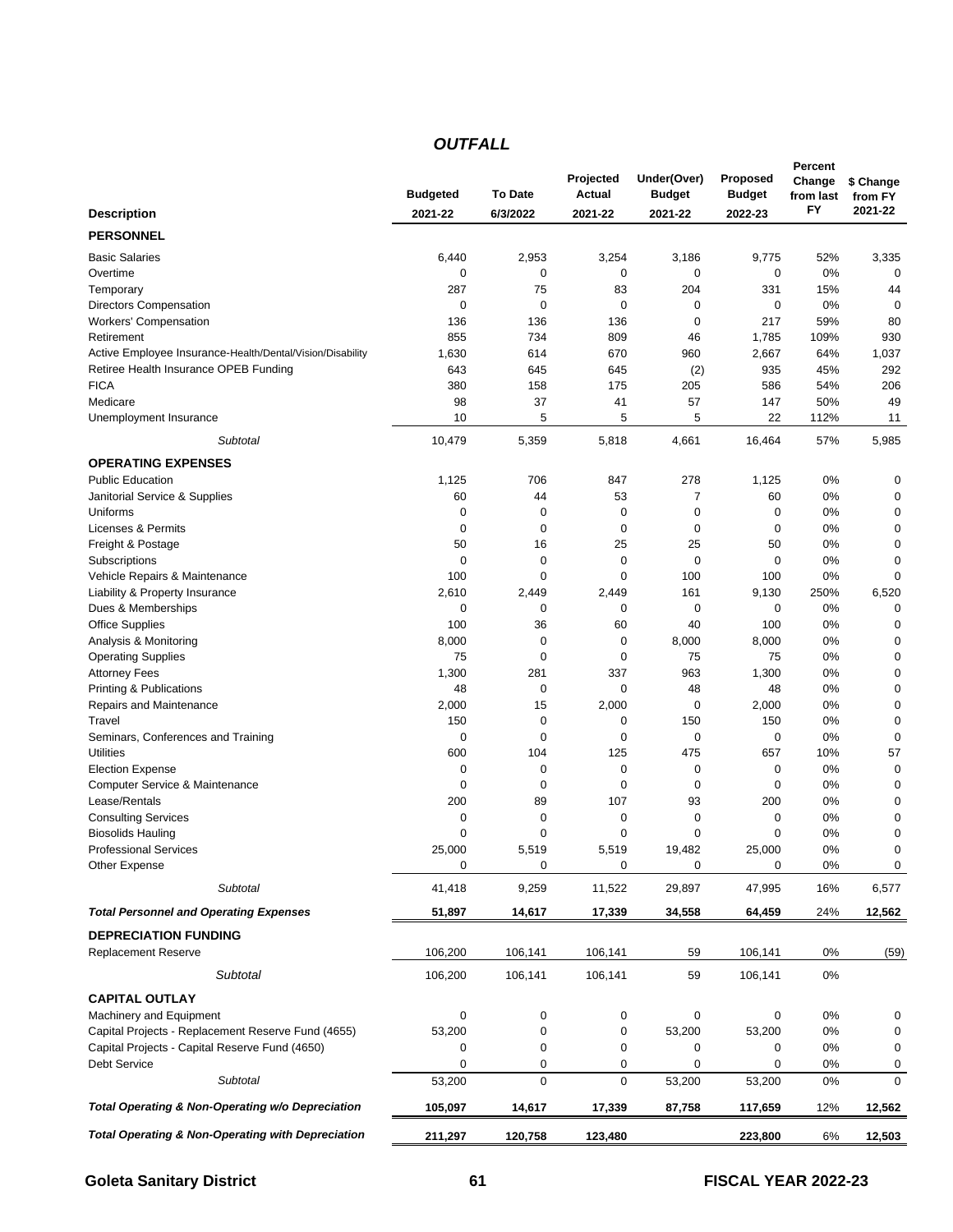#### **OUTFALL**

Goleta Sanitary District, Goleta West Sanitary District, University of California, Santa Barbara Municipal Airport, and the County of Santa Barbara all share in the costs associated with the maintenance of the outfall facility based on their contractual outfall capacity percentage. The following is a summary of the costs associated with the maintenance of the outfall facility:

#### **I. Personnel:**

This account has been projected based on labor requirements anticipated for the maintenance of the District's outfall. This budget projection and allocation of personnel will be closely monitored and adjusted as necessary.

#### **II. Operating Expenses:**

- A. Analysis and Monitoring This account provides for inspecting the impressed current cathodic protection system and underwater inspection of the outfall.
- B. Repair and Maintenance This account provides for miscellaneous repairs to electrical box and access vault.
- C. Professional Services This account provides for services related to inspection services of both the interior and exterior of the outfall line.

#### **III. Replacement Reserve**

As a result of the revenue program that has been prepared in accordance with Clean Water Grant guidelines, the annual replacement reserve allocation of \$59,331 will be added to the replacement reserve fund, the District's share, for adequate replacement of the outfall facility.

#### **IV. Capital Outlay**

- A. *Machinery and Equipment* This account provides for purchase of equipment for use in the ocean outfall facilities. No equipment was specified for this operation.
- B. Capital Projects This account provides for the construction of capital projects for the Ocean Outfall Facilities.

| Cathodic Well Replacement Project | \$ 53,200 |
|-----------------------------------|-----------|
| <b>Total Capital Projects</b>     | \$53,200  |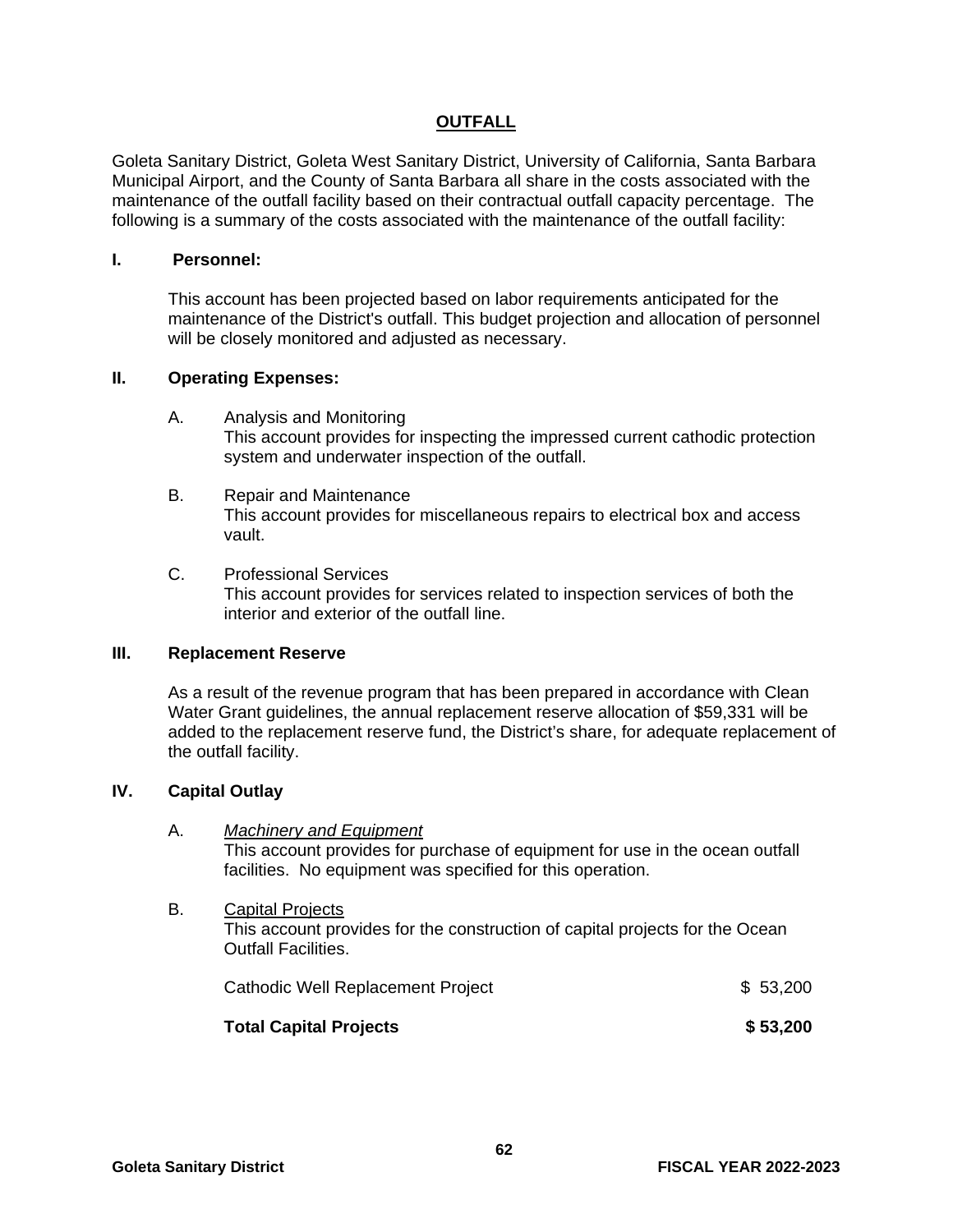#### *RECLAMATION OPERATIONS*

| To Date<br><b>Actual</b><br><b>Budgeted</b><br><b>Budget</b><br><b>Budget</b><br>from last<br>from FY<br>FY<br>2021-22<br><b>Description</b><br>2021-22<br>6/3/2022<br>2021-22<br>2021-22<br>2022-23<br><b>PERSONNEL</b><br><b>Basic Salaries</b><br>153,611<br>137,543<br>2,080<br>172,829<br>13%<br>19,217<br>151,531<br>2,100<br>875<br>964<br>1,136<br>2,100<br>0%<br>0<br>Overtime<br>1,148<br>301<br>331<br>817<br>1,323<br>15%<br>175<br>Temporary<br>0<br>0<br>0<br>0<br>0<br>0%<br>$\mathbf 0$<br><b>Directors Compensation</b><br>3,250<br>3,255<br>(5)<br>579<br><b>Workers' Compensation</b><br>3,255<br>3,829<br>18%<br>41,936<br>36,915<br>40,669<br>1,267<br>44,069<br>5%<br>2,132<br>Retirement<br>21%<br>Active Employee Insurance-Health/Dental/Vision/Disability<br>38,871<br>31,871<br>34,768<br>4,103<br>47,157<br>8,286<br>Retiree Health Insurance OPEB Funding<br>15,343<br>15,389<br>15,389<br>16,527<br>8%<br>1,184<br>(46)<br><b>FICA</b><br>9,548<br>8,586<br>9,459<br>89<br>10,704<br>12%<br>1,155<br>Medicare<br>2,274<br>2,008<br>2,212<br>62<br>2,556<br>12%<br>281<br>244<br>211<br>232<br>12<br>289<br>18%<br>45<br>Unemployment Insurance<br>268,326<br>258,810<br>9,516<br>33,056<br>Subtotal<br>236,953<br>301,382<br>12%<br><b>OPERATING EXPENSES</b><br><b>Public Education</b><br>6,000<br>2,822<br>2,614<br>3,386<br>6,000<br>0%<br>0<br>1,377<br>1,652<br>17%<br>240<br>Janitorial Service & Supplies<br>1,400<br>(252)<br>1,640<br>0<br>0<br>0<br>0<br>0<br>0%<br>Uniforms<br>$\mathbf 0$<br>1,500<br>227<br>273<br>1,227<br>1,500<br>0%<br>$\mathbf 0$<br>Licenses & Permits<br>150<br>40<br>100<br>50<br>150<br>0%<br>$\mathbf 0$<br>Freight & Postage<br>0<br>0<br>0<br>0<br>0<br>0%<br>$\mathbf 0$<br>Subscriptions<br>100<br>0<br>100<br>0<br>0%<br>$\mathbf 0$<br>Vehicle Repairs & Maintenance<br>100<br>12,920<br>12,140<br>780<br>38,070<br>195%<br>Liability & Property Insurance<br>12,140<br>25,150<br>100<br>0<br>0<br>100<br>100<br>$\mathbf 0$<br>Dues & Memberships<br>0%<br>100<br>36<br>80<br>20<br>100<br>0%<br><b>Office Supplies</b><br>$\mathbf 0$<br>1,000<br>2,358<br>(1,358)<br>2,000<br>100%<br>1,000<br>Analysis & Monitoring<br>1,965<br>28,000<br>10,535<br>27,000<br>1,000<br>28,000<br>0%<br>$\mathbf 0$<br><b>Operating Supplies</b><br>1,300<br>281<br>337<br>963<br>1,300<br>0%<br>$\mathbf 0$<br><b>Attorney Fees</b><br>Printing & Publications<br>150<br>0<br>0<br>150<br>150<br>0%<br>$\mathbf 0$<br>35,270<br>68,334<br>35,270<br>0%<br>$\mathbf 0$<br>Repairs and Maintenance<br>82,000<br>(46, 730)<br>200<br>0<br>0<br>200<br>200<br>0%<br>$\mathbf 0$<br>Travel<br>0<br>100<br>0<br>100<br>100<br>0%<br>$\Omega$<br>Seminars, Conferences and Training<br>92,000<br>85,521<br>(10, 626)<br>100,740<br>8,740<br><b>Utilities</b><br>102,626<br>10%<br>0<br>0<br>0<br>0%<br>0<br>0<br>0<br><b>Election Expense</b><br>382<br>1,545<br>510<br>1,035<br>1,545<br>0%<br>$\mathbf 0$<br>Computer Service & Maintenance<br>Lease/Rentals<br>213<br>5,952<br>7,936<br>60,213<br>28169%<br>60,000<br>(7, 723)<br>0<br>0%<br><b>Consulting Services</b><br>0<br>0<br>0<br>0<br>0<br>0<br>0<br>0<br>0<br>0<br>0%<br>0<br><b>Biosolids Hauling</b><br>0%<br>0<br><b>Professional Services</b><br>1,000<br>51.356<br>51,356<br>(50, 356)<br>1,000<br>1,000<br>0<br>0<br>1,000<br>1,000<br>$0\%$<br>0<br>Other Expense<br>184,048<br>52%<br>95,130<br>Subtotal<br>240,969<br>291,854<br>(107, 806)<br>279,178<br><b>Total Personnel and Operating Expenses</b><br>452,374<br>28%<br>477,921<br>550,665<br>(98, 291)<br>580,560<br>128,186<br><b>DEPRECIATION FUNDING</b><br><b>Replacement Reserve</b><br>423,355<br>420,644<br>420,644<br>2,711<br>420,644<br>$-1%$<br>(2,711)<br>Subtotal<br>423,355<br>420,644<br>420,644<br>2,711<br>420,644<br>$-1%$<br><b>CAPITAL OUTLAY</b><br>Machinery and Equipment<br>0<br>0<br>0<br>0<br>0<br>0%<br>0<br>Capital Projects - Replacement Reserve Fund (4655)<br>314,206<br>19,882<br>291,206<br>$-43%$<br>(136, 103)<br>23,000<br>178,103<br>Capital Projects - Capital Reserve Fund (4650)<br>0%<br>0<br>0<br>0<br>0<br>0<br>0<br><b>Debt Service</b><br>0<br>0<br>0<br>0<br>0<br>0%<br>0<br>291,206<br>Subtotal<br>314,206<br>19,882<br>23,000<br>178,103<br>$-43%$<br>(136, 103)<br>Total Operating & Non-Operating w/o Depreciation<br>766,580<br>497,804<br>192,916<br>573,665<br>758,663<br>$-1%$<br>(7, 918) |                                                              |           |         | Projected | Under(Over) | <b>Proposed</b> | Percent<br>Change | \$ Change |
|----------------------------------------------------------------------------------------------------------------------------------------------------------------------------------------------------------------------------------------------------------------------------------------------------------------------------------------------------------------------------------------------------------------------------------------------------------------------------------------------------------------------------------------------------------------------------------------------------------------------------------------------------------------------------------------------------------------------------------------------------------------------------------------------------------------------------------------------------------------------------------------------------------------------------------------------------------------------------------------------------------------------------------------------------------------------------------------------------------------------------------------------------------------------------------------------------------------------------------------------------------------------------------------------------------------------------------------------------------------------------------------------------------------------------------------------------------------------------------------------------------------------------------------------------------------------------------------------------------------------------------------------------------------------------------------------------------------------------------------------------------------------------------------------------------------------------------------------------------------------------------------------------------------------------------------------------------------------------------------------------------------------------------------------------------------------------------------------------------------------------------------------------------------------------------------------------------------------------------------------------------------------------------------------------------------------------------------------------------------------------------------------------------------------------------------------------------------------------------------------------------------------------------------------------------------------------------------------------------------------------------------------------------------------------------------------------------------------------------------------------------------------------------------------------------------------------------------------------------------------------------------------------------------------------------------------------------------------------------------------------------------------------------------------------------------------------------------------------------------------------------------------------------------------------------------------------------------------------------------------------------------------------------------------------------------------------------------------------------------------------------------------------------------------------------------------------------------------------------------------------------------------------------------------------------------------------------------------------------------------------------------------------------------------------------------------------------------------------------------------------------------------------------------------------------------------------------------------------------------------------------------------------------------------------------------------------------------------------------------------------------------------------------------------------------------------------------------------------------------------------------------------------------------------------------------------------------------------------------------------------------------------------------------------------------------------------------------------------------------------------------------------------------------------------------------|--------------------------------------------------------------|-----------|---------|-----------|-------------|-----------------|-------------------|-----------|
|                                                                                                                                                                                                                                                                                                                                                                                                                                                                                                                                                                                                                                                                                                                                                                                                                                                                                                                                                                                                                                                                                                                                                                                                                                                                                                                                                                                                                                                                                                                                                                                                                                                                                                                                                                                                                                                                                                                                                                                                                                                                                                                                                                                                                                                                                                                                                                                                                                                                                                                                                                                                                                                                                                                                                                                                                                                                                                                                                                                                                                                                                                                                                                                                                                                                                                                                                                                                                                                                                                                                                                                                                                                                                                                                                                                                                                                                                                                                                                                                                                                                                                                                                                                                                                                                                                                                                                                                                                        |                                                              |           |         |           |             |                 |                   |           |
|                                                                                                                                                                                                                                                                                                                                                                                                                                                                                                                                                                                                                                                                                                                                                                                                                                                                                                                                                                                                                                                                                                                                                                                                                                                                                                                                                                                                                                                                                                                                                                                                                                                                                                                                                                                                                                                                                                                                                                                                                                                                                                                                                                                                                                                                                                                                                                                                                                                                                                                                                                                                                                                                                                                                                                                                                                                                                                                                                                                                                                                                                                                                                                                                                                                                                                                                                                                                                                                                                                                                                                                                                                                                                                                                                                                                                                                                                                                                                                                                                                                                                                                                                                                                                                                                                                                                                                                                                                        |                                                              |           |         |           |             |                 |                   |           |
|                                                                                                                                                                                                                                                                                                                                                                                                                                                                                                                                                                                                                                                                                                                                                                                                                                                                                                                                                                                                                                                                                                                                                                                                                                                                                                                                                                                                                                                                                                                                                                                                                                                                                                                                                                                                                                                                                                                                                                                                                                                                                                                                                                                                                                                                                                                                                                                                                                                                                                                                                                                                                                                                                                                                                                                                                                                                                                                                                                                                                                                                                                                                                                                                                                                                                                                                                                                                                                                                                                                                                                                                                                                                                                                                                                                                                                                                                                                                                                                                                                                                                                                                                                                                                                                                                                                                                                                                                                        |                                                              |           |         |           |             |                 |                   |           |
|                                                                                                                                                                                                                                                                                                                                                                                                                                                                                                                                                                                                                                                                                                                                                                                                                                                                                                                                                                                                                                                                                                                                                                                                                                                                                                                                                                                                                                                                                                                                                                                                                                                                                                                                                                                                                                                                                                                                                                                                                                                                                                                                                                                                                                                                                                                                                                                                                                                                                                                                                                                                                                                                                                                                                                                                                                                                                                                                                                                                                                                                                                                                                                                                                                                                                                                                                                                                                                                                                                                                                                                                                                                                                                                                                                                                                                                                                                                                                                                                                                                                                                                                                                                                                                                                                                                                                                                                                                        |                                                              |           |         |           |             |                 |                   |           |
|                                                                                                                                                                                                                                                                                                                                                                                                                                                                                                                                                                                                                                                                                                                                                                                                                                                                                                                                                                                                                                                                                                                                                                                                                                                                                                                                                                                                                                                                                                                                                                                                                                                                                                                                                                                                                                                                                                                                                                                                                                                                                                                                                                                                                                                                                                                                                                                                                                                                                                                                                                                                                                                                                                                                                                                                                                                                                                                                                                                                                                                                                                                                                                                                                                                                                                                                                                                                                                                                                                                                                                                                                                                                                                                                                                                                                                                                                                                                                                                                                                                                                                                                                                                                                                                                                                                                                                                                                                        |                                                              |           |         |           |             |                 |                   |           |
|                                                                                                                                                                                                                                                                                                                                                                                                                                                                                                                                                                                                                                                                                                                                                                                                                                                                                                                                                                                                                                                                                                                                                                                                                                                                                                                                                                                                                                                                                                                                                                                                                                                                                                                                                                                                                                                                                                                                                                                                                                                                                                                                                                                                                                                                                                                                                                                                                                                                                                                                                                                                                                                                                                                                                                                                                                                                                                                                                                                                                                                                                                                                                                                                                                                                                                                                                                                                                                                                                                                                                                                                                                                                                                                                                                                                                                                                                                                                                                                                                                                                                                                                                                                                                                                                                                                                                                                                                                        |                                                              |           |         |           |             |                 |                   |           |
|                                                                                                                                                                                                                                                                                                                                                                                                                                                                                                                                                                                                                                                                                                                                                                                                                                                                                                                                                                                                                                                                                                                                                                                                                                                                                                                                                                                                                                                                                                                                                                                                                                                                                                                                                                                                                                                                                                                                                                                                                                                                                                                                                                                                                                                                                                                                                                                                                                                                                                                                                                                                                                                                                                                                                                                                                                                                                                                                                                                                                                                                                                                                                                                                                                                                                                                                                                                                                                                                                                                                                                                                                                                                                                                                                                                                                                                                                                                                                                                                                                                                                                                                                                                                                                                                                                                                                                                                                                        |                                                              |           |         |           |             |                 |                   |           |
|                                                                                                                                                                                                                                                                                                                                                                                                                                                                                                                                                                                                                                                                                                                                                                                                                                                                                                                                                                                                                                                                                                                                                                                                                                                                                                                                                                                                                                                                                                                                                                                                                                                                                                                                                                                                                                                                                                                                                                                                                                                                                                                                                                                                                                                                                                                                                                                                                                                                                                                                                                                                                                                                                                                                                                                                                                                                                                                                                                                                                                                                                                                                                                                                                                                                                                                                                                                                                                                                                                                                                                                                                                                                                                                                                                                                                                                                                                                                                                                                                                                                                                                                                                                                                                                                                                                                                                                                                                        |                                                              |           |         |           |             |                 |                   |           |
|                                                                                                                                                                                                                                                                                                                                                                                                                                                                                                                                                                                                                                                                                                                                                                                                                                                                                                                                                                                                                                                                                                                                                                                                                                                                                                                                                                                                                                                                                                                                                                                                                                                                                                                                                                                                                                                                                                                                                                                                                                                                                                                                                                                                                                                                                                                                                                                                                                                                                                                                                                                                                                                                                                                                                                                                                                                                                                                                                                                                                                                                                                                                                                                                                                                                                                                                                                                                                                                                                                                                                                                                                                                                                                                                                                                                                                                                                                                                                                                                                                                                                                                                                                                                                                                                                                                                                                                                                                        |                                                              |           |         |           |             |                 |                   |           |
|                                                                                                                                                                                                                                                                                                                                                                                                                                                                                                                                                                                                                                                                                                                                                                                                                                                                                                                                                                                                                                                                                                                                                                                                                                                                                                                                                                                                                                                                                                                                                                                                                                                                                                                                                                                                                                                                                                                                                                                                                                                                                                                                                                                                                                                                                                                                                                                                                                                                                                                                                                                                                                                                                                                                                                                                                                                                                                                                                                                                                                                                                                                                                                                                                                                                                                                                                                                                                                                                                                                                                                                                                                                                                                                                                                                                                                                                                                                                                                                                                                                                                                                                                                                                                                                                                                                                                                                                                                        |                                                              |           |         |           |             |                 |                   |           |
|                                                                                                                                                                                                                                                                                                                                                                                                                                                                                                                                                                                                                                                                                                                                                                                                                                                                                                                                                                                                                                                                                                                                                                                                                                                                                                                                                                                                                                                                                                                                                                                                                                                                                                                                                                                                                                                                                                                                                                                                                                                                                                                                                                                                                                                                                                                                                                                                                                                                                                                                                                                                                                                                                                                                                                                                                                                                                                                                                                                                                                                                                                                                                                                                                                                                                                                                                                                                                                                                                                                                                                                                                                                                                                                                                                                                                                                                                                                                                                                                                                                                                                                                                                                                                                                                                                                                                                                                                                        |                                                              |           |         |           |             |                 |                   |           |
|                                                                                                                                                                                                                                                                                                                                                                                                                                                                                                                                                                                                                                                                                                                                                                                                                                                                                                                                                                                                                                                                                                                                                                                                                                                                                                                                                                                                                                                                                                                                                                                                                                                                                                                                                                                                                                                                                                                                                                                                                                                                                                                                                                                                                                                                                                                                                                                                                                                                                                                                                                                                                                                                                                                                                                                                                                                                                                                                                                                                                                                                                                                                                                                                                                                                                                                                                                                                                                                                                                                                                                                                                                                                                                                                                                                                                                                                                                                                                                                                                                                                                                                                                                                                                                                                                                                                                                                                                                        |                                                              |           |         |           |             |                 |                   |           |
|                                                                                                                                                                                                                                                                                                                                                                                                                                                                                                                                                                                                                                                                                                                                                                                                                                                                                                                                                                                                                                                                                                                                                                                                                                                                                                                                                                                                                                                                                                                                                                                                                                                                                                                                                                                                                                                                                                                                                                                                                                                                                                                                                                                                                                                                                                                                                                                                                                                                                                                                                                                                                                                                                                                                                                                                                                                                                                                                                                                                                                                                                                                                                                                                                                                                                                                                                                                                                                                                                                                                                                                                                                                                                                                                                                                                                                                                                                                                                                                                                                                                                                                                                                                                                                                                                                                                                                                                                                        |                                                              |           |         |           |             |                 |                   |           |
|                                                                                                                                                                                                                                                                                                                                                                                                                                                                                                                                                                                                                                                                                                                                                                                                                                                                                                                                                                                                                                                                                                                                                                                                                                                                                                                                                                                                                                                                                                                                                                                                                                                                                                                                                                                                                                                                                                                                                                                                                                                                                                                                                                                                                                                                                                                                                                                                                                                                                                                                                                                                                                                                                                                                                                                                                                                                                                                                                                                                                                                                                                                                                                                                                                                                                                                                                                                                                                                                                                                                                                                                                                                                                                                                                                                                                                                                                                                                                                                                                                                                                                                                                                                                                                                                                                                                                                                                                                        |                                                              |           |         |           |             |                 |                   |           |
|                                                                                                                                                                                                                                                                                                                                                                                                                                                                                                                                                                                                                                                                                                                                                                                                                                                                                                                                                                                                                                                                                                                                                                                                                                                                                                                                                                                                                                                                                                                                                                                                                                                                                                                                                                                                                                                                                                                                                                                                                                                                                                                                                                                                                                                                                                                                                                                                                                                                                                                                                                                                                                                                                                                                                                                                                                                                                                                                                                                                                                                                                                                                                                                                                                                                                                                                                                                                                                                                                                                                                                                                                                                                                                                                                                                                                                                                                                                                                                                                                                                                                                                                                                                                                                                                                                                                                                                                                                        |                                                              |           |         |           |             |                 |                   |           |
|                                                                                                                                                                                                                                                                                                                                                                                                                                                                                                                                                                                                                                                                                                                                                                                                                                                                                                                                                                                                                                                                                                                                                                                                                                                                                                                                                                                                                                                                                                                                                                                                                                                                                                                                                                                                                                                                                                                                                                                                                                                                                                                                                                                                                                                                                                                                                                                                                                                                                                                                                                                                                                                                                                                                                                                                                                                                                                                                                                                                                                                                                                                                                                                                                                                                                                                                                                                                                                                                                                                                                                                                                                                                                                                                                                                                                                                                                                                                                                                                                                                                                                                                                                                                                                                                                                                                                                                                                                        |                                                              |           |         |           |             |                 |                   |           |
|                                                                                                                                                                                                                                                                                                                                                                                                                                                                                                                                                                                                                                                                                                                                                                                                                                                                                                                                                                                                                                                                                                                                                                                                                                                                                                                                                                                                                                                                                                                                                                                                                                                                                                                                                                                                                                                                                                                                                                                                                                                                                                                                                                                                                                                                                                                                                                                                                                                                                                                                                                                                                                                                                                                                                                                                                                                                                                                                                                                                                                                                                                                                                                                                                                                                                                                                                                                                                                                                                                                                                                                                                                                                                                                                                                                                                                                                                                                                                                                                                                                                                                                                                                                                                                                                                                                                                                                                                                        |                                                              |           |         |           |             |                 |                   |           |
|                                                                                                                                                                                                                                                                                                                                                                                                                                                                                                                                                                                                                                                                                                                                                                                                                                                                                                                                                                                                                                                                                                                                                                                                                                                                                                                                                                                                                                                                                                                                                                                                                                                                                                                                                                                                                                                                                                                                                                                                                                                                                                                                                                                                                                                                                                                                                                                                                                                                                                                                                                                                                                                                                                                                                                                                                                                                                                                                                                                                                                                                                                                                                                                                                                                                                                                                                                                                                                                                                                                                                                                                                                                                                                                                                                                                                                                                                                                                                                                                                                                                                                                                                                                                                                                                                                                                                                                                                                        |                                                              |           |         |           |             |                 |                   |           |
|                                                                                                                                                                                                                                                                                                                                                                                                                                                                                                                                                                                                                                                                                                                                                                                                                                                                                                                                                                                                                                                                                                                                                                                                                                                                                                                                                                                                                                                                                                                                                                                                                                                                                                                                                                                                                                                                                                                                                                                                                                                                                                                                                                                                                                                                                                                                                                                                                                                                                                                                                                                                                                                                                                                                                                                                                                                                                                                                                                                                                                                                                                                                                                                                                                                                                                                                                                                                                                                                                                                                                                                                                                                                                                                                                                                                                                                                                                                                                                                                                                                                                                                                                                                                                                                                                                                                                                                                                                        |                                                              |           |         |           |             |                 |                   |           |
|                                                                                                                                                                                                                                                                                                                                                                                                                                                                                                                                                                                                                                                                                                                                                                                                                                                                                                                                                                                                                                                                                                                                                                                                                                                                                                                                                                                                                                                                                                                                                                                                                                                                                                                                                                                                                                                                                                                                                                                                                                                                                                                                                                                                                                                                                                                                                                                                                                                                                                                                                                                                                                                                                                                                                                                                                                                                                                                                                                                                                                                                                                                                                                                                                                                                                                                                                                                                                                                                                                                                                                                                                                                                                                                                                                                                                                                                                                                                                                                                                                                                                                                                                                                                                                                                                                                                                                                                                                        |                                                              |           |         |           |             |                 |                   |           |
|                                                                                                                                                                                                                                                                                                                                                                                                                                                                                                                                                                                                                                                                                                                                                                                                                                                                                                                                                                                                                                                                                                                                                                                                                                                                                                                                                                                                                                                                                                                                                                                                                                                                                                                                                                                                                                                                                                                                                                                                                                                                                                                                                                                                                                                                                                                                                                                                                                                                                                                                                                                                                                                                                                                                                                                                                                                                                                                                                                                                                                                                                                                                                                                                                                                                                                                                                                                                                                                                                                                                                                                                                                                                                                                                                                                                                                                                                                                                                                                                                                                                                                                                                                                                                                                                                                                                                                                                                                        |                                                              |           |         |           |             |                 |                   |           |
|                                                                                                                                                                                                                                                                                                                                                                                                                                                                                                                                                                                                                                                                                                                                                                                                                                                                                                                                                                                                                                                                                                                                                                                                                                                                                                                                                                                                                                                                                                                                                                                                                                                                                                                                                                                                                                                                                                                                                                                                                                                                                                                                                                                                                                                                                                                                                                                                                                                                                                                                                                                                                                                                                                                                                                                                                                                                                                                                                                                                                                                                                                                                                                                                                                                                                                                                                                                                                                                                                                                                                                                                                                                                                                                                                                                                                                                                                                                                                                                                                                                                                                                                                                                                                                                                                                                                                                                                                                        |                                                              |           |         |           |             |                 |                   |           |
|                                                                                                                                                                                                                                                                                                                                                                                                                                                                                                                                                                                                                                                                                                                                                                                                                                                                                                                                                                                                                                                                                                                                                                                                                                                                                                                                                                                                                                                                                                                                                                                                                                                                                                                                                                                                                                                                                                                                                                                                                                                                                                                                                                                                                                                                                                                                                                                                                                                                                                                                                                                                                                                                                                                                                                                                                                                                                                                                                                                                                                                                                                                                                                                                                                                                                                                                                                                                                                                                                                                                                                                                                                                                                                                                                                                                                                                                                                                                                                                                                                                                                                                                                                                                                                                                                                                                                                                                                                        |                                                              |           |         |           |             |                 |                   |           |
|                                                                                                                                                                                                                                                                                                                                                                                                                                                                                                                                                                                                                                                                                                                                                                                                                                                                                                                                                                                                                                                                                                                                                                                                                                                                                                                                                                                                                                                                                                                                                                                                                                                                                                                                                                                                                                                                                                                                                                                                                                                                                                                                                                                                                                                                                                                                                                                                                                                                                                                                                                                                                                                                                                                                                                                                                                                                                                                                                                                                                                                                                                                                                                                                                                                                                                                                                                                                                                                                                                                                                                                                                                                                                                                                                                                                                                                                                                                                                                                                                                                                                                                                                                                                                                                                                                                                                                                                                                        |                                                              |           |         |           |             |                 |                   |           |
|                                                                                                                                                                                                                                                                                                                                                                                                                                                                                                                                                                                                                                                                                                                                                                                                                                                                                                                                                                                                                                                                                                                                                                                                                                                                                                                                                                                                                                                                                                                                                                                                                                                                                                                                                                                                                                                                                                                                                                                                                                                                                                                                                                                                                                                                                                                                                                                                                                                                                                                                                                                                                                                                                                                                                                                                                                                                                                                                                                                                                                                                                                                                                                                                                                                                                                                                                                                                                                                                                                                                                                                                                                                                                                                                                                                                                                                                                                                                                                                                                                                                                                                                                                                                                                                                                                                                                                                                                                        |                                                              |           |         |           |             |                 |                   |           |
|                                                                                                                                                                                                                                                                                                                                                                                                                                                                                                                                                                                                                                                                                                                                                                                                                                                                                                                                                                                                                                                                                                                                                                                                                                                                                                                                                                                                                                                                                                                                                                                                                                                                                                                                                                                                                                                                                                                                                                                                                                                                                                                                                                                                                                                                                                                                                                                                                                                                                                                                                                                                                                                                                                                                                                                                                                                                                                                                                                                                                                                                                                                                                                                                                                                                                                                                                                                                                                                                                                                                                                                                                                                                                                                                                                                                                                                                                                                                                                                                                                                                                                                                                                                                                                                                                                                                                                                                                                        |                                                              |           |         |           |             |                 |                   |           |
|                                                                                                                                                                                                                                                                                                                                                                                                                                                                                                                                                                                                                                                                                                                                                                                                                                                                                                                                                                                                                                                                                                                                                                                                                                                                                                                                                                                                                                                                                                                                                                                                                                                                                                                                                                                                                                                                                                                                                                                                                                                                                                                                                                                                                                                                                                                                                                                                                                                                                                                                                                                                                                                                                                                                                                                                                                                                                                                                                                                                                                                                                                                                                                                                                                                                                                                                                                                                                                                                                                                                                                                                                                                                                                                                                                                                                                                                                                                                                                                                                                                                                                                                                                                                                                                                                                                                                                                                                                        |                                                              |           |         |           |             |                 |                   |           |
|                                                                                                                                                                                                                                                                                                                                                                                                                                                                                                                                                                                                                                                                                                                                                                                                                                                                                                                                                                                                                                                                                                                                                                                                                                                                                                                                                                                                                                                                                                                                                                                                                                                                                                                                                                                                                                                                                                                                                                                                                                                                                                                                                                                                                                                                                                                                                                                                                                                                                                                                                                                                                                                                                                                                                                                                                                                                                                                                                                                                                                                                                                                                                                                                                                                                                                                                                                                                                                                                                                                                                                                                                                                                                                                                                                                                                                                                                                                                                                                                                                                                                                                                                                                                                                                                                                                                                                                                                                        |                                                              |           |         |           |             |                 |                   |           |
|                                                                                                                                                                                                                                                                                                                                                                                                                                                                                                                                                                                                                                                                                                                                                                                                                                                                                                                                                                                                                                                                                                                                                                                                                                                                                                                                                                                                                                                                                                                                                                                                                                                                                                                                                                                                                                                                                                                                                                                                                                                                                                                                                                                                                                                                                                                                                                                                                                                                                                                                                                                                                                                                                                                                                                                                                                                                                                                                                                                                                                                                                                                                                                                                                                                                                                                                                                                                                                                                                                                                                                                                                                                                                                                                                                                                                                                                                                                                                                                                                                                                                                                                                                                                                                                                                                                                                                                                                                        |                                                              |           |         |           |             |                 |                   |           |
|                                                                                                                                                                                                                                                                                                                                                                                                                                                                                                                                                                                                                                                                                                                                                                                                                                                                                                                                                                                                                                                                                                                                                                                                                                                                                                                                                                                                                                                                                                                                                                                                                                                                                                                                                                                                                                                                                                                                                                                                                                                                                                                                                                                                                                                                                                                                                                                                                                                                                                                                                                                                                                                                                                                                                                                                                                                                                                                                                                                                                                                                                                                                                                                                                                                                                                                                                                                                                                                                                                                                                                                                                                                                                                                                                                                                                                                                                                                                                                                                                                                                                                                                                                                                                                                                                                                                                                                                                                        |                                                              |           |         |           |             |                 |                   |           |
|                                                                                                                                                                                                                                                                                                                                                                                                                                                                                                                                                                                                                                                                                                                                                                                                                                                                                                                                                                                                                                                                                                                                                                                                                                                                                                                                                                                                                                                                                                                                                                                                                                                                                                                                                                                                                                                                                                                                                                                                                                                                                                                                                                                                                                                                                                                                                                                                                                                                                                                                                                                                                                                                                                                                                                                                                                                                                                                                                                                                                                                                                                                                                                                                                                                                                                                                                                                                                                                                                                                                                                                                                                                                                                                                                                                                                                                                                                                                                                                                                                                                                                                                                                                                                                                                                                                                                                                                                                        |                                                              |           |         |           |             |                 |                   |           |
|                                                                                                                                                                                                                                                                                                                                                                                                                                                                                                                                                                                                                                                                                                                                                                                                                                                                                                                                                                                                                                                                                                                                                                                                                                                                                                                                                                                                                                                                                                                                                                                                                                                                                                                                                                                                                                                                                                                                                                                                                                                                                                                                                                                                                                                                                                                                                                                                                                                                                                                                                                                                                                                                                                                                                                                                                                                                                                                                                                                                                                                                                                                                                                                                                                                                                                                                                                                                                                                                                                                                                                                                                                                                                                                                                                                                                                                                                                                                                                                                                                                                                                                                                                                                                                                                                                                                                                                                                                        |                                                              |           |         |           |             |                 |                   |           |
|                                                                                                                                                                                                                                                                                                                                                                                                                                                                                                                                                                                                                                                                                                                                                                                                                                                                                                                                                                                                                                                                                                                                                                                                                                                                                                                                                                                                                                                                                                                                                                                                                                                                                                                                                                                                                                                                                                                                                                                                                                                                                                                                                                                                                                                                                                                                                                                                                                                                                                                                                                                                                                                                                                                                                                                                                                                                                                                                                                                                                                                                                                                                                                                                                                                                                                                                                                                                                                                                                                                                                                                                                                                                                                                                                                                                                                                                                                                                                                                                                                                                                                                                                                                                                                                                                                                                                                                                                                        |                                                              |           |         |           |             |                 |                   |           |
|                                                                                                                                                                                                                                                                                                                                                                                                                                                                                                                                                                                                                                                                                                                                                                                                                                                                                                                                                                                                                                                                                                                                                                                                                                                                                                                                                                                                                                                                                                                                                                                                                                                                                                                                                                                                                                                                                                                                                                                                                                                                                                                                                                                                                                                                                                                                                                                                                                                                                                                                                                                                                                                                                                                                                                                                                                                                                                                                                                                                                                                                                                                                                                                                                                                                                                                                                                                                                                                                                                                                                                                                                                                                                                                                                                                                                                                                                                                                                                                                                                                                                                                                                                                                                                                                                                                                                                                                                                        |                                                              |           |         |           |             |                 |                   |           |
|                                                                                                                                                                                                                                                                                                                                                                                                                                                                                                                                                                                                                                                                                                                                                                                                                                                                                                                                                                                                                                                                                                                                                                                                                                                                                                                                                                                                                                                                                                                                                                                                                                                                                                                                                                                                                                                                                                                                                                                                                                                                                                                                                                                                                                                                                                                                                                                                                                                                                                                                                                                                                                                                                                                                                                                                                                                                                                                                                                                                                                                                                                                                                                                                                                                                                                                                                                                                                                                                                                                                                                                                                                                                                                                                                                                                                                                                                                                                                                                                                                                                                                                                                                                                                                                                                                                                                                                                                                        |                                                              |           |         |           |             |                 |                   |           |
|                                                                                                                                                                                                                                                                                                                                                                                                                                                                                                                                                                                                                                                                                                                                                                                                                                                                                                                                                                                                                                                                                                                                                                                                                                                                                                                                                                                                                                                                                                                                                                                                                                                                                                                                                                                                                                                                                                                                                                                                                                                                                                                                                                                                                                                                                                                                                                                                                                                                                                                                                                                                                                                                                                                                                                                                                                                                                                                                                                                                                                                                                                                                                                                                                                                                                                                                                                                                                                                                                                                                                                                                                                                                                                                                                                                                                                                                                                                                                                                                                                                                                                                                                                                                                                                                                                                                                                                                                                        |                                                              |           |         |           |             |                 |                   |           |
|                                                                                                                                                                                                                                                                                                                                                                                                                                                                                                                                                                                                                                                                                                                                                                                                                                                                                                                                                                                                                                                                                                                                                                                                                                                                                                                                                                                                                                                                                                                                                                                                                                                                                                                                                                                                                                                                                                                                                                                                                                                                                                                                                                                                                                                                                                                                                                                                                                                                                                                                                                                                                                                                                                                                                                                                                                                                                                                                                                                                                                                                                                                                                                                                                                                                                                                                                                                                                                                                                                                                                                                                                                                                                                                                                                                                                                                                                                                                                                                                                                                                                                                                                                                                                                                                                                                                                                                                                                        |                                                              |           |         |           |             |                 |                   |           |
|                                                                                                                                                                                                                                                                                                                                                                                                                                                                                                                                                                                                                                                                                                                                                                                                                                                                                                                                                                                                                                                                                                                                                                                                                                                                                                                                                                                                                                                                                                                                                                                                                                                                                                                                                                                                                                                                                                                                                                                                                                                                                                                                                                                                                                                                                                                                                                                                                                                                                                                                                                                                                                                                                                                                                                                                                                                                                                                                                                                                                                                                                                                                                                                                                                                                                                                                                                                                                                                                                                                                                                                                                                                                                                                                                                                                                                                                                                                                                                                                                                                                                                                                                                                                                                                                                                                                                                                                                                        |                                                              |           |         |           |             |                 |                   |           |
|                                                                                                                                                                                                                                                                                                                                                                                                                                                                                                                                                                                                                                                                                                                                                                                                                                                                                                                                                                                                                                                                                                                                                                                                                                                                                                                                                                                                                                                                                                                                                                                                                                                                                                                                                                                                                                                                                                                                                                                                                                                                                                                                                                                                                                                                                                                                                                                                                                                                                                                                                                                                                                                                                                                                                                                                                                                                                                                                                                                                                                                                                                                                                                                                                                                                                                                                                                                                                                                                                                                                                                                                                                                                                                                                                                                                                                                                                                                                                                                                                                                                                                                                                                                                                                                                                                                                                                                                                                        |                                                              |           |         |           |             |                 |                   |           |
|                                                                                                                                                                                                                                                                                                                                                                                                                                                                                                                                                                                                                                                                                                                                                                                                                                                                                                                                                                                                                                                                                                                                                                                                                                                                                                                                                                                                                                                                                                                                                                                                                                                                                                                                                                                                                                                                                                                                                                                                                                                                                                                                                                                                                                                                                                                                                                                                                                                                                                                                                                                                                                                                                                                                                                                                                                                                                                                                                                                                                                                                                                                                                                                                                                                                                                                                                                                                                                                                                                                                                                                                                                                                                                                                                                                                                                                                                                                                                                                                                                                                                                                                                                                                                                                                                                                                                                                                                                        |                                                              |           |         |           |             |                 |                   |           |
|                                                                                                                                                                                                                                                                                                                                                                                                                                                                                                                                                                                                                                                                                                                                                                                                                                                                                                                                                                                                                                                                                                                                                                                                                                                                                                                                                                                                                                                                                                                                                                                                                                                                                                                                                                                                                                                                                                                                                                                                                                                                                                                                                                                                                                                                                                                                                                                                                                                                                                                                                                                                                                                                                                                                                                                                                                                                                                                                                                                                                                                                                                                                                                                                                                                                                                                                                                                                                                                                                                                                                                                                                                                                                                                                                                                                                                                                                                                                                                                                                                                                                                                                                                                                                                                                                                                                                                                                                                        |                                                              |           |         |           |             |                 |                   |           |
|                                                                                                                                                                                                                                                                                                                                                                                                                                                                                                                                                                                                                                                                                                                                                                                                                                                                                                                                                                                                                                                                                                                                                                                                                                                                                                                                                                                                                                                                                                                                                                                                                                                                                                                                                                                                                                                                                                                                                                                                                                                                                                                                                                                                                                                                                                                                                                                                                                                                                                                                                                                                                                                                                                                                                                                                                                                                                                                                                                                                                                                                                                                                                                                                                                                                                                                                                                                                                                                                                                                                                                                                                                                                                                                                                                                                                                                                                                                                                                                                                                                                                                                                                                                                                                                                                                                                                                                                                                        |                                                              |           |         |           |             |                 |                   |           |
|                                                                                                                                                                                                                                                                                                                                                                                                                                                                                                                                                                                                                                                                                                                                                                                                                                                                                                                                                                                                                                                                                                                                                                                                                                                                                                                                                                                                                                                                                                                                                                                                                                                                                                                                                                                                                                                                                                                                                                                                                                                                                                                                                                                                                                                                                                                                                                                                                                                                                                                                                                                                                                                                                                                                                                                                                                                                                                                                                                                                                                                                                                                                                                                                                                                                                                                                                                                                                                                                                                                                                                                                                                                                                                                                                                                                                                                                                                                                                                                                                                                                                                                                                                                                                                                                                                                                                                                                                                        |                                                              |           |         |           |             |                 |                   |           |
|                                                                                                                                                                                                                                                                                                                                                                                                                                                                                                                                                                                                                                                                                                                                                                                                                                                                                                                                                                                                                                                                                                                                                                                                                                                                                                                                                                                                                                                                                                                                                                                                                                                                                                                                                                                                                                                                                                                                                                                                                                                                                                                                                                                                                                                                                                                                                                                                                                                                                                                                                                                                                                                                                                                                                                                                                                                                                                                                                                                                                                                                                                                                                                                                                                                                                                                                                                                                                                                                                                                                                                                                                                                                                                                                                                                                                                                                                                                                                                                                                                                                                                                                                                                                                                                                                                                                                                                                                                        |                                                              |           |         |           |             |                 |                   |           |
|                                                                                                                                                                                                                                                                                                                                                                                                                                                                                                                                                                                                                                                                                                                                                                                                                                                                                                                                                                                                                                                                                                                                                                                                                                                                                                                                                                                                                                                                                                                                                                                                                                                                                                                                                                                                                                                                                                                                                                                                                                                                                                                                                                                                                                                                                                                                                                                                                                                                                                                                                                                                                                                                                                                                                                                                                                                                                                                                                                                                                                                                                                                                                                                                                                                                                                                                                                                                                                                                                                                                                                                                                                                                                                                                                                                                                                                                                                                                                                                                                                                                                                                                                                                                                                                                                                                                                                                                                                        |                                                              |           |         |           |             |                 |                   |           |
|                                                                                                                                                                                                                                                                                                                                                                                                                                                                                                                                                                                                                                                                                                                                                                                                                                                                                                                                                                                                                                                                                                                                                                                                                                                                                                                                                                                                                                                                                                                                                                                                                                                                                                                                                                                                                                                                                                                                                                                                                                                                                                                                                                                                                                                                                                                                                                                                                                                                                                                                                                                                                                                                                                                                                                                                                                                                                                                                                                                                                                                                                                                                                                                                                                                                                                                                                                                                                                                                                                                                                                                                                                                                                                                                                                                                                                                                                                                                                                                                                                                                                                                                                                                                                                                                                                                                                                                                                                        |                                                              |           |         |           |             |                 |                   |           |
|                                                                                                                                                                                                                                                                                                                                                                                                                                                                                                                                                                                                                                                                                                                                                                                                                                                                                                                                                                                                                                                                                                                                                                                                                                                                                                                                                                                                                                                                                                                                                                                                                                                                                                                                                                                                                                                                                                                                                                                                                                                                                                                                                                                                                                                                                                                                                                                                                                                                                                                                                                                                                                                                                                                                                                                                                                                                                                                                                                                                                                                                                                                                                                                                                                                                                                                                                                                                                                                                                                                                                                                                                                                                                                                                                                                                                                                                                                                                                                                                                                                                                                                                                                                                                                                                                                                                                                                                                                        |                                                              |           |         |           |             |                 |                   |           |
|                                                                                                                                                                                                                                                                                                                                                                                                                                                                                                                                                                                                                                                                                                                                                                                                                                                                                                                                                                                                                                                                                                                                                                                                                                                                                                                                                                                                                                                                                                                                                                                                                                                                                                                                                                                                                                                                                                                                                                                                                                                                                                                                                                                                                                                                                                                                                                                                                                                                                                                                                                                                                                                                                                                                                                                                                                                                                                                                                                                                                                                                                                                                                                                                                                                                                                                                                                                                                                                                                                                                                                                                                                                                                                                                                                                                                                                                                                                                                                                                                                                                                                                                                                                                                                                                                                                                                                                                                                        |                                                              |           |         |           |             |                 |                   |           |
|                                                                                                                                                                                                                                                                                                                                                                                                                                                                                                                                                                                                                                                                                                                                                                                                                                                                                                                                                                                                                                                                                                                                                                                                                                                                                                                                                                                                                                                                                                                                                                                                                                                                                                                                                                                                                                                                                                                                                                                                                                                                                                                                                                                                                                                                                                                                                                                                                                                                                                                                                                                                                                                                                                                                                                                                                                                                                                                                                                                                                                                                                                                                                                                                                                                                                                                                                                                                                                                                                                                                                                                                                                                                                                                                                                                                                                                                                                                                                                                                                                                                                                                                                                                                                                                                                                                                                                                                                                        |                                                              |           |         |           |             |                 |                   |           |
|                                                                                                                                                                                                                                                                                                                                                                                                                                                                                                                                                                                                                                                                                                                                                                                                                                                                                                                                                                                                                                                                                                                                                                                                                                                                                                                                                                                                                                                                                                                                                                                                                                                                                                                                                                                                                                                                                                                                                                                                                                                                                                                                                                                                                                                                                                                                                                                                                                                                                                                                                                                                                                                                                                                                                                                                                                                                                                                                                                                                                                                                                                                                                                                                                                                                                                                                                                                                                                                                                                                                                                                                                                                                                                                                                                                                                                                                                                                                                                                                                                                                                                                                                                                                                                                                                                                                                                                                                                        |                                                              |           |         |           |             |                 |                   |           |
|                                                                                                                                                                                                                                                                                                                                                                                                                                                                                                                                                                                                                                                                                                                                                                                                                                                                                                                                                                                                                                                                                                                                                                                                                                                                                                                                                                                                                                                                                                                                                                                                                                                                                                                                                                                                                                                                                                                                                                                                                                                                                                                                                                                                                                                                                                                                                                                                                                                                                                                                                                                                                                                                                                                                                                                                                                                                                                                                                                                                                                                                                                                                                                                                                                                                                                                                                                                                                                                                                                                                                                                                                                                                                                                                                                                                                                                                                                                                                                                                                                                                                                                                                                                                                                                                                                                                                                                                                                        | <b>Total Operating &amp; Non-Operating with Depreciation</b> | 1,189,935 | 918,447 | 994,309   |             | 1,179,306       | $-1%$             | (10, 629) |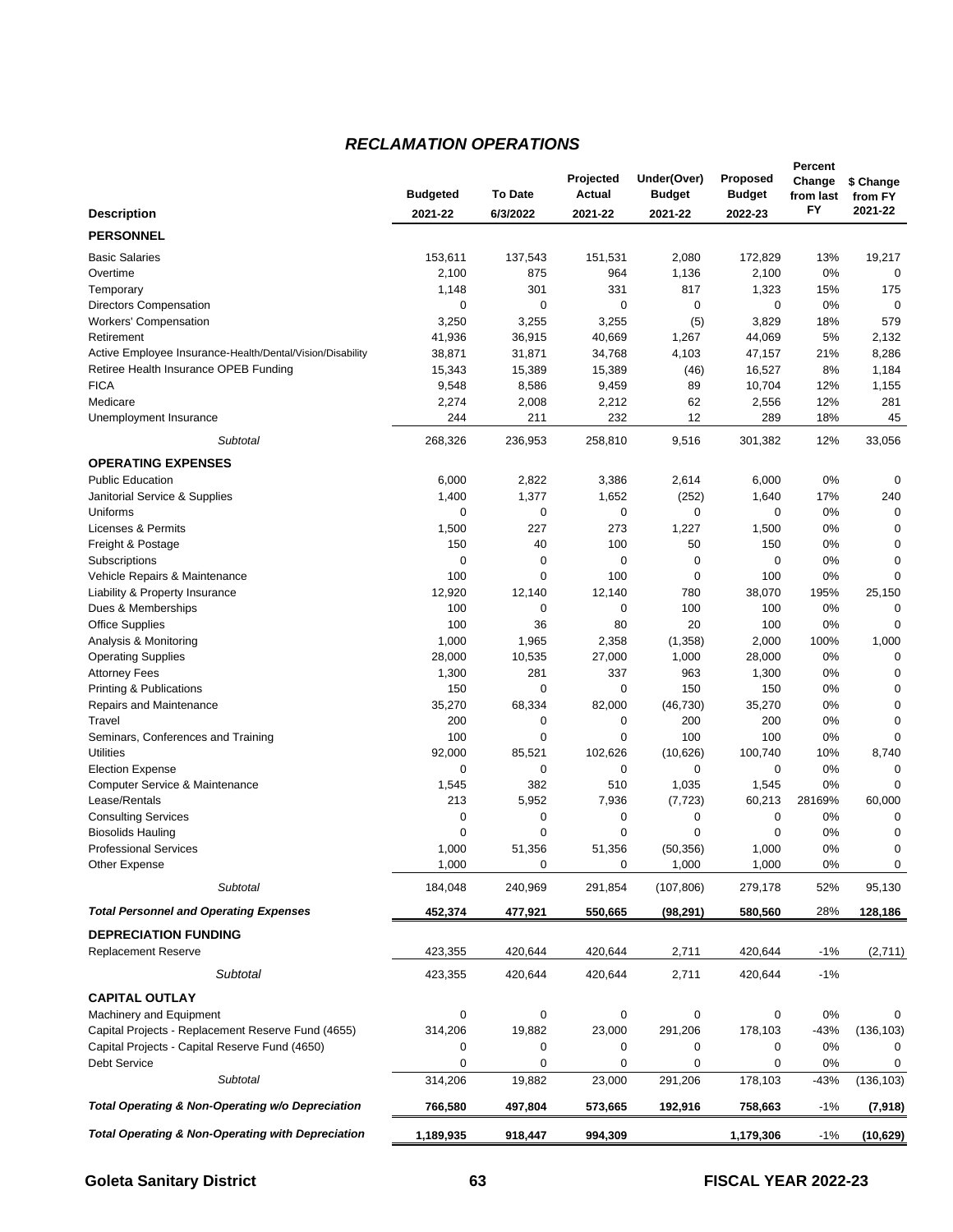#### **RECLAMATION FACILITIES**

All costs associated with the operation and maintenance of the wastewater reclamation facilities are reimbursed by the Goleta Water District as per the agreement for construction and operation of the wastewater reclamation facilities between the Goleta Sanitary District and the Goleta Water District. The following is a summary of the costs associated with the operation and maintenance of the reclamation facilities:

#### **I. Personnel:**

This account has been projected based on labor requirements anticipated for the operation of the reclamation facilities. This budget projection and allocation of personnel was based on full operation of the facilities to reclaim the production volume projected by the Goleta Water District.

#### **II. Operating Expenses:**

The major operating expenses that are budgeted in this area provide for the following accounts based on full operation as projected by the Goleta Water District.

A. *Operating Supplies*

This account provides for the purchase of chemicals and lab supplies for the reclamation facilities.

Reclaimed Water Production:

| Coagulant and Polymer:<br>Sodium Hypochlorite (free to GWD in exchange |       | \$28,000 |
|------------------------------------------------------------------------|-------|----------|
| for Irrigation water (3W)                                              |       |          |
|                                                                        | Total | \$28,000 |

B. *Repair and Maintenance* This account provides for the general repair and maintenance of the reclamation facilities.

| <b>Electrical Parts/Circuit Boards</b> |       | \$17,500 |
|----------------------------------------|-------|----------|
| <b>Mechanical Parts</b>                |       | 15.270   |
| Lubricants & Misc.                     |       | 800      |
| Paint                                  |       | 700      |
| Miscellaneous                          |       | 1.000    |
|                                        | Total | \$35,270 |

#### C. *Utilities*

This account provides for utilities used in the reclamation facilities, including water and electricity for distribution system pumps.

D. *Professional Services* This account provides for professional services not included in other line items.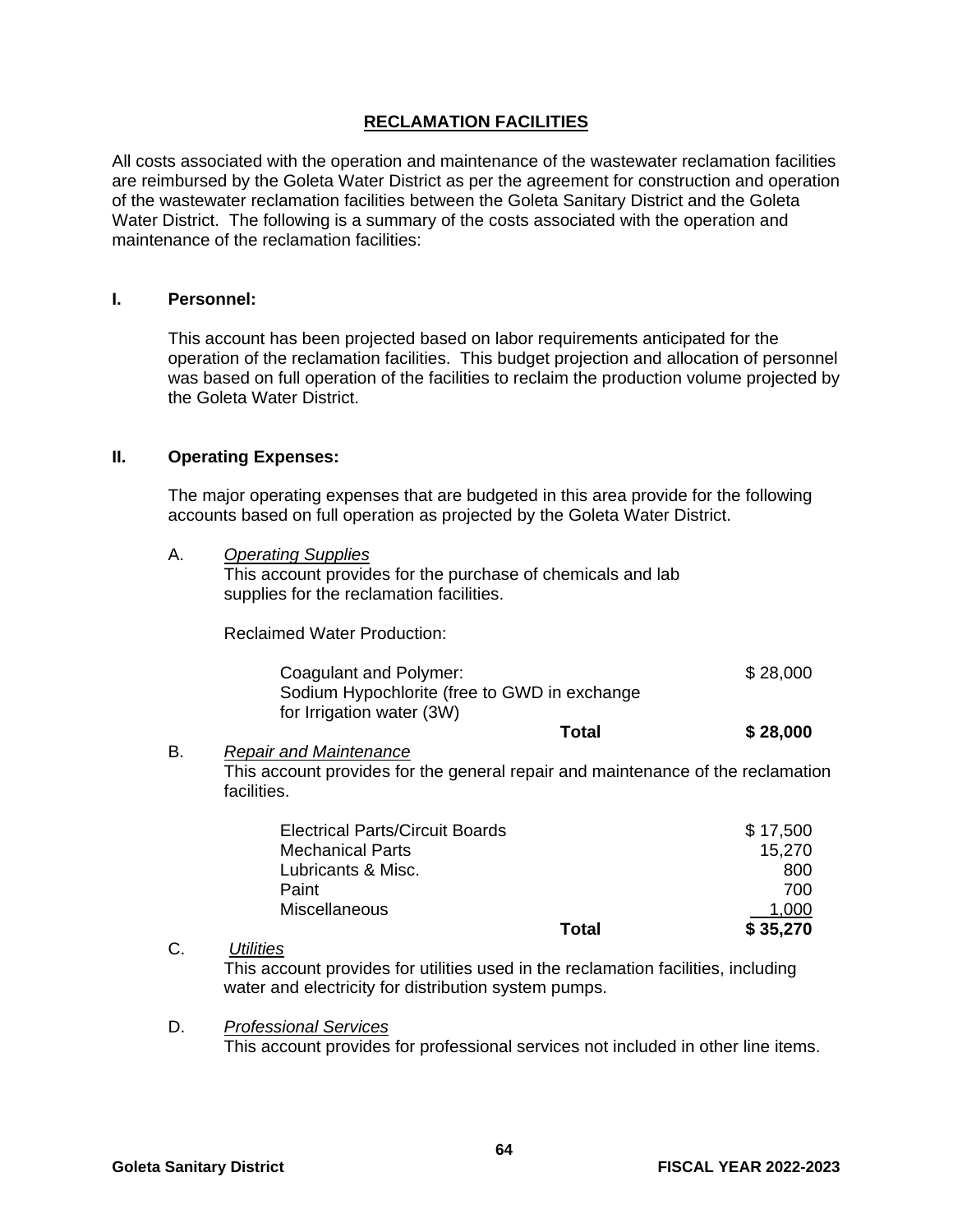#### III. **Capital Outlay:**

#### A. *Machinery and Equipment*

This account provides for the purchase of equipment for use in the reclamation plant:

#### **B.** Capital Projects

This account provides for the construction of capital projects for the wastewater reclamation facilities.

| <b>Total Capital Projects</b>                                                          | \$178,103 |
|----------------------------------------------------------------------------------------|-----------|
| Backwash Pump Check Valves                                                             | 41,460    |
| Spare Backwash Air Blower                                                              | 5,500     |
| The following projects were budgeted for FY 2020-21.                                   |           |
| The following projects were budgeted for FY 2020-21.<br><b>Filter PLC and Controls</b> | \$131,143 |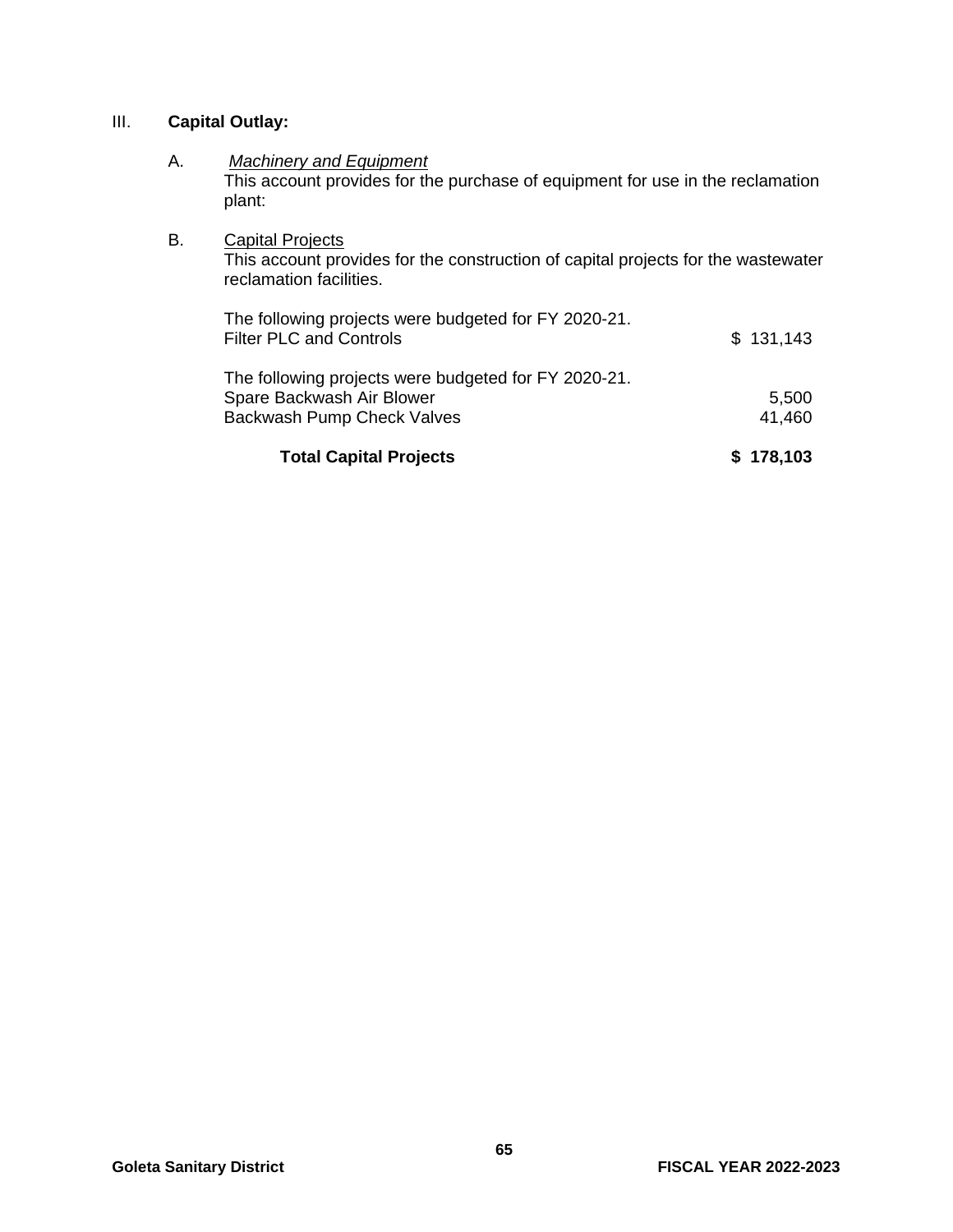#### **CAPITAL PROJECTS SUMMARY FISCAL YEAR 2022-23**

The following projects will be funded from the replacement reserve fund #4655.

#### **Collection System:**

| 1. Capital Improvement Projects Budgeted for FY 2022-23<br>a. Manhole raising program                                                                                                                                                                                                                    | \$<br>20,000                                      |
|----------------------------------------------------------------------------------------------------------------------------------------------------------------------------------------------------------------------------------------------------------------------------------------------------------|---------------------------------------------------|
| 2. Capital Improvement Projects Budgeted for FY 2021-22<br>a. GSD 2021 Lines CIP projects                                                                                                                                                                                                                | \$<br>434,935                                     |
| <b>Total</b><br><b>Firestone Lift Station:</b>                                                                                                                                                                                                                                                           | \$<br>454,935                                     |
|                                                                                                                                                                                                                                                                                                          |                                                   |
| 1. Capital Improvement Projects Budgeted for FY 2021-22<br>a. Jocky pump to regulate flows                                                                                                                                                                                                               | \$<br>50,000                                      |
| <b>Total</b>                                                                                                                                                                                                                                                                                             | \$<br>50,000                                      |
| <b>Main Pump Station:</b>                                                                                                                                                                                                                                                                                |                                                   |
| 1. Capital Improvement Projects Budgeted for FY 2022-23<br>a. 2019 Lift Station Rehabilitation Construction Management<br>b. 2019 Lift Station Rehabilitation Construction additional                                                                                                                    | \$<br>456,072<br>237,235                          |
| 2. Capital Improvement Projects Budgeted for prior years<br>a. 2019 Lift Station Rehabilitation Construction Phase 1                                                                                                                                                                                     | \$3,295246                                        |
| <b>Total</b>                                                                                                                                                                                                                                                                                             | \$<br>3,988,554                                   |
| Laboratory:                                                                                                                                                                                                                                                                                              |                                                   |
| 1. Capital Improvement Projects Budgeted included in FY 2022-23 Budget<br>a. HVAC Air Scrubber additional                                                                                                                                                                                                | \$<br>120,000                                     |
| 2. Capital Improvement Projects Budgeted included in FY 2020-21 Budget<br>b. HVAC Air Scrubber                                                                                                                                                                                                           | \$<br>40,000                                      |
| <b>Total</b><br><b>Wastewater Treatment Facilities:</b>                                                                                                                                                                                                                                                  | \$<br>160,000                                     |
| The following projects will be funded from the capacity reserve fund #4650.                                                                                                                                                                                                                              |                                                   |
|                                                                                                                                                                                                                                                                                                          |                                                   |
| 1. Capital Improvement Projects Budgeted for FY 2022-23<br>Biosolids & Energy Strategic Plan Phase I Design additional<br>a.<br>b. Biosolids & Energy Strategic Plan Construction<br>c. Biosolids & Energy Strategic Plan Construction Management<br>d. Biosolids & Energy Strategic Plan Phase 2 Design | \$<br>58,079<br>3,000,000<br>400,000<br>1,120,000 |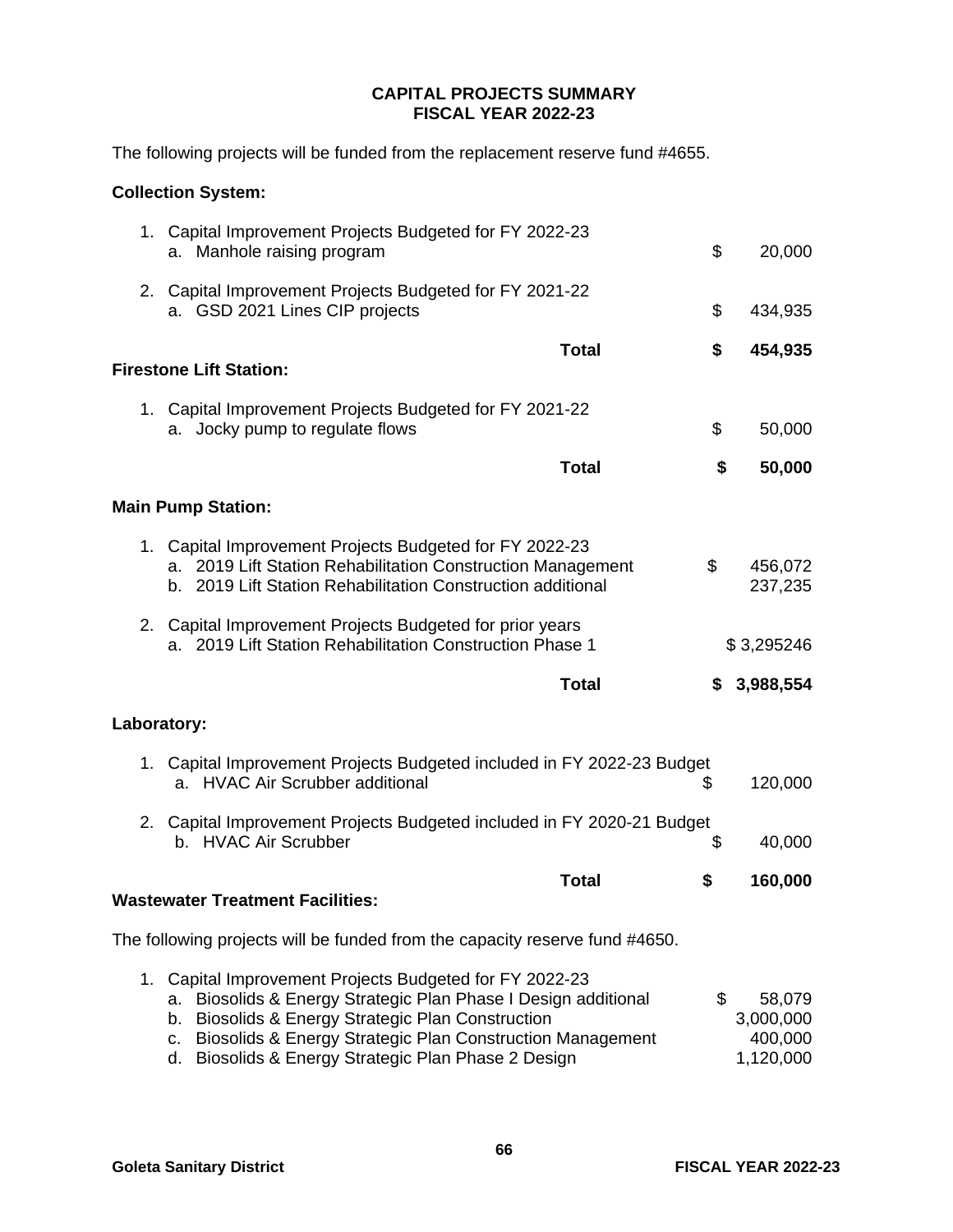| Total                                                                                                                                                                                    |   | 5,700,103          |
|------------------------------------------------------------------------------------------------------------------------------------------------------------------------------------------|---|--------------------|
| Loan Payment in FY 2022-23                                                                                                                                                               | S | 472,025            |
| 3. Capital Improvement Projects included in FY 2020-21 Budget<br>a. Advanced water Treatment Plant Preliminary Engineering                                                               | S | 250,000            |
| 2. Capital Improvement Projects Budgeted for FY 2021-22<br>Biosolids & Energy Strategic Plan Regulatory requirements<br>а.<br><b>Biosolids Reduction Sludge Treatment (Lystek)</b><br>b. |   | 150,000<br>250,000 |

The following projects will be funded from the replacement reserve fund #4655.

#### **Plant:**